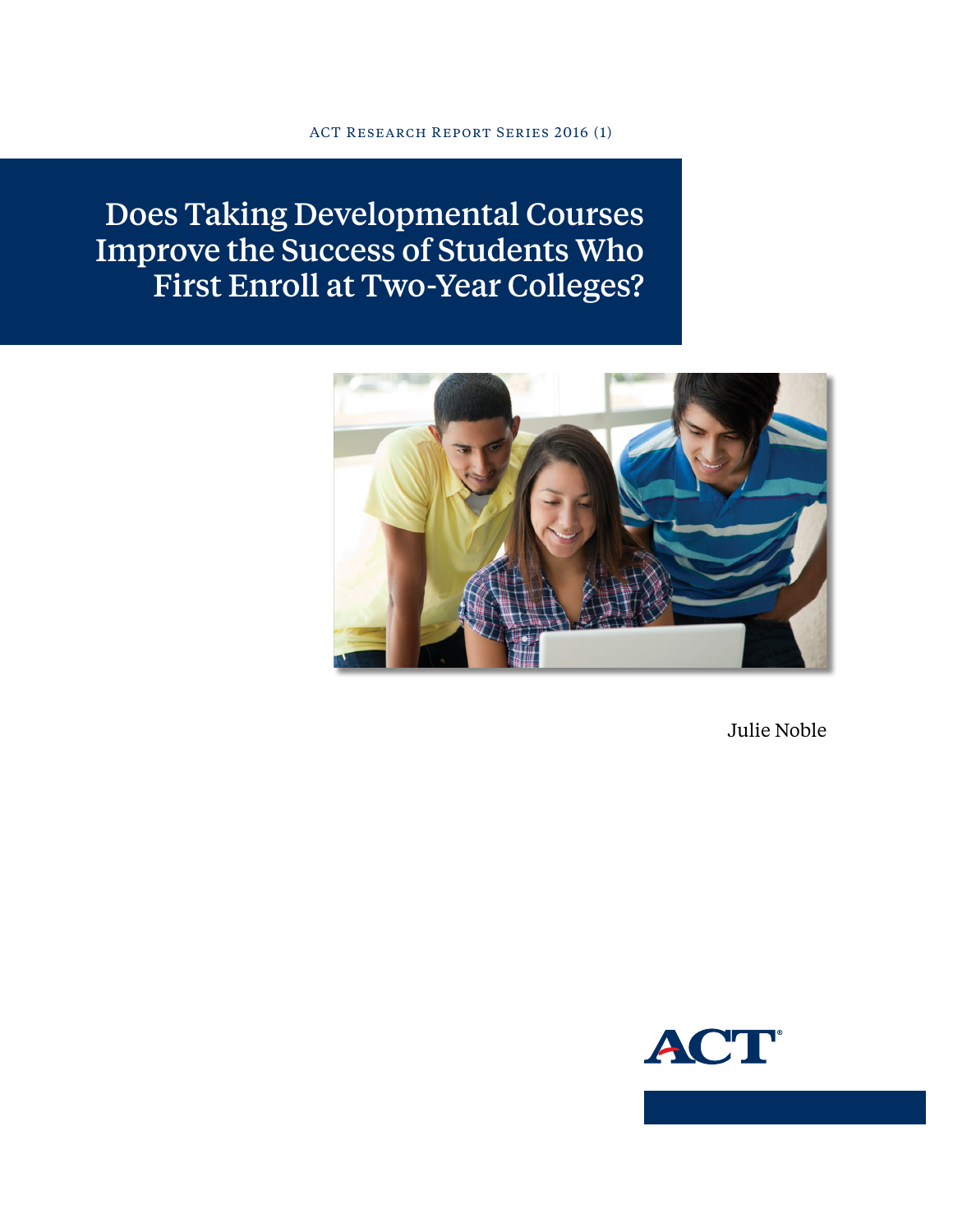Julie Noble, former Principal Research Scientist in the Statistical Research Department, conducts research on course placement and postsecondary success at two- and four-year institutions.

#### Acknowledgments

The author thanks Richard Sawyer, Justine Radunzel, and Jeff Allen for their comments and suggestions on this research.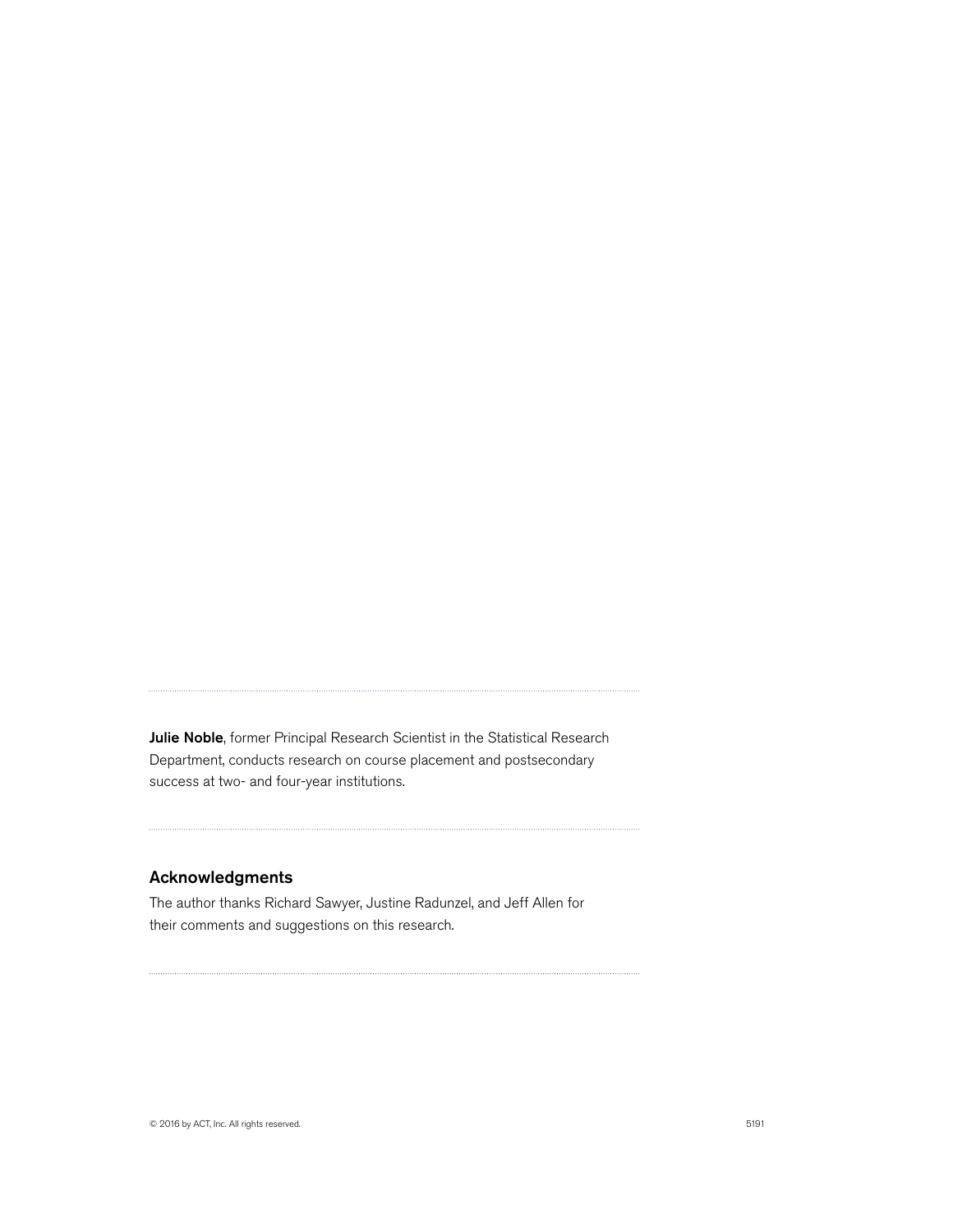# **Contents**

| Success in College Depends on Prior Academic Preparation  29             |
|--------------------------------------------------------------------------|
| Simply Taking Developmental Courses Results in Few Long-Term Benefits 30 |
| The Benefit of Taking Developmental Courses Also Depends on              |
|                                                                          |
| The Benefit of Developmental Courses Depends on Age and                  |
|                                                                          |
|                                                                          |
|                                                                          |
|                                                                          |
|                                                                          |
|                                                                          |
|                                                                          |
|                                                                          |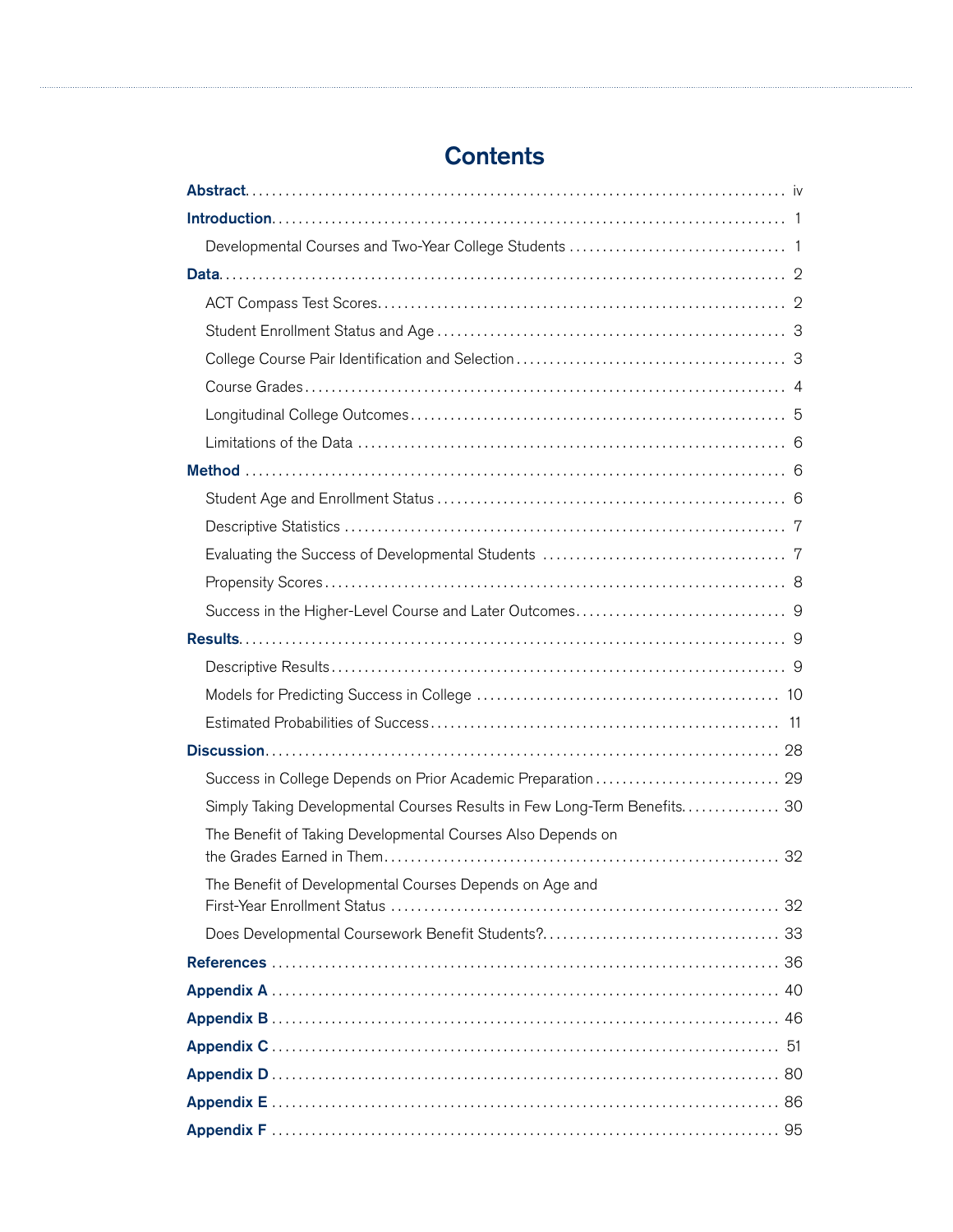## **Abstract**

<span id="page-3-0"></span>Postsecondary policymakers question whether subsidizing developmental education is a wise use of public money. Some college systems have restricted developmental coursework to two-year colleges and/or are exploring alternative delivery approaches to developmental education. Two-year colleges are perceived as being better equipped and/or more cost-effective for providing developmental instruction.

A recent study (Noble & Sawyer, 2013) showed that completing a developmental course does not usually improve students' chances of short- and long-term success in college. However, particular subgroups of students appeared to benefit from taking a developmental course. In this study, I examined whether taking developmental courses benefits two-year students, and differentiated students by both enrollment status and age. A higher percentage of two-year students than four-year students enroll in developmental coursework, but less than one in four complete entry-level "gateway" courses within two years.

Data for the study consisted of ACT Compass® test and college outcomes data for 64,344 students who first enrolled in one of thirty-seven two-year postsecondary institutions. The success of students who initially enrolled in five lower-level (developmental) courses in English, mathematics, or reading was compared with those of students who initially enrolled in associated higher-level courses. I first estimated probabilities of success with respect to twenty outcome variables ranging from performance in the associated higher-level college course to degree completion within particular periods of time. The probabilities of success were conditioned on developmental course enrollment, ACT Compass test score, age and enrollment status (full- or part-time), the grade received in the developmental course (if taken), and other student characteristics. I then compared the probabilities of success of students who did and did not first take the developmental course, but who otherwise were similar.

The results were similar to those found in the study previously cited: Positive benefits were found only for higher-level course and grade point average (GPA) outcomes, and for specific course pairs. Any positive benefits resulting from first taking the lower-level course disappeared over time, however. Moreover, a very large percentage of students (35% to 55%) who took lower-level courses did not progress to any higherlevel courses in the same subject area. Those who did not progress were much less likely to be successful in college in the long term. For *all* students who first enrolled in lower-level courses, as opposed to those who progressed to the higher-level course, the probabilities of short- and long-term college success would likely be much lower than those reported here.

Particular subgroups of students who took a lower-level course (as characterized by their ACT Compass test scores, the grade they received in the course, and their age/enrollment status) did benefit from taking the developmental course. In particular, students who received an A (or sometimes a B) grade in the developmental course appeared to benefit from taking it. Furthermore, part-time students aged 21 or younger appeared to derive more benefit from taking developmental courses than older students did, but they had lower probabilities of success.

The report concludes with a discussion about possible contributing factors to academic success, including academic supports and the noncognitive characteristics of two-year developmental students. Suggestions for further research are also made.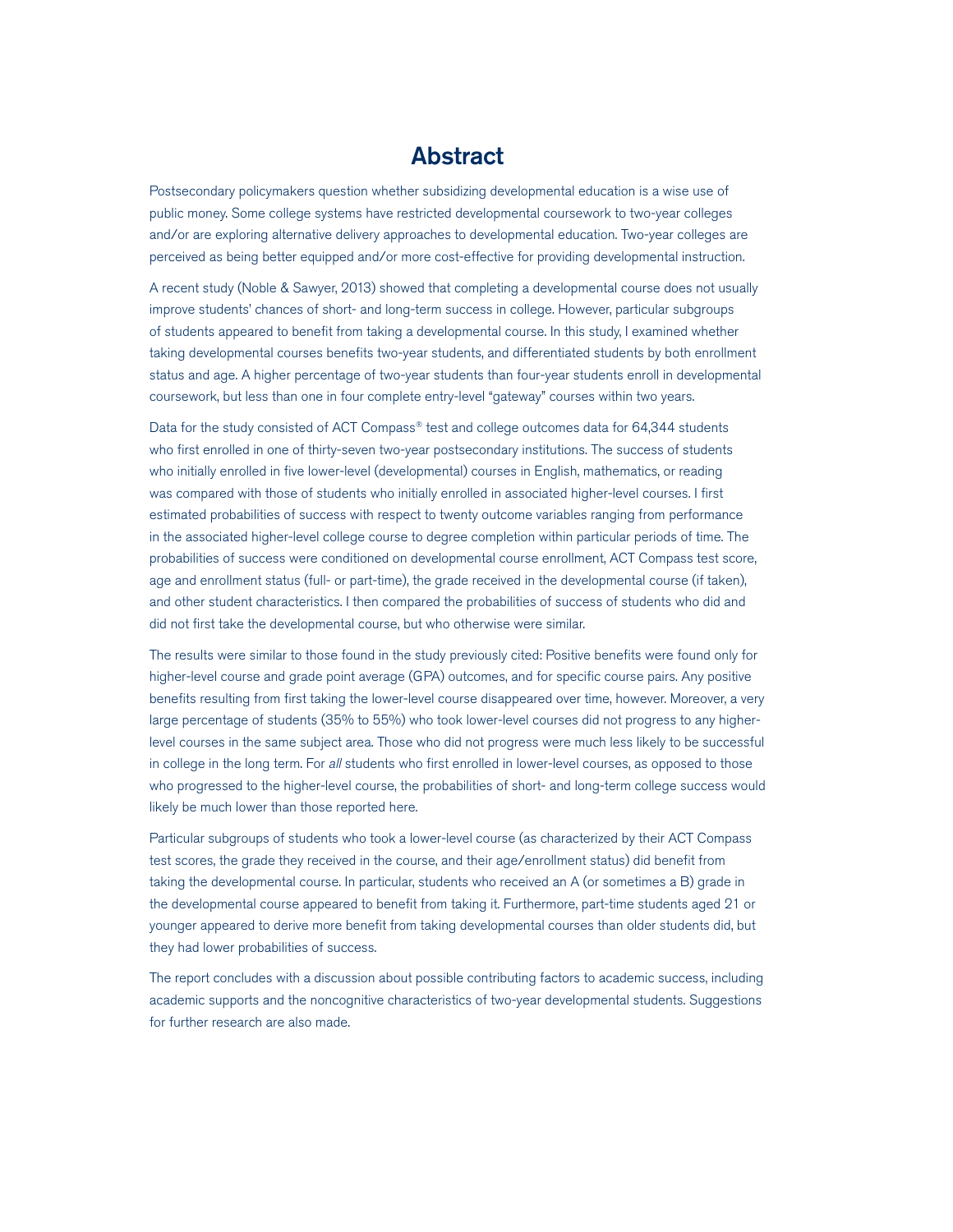## Introduction

<span id="page-4-0"></span>Postsecondary policymakers question whether subsidizing developmental education is a wise use of public money. Estimated annual costs for developmental instruction range from \$1.9 billion to nearly \$3 billion at two-year colleges to \$500 million at four-year colleges (Bailey, Jeong, & Cho, 2010; Strong American Schools, 2008). Facing demands for increasing graduation and retention rates, some college systems have restricted developmental coursework to two-year colleges and/or are exploring alternative delivery approaches such as modular, co-requisite, or integrated instructional models (Bettinger & Long, 2005; Burdman, 2012; "Experts: Remedial college classes need fixing," 2012; Fulton, Gianneschi, Blanco, & DeMaria, 2014; Merisotis & Phipps, 2000). Two-year colleges are perceived as being better equipped and/or more cost-effective for providing developmental instruction (e.g., Ignash, 1997; Vandal, 2010; Shults, 2000).

A recent study (Noble & Sawyer, 2013) showed that completing a developmental course does not usually improve students' chances of short- and long-term success in college. However, particular subgroups of students (e.g., part-time students) appeared to benefit from taking a developmental course. As the authors noted, most of the recent research on the effectiveness of developmental instruction has focused on degree-seeking students and/or on full-time students. Research on the success of nontraditional students is limited. In a recent survey of postsecondary institutions (Fong, 2012), about 43% of responding institutions reported that they do not examine retention and degree completion rates for nontraditional students. Over 75% did not know their current degree completion rate for nontraditional students. Only 16% reported having a good understanding of why their nontraditional students dropped out. Ironically, nontraditional students have been found to have relatively low degree completion rates (Choy, 2002; Aud et al., 2012).This study examined whether taking developmental courses benefits students who enroll in two-year colleges. Nearly two-thirds of two-year students enroll in and complete developmental coursework, but only 22% also complete entry-level "gateway" courses within two years. Only 9.5% of those who complete entry-level courses complete a degree within three years (Fulton et al., 2014).

## Developmental Courses and Two-Year College Students

For public two-year colleges, a majority (59%) of students enroll part-time, compared to slightly more than one-third (36%) at public four-year colleges. In addition, 61% of nontraditional-aged two-year college students enroll part-time, compared to 44% of similar traditional-aged students (National Center for Education Statistics [NCES], 2010). The Noble and Sawyer (2013) study was limited in that (1) student age wasn't considered and (2) there were limited controls for possible confounding characteristics of students who did/did not take a developmental course. I therefore considered both student age and enrollment status to determine whether developmental coursework benefits nontraditional and part-time students. I also accounted for other possible confounding student characteristics when examining these relationships.

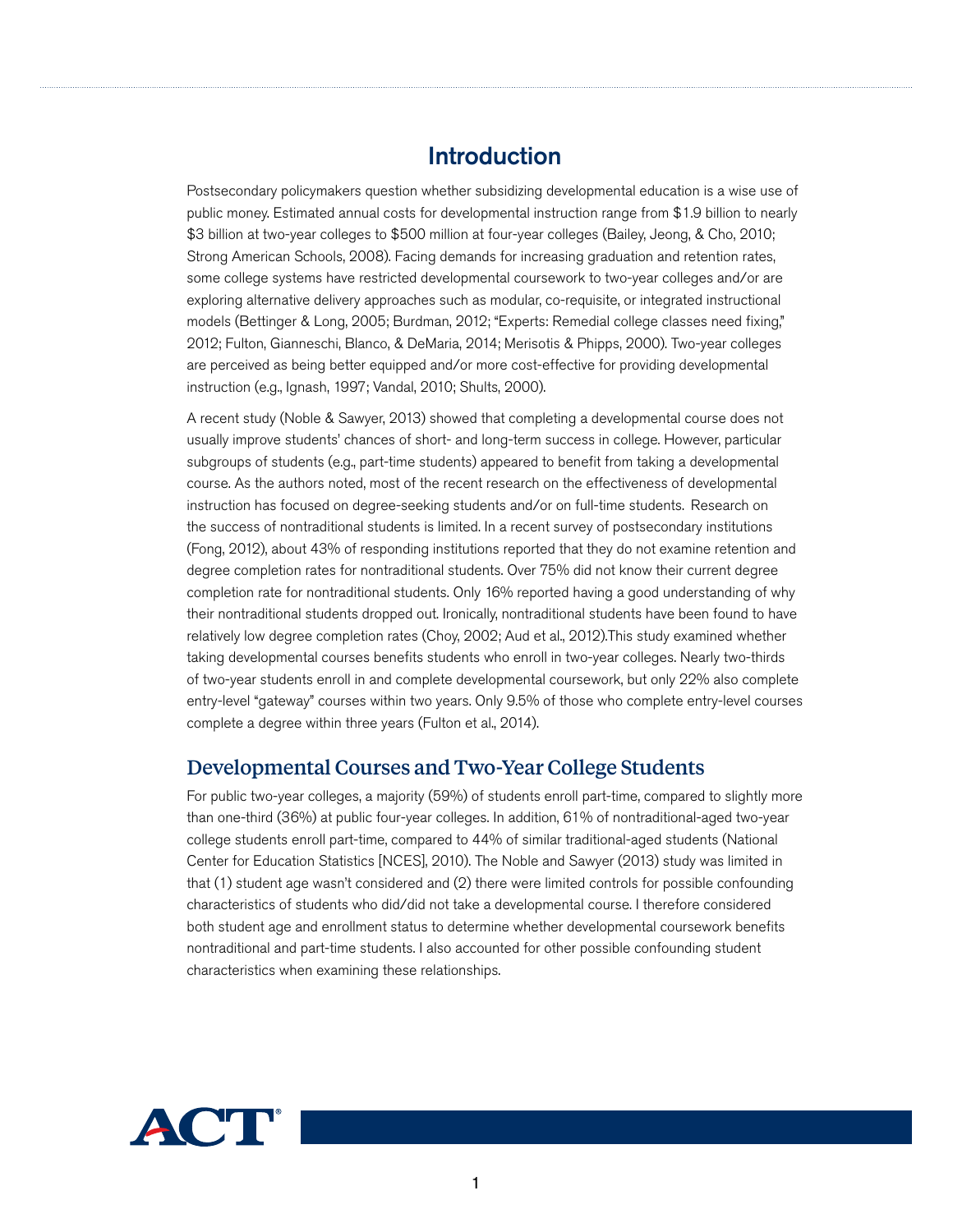<span id="page-5-0"></span>Following the approach used by Noble and Sawyer (2013) and Perkhounkova, Noble, and Sawyer (2006), I compared lower-level course students' conditional probability of success (defined in various ways) with the corresponding conditional probability of success of students with similar test scores and other characteristics who enrolled directly into the corresponding higher-level course. Students took the lower-level course either before or concurrently with the first time they took the higher-level course.

Noble and Sawyer (2013) showed that developmental instruction was effective only for students who earned an A grade and sometimes a B grade in the developmental course. The study also examined lower-level courses with pass/fail grades as well as lower-level courses with A–F grades. This approach was also planned for this study; however, there were insufficient students with pass/fail grades and, of those, very few or no students failed the lower-level courses examined in this study. Therefore, only A–F grades in lower-level courses were used as predictors. Descriptive statistics provided in Appendices A and B include the results for students who took lower-level courses with pass/fail grades.

Estimated conditional probabilities of success could be influenced by other variables, in addition to test scores. Examples include background characteristics, high school coursework and grades, and psychosocial and situational variables. Conditioning on other variables permits studying particular groups of students, thereby yielding a more detailed and accurate description of the benefit of developmental courses. I therefore explicitly conditioned on test score, part-time vs. full-time enrollment status, and student age, as well as propensity scores (composites derived from other student and institutional characteristics, described below).

## Data

Data for this study consisted of the ACT Compass test and ACT® test student records and college outcomes data for 64,344 students from thirty-seven two-year colleges from two public state postsecondary systems; specifically, students enrolled as first-time entering freshmen between fall 2005 and fall 2009.<sup>1</sup> These colleges primarily use ACT Compass test scores for course placement, but also accept ACT scores for this purpose. One state also included limited data for private two-year institutions. Both states are located in the south-central region of the United States. All students initially enrolled at a two-year institution and were followed to other two- and four-year institutions within the two state systems, if they transferred (or were dually enrolled). No data were available on students who transferred to institutions outside the two state systems.

#### ACT Compass Test Scores

I used students' ACT Compass Writing Skills, Pre-Algebra, Algebra, and Reading Skills scores to predict later college outcomes. I did not use the ACT Compass College Algebra score as a predictor because of limited use of this test by both states.

ACT Compass tests are modular; each test may be taken at a different time, and may be taken multiple times. ACT Compass test scores were therefore limited to those with test dates within a range of three years prior to the term date for the first course taken in a subject area to not more

<sup>1</sup> The time span for follow-up data depended on the cohort year. Students and institutions were included only in analyses for which outcome data were available. Students were tracked for at least four years. (Four years for the 2009 cohort, five years for the 2008 cohort, six years for the 2007 cohort, seven years for the 2006 cohort, and eight years for the 2005 cohort).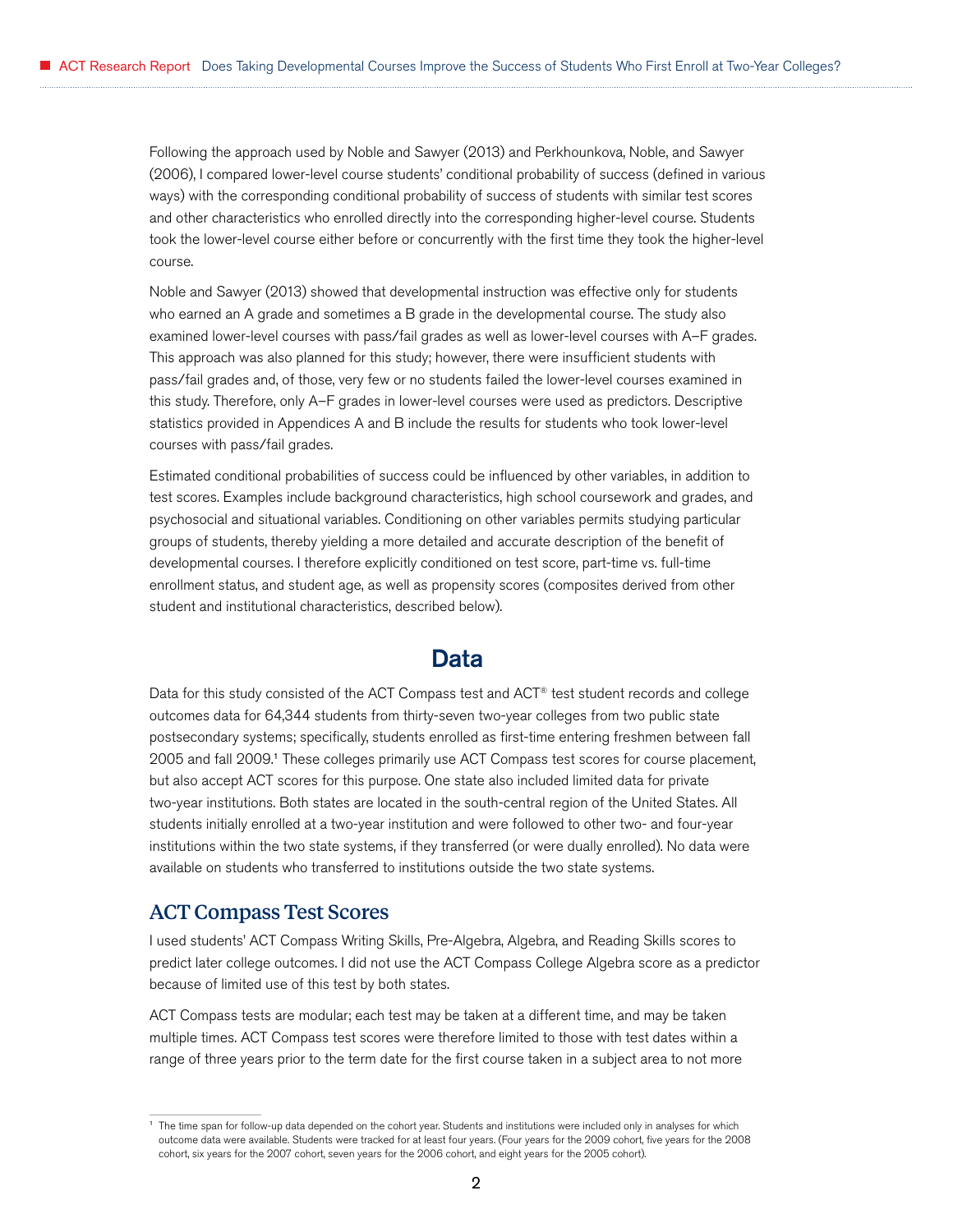<span id="page-6-0"></span>than six weeks after the beginning of the term.<sup>2</sup> Concordant ACT English, reading, and mathematics scores were used for students with missing ACT Compass scores, or with ACT Compass scores that did not comply with the range of test dates and term dates required for inclusion in the study.

#### Student Enrollment Status and Age

I classified students by full-time or part-time enrollment status using *credit hours attempted* during their first fall and spring terms; *credit hours earned* was used if credit hours attempted was missing. I classified students with fewer than 24 total credit hours attempted during the first year as part-time and those with 24 attempted hours or more as full-time. Student age was categorized as less than or equal to 21 years ( $\leq$  21), 22–25 years, or greater than 25 years ( $>$  25).

#### College Course Pair Identification and Selection

Institutions provided complete college transcripts for all their enrolled students. Using the course code list from ACT's Course Placement Service® (ACT, 2015) and the course catalogs for the institutions, I coded all courses as first-year vs. later, by level (developmental, standard collegelevel, or honors), and by whether the course was specific to a particular program or major (e.g., mathematics for elementary school teachers). I retained for analysis only the developmental or first-year college-level courses in English, mathematics, reading, and the social sciences that were not specific to a particular program or college major.<sup>3</sup> Conversely, I excluded seminars and other developmental offerings (e.g., supplemental instruction) that could not be explicitly defined as a course or associated with a particular subject area.

I identified courses with known sequencing (e.g., Arithmetic to Elementary Algebra or Developmental English Composition to Standard English Composition) and retained the most frequently occurring course sequences across institutions. I also required the selected courses to have data from at least ten institutions. All institutions were required to have data for both the lower-level and corresponding higher-level course (i.e., course pair) in a subject area, with a minimum sample size of five students in the lower-level course. I excluded from the analyses students who skipped courses in the mathematics sequence.<sup>4</sup> Moreover, if students took more than two mathematics courses in the mathematics course sequence, I used only the data for the first two courses, to avoid having intervening coursework influence test score/course outcome relationships. For example, if students took Arithmetic, Elementary Algebra, and Intermediate Algebra, I used only their data for Arithmetic and Elementary Algebra. I also required, for each pair of lower- and higher-level courses, that students took the lower-level course either before or concurrently with the first time they took the higher-level course. For students who took a lower-level course multiple times, I retained data from both the first time they took the course and from the last time they took the course prior to (or concurrently with) taking the higher-level course. For the corresponding higher-level courses, I retained data only from the first time students took the higher-level course.

<sup>2</sup> For students with multiple scores on an ACT Compass test from administrations occurring within this item frame, the score closest in time to the start date of the relevant course was used.

<sup>&</sup>lt;sup>3</sup> I also excluded honors courses from the analyses.

<sup>4</sup> One might hypothesize that, given the outcomes shown here for developmental students who also took the higher-level course, it is unlikely that the outcomes for students who skipped the higher-level course would be any better, assuming that the next course would be of greater difficulty. Further investigation would help to determine the probabilities of success of these students and the extent to which these students differed from those who took the higher-level course, in terms of prior academic preparation and other psychosocial characteristics.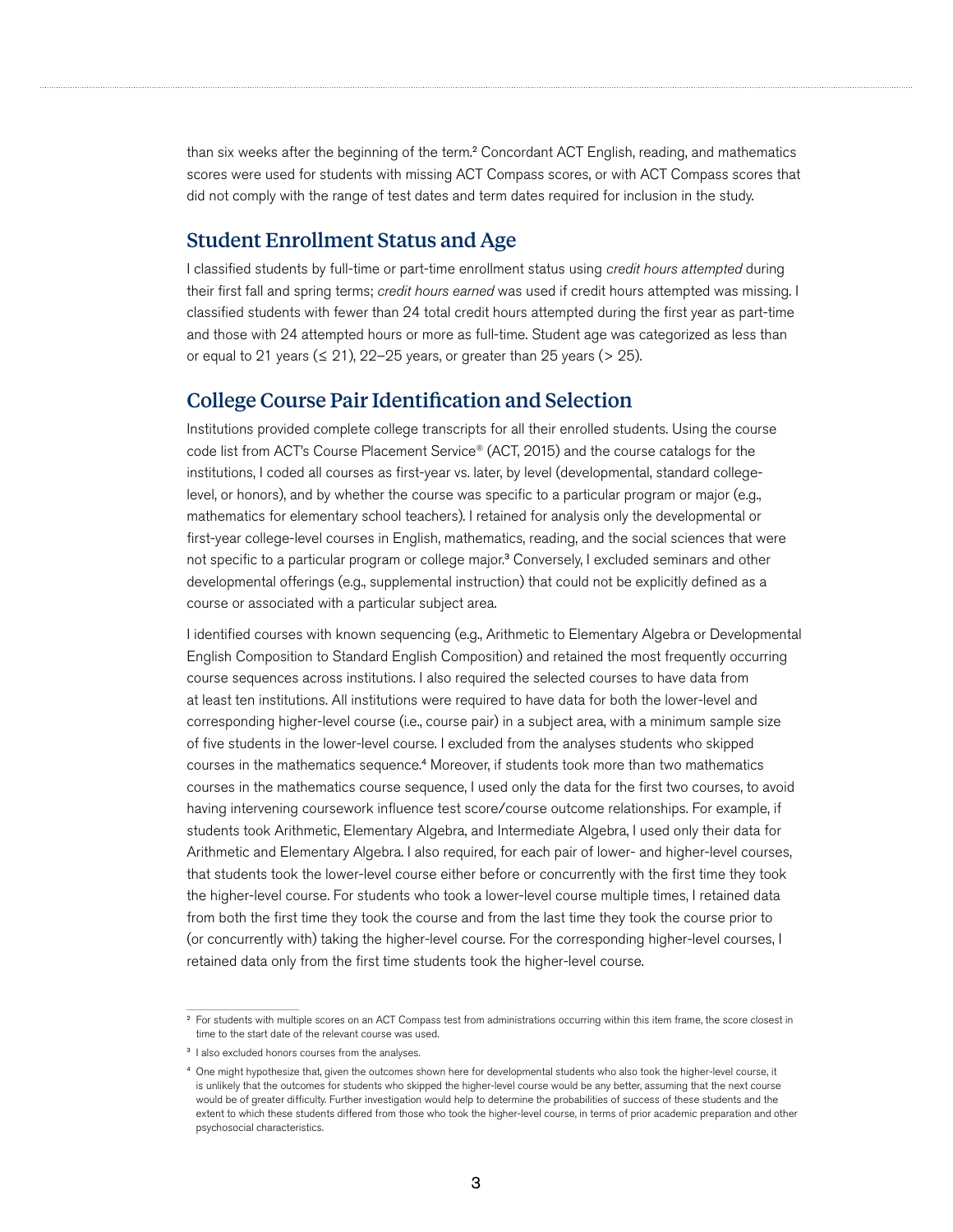<span id="page-7-0"></span>Five pairs of developmental courses and typical subsequent courses were examined in this study:

- 1. Developmental English Composition and Standard English Composition (N = 38,925)
- 2. Arithmetic and Elementary Algebra ( $N = 19,603$ )
- 3. Elementary Algebra and Intermediate Algebra (N = 18,299)
- 4. Intermediate Algebra and College Algebra (N = 21,070)
- 5. Developmental Reading and first social science course ( $N = 53,547$ ).

For each course pair, I assembled data of three distinct groups of students: those who enrolled in the lower- and higher-level courses, those who enrolled only in the higher-level course, and those who enrolled only in the lower-level course.

For two of the three mathematics course pairs, the lower-level course and the higher-level course were both developmental courses. To avoid confusion, the term "lower-level course" in this report refers to the first course in each course pair, and the term "higher-level course" refers to the second course in each pair. The higher-level course could be either a developmental or college-level course.

For course pair 5, six social science courses were considered as potential "first social science courses": American History, Other History, Psychology, Sociology, Political Science, and Economics. The first social science course taken by a student was then identified; if more than one of these social science courses was taken at that time, one of the courses was randomly selected for inclusion in the course pair. Only those students who took one of the six social science courses (alone or subsequent to taking Developmental Reading) were included in the analyses.

#### Course Grades

I transformed A–F grades in the higher-level courses to two different levels of outcome variables: a B or higher grade (successful) vs. less than a B grade (unsuccessful), and a C or higher grade (successful) vs. less than a C grade (unsuccessful).<sup>5</sup> For either level of outcome variable, I classified withdrawals as unsuccessful. Pass/fail grades in higher-level courses occurred infrequently and were excluded as outcomes.

For all lower-level courses, A–F grades from the last time the course was taken were retained in their original form as predictor variables for the analyses. For predicting success in the lower-level course, A–F and pass/fail grades from the first time the course was taken were recoded to B or higher, C or higher, or pass/fail outcomes according to the same method described for higher-level courses.<sup>6</sup>

As mentioned previously, for the models using lower-level course grade as predictors, the intent was to develop separate models for students receiving A–F grades and for those receiving pass/ fail grades in the lower-level course. However, both the student sample sizes and the numbers of institutions with pass/fail grades for these courses were much smaller than those with A–F grades. In addition, there were virtually no failing students in the pass/fail courses; pass rates were .99

<sup>5</sup> I also found grades that could not be converted to an A–F scale (e.g., audit, administrative withdrawal, etc.). We omitted these grades from the analyses.

<sup>6</sup> W grades were included with A–F grades from the lower-level courses when recoded to success outcome variables and levels. Only those W grades from courses that predominantly used A–F grades were included. Those from courses that predominantly used pass/ fail grades were excluded from the analyses. The percentages of W grades ranged from 3% in Developmental English Composition to 9% in Reading for the last time the course was taken. W grades were not included as predictors of success in higher-level courses or of other college outcomes.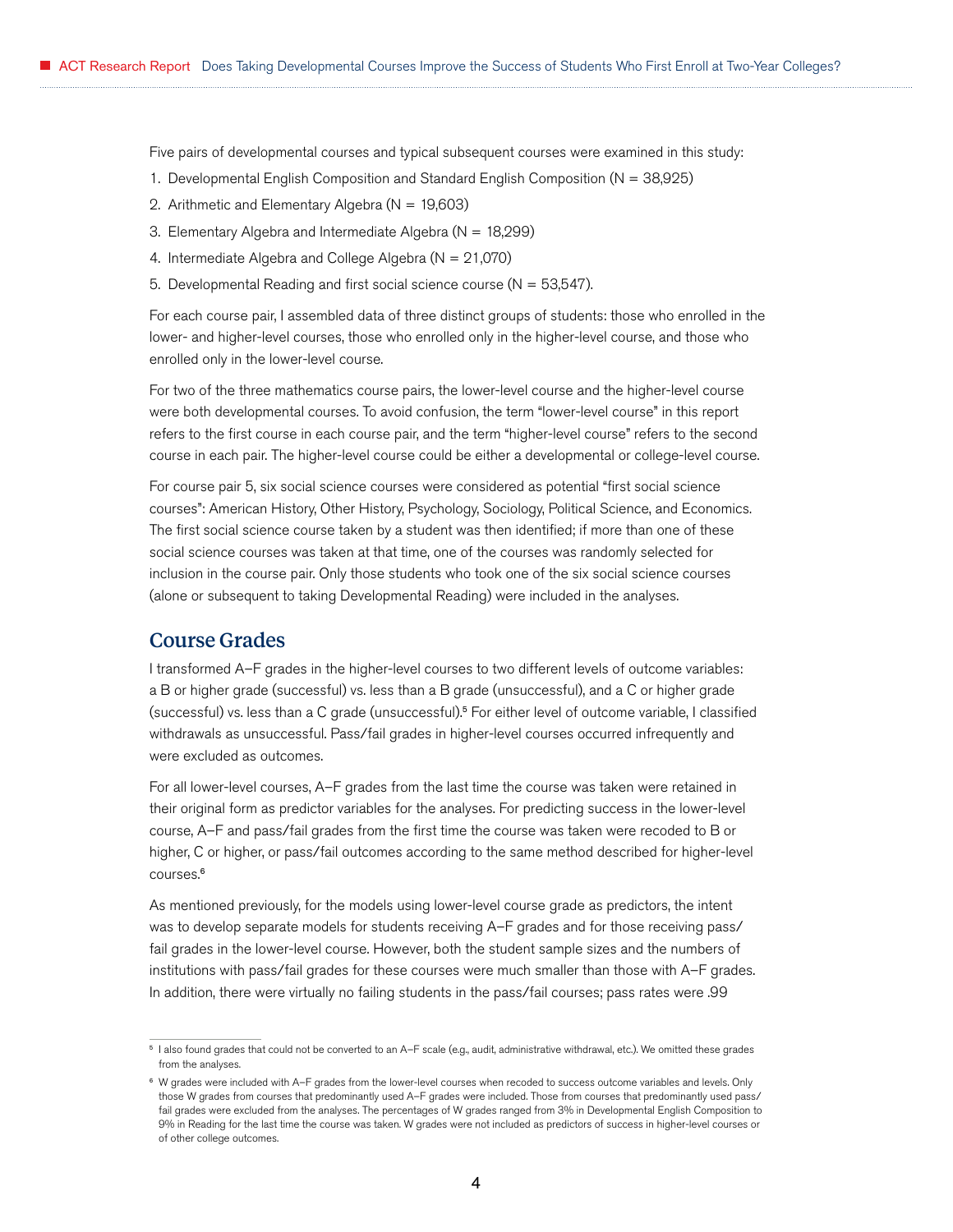<span id="page-8-0"></span>or 1.00 for all five lower-level courses. Therefore, models could not be developed using pass/fail grades as predictors.

We typically classify students who took the lower-level course in a course pair, but did not take the higher-level course, as having an unsuccessful outcome. However, a large percentage of students taking the lower-level course in a course pair did not progress to any higher-level course, with percentages ranging from 35% for Developmental Reading/first social science course to 55% for Arithmetic/Elementary Algebra (see Appendices A and B; descriptive statistics for these students are provided in Appendix B). Because of these very high percentages of students and their relatively low college success rates, I could not include them in the models as unsuccessful students. Therefore, interpretation of the results for higher-level course and subsequent outcomes were limited to students who completed the lower-level course and who enrolled in the higher-level course.

### Longitudinal College Outcomes

Each institution provided up to six years of long-term outcome data. The data included termby-term credit hours attempted, credit hours earned, re-enrollment indicators, cumulative GPAs, and certificate (one state only), associate's degree, or bachelor's degree completion indicators. From these variables, I coded several binary outcome variables. These outcome variables differed somewhat from those used in the first study, to include those unique to two-year colleges and to delineate results for retention and progress-to-degree outcomes. The outcomes studied included the following:

- Earned a C or higher grade in the lower-level course
- Earned a B or higher grade in the lower-level course
- Earned a passing grade in the lower-level course (where data permitted)
- Earned a C or higher grade in the higher-level course
- Earned a B or higher grade in the higher-level course
- Earned 2.0 or higher Year 1 GPA (or last GPA, if Year 1 was not completed)
- Earned 3.0 or higher Year 1 GPA (or last GPA, if Year 1 was not completed)
- Earned 2.0 or higher Year 2 GPA
- Earned 3.0 or higher Year 2 GPA
- Earned 2.0 or higher Year 3 GPA
- Earned 3.0 or higher Year 3 GPA
- Persisted to Year 2 at any institution within the two state systems
- Persisted to Year 3 at any institution within the two state systems
- Progressed toward a degree at the end of Year 2 (i.e., completed 48 hours or more)
- Earned certificate within four, five, or six years (data for one state only)
- Earned associate's degree within four, five, or six years<sup>7</sup>
- Earned associate's or bachelor's degree within four, five, or six years<sup>8</sup>

<sup>7</sup> Associate's degree completion within four, five, and six years was used to maximize success rates. Completion rates within three years were generally low.

<sup>8</sup> Students who transferred to other two- or four-year institutions within the two states were followed to obtain their coursework and outcome data. Outcome data were not available for students who transferred to private, proprietary, or other out-of-state institutions.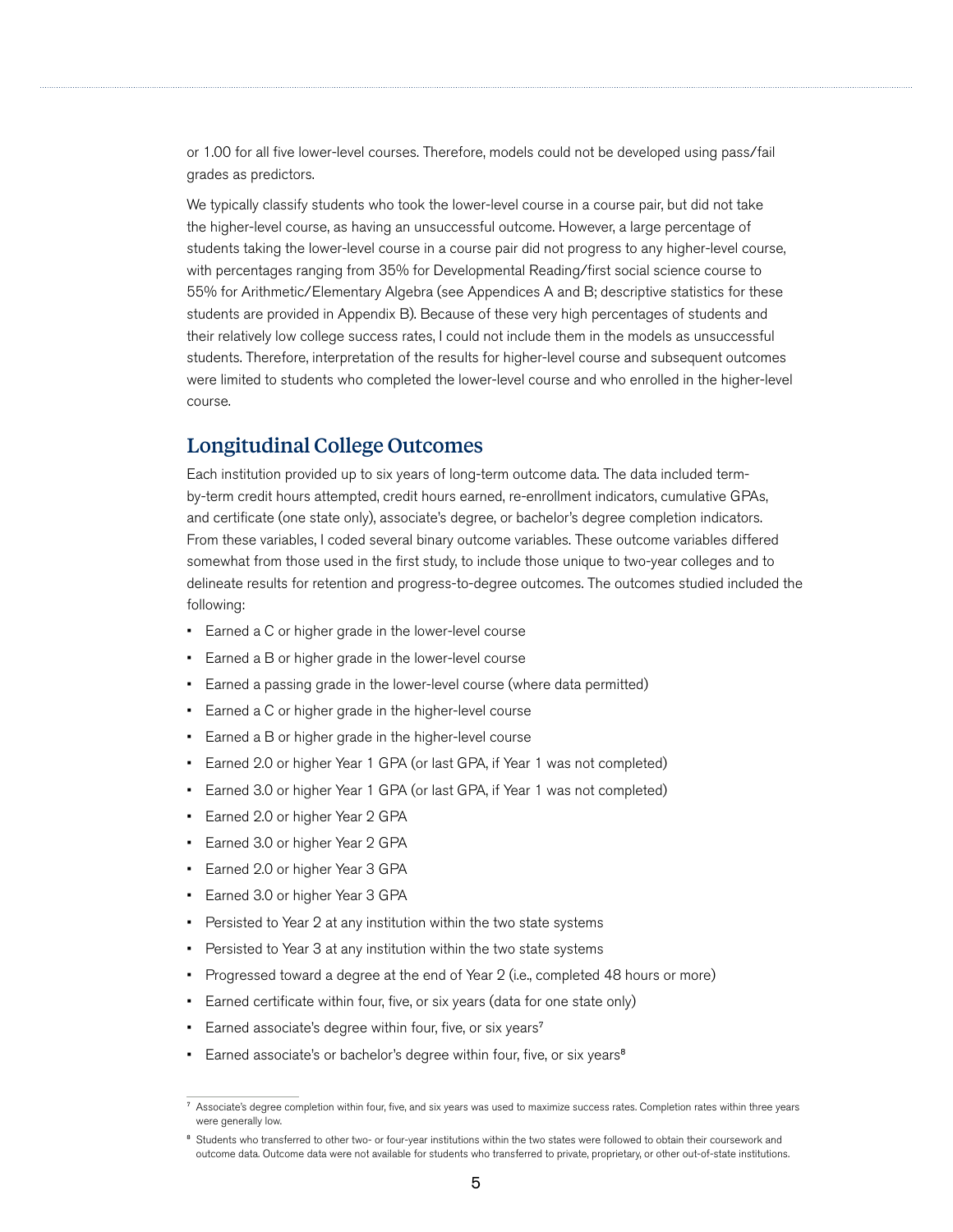<span id="page-9-0"></span>The last three sets of outcomes pertain to degree completion within specified time periods. For the years spanning the data for this study, the Integrated Postsecondary Education Data System (IPEDS) standard time frame for evaluating graduation rates was 150% of normal time. This corresponds to associate's degree completion in three years and bachelor's degree completion in six years. IPEDS now collects graduation rates from institutions at 100%, 150%, and 200% of normal time.

#### Limitations of the Data

The data for this study consisted of ACT Compass-tested college students who were enrolled in two-year institutions from two south-central states. These two states also use ACT English, mathematics, and reading scores for course placement. Although a large proportion of high school graduates in both states take the ACT, it is not required for two-year college admission.

I focused on explicitly defined pairs of lower-level and higher-level courses in this research. Developmental education is complex and is not limited to performance in lower- and higher-level courses. I had no information about students' participation in other educational support programs or student services (e.g., learning communities, tutoring, etc.). Moreover, in using particular course pairs, I did not study the content or level of other coursework taken, either within or across subjects. Either of these conditions could have influenced students' success in the higher-level course or later in college.

The sample for this study represented ACT Compass- or ACT-tested enrolled students who started their college experience at a two-year institution. Those students who did not take ACT Compass or the ACT (two-year institutions in these states had the option of using other local tests for placement), or ACT Compass-tested high school students (due to possible intervening high school coursework), were not included in the sample. In addition, this study compares college outcomes for students who did and did not first take a lower-level course. The extent to which these two groups differ on characteristics not accounted for in the models could affect the results. For example, several studies noted that students enrolled in developmental coursework are more likely to be students with economic hardship (e.g., Bettinger & Long, 2007; Boylan, 1995; Ignash, 1997). These students might benefit differently from developmental coursework than do students without economic hardship. Differences on other student characteristics such as motivation or behavior might also affect the results. Because data on such potential covariates were incomplete, I was unable to include them in the models for this study.

## Method

#### Student Age and Enrollment Status

Student age and enrollment status were initially treated as separate predictor variables. However, age and enrollment status were confounded in the data: Over 80% of students aged 22–25 or over 25 in the study were part-time students. To retain the enrollment status variable as much as possible, the enrollment status categories for students aged 22–25 and over 25 were combined, resulting in four categories: full-time and  $\leq 21$  years, part-time and  $\leq 21$  years, 22–25 years, and  $> 25$  years. These categories were transformed into three dummy variables, with students in the latter three age/ enrollment categories compared to students who were full-time and ≤ 21 years (the reference group).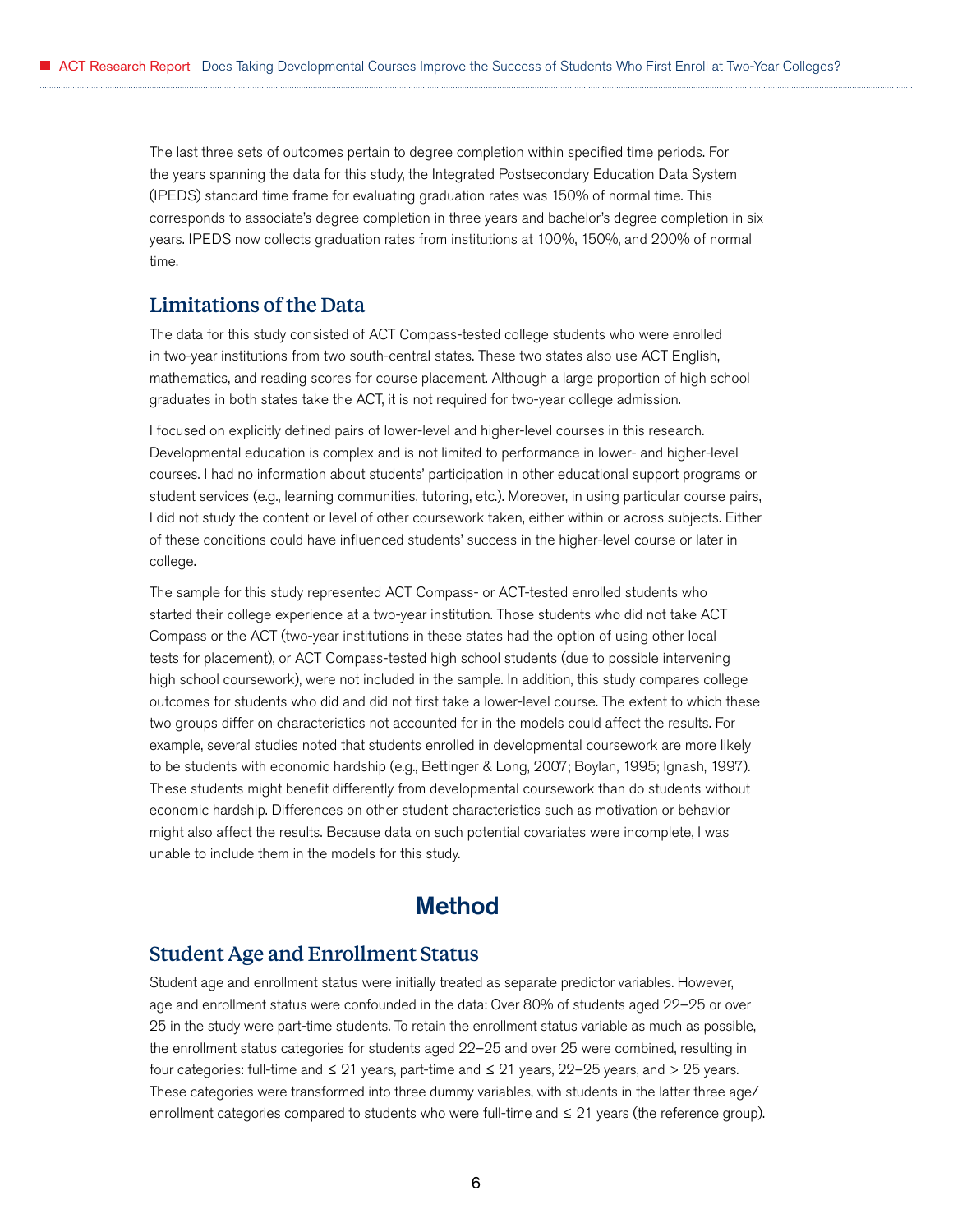### <span id="page-10-0"></span>Descriptive Statistics

I calculated sample sizes and means (or proportions), pooled across institutions, for each course pair. These statistics were calculated separately for students who took the lower-level course prior to taking the higher-level course, and for students who took only the higher-level course. Results for students who took the lower-level course were further disaggregated by grade earned the last time they took the course. Similar statistics were calculated for students who took the lower-level course but did not progress to any higher-level course in the same subject area.

#### Evaluating the Success of Developmental Students

I first estimated hierarchical logistic regression models for predicting students' chances of a B or higher, or C or higher, grade in each lower-level course the first time taken (see Noble & Sawyer, 2013 for a discussion about hierarchical logistic regression).<sup>9</sup> The models included all students who took the lower-level course (i.e., students who did not take any additional coursework in the same subject area, as well as those who progressed to the subsequent higher-level course). The predictor variables were ACT Compass test score, the age/enrollment status dummy variables, and propensity score (described in the next section). Institution-specific mean values for each predictor variable were also used to predict the outcomes. All student and institutional predictor variables were grandmean centered.

I then estimated hierarchical logistic regression models for predicting students' probability of higherlevel course and subsequent success, described previously. For a given course pair, models were based on students either enrolled in the lower-level course or in the higher-level course, or both. I included a binary lower-level course predictor variable that identified students who did (1) and did not (0) enroll in the lower-level course prior to taking the higher-level course. These models also included ACT Compass test score, the age/enrollment status dummy variables, the propensity score, and the interactions (products) of these variables and the developmental course variable. The interactions identify potentially different effects of taking the lower-level course for different combinations of student characteristics (e.g., part-time, older students who took the lower-level course before taking the higher-level course). Additionally, I estimated models for students who first took the lower-level course that also included the grade they received in the lower-level course (A–F grade), the interactions of lower-level course grade with the age/enrollment status dummy variables and propensity score, and the interaction of lower-level course grade with ACT Compass test score. As noted above, institution-specific mean values for each predictor variable were used to predict outcomes at the institution level. All student-level and institution-level predictor variables were grandmean centered. Student-level ACT Compass test score, lower-level course taken indicator variable, propensity score, age/enrollment status, and lower-level course grade were retained in all relevant models, regardless of their statistical significance, as they were the primary predictor variables in the study.

Parsimonious models were developed by course pair; that is, one set of predictors was used for all outcomes for a course pair.<sup>10</sup> Institution- and student-level predictors were removed from the

<sup>9</sup> Hierarchical regression models in this study describe the relationship between predictor variables and course/college outcomes and account for variation in these relationships across institutions.

<sup>10</sup> This approach was used for practical reasons, due to the large number of models to be estimated, and to minimize overinterpretation of isolated but statistically significant results.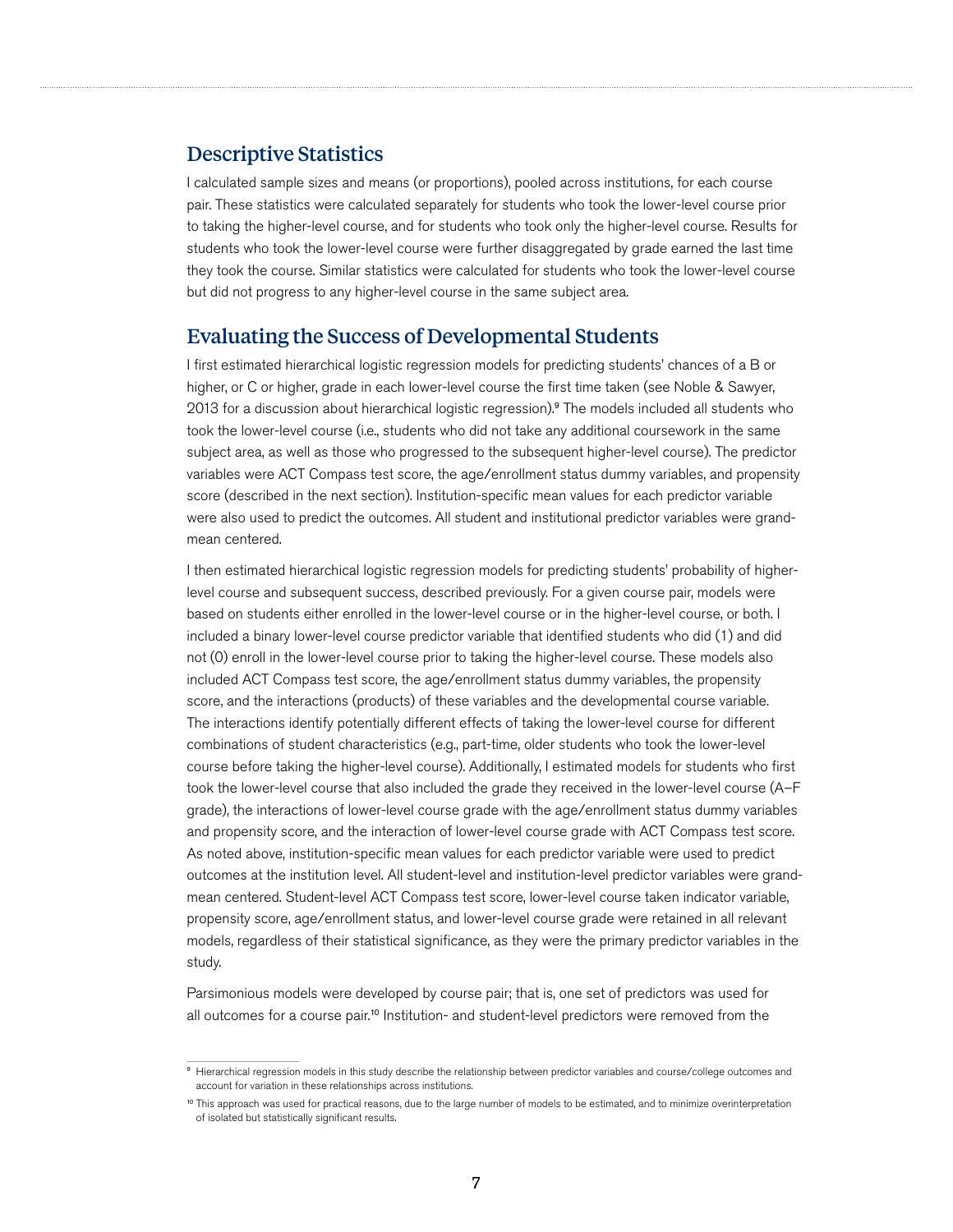<span id="page-11-0"></span>model if the predictor was statistically significant ( $p < .01$  for main effects; .05 for interactions and institution-level predictors) for fewer than five outcomes for a course pair.<sup>11</sup>

Hierarchical models estimate both fixed effects (the average regression coefficients across institutions) and random effects (the variability of the regression coefficients across institutions). In this study, I first estimated random slope and random intercept models, but only the estimated variability in the intercepts across institutions was significantly different from zero ( $p > .01$ ) for most models.<sup>12</sup> Random intercept models were therefore estimated for all course pairs; non-statistically significant random intercepts were noted.

#### Propensity Scores

Propensity score methodology is a technique to estimate the effect of a treatment or intervention by accounting for covariates that predict receiving that treatment. Thus, these methods allow researchers to control for potential bias due to important covariates not being included in the models (i.e., omitted variable bias). For predicting college success outcomes, psychosocial and situational variables would be important variables to consider; however, complete data were available for only a few student and institutional characteristics. Using propensity regression methodology (Rosenbaum & Rubin, 1983; Austin, 2011), propensity for taking a lower-level course was estimated for each course pair using students' ethnicity, gender, institution state, in-state vs. out-of-state enrollment, and self-reported high school average. Multiple imputation was used to resolve missing data, primarily for high school average.<sup>13,14</sup> The propensity scores were then included as predictor variables in the models.

Goodness-of-fit tests (average absolute standardized difference in predicted outcomes; Austin, 2008) were used to evaluate the fit of the propensity score models. Covariates for which the difference exceeded 0.1 would reflect imbalance in the covariate between students who took the lower- and higher-level course and those who took only the higher-level course.

To test the adequacy of the propensity scores, sensitivity analysis was used to determine the sensitivity of the models to omitted variable bias in the models (Marcus, 1997). For each model, the absolute value of the regression weight associated with the lower-level course indicator was compared to the corresponding absolute value of the weight associated with propensity score. Models for which the propensity score weight exceeded the lower-level course indicator weight would reflect sensitivity to omitted variable bias.

Propensity scores in models for predicting higher-level course success and subsequent outcomes were based on students who took the higher-level course, regardless of whether they took the lower-level course. Students who took the lower-level course and did not progress to a subsequent course in the same subject area were not included.

In contrast, for predicting success in the lower-level course, propensity scores were developed for students who took the lower-level course, regardless of whether or not they took the higher-level course, relative to all students who enrolled directly in the higher-level course. Though students

<sup>11</sup> The estimated regression coefficient for the overall interaction term was statistically significantly different from zero, given the other predictors in the model.

<sup>12</sup> Consistent with other ACT Compass research (Westrick & Allen, 2014).

<sup>13</sup> High school average was obtained from three sources: Students' ACT Compass records, the ACT Course Grade Information Section (if available), and the ACT Student Profile Section high school GPA range (if available). High school average was missing for 35% of student records.

<sup>14</sup> Results are based on the first imputed data set only.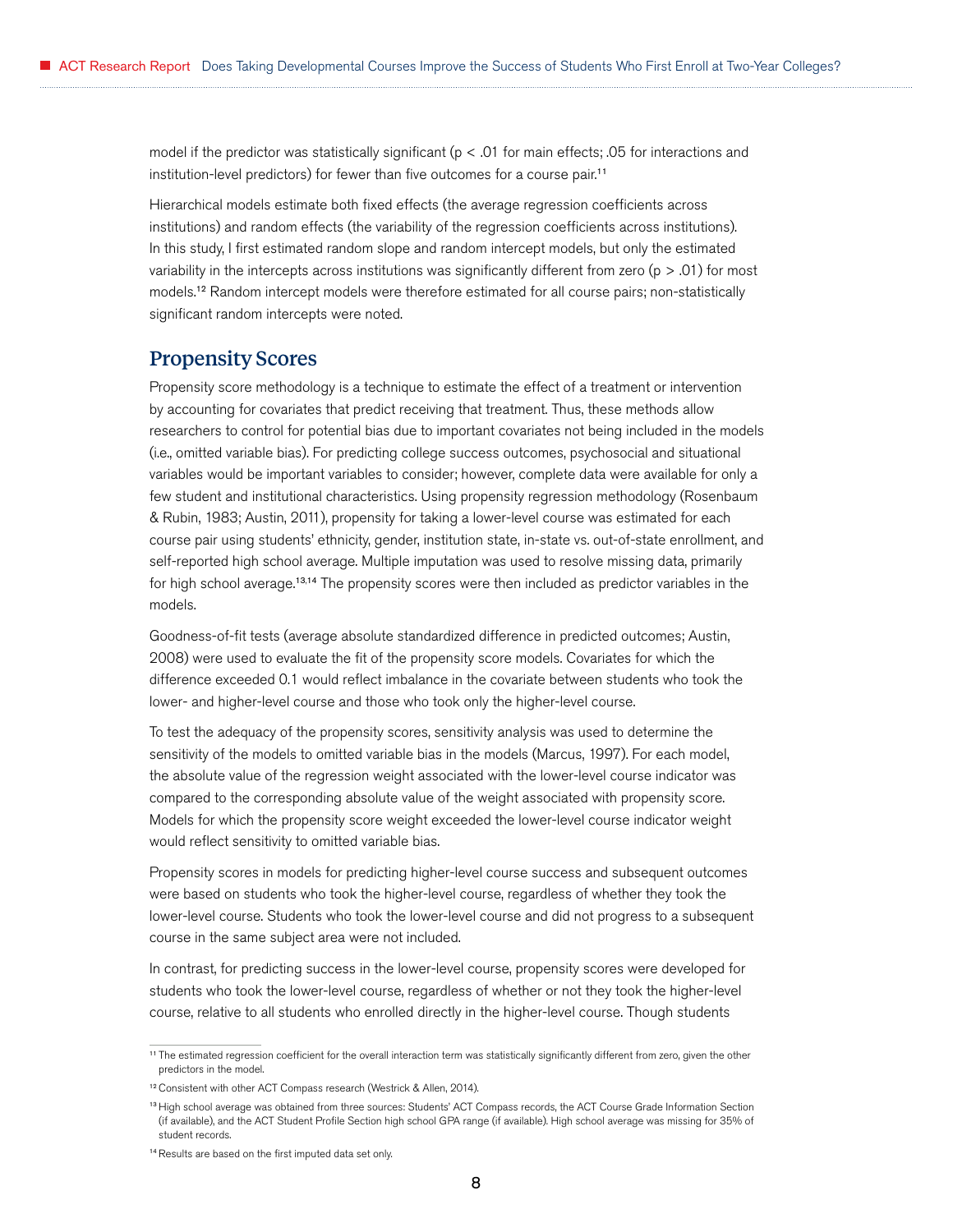<span id="page-12-0"></span>who took the higher-level course were not included in the models for predicting lower-level course success, I used these propensity scores as predictors to control for student characteristics in the lower-level course models, thus paralleling the controls used in the models for predicting higher-level and subsequent college success.

#### Success in the Higher-Level Course and Later Outcomes

As noted earlier, a large percentage of students (35% to 55%) who took a lower-level course did not progress beyond that course to a subsequent course in the same subject area; these students were therefore unsuccessful with respect to success in the higher-level course. These students were also less successful with respect to the longer-term success outcomes. The results reported here for predicting success in the higher-level course (or success with respect to longer-term outcomes) pertain only to the subset of lower-level course students who subsequently enrolled in the higher-level course. Therefore, the results for these outcomes should be interpreted in light of this restriction.

## **Results**

#### Descriptive Results

Tables A-1 through A-5 in Appendix A provide pooled descriptive statistics for the five course pairs. Each table contains the number of institutions, the number of students, and the means (or proportions) for all predictor and outcome variables. These statistics are presented separately for students who took the lower-level course before taking the associated higher-level course, and for those who enrolled directly in the higher-level course, and excluding those who took the lower-level course but did not progress to a different higher-level course. The statistics are also presented separately according to the grading scale in the lower-level course (A–F or pass/fail). Descriptive statistics are also reported in Appendix B, Tables B-1 through B-5, for students who took the lowerlevel course but did not progress to a subsequent course in the same subject area.

According to the "No. of students" columns in Tables A-1 through A-5, the percentages of students who took the lower-level course before taking the associated higher-level course ranged from 17% for Developmental Reading/first social science course to 44% for Elementary Algebra/Intermediate Algebra. Among the students who took the lower-level course before the higher-level course, the percentage earning an A–F grade (vs. a pass/fail or other grade) also varied widely, ranging from 69% (Developmental Reading/first social science course) to 91% (Elementary Algebra/ Intermediate Algebra).

Compared to two-year ACT Compass-tested freshmen nationally, the students in our sample who enrolled in lower-level courses had lower average ACT Compass test scores. National average ACT Compass Writing Skills, Reading, Pre-Algebra, and Algebra scores of two-year students in 2008-09 (ACT, 2009)<sup>15</sup> were 60.36, 77.09, 44.79, and 31.83, respectively. However, students who received A–F grades in the lower-level courses typically had somewhat higher average ACT Compass test scores than all students who took the lower-level courses.<sup>16</sup> In contrast, the average scores of students in the sample who enrolled directly in the higher-level courses were higher than those of

<sup>15</sup> ACT Compass national averages were not available for years prior to 2008-09.

<sup>16</sup> The exception was students who took Arithmetic, where average ACT Compass Pre-Algebra scores were similar.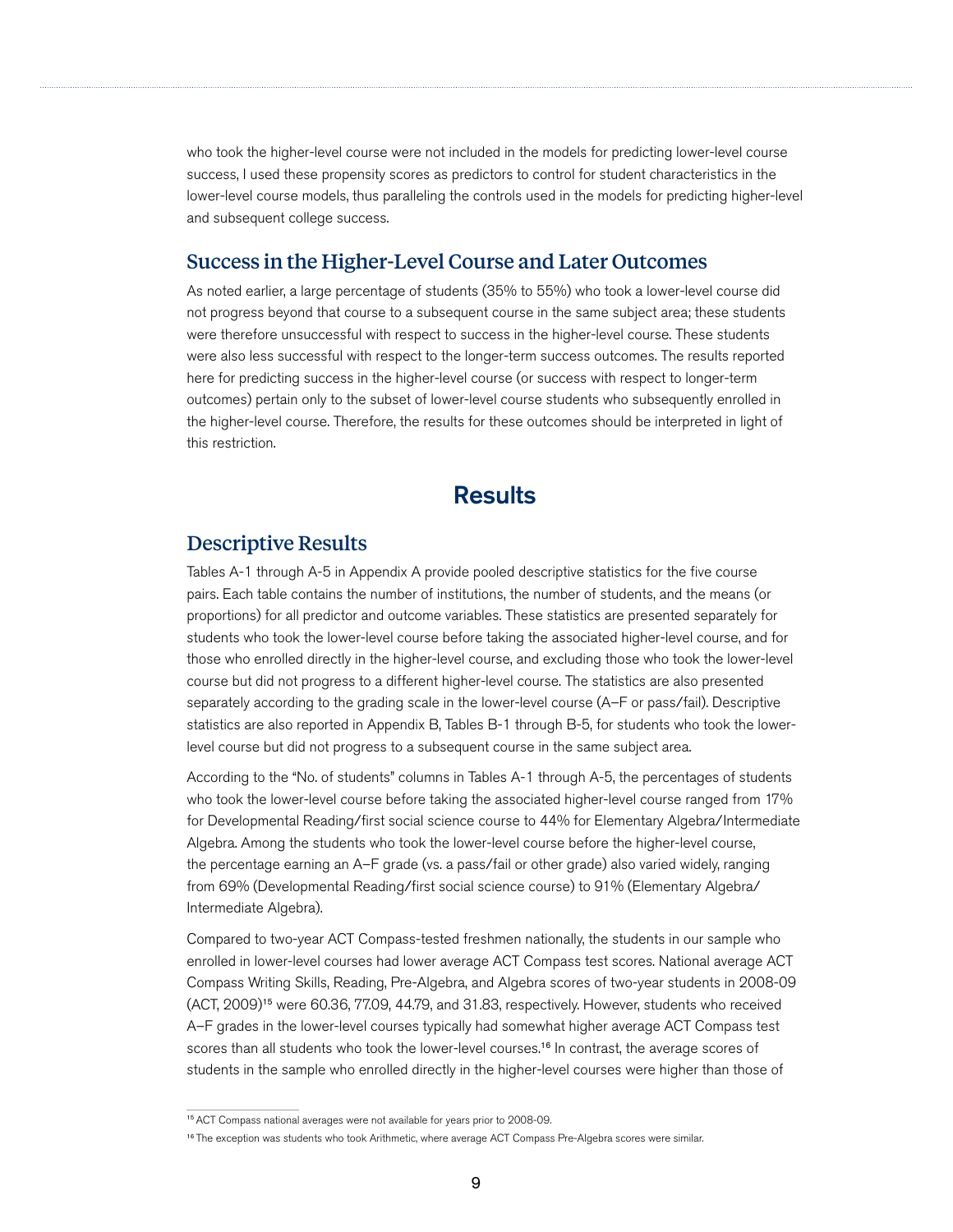<span id="page-13-0"></span>two-year ACT Compass-tested freshmen nationally, except for the average Pre-Algebra score of students who enrolled directly into Elementary Algebra.

With the exception of Arithmetic/Elementary Algebra, students who first enrolled in a lower-level course were much less likely to enroll full-time than students who enrolled directly in a higher-level course (0.16 to 0.47 vs. 0.30 to 0.54, respectively). For Arithmetic/Elementary Algebra, the opposite was true (0.21 and 0.13, respectively). In general, students who enrolled in Developmental English Composition, Elementary Algebra (before Intermediate Algebra), and Intermediate Algebra (before College Algebra) were older than students who enrolled directly into the associated higher-level courses.

Students who take developmental courses in college typically have lower associate's and five- and six-year bachelor's degree completion rates than students who take only higher-level courses, possibly because developmental courses typically do not count towards a degree. As shown in Tables A-1 through A-5, this was the case for three of the five course pairs. The exceptions were Intermediate Algebra/College Algebra and Arithmetic/Elementary Algebra. However, certificate completion rates for all five course pairs were comparable for students who first took the lower-level course and those who enrolled directly in the higher-level course.

Of the total sample of students who took a lower-level course, 19,899 students (31%) failed to progress beyond at least one lower-level course; 7,062 students (11%) did not progress in any subject area. Of the non-progressing students, 30% to 40% did not have an A–F or pass/fail grade the last time they took the lower-level course. They were typically part-time (about 8% full-time), about age 21, had high school GPAs of about 2.50, and had lower than a C grade in the lower-level course the last time they took it. Compared to lower-level students who did progress, those who did not progress had lower average ACT Compass test scores, and they were also much less likely to be full-time students (40% to 16% vs. 16% to 47%, respectively), but they differed only slightly in age.

Students who did not progress to any higher-level course in a subject area would be expected to have lower college success rates that those who did progress. This was the case, as shown in Tables B-1 through B-5. Students who did not progress to higher-level courses had substantially lower college success rates than students who did progress (as shown in Tables A-1 through A-5). For example, Year 2 and Year 3 re-enrollment rates of students who did not progress to higherlevel courses were one-third to one-half the magnitude of those of students who did progress. All certificate and degree completion rates were less than .10 for students who did not progress.<sup>17</sup>

### Models for Predicting Success in College

Table C-1 in Appendix C summarizes the five hierarchical logistic regression models for predicting success in lower-level courses. This table contains both the fixed effects (the estimated average regression coefficients across all institutions) and the variance components (estimates of the variance of the regression intercepts across institutions). Tables C-2, C-6, C-10, C-14, and C-18 summarize, by course pair, the fixed effects of the models for predicting success in college (e.g., success in the associated higher-level course, GPAs over time, retention, progress to degree, and degree completion) for students who first enrolled in the lower-level course before enrolling in the higher-level courses, and students who enrolled directly in the higher-level course. Tables C-3, C-7,

<sup>17</sup> Some certificate programs at these institutions did not require students to complete higher-level courses, but only to take, for example, one mathematics course.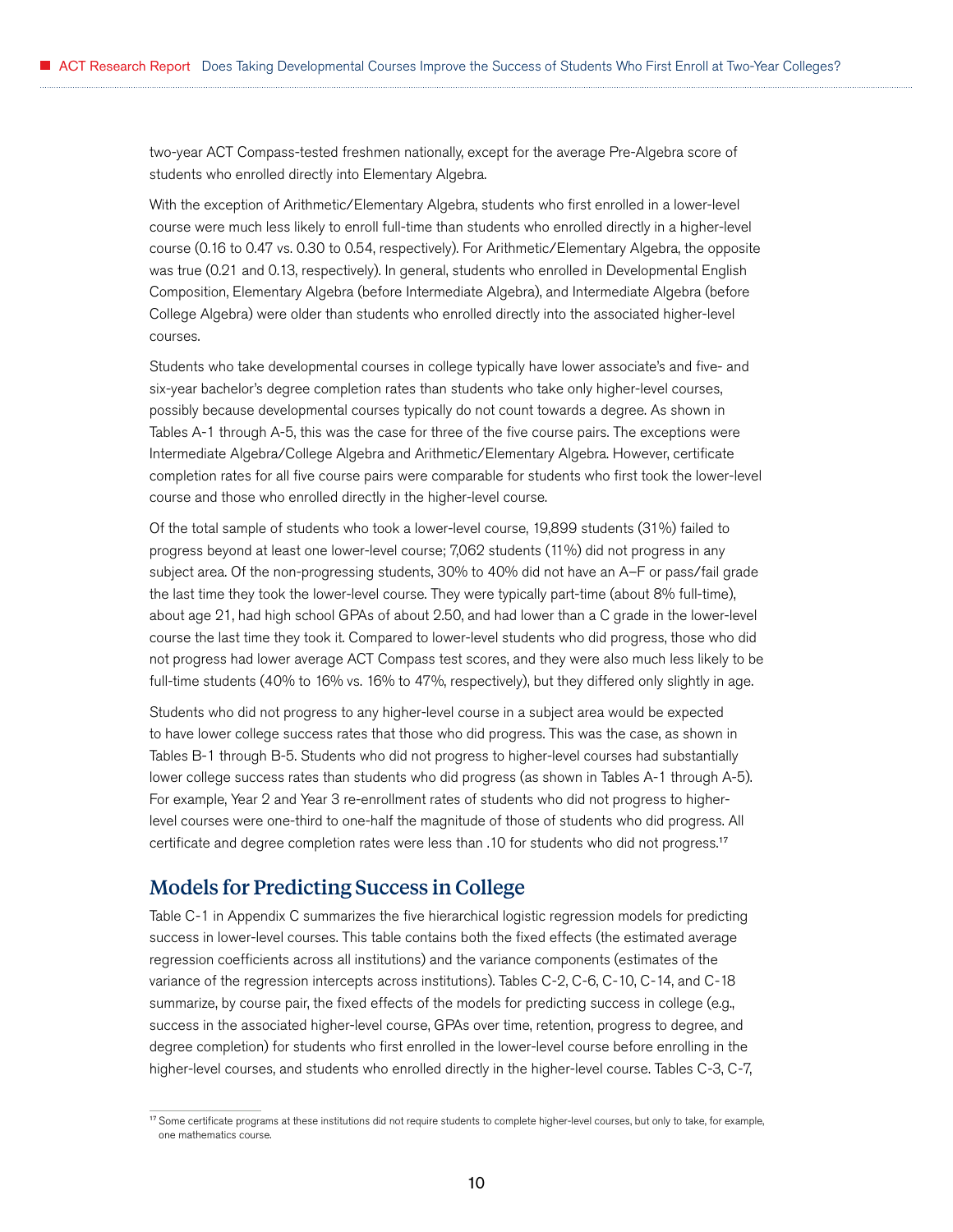<span id="page-14-0"></span>C-11, C-15, and C-19 summarize the variance component associated with the fixed effect coefficient (intercept) in these models. These tables are structured similarly to Tables C-2, C-6, C-10, C-14, and C-18. Tables C-4, C-8, C-12, C-16, and C-20 summarize the fixed effects of the models for predicting success in college (e.g., success in the associated higher-level course, GPAs over time, retention, and degree completion) only for students who took a lower-level course before taking the associated higher-level course. Course grade (A–F grades) was included as a predictor in the models. Tables C-5, C-9, C-13, C-17, and C-21 summarize the variance component associated with the fixed effect coefficient (intercept) in these models.

Each table shows, for every outcome type and level, the institution-level and student-level coefficients; for most course pairs, institution-level and student-level coefficients are shown on adjacent pages. The coefficients that were not statistically significant are shaded. Student-level interaction terms were removed from the models when the overall Type III coefficients for the interaction terms were not statistically significant ( $p > .05$ ). I also removed institution- and studentlevel interaction terms from the models when they were not statistically significant for five or more outcomes. As mentioned previously, student-level ACT Compass test score, lower-level course taken indicator variable, propensity score, age/enrollment status, and lower-level course grade were retained in all relevant models, regardless of statistical significance, as they were the primary predictor variables in the study.

### Estimated Probabilities of Success

Variation across institutions. The intercept variances (right-most columns in Tables C-1, C-3, C-5, C-7, C-9, C-11, C-13, C-15, C-17, C-19, and C-21) indicate that probabilities of success differed across institutions. The magnitude of the variances suggests that the probability of success for a typical student would vary by less than .10 among two-thirds of the institutions. Differences in probabilities across institutions were somewhat larger for models excluding lower-level course grade for predicting higher-level course outcomes and certificate completion. Arithmetic and Elementary Algebra course pairs had the largest differences in probabilities of all the course pairs, with and without including lower-level course grades as predictors, with a maximum difference in probabilities across institutions of .28. English and Reading models that included lower-level course grade also had larger differences across institutions; these differences did not exceed .16. Slopes of the predictor variables did not differ significantly across institutions.

Fixed effects results. The fixed effects in Tables C-2, C-4, C-6, C-8, C-10, C-12, C-14, C-16, C-18, and C-20 can be used to calculate estimated probabilities of success at typical institutions. Distributions over students of probabilities of success for different course pairs and outcomes are summarized in Appendix D. In this section, I illustrate and discuss the estimated probabilities for different outcome variables and under different scenarios.

Age/enrollment status was an important predictor in most of the models. To simplify the discussion, I focus on the college outcomes of typical (average) two-year college students in the next sections, regardless of age/enrollment status. Following this discussion, I then report on the results among the four age/enrollment status groups.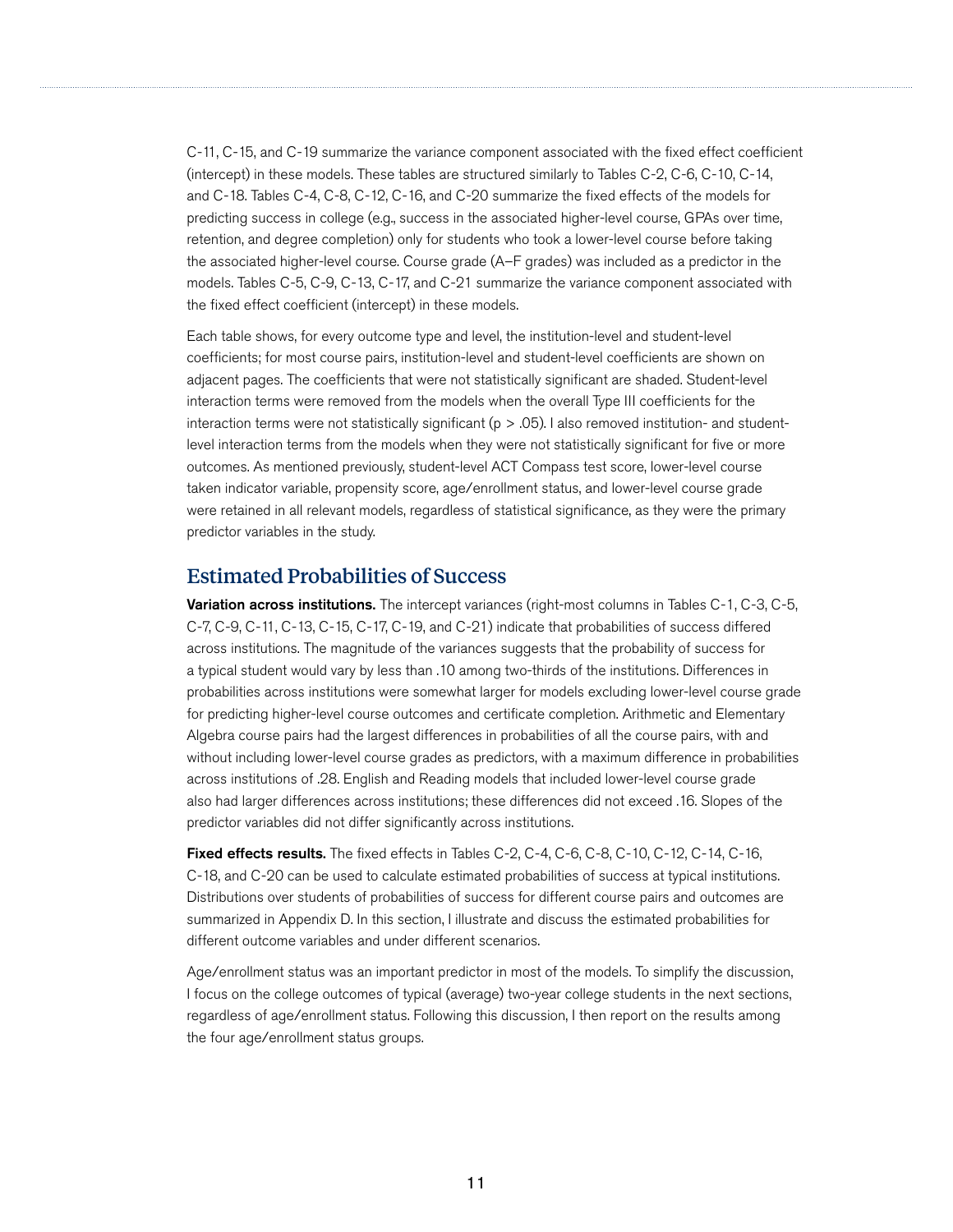Developmental Course Outcomes by ACT Compass Test Score.<sup>18</sup> For all students who took the lower-level course, ACT Compass test score was a statistically significant predictor of B or higher, and C or higher, grade in the lower-level course (see Table C-1 in Appendix C).<sup>19</sup> The probability of a B or higher, or C or higher, grade increased as ACT Compass test score increased (Figures 1 to 3). ACT Compass Pre-Algebra score was also positively associated with a passing grade in Elementary Algebra (Figure 2); ACT Compass Algebra score was not a significant predictor of passing Intermediate Algebra, possibly due to the very high pass rate for this course. Additionally, based on the regression coefficients for age/enrollment status, part-time traditional (age  $\leq 21$ ) and older students were less likely to be successful in lower-level courses than full-time, traditional-aged students.

As illustrated in Figures 1 through 3, students had at least a .40 probability of achieving a C or higher grade the first time they took the lower-level course, and at least a 0.25 to 0.30 probability of achieving a B or higher grade.<sup>20</sup> The course with the highest probabilities of success was Developmental English Composition, with minimum probabilities of achieving a C or higher, or B or higher, grade of .60 and .40, respectively. For three of the five courses (including Developmental English Composition), students had at least a 0.50 probability of achieving a C or higher grade, regardless of ACT Compass test score. In contrast, students with the highest ACT Compass test scores had about a 0.55 to 0.60 probability of achieving a B or higher grade.





<sup>&</sup>lt;sup>18</sup> Predictions of pass/fail grade in the lower-level course were not reported for Developmental English, Arithmetic, and Developmental Reading due to insufficient data.

<sup>19</sup> Virtually all of the institution-level coefficients were not statistically significant (p > .05). Mean ACT Compass test score was retained in all models to ensure accurate estimation of error terms and significance tests.

<sup>20</sup> For all graphs shown in this report, the probability curves are plotted for ACT Compass scores between the 5th and 95th percentiles for a given course pair and course group.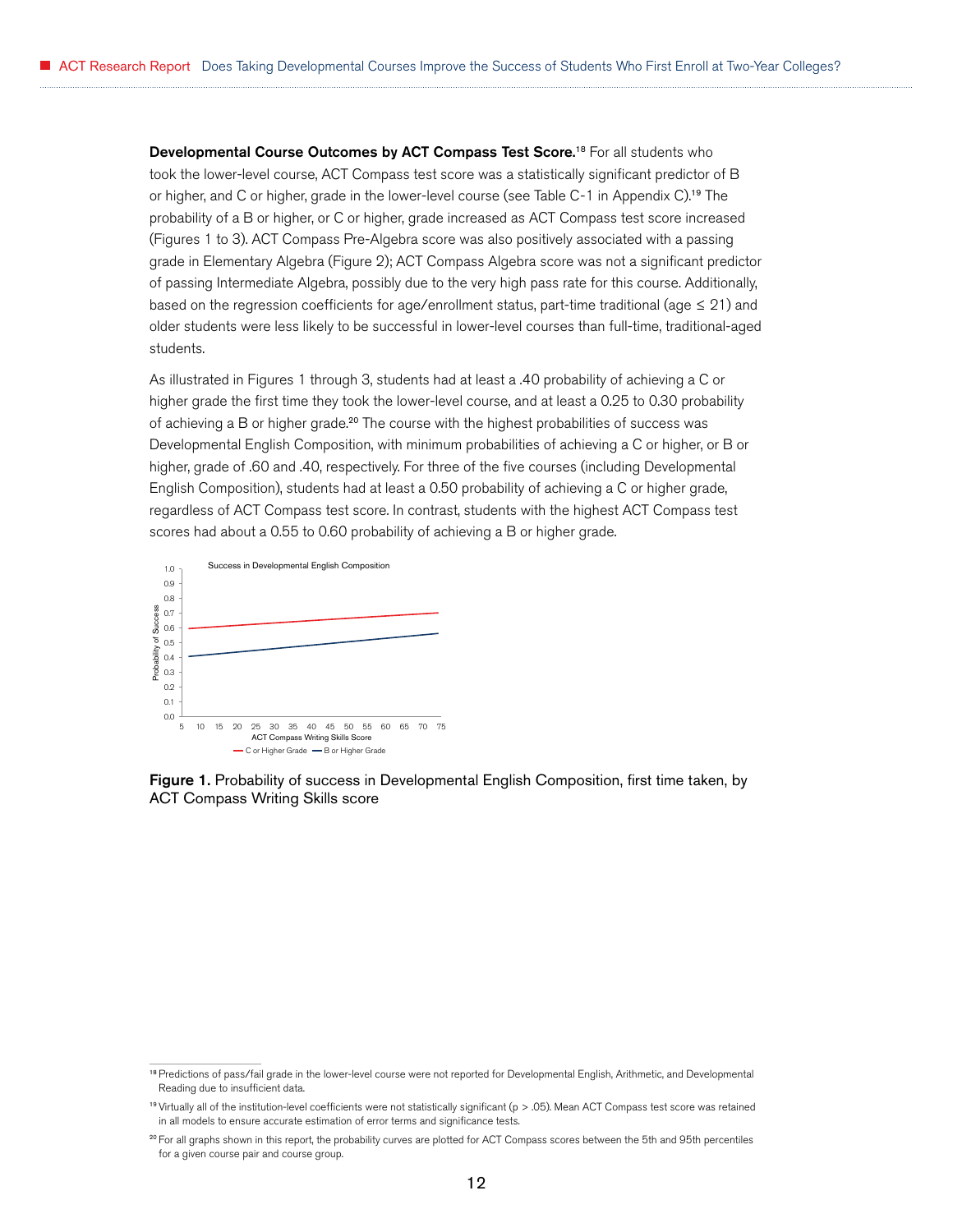

Figure 2. Probability of success in Arithmetic, Elementary Algebra, and Intermediate Algebra, first time taken, by ACT Compass Pre-Algebra or Algebra score



Figure 3. Probability of success in Developmental Reading, first time taken, by ACT Compass Reading score

Higher-Level Course Outcomes by ACT Compass Test Score. As shown in Appendix B, ACT Compass test score was a positive and statistically significant predictor of success for all of the higher-level courses. This result pertains both to students who took the lower-level course prior to enrolling in the higher-level course and to those who enrolled directly in the higher-level course, as well as both B-or-higher and C-or-higher success outcomes. Moreover, score distributions for students who first enrolled in lower-level mathematics courses substantially overlapped those for students who enrolled directly in the associated higher-level courses, particularly at the lower end of the distributions. The scores corresponding to the 5th percentiles for these course pairs differed by only one to three score points.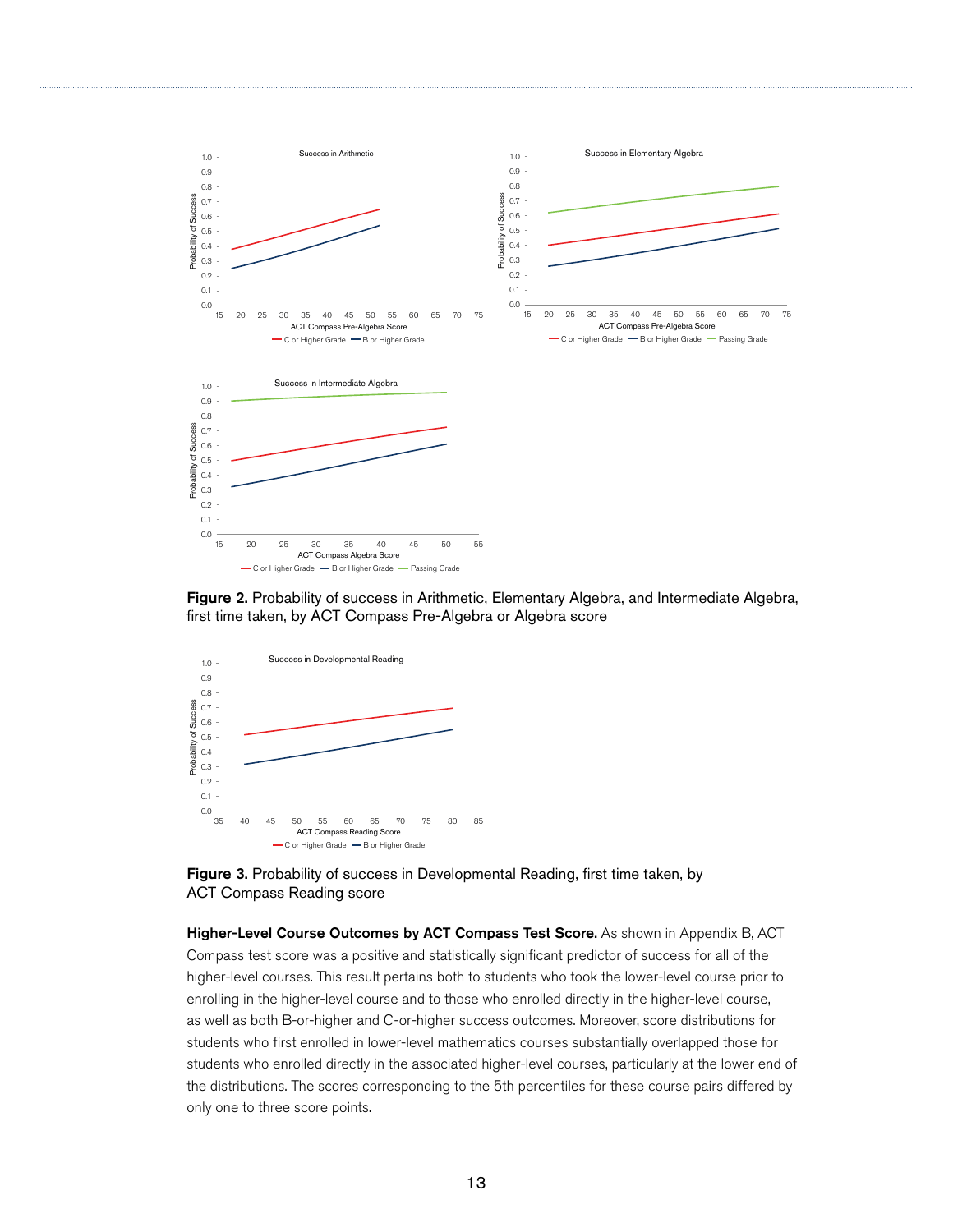For the Developmental English Composition/Standard English Composition, Elementary Algebra/ Intermediate Algebra, and Developmental Reading/first social science course pairs, students who first took the lower-level course before taking the higher-level course, on average, had significantly (p < .01) higher probabilities of success in the higher-level course than those expected of similar students who enrolled directly into the course. This result was true of both the B-or-higher and the C-or-higher success criteria. For the other two course pairs, students who first took the lower-level course had similar or slightly lower probabilities.

Figures 4, 5, 6, and 7 and Appendix D illustrate this finding. In these and subsequent figures, red and navy solid and dashed lines reflect the middle 90% of observed scores. The navy solid lines show estimated probabilities of success for students who enrolled directly in the higher-level course. The red solid lines show estimated probabilities of success for students who first took the lower-level course. Dashed navy lines represent extrapolation to scores of students who enrolled in the lowerlevel course, illustrating their probability of success, had they enrolled directly in the higher-level course

As shown in Figure 4, students with an ACT Compass Writing Skills score between 10 and 74 had over a .60 probability of a C or higher grade in Standard English Composition, regardless of ACT Compass Writing Skills score and whether they had taken Developmental English Composition prior to taking it. However, for students who first enrolled in Developmental English Composition, their probability of a C or higher grade was typically 0.10 higher than that expected for similar students who enrolled directly into the higher-level course. This difference in probability also depended on ACT Compass Writing Skills score, with larger differences occurring for students with lower scores.<sup>21</sup> Similar results were found for the B or higher outcome, with similar to slightly larger group differences in probability of success.



Figure 4. Probability of success in Standard English Composition with and without taking Developmental English Composition

I found similar results for Elementary Algebra/Intermediate Algebra (Figure 5). For students who first enrolled in Elementary Algebra prior to taking Intermediate Algebra, their probability of a C or higher grade was 0.02 to 0.03 points higher than those expected for similar students who enrolled directly into Intermediate Algebra, and 0.04 to 0.05 points for a B or higher grade. Though statistically significant ( $p < .01$ ), these differences in probabilities were smaller than those found for

<sup>&</sup>lt;sup>21</sup> Although differences in probabilities for those taking and not taking the lower-level course before the higher-level course were, on average, statistically significant (p<.01), conditional differences in probabilities between the two groups for particular test scores might not be. Confidence bands around the conditional probabilities would be the appropriate test, but were of lesser interest here, and would overcomplicate the interpretability of the figures.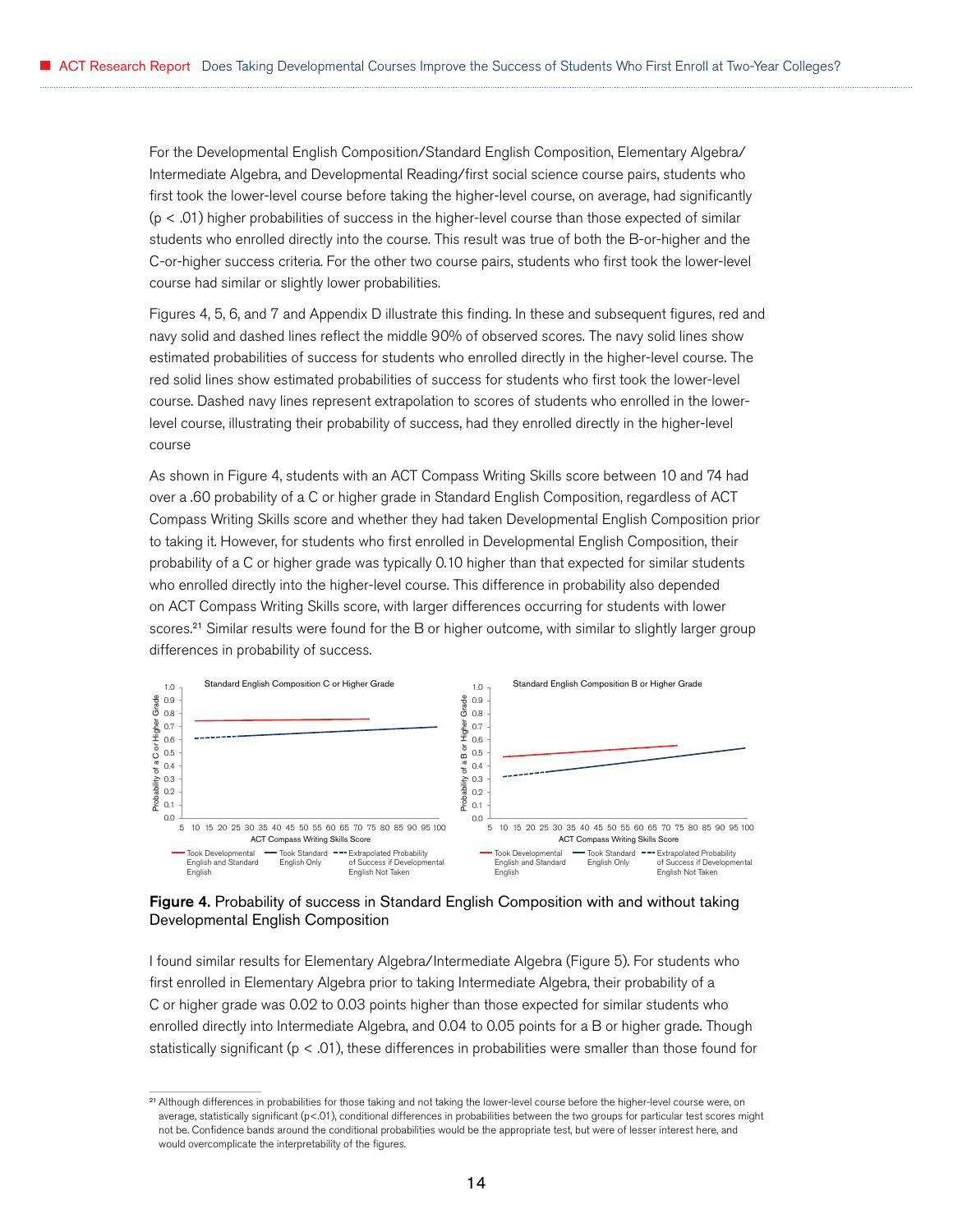Developmental English Composition/Standard English Composition, and were similar in magnitude across ACT Compass Pre-Algebra scores.



Figure 5. Probability of success in Intermediate Algebra with and without taking Elementary Algebra

Figure 6 shows the results for Arithmetic/Elementary Algebra. In contrast to the course pairs discussed earlier, students who first took Arithmetic had a similar probability of obtaining either a B or higher grade or C or higher grade in Elementary Algebra, regardless of their ACT Compass Pre-Algebra score, compared to similar students who enrolled directly in the higher-level course. The results for Intermediate Algebra/College Algebra were very similar to those for Arithmetic/ Elementary Algebra. Differences in probabilities between students who did and did not first enroll in the lower-level course were near zero, or slightly favored students who enrolled directly into the higher-level course. Furthermore, differences in probabilities did not depend on ACT Compass Algebra score.



Figure 6. Probability of success in Elementary Algebra with and without taking Arithmetic

The results for Developmental Reading/first social science course were similar to those for Developmental English Composition/Standard English Composition (Figure 7). However, the slopes of the probabilities for first social science course success were much steeper than those for Standard English Composition, indicating a stronger relationship between ACT Compass Reading score and first social science course success. In addition, the differences in probabilities between students who enrolled in Developmental Reading prior to taking the higher-level course and similar students who enrolled directly into the higher-level course were greater for this course pair. Group differences across ACT Compass Reading scores of 43–80 ranged from 0.10 to 0.16 for a C or higher grade, and 0.11 to 0.18 for a B or higher grade, with larger differences occurring at lower score values.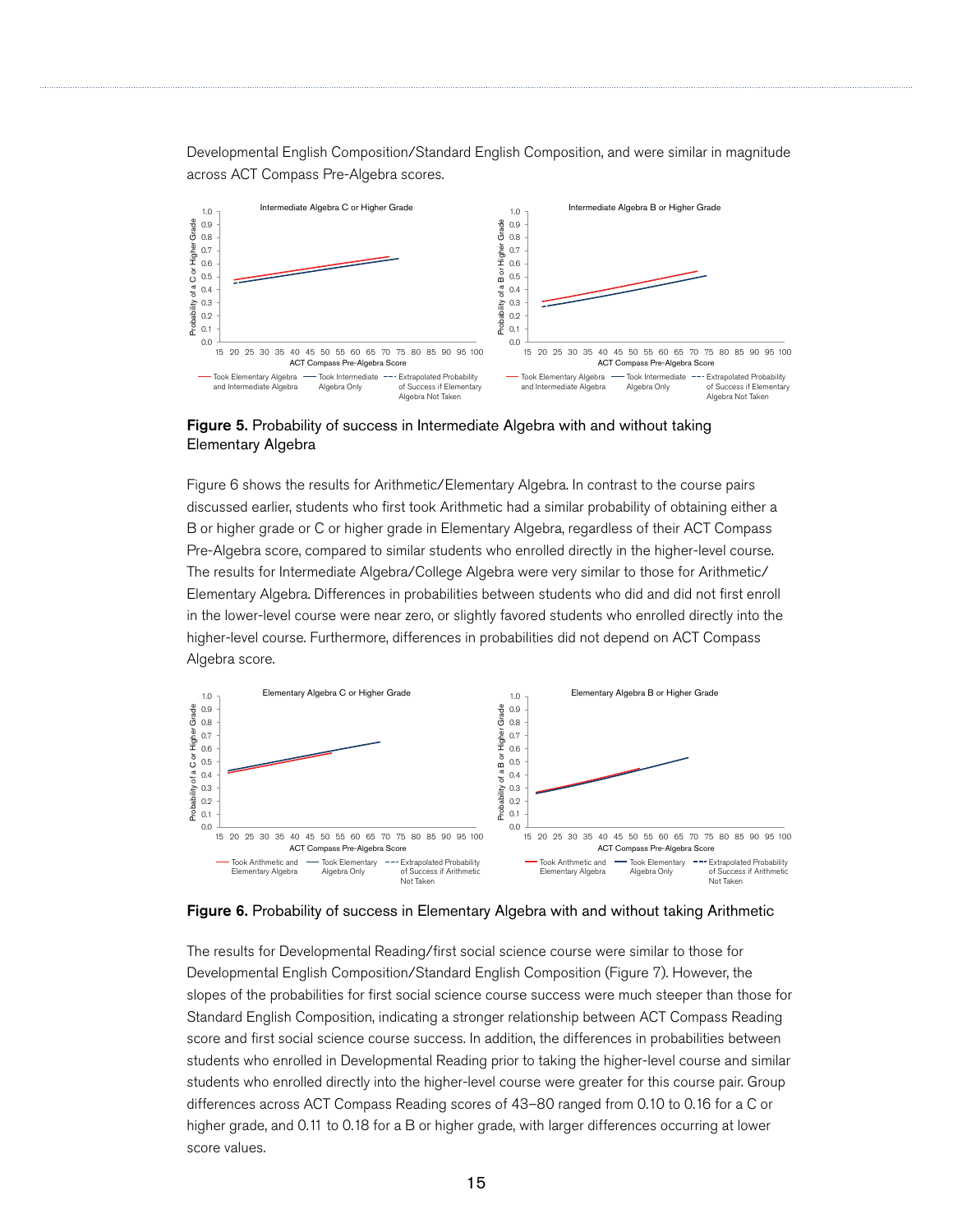



Lower-Level Course Grades as Predictors of Success in Higher-Level Courses. Across all course pairs, the probability of success in the higher-level course for students who took the lowerlevel course also depended on the A–F grade they received in the lower-level course.

For most course pairs, the probability of earning a B or higher or C or higher grade in the higherlevel course also depended on ACT Compass test score when lower-level course grade was included in the models. There were two exceptions: ACT Compass Writing skills score was not a statistically significant predictor of success in Standard English Composition after Developmental English Composition grade was added to the models. For Elementary Algebra/Intermediate Algebra, ACT Compass test score was a significant predictor of a B or higher grade ( $p < .01$ ) when lowerlevel course grade was included in the model, but not for a C or higher grade. For all course pairs, the test score by lower-level course grade interaction was not statistically significant ( $p > .05$ ), i.e., differences in probabilities among lower-level course grades did not vary by ACT Compass test score.

In general, even for those outcomes where ACT Compass test score was statistically significant, the slopes of the probability curves were flatter than those when lower-level course grade was not included. This finding was not surprising, given that taking the lower-level course, and the corresponding grade received, occurred closer in time to the subsequent college outcomes, relative to the test date for the corresponding ACT Compass score.

For all course pairs, students who received an A grade in the lower-level course had a higher probability of success in the higher-level course than did similar students who enrolled directly in the higher-level course. Students who received a B grade in Arithmetic also had a consistently higher probability of success in Elementary Algebra. For all other course pairs and outcome levels, only students with a B grade in the lower-level course and lower ACT Compass scores (typically below the median score for the lower-level course) had higher probabilities of success. Students with a C grade consistently had lower probabilities than those who enrolled directly in Elementary Algebra. Figure 8 illustrates these findings for Arithmetic/Elementary Algebra (both outcome levels; see also Table D-2 in Appendix D).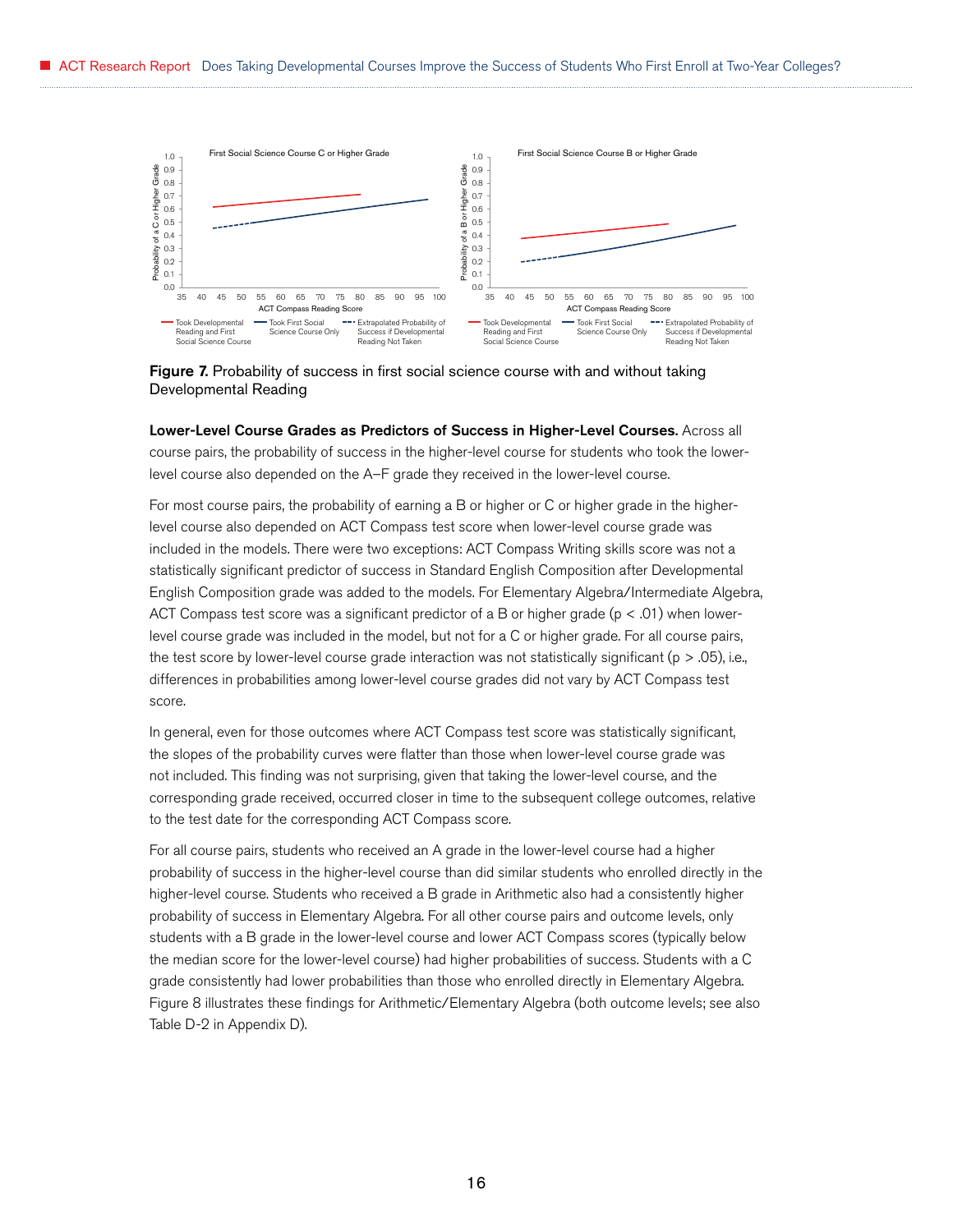

**Figure 8.** Probability of success in Elementary Algebra by Arithmetic grade and ACT Compass Pre-Algebra score

In Figure 8, probabilities of a B or higher grade for students who enrolled directly in Elementary Algebra ranged from 0.26 to 0.55 across ACT Compass Pre-Algebra scores of 19 to 71. The corresponding probabilities of success for students who first took Arithmetic and received an A grade ranged from 0.49 to 0.67, and ranged from 0.30 to 0.48 for those who received a B grade. Therefore, grades of A and B were the only grades where the probabilities of a B or higher grade for students who first took Arithmetic always exceeded those for students who enrolled directly in Elementary Algebra. Probabilities associated with a B or higher grade were only slightly higher than those for students enrolling in the higher-level course. The results for C or higher grade followed a similar trend, but with considerably higher probabilities for both groups of students. ACT Compass test score was not a statistically significant predictor of a C or higher grade in Elementary Algebra, when grade earned in Arithmetic was included in the model.

Figure 9 for Developmental Reading/first social science course illustrates the more typical results for the other course pairs. Students with an A grade in Developmental Reading had a higher probability of success (both B or higher, and C or higher, grade) in their first social science course than similar students who enrolled directly in it. Students with a B grade in Developmental Reading also had higher probabilities, but only for those with ACT Compass Reading scores of less than 69 (see also Appendix D, Table D-5).



Figure 9. Probability of success in first social science course by Developmental Reading grade and ACT Compass Reading score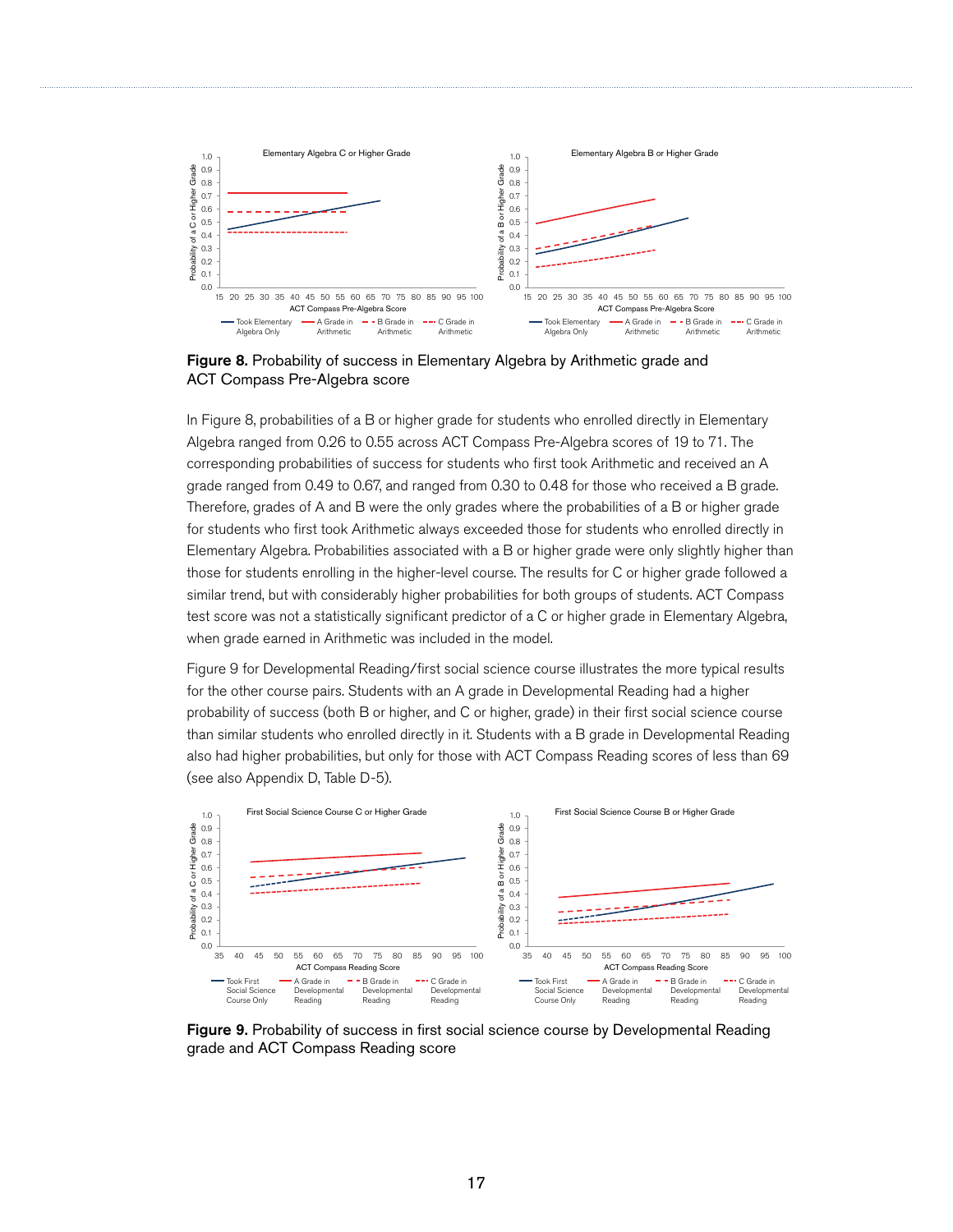Cumulative GPA Year 1, Year 2, and Year 3. I next discuss cumulative GPA outcomes at Year 1, Year 2, and Year 3 for typical two-year students, according to their lower-level coursework. ACT Compass test score was a statistically significant and positive predictor of nearly all 3.0 or higher cumulative GPA outcomes, but not for most 2.0 or higher GPA outcomes.

For two course pairs (Developmental English Composition/Standard English Composition and Developmental Reading/first social science course), taking the lower-level course was associated with substantially higher probabilities of success for all GPA outcomes, compared to those expected of similar students who enrolled directly in the associated higher-level course. Moreover, the benefit from taking the lower-level course decreased as ACT Compass test score increased for most GPA outcomes (i.e., the lower-level course indicator by ACT Compass test score interaction was statistically significant  $[p < .05]$ ). For the other course pairs, taking the lower-level course was associated with similar or lower probabilities than those for similar students who enrolled directly in the higher-level course. Figure 10 illustrates the results for Developmental English Composition/ Standard English Composition for Year 2 GPA.



#### Figure 10. Probability of 2.0 or higher, or 3.0 or higher, Year 2 GPA for students who did and did not take Developmental English Composition before Standard English Composition

For students who first took Developmental English Composition, their probability of a 3.0 or higher Year 2 GPA ranged from 0.29 to 0.42 for ACT Compass Writing Skills scores of 10 to 74 (see Figure 10). In comparison, the corresponding probabilities for students who enrolled directly in the higherlevel course ranged from 0.14 to 0.36 for the same score values. Group differences in probabilities also decreased as ACT Compass Writing Skills score increased.

Figure 11 shows the results for Intermediate Algebra/College Algebra for Year 3 GPA. For these outcomes, differences in probabilities for students who did and did not first take Intermediate Algebra before taking College Algebra were not statistically significant. No benefit was shown for taking Intermediate Algebra prior to taking College Algebra in terms of any of the GPA outcomes.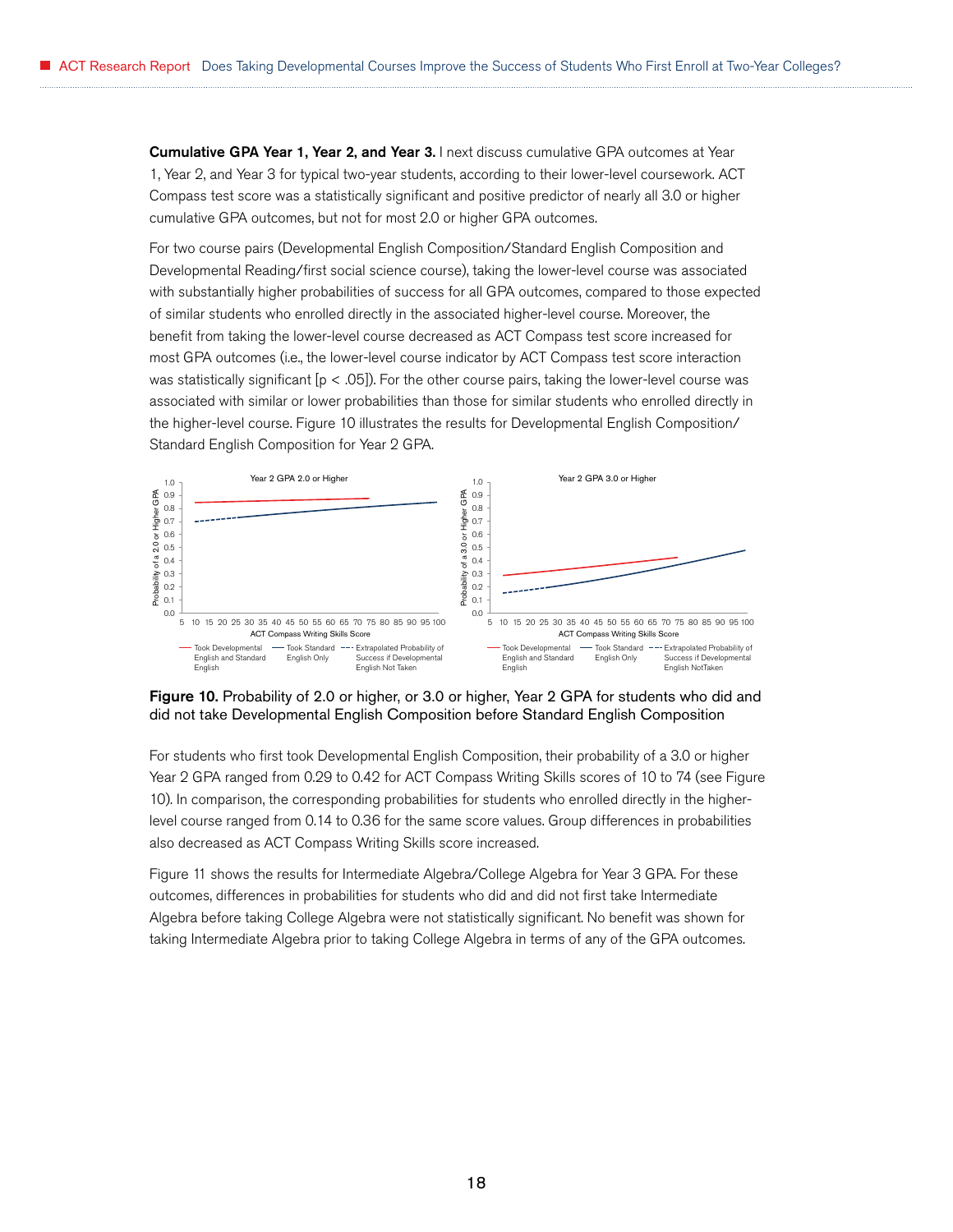

Figure 11. Probability of 2.0 or higher, or 3.0 or higher, Year 3 GPA for students who did and did not take Intermediate Algebra before College Algebra

Lower-Level Course Grades as Predictors of Cumulative GPA Outcomes. Across all course pairs, the probability of successful cumulative GPA outcomes for students who took the lower-level course also depended on the A–F grade they received in the lower-level course.

ACT Compass test score was not a positive and significant predictor of most cumulative GPA outcomes, when lower-level course grade was included in the model. The exception was Developmental English Composition/Standard English Composition for Year 1 and Year 2 GPA outcomes (both 2.0 or higher and 3.0 or higher), and Elementary Algebra/Intermediate Algebra for Year 3 GPA, for both outcome levels.

For all course pairs, students who received an A grade in the lower-level course had a consistently higher probability of a 2.0 or higher or 3.0 or higher GPA in Year 1, Year 2, and Year 3 than did similar students who enrolled directly in the higher-level course (see Tables D-1 through D-5 in Appendix D). Students who received a B grade in Arithmetic also had a consistently higher probability for these outcomes. For other course pairs (except Intermediate Algebra/College Algebra), only students with lower ACT Compass scores who received a lower-level course grade of B had higher probabilities of success for the Year 1, Year 2, and Year 3 GPA outcomes.

Figures 12 and 13 summarize the results for Developmental English Composition/Standard English Composition for Year 2 GPA of 3.0 or higher and Intermediate Algebra/College Algebra for Year 1 GPA of 2.0 or higher.



Figure 12. Probability of a Year 2 GPA of 3.0 or higher by Developmental English Composition grade and ACT Compass Writing Skills score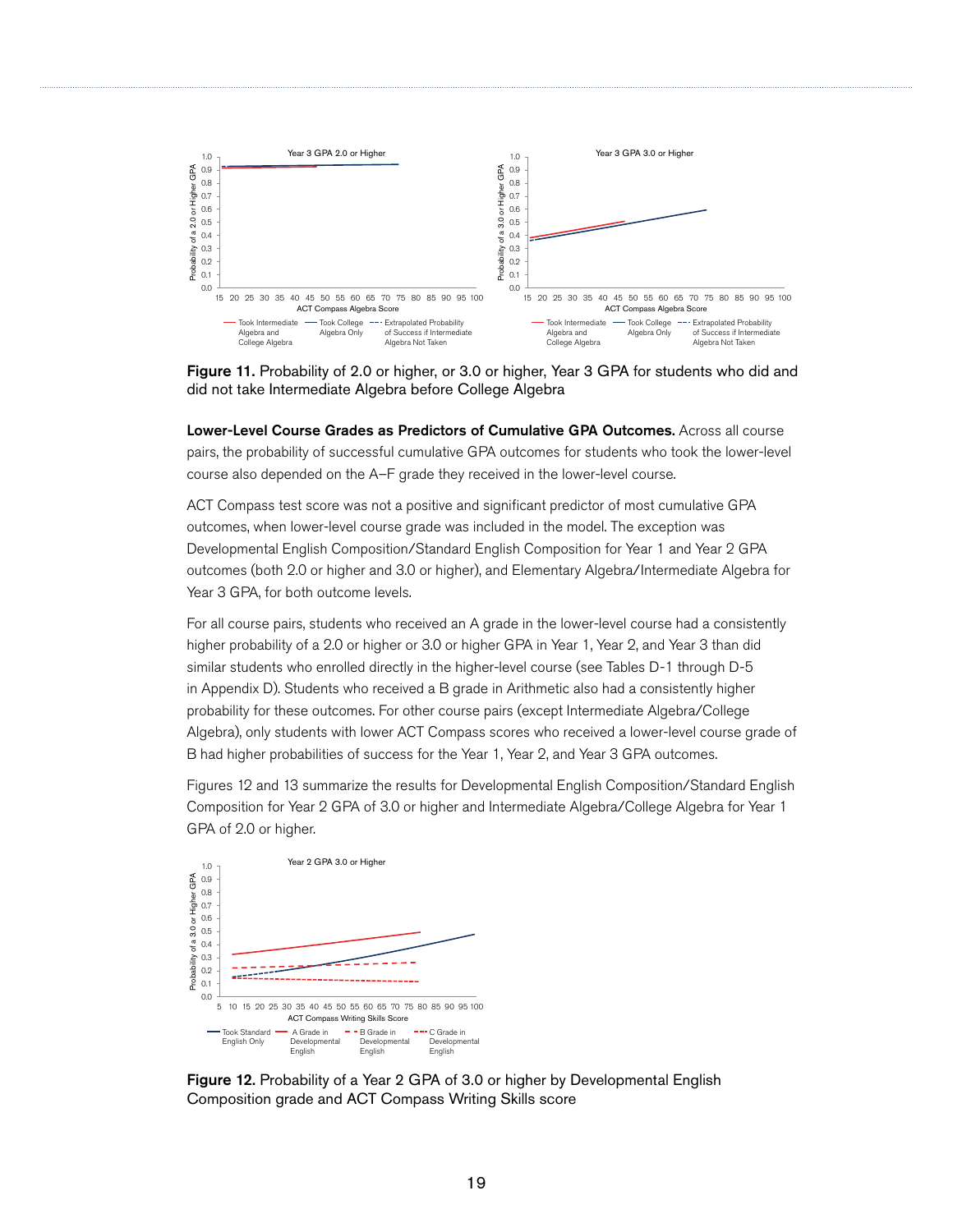As shown in Figure 12, probabilities of a 3.0 or higher Year 2 GPA associated with a Developmental English Composition grade of A were consistently higher than those for similar students who enrolled directly in Standard English Composition, with differences decreasing slightly as ACT Compass Writing Skills score increased from 10 to 79. Probabilities associated with a lower-level course grade of B were higher only for students with ACT Compass Writing Skills scores of less than 37.

|                                          | 1.0 |  | Year 1 GPA 2.0 or Higher                                                                                    |  |                                     |  |                                       |  |  |  |                                       |  |  |  |                                              |  |  |  |  |
|------------------------------------------|-----|--|-------------------------------------------------------------------------------------------------------------|--|-------------------------------------|--|---------------------------------------|--|--|--|---------------------------------------|--|--|--|----------------------------------------------|--|--|--|--|
| or Higher GPA<br>2.0<br>Probability of a | 0.9 |  |                                                                                                             |  |                                     |  |                                       |  |  |  |                                       |  |  |  |                                              |  |  |  |  |
|                                          | 0.8 |  |                                                                                                             |  |                                     |  |                                       |  |  |  |                                       |  |  |  |                                              |  |  |  |  |
|                                          | 0.7 |  |                                                                                                             |  |                                     |  |                                       |  |  |  |                                       |  |  |  |                                              |  |  |  |  |
|                                          | 0.6 |  |                                                                                                             |  |                                     |  |                                       |  |  |  |                                       |  |  |  |                                              |  |  |  |  |
|                                          | 0.5 |  |                                                                                                             |  |                                     |  |                                       |  |  |  |                                       |  |  |  |                                              |  |  |  |  |
|                                          | 0.4 |  |                                                                                                             |  |                                     |  |                                       |  |  |  |                                       |  |  |  |                                              |  |  |  |  |
|                                          | 0.3 |  |                                                                                                             |  |                                     |  |                                       |  |  |  |                                       |  |  |  |                                              |  |  |  |  |
|                                          | 0.2 |  |                                                                                                             |  |                                     |  |                                       |  |  |  |                                       |  |  |  |                                              |  |  |  |  |
|                                          | 0.1 |  |                                                                                                             |  |                                     |  |                                       |  |  |  |                                       |  |  |  |                                              |  |  |  |  |
|                                          | 0.0 |  |                                                                                                             |  |                                     |  |                                       |  |  |  |                                       |  |  |  |                                              |  |  |  |  |
|                                          |     |  | 15<br>25 30 35<br>40<br>45<br>50<br>55 60<br>65 70 75 80 85<br>90 95 100<br>20<br>ACT Compass Algebra Score |  |                                     |  |                                       |  |  |  |                                       |  |  |  |                                              |  |  |  |  |
|                                          |     |  |                                                                                                             |  | <b>Took College</b><br>Algebra Only |  | A Grade in<br>Intermediate<br>Algebra |  |  |  | B Grade in<br>Intermediate<br>Algebra |  |  |  | C Grade in<br>---<br>Intermediate<br>Algebra |  |  |  |  |

#### Figure 13. Probability of a Year 1 GPA of 2.0 or higher by Intermediate Algebra grade and ACT Compass Algebra score

For Intermediate Algebra/College Algebra, probabilities of a Year 1 GPA of 2.0 or higher were very high, regardless of Intermediate Algebra grade. Probabilities were 0.78, 0.86, and 0.91 for students with Intermediate Algebra grades of C, B, and A, respectively, for ACT Compass Algebra scores ranging from 16 to 57. Probabilities for students who enrolled directly into College Algebra ranged from 0.85 to 0.87 for the same score values, with lower-level course grade of A having probabilities that exceeded those for students who took only the higher-level course.

The findings related to lower-level course grade for the other course pairs were similar to those for these course pairs: The A and B grade findings for 3.0 or higher GPA results paralleled those for Developmental English Composition/Standard English Composition, and the A grade results for 2.0 or higher GPA paralleled those for Intermediate Algebra/College Algebra.

**Early College Outcomes.** I next discuss re-enrolling Year 2 or Year 3, and progressing to degree by the end of Year 2, relative to lower-level coursework of typical two-year students.

The probabilities of success for re-enrolling Year 2 and Year 3, and progress to degree, differed substantially from those for cumulative GPA outcomes. Across course pairs, ACT Compass test score was either not related or slightly negatively related to re-enrolling Year 2; however, ACT Compass test score was positively related to re-enrolling Year 3 for three of the course pairs, and to progressing to degree at the end of Year 2 for four of the course pairs. The negative and nonsignificant results are likely due to lower re-enrollment rates for higher-achieving students (possibly transferring to proprietary schools and/or out of state), and the criteria used to determine progress to degree.

For Developmental English Composition/Standard English Composition, taking the lower-level course was associated with higher probabilities of success than those of similar students who enrolled directly in the higher-level course. This finding was seen for all three early college outcomes. The benefit from taking the lower-level course decreased as ACT Compass test score increased (i.e., the lower-level course indicator by ACT Compass test score interaction was statistically significant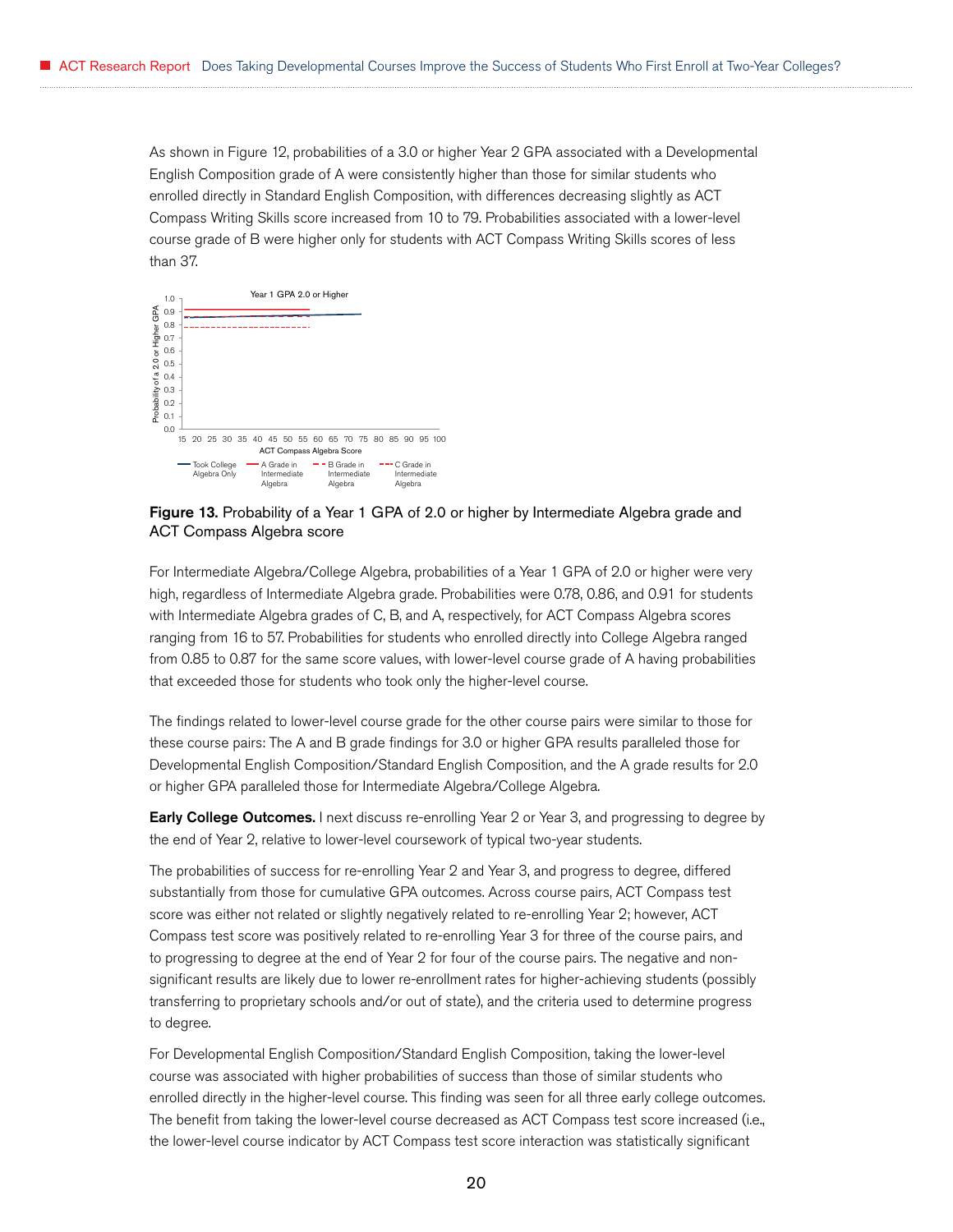(p < .05). For the other course pairs, taking the lower-level course was associated with similar or lower probabilities than those for similar students who enrolled in the higher-level course.

Figures 14 and 15 illustrate the results for Elementary Algebra/Intermediate Algebra and reenrolling Year 2, and Developmental English Composition/Standard English Composition for reenrolling Year 3.



#### Figure 14. Probability of re-enrolling Year 2 for students who did and did not take Elementary Algebra before Intermediate Algebra

For Elementary Algebra/Intermediate Algebra, the probability of re-enrolling Year 2 was consistently lower for students who first enrolled in the lower-level course, with probabilities ranging from 0.68 to 0.60 for ACT Compass Pre-Algebra scores of 22–74. Probabilities ranged from 0.78 to 0.72 for similar students who enrolled in the higher-level course. Differences in probabilities between the two groups did not depend on ACT Compass test score.



#### Figure 15. Probability of re-enrolling Year 3 for students who did and did not take Developmental English Composition before Standard English Composition

In contrast, for Developmental English Composition/Standard English Composition, the probability of re-enrolling Year 3 was consistently slightly higher for students who first enrolled in the lower-level course, with probabilities ranging from 0.52 to 0.46 for ACT Compass Writing Skills scores of 10–74. Probabilities were lower for similar students who enrolled directly in the higher-level course, with probabilities ranging from 0.41 to 0.43. As Figure 15 illustrates, differences between the two groups also depended on ACT Compass Writing Skills score.

Lower-Level Course Grades as Predictors of Early College Success. Across virtually all course pairs, the probability of early college success for students who took the lower-level course also depended on the A–F grade they received in the lower-level course. The one exception was re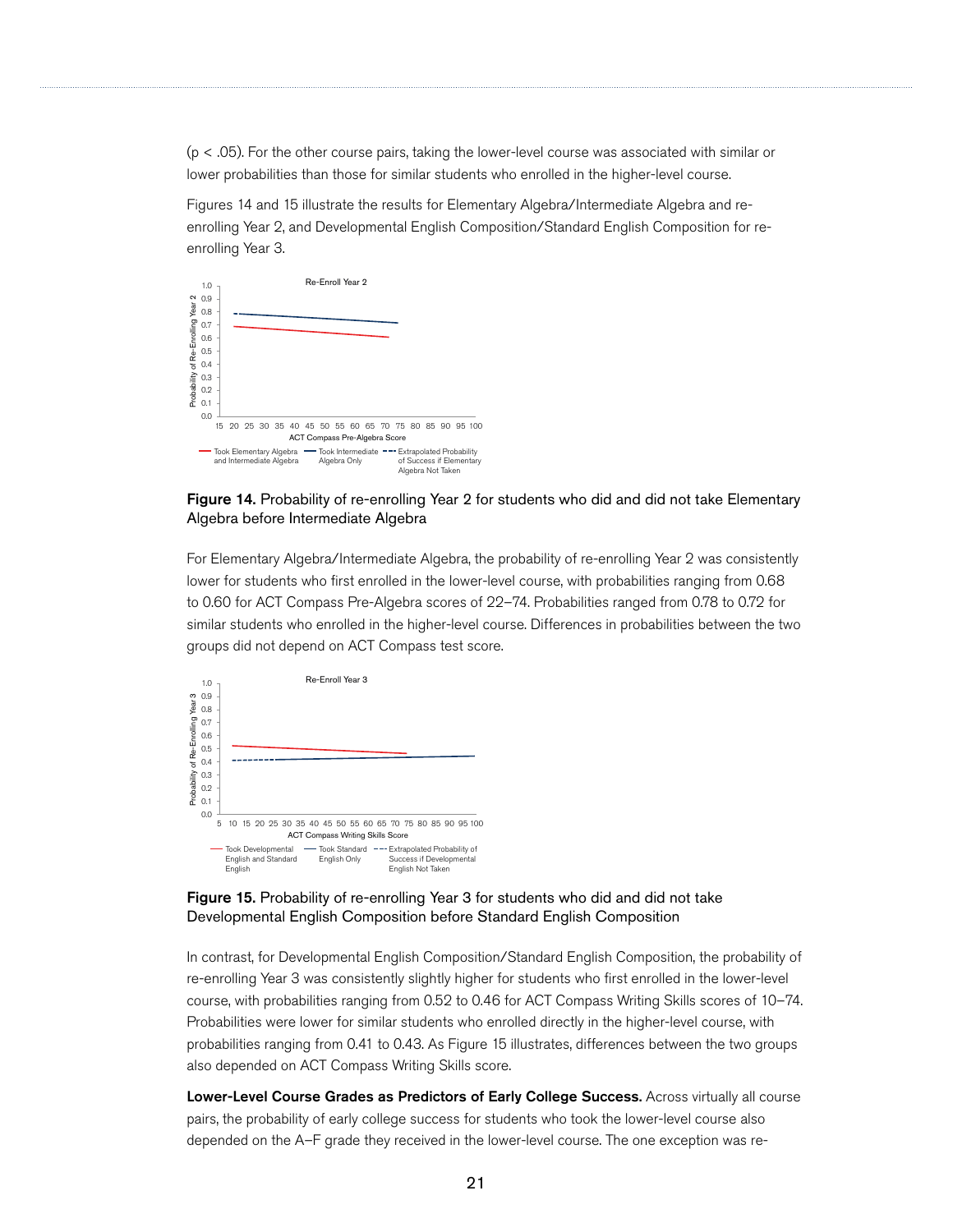enrolling Year 2 for Intermediate Algebra/College Algebra, for which lower-level course grade was not statistically significant ( $p > .01$ ). ACT Compass test score was a significant negative predictor of re-enrolling Year 2 for three course pairs, and for two course pairs for re-enrolling Year 3, when lower-level course grade was include in the models. Results for progress to degree differed across course pairs.

For re-enrolling Year 2 or Year 3, students with a lower-level course grade of A had a higher probability of success than similar students who enrolled directly into the higher-level course for all course pairs except Intermediate Algebra/College Algebra (for which course grade was not a significant predictor of re-enrolling Year 2). This finding held for all ACT Compass test score values.

Students with lower ACT Compass scores and a B grade in the lower-level course had higher probabilities of re-enrolling Year 2 and Year 3 for three of the five course pairs.<sup>22</sup> Figure 16 illustrates these results for Elementary Algebra/Intermediate Algebra.



Figure 16. Probability of re-enrolling Year 2 or Year 3 by Elementary Algebra grade and ACT Compass Pre-Algebra score

In contrast, students with a B grade in Arithmetic had consistently higher probabilities. Figure 17 illustrates these results for re-enrolling Year 3.



#### Figure 17. Probability of re-enrolling Year 3 by Arithmetic grade and ACT Compass Pre-Algebra score

For three of the five course pairs, students who first enrolled in the lower-level course had lower probabilities of showing progress to degree than similar students who enrolled directly in the higher-level course, regardless of lower-level course grade. Figure 18 illustrates this finding for

<sup>22</sup> These course pairs included Developmental English Composition/Standard English Composition, Elementary Algebra/Intermediate Algebra, and Developmental Reading/first social science course (re-enrolling Year 2 only).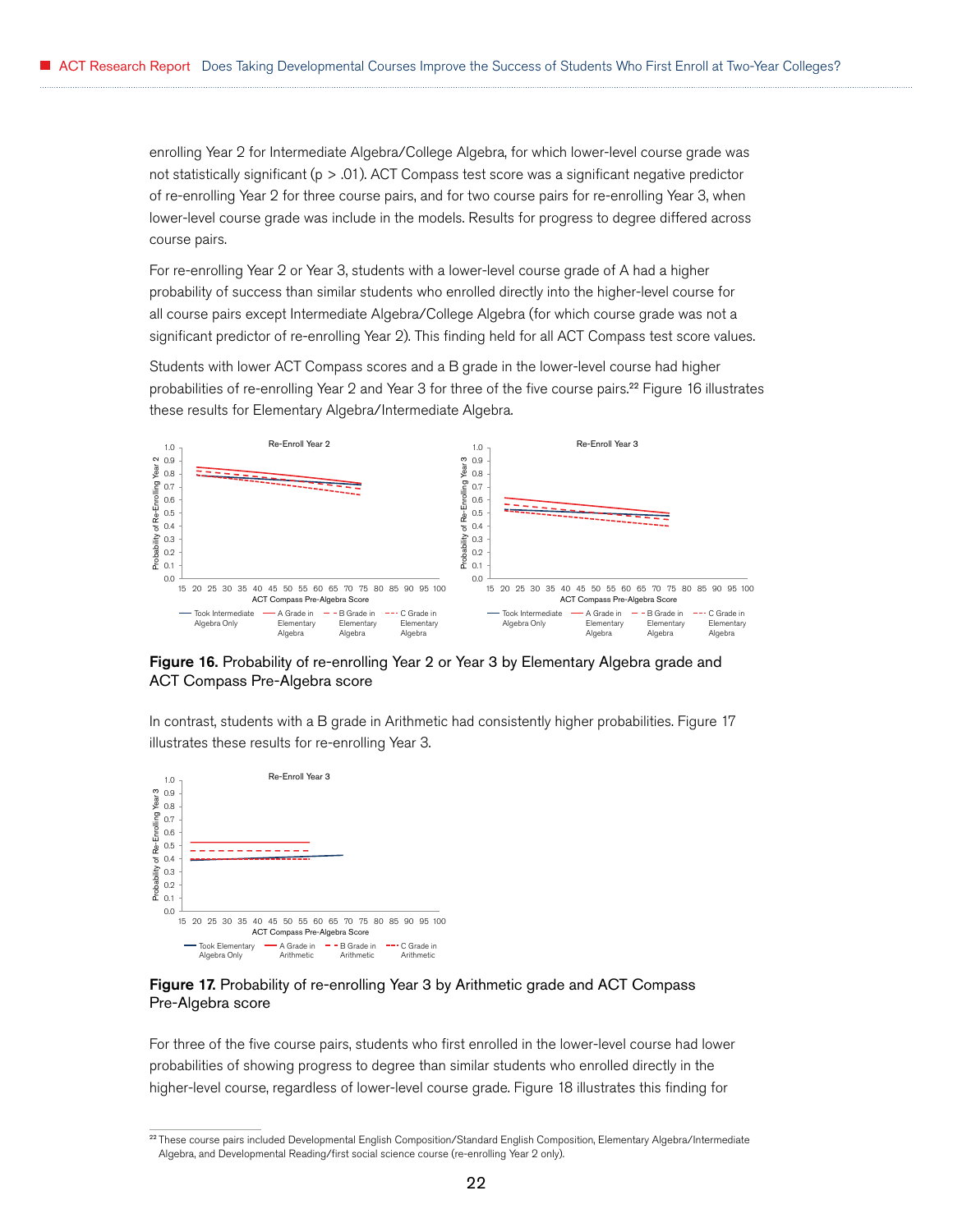Developmental Reading/first social science course (see also Table D-5 in Appendix D). For the other two course pairs (Arithmetic/Elementary Algebra and Elementary Algebra/Intermediate Algebra), only a lower-level course grade of A resulted in higher probabilities of success than those of similar students who enrolled directly in the higher-level course.





Certificate, Associate's Degree, and Associate's or Bachelor's Degree Completion. In this section I compare probabilities of degree completion for students who first enrolled in a lower-level course and those who enrolled directly in the corresponding higher-level course. As noted earlier, degree completion rates are generally low for two-year students; these results were also found here.

For all certificate outcomes and course pairs, the relationship between ACT Compass test score and probability of success was zero, or near zero. Additionally, probabilities of success did not differ between students who first enrolled in the lower-level course and those who enrolled directly in the higher-level course.

In contrast, for four of the five course pairs, ACT Compass test score was positively and significantly related to associate's degree completion and to associate's or bachelor's degree completion within four, five, or six years.<sup>23</sup> For Intermediate Algebra/College Algebra, ACT Compass Algebra score was not a statistically significant predictor  $(p > .05)$  of these outcomes. Observed degree completion rates were very similar for both groups, possibly reflecting different degree requirements for mathematics. Students may not be required to complete College Algebra to complete an associate's degree, for example.

For most course pairs, enrolling in the lower-level course was associated with a similar or lower probability of completing an associate's degree or either an associate's or bachelor's degree within four, five, or six years, compared to enrolling directly in the higher-level course. The exceptions were Developmental English Composition/Standard English Composition (for all degree outcomes except associate's degree within six years) and Developmental Reading/first social science course (for either an associate's or bachelor's degree within four or five years). The differences in probabilities for these exceptions were generally small, with most not exceeding 0.05 points across ACT Compass scores. Figure 19 illustrates these exceptions using the results for Developmental English Composition/Standard English Composition and completing an associate's or bachelor's degree within six years. Figure 20 illustrates the more typical result of similar or lower probabilities for

<sup>23</sup> ACT Compass Pre-Algebra score was not statistically significant for predicting associate's degree completion at Year 6 for Elementary Algebra/Intermediate Algebra.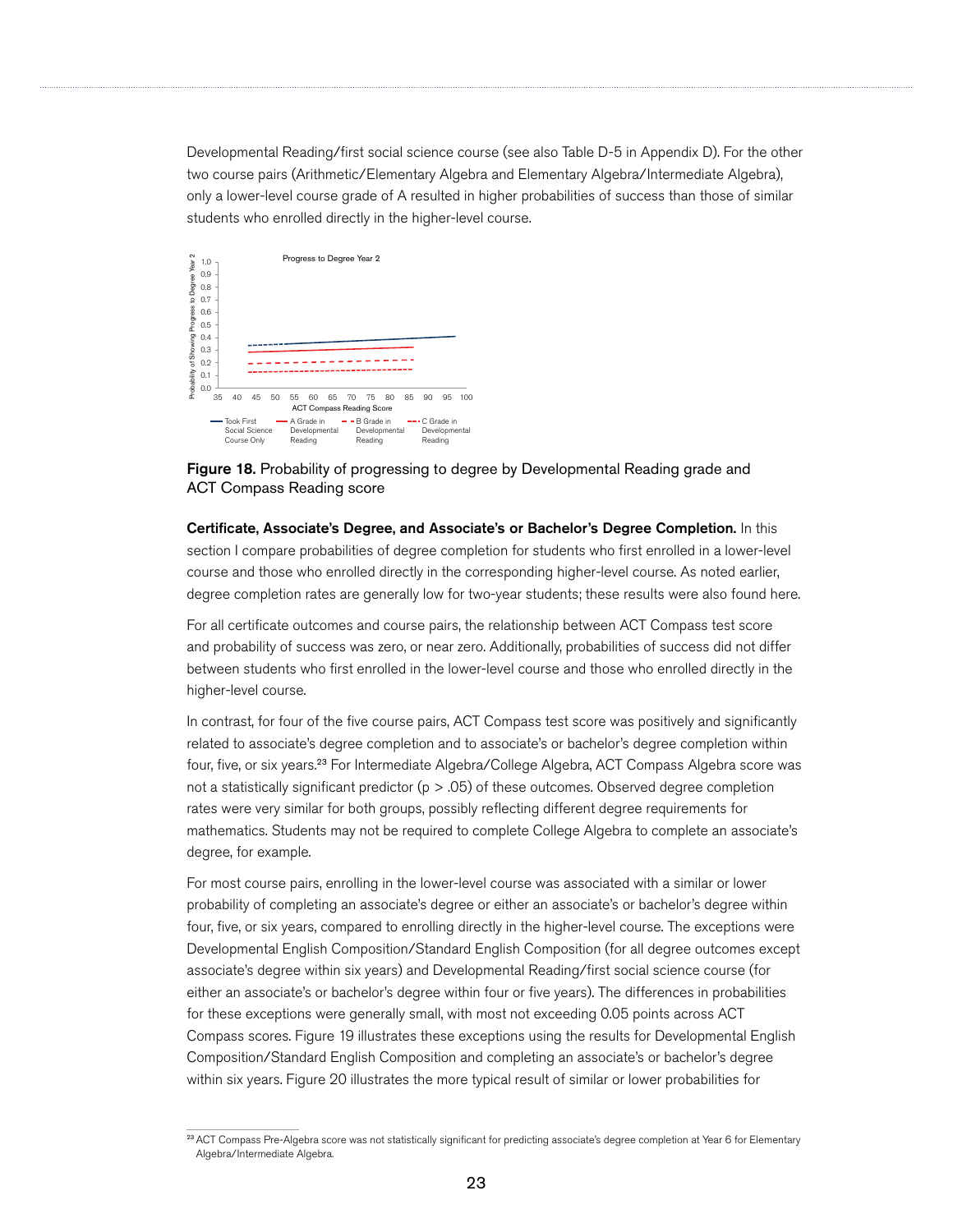students who first took the lower-level course using the results for Elementary Algebra/Intermediate Algebra and completing an associate's degree within five years.



Figure 19. Probability of completing either an associate's or bachelor's degree within six years for students who did and did not take Developmental English Composition before Standard English Composition



#### Figure 20. Probability of completing an associate's degree within five years for students who did and did not take Elementary Algebra before Intermediate Algebra

In the earlier study (Noble & Sawyer, 2013), we found that by considering the additional time required to complete a bachelor's degree by students who took the lower-level and higher-level courses, these students could complete bachelor's degrees in six years at a rate similar to or higher than that of non-developmental students in five years. This result also occurred for two-year students in this study for four of the five course pairs<sup>24</sup> for associate's degree completion within four vs. five years (for English and Reading), and associate's or bachelor's degree completion within four vs. five years (for all course pairs except Arithmetic/Elementary Algebra). For example, for Intermediate Algebra/College Algebra and associate's or bachelor's degree completion within four years, the probability of success for students who enrolled directly in College Algebra was 0.35, compared to 0.30 for those who first took Intermediate Algebra. However, the corresponding probability for completing an associate's or bachelor's degree within five years for those who first took Intermediate Algebra was 0.38, slightly exceeding the four-year degree completion probability for students who took only the higher-level course.

<sup>24</sup> Differences in probabilities for Arithmetic/Elementary Algebra and Intermediate Algebra/College Algebra were slight.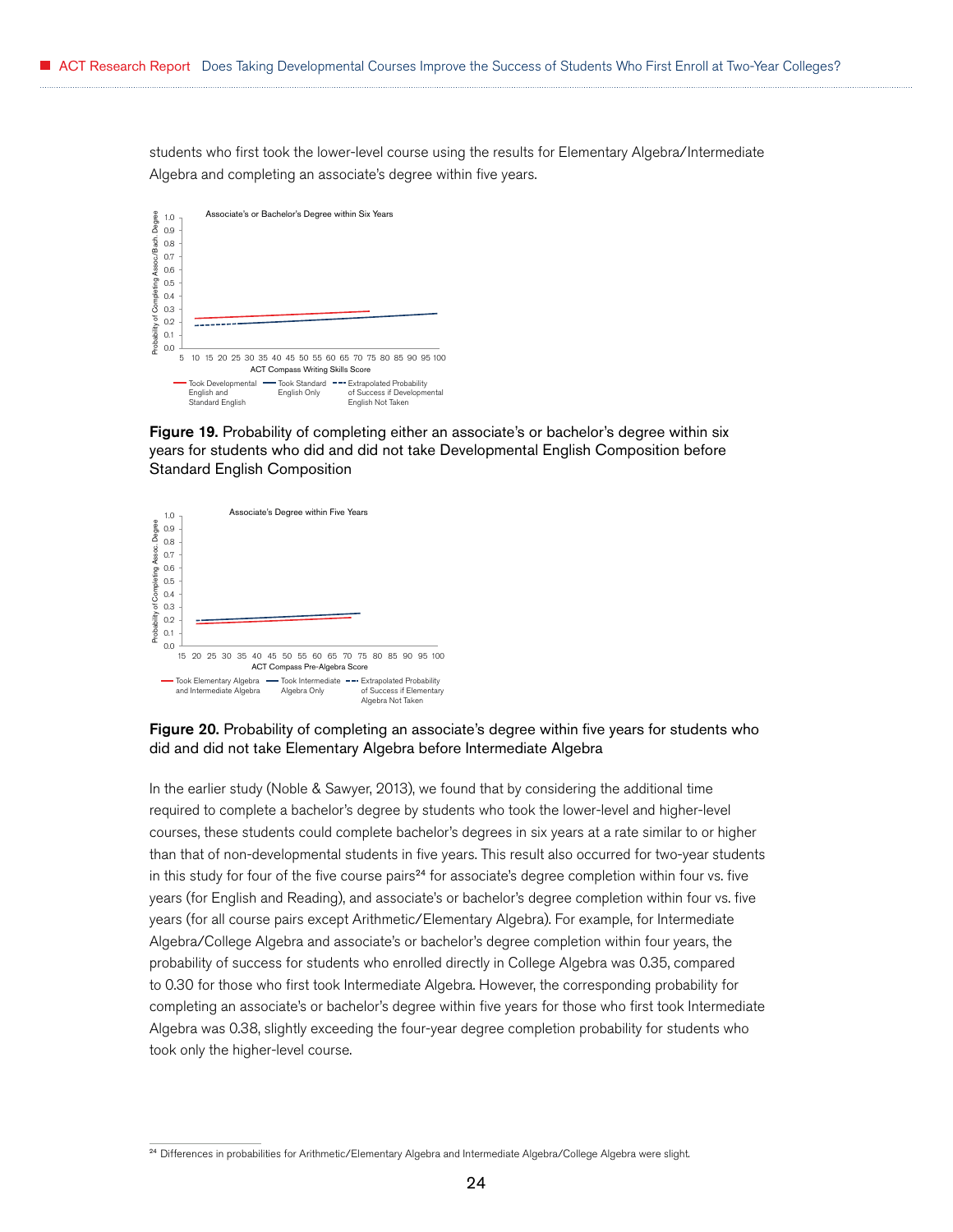#### Lower-Level Course Grades as Predictors of Certificate and Degree Completion. Across

all course pairs, the probability of completing an associate's degree or either an associate's or bachelor's degree within four, five, or six years for students who first took the lower-level course also depended on the A–F grade they received in the lower-level course (see Tables C-1 through C-5 in Appendix C). These results also held for completing a certificate within four, five, or six years, but only for Developmental English Composition and Developmental Reading. Across the mathematics course pairs, lower-level course grade was a consistently significant predictor only for completing a certificate within four years, and not within five and six years.

ACT Compass test score was a statistically significant and positive predictor only for completing an associate's degree or associate's or bachelor's degree within four years for the Arithmetic/ Elementary Algebra course pair, when Arithmetic grade was included in the models. For all other course pairs, the relationship of these outcomes with ACT Compass test score was zero or near zero, when lower-level course grade was included.

Only those students with an A grade in the lower-level course had higher probabilities of completing an associate's degree or associate's or bachelor's degree within four, five, or six years than did those enrolling directly into the higher-level course. This result was seen across all ACT Compass scores for all course pairs except the English Composition course pair, where probabilities associated with a lower-course grade of A were higher only for students with lower ACT Compass scores. In general, for certificate completion, differences in probabilities between students who received A grades in the lower-level course and those who enrolled directly in the higher-level course were near zero. Probabilities associated with a B or higher grade were similar to or lower than those for similar students who enrolled directly in the higher-level course.

Figures 21 and 22 illustrate the results for degree completion by lower-course grade. Figure 21 shows the results for completing an associate's or bachelor's degree within four years for Arithmetic/Elementary Algebra. The results for completing an associate's degree within four years were very similar. Figure 22 shows the results for completing an associate's degree within five years for Elementary Algebra/Intermediate Algebra.



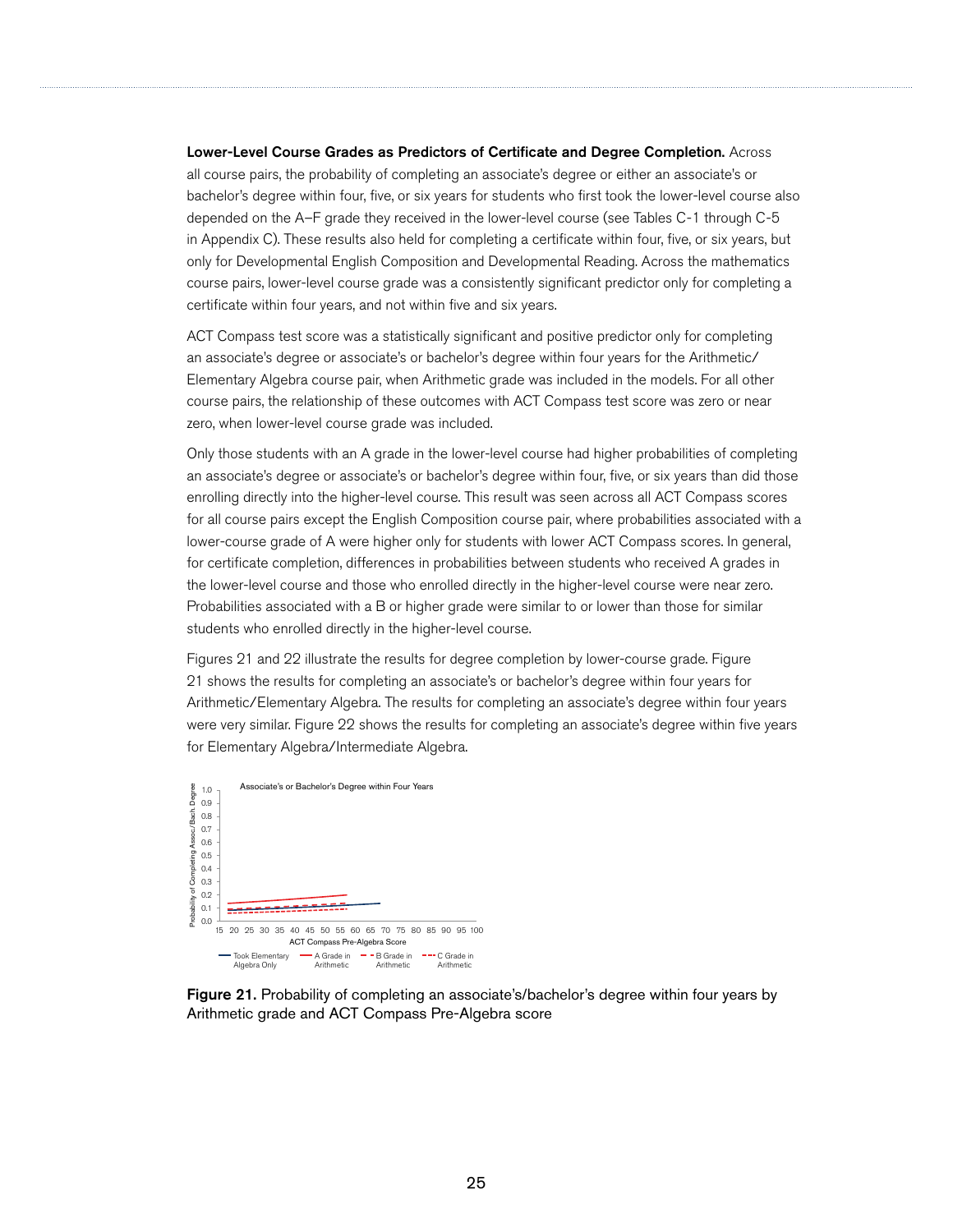

#### **Figure 22.** Probability of completing an associate's degree within five years by Elementary Algebra grade and ACT Compass Pre-Algebra score

For Arithmetic/Elementary Algebra, probabilities of completing an associate's or bachelor's degree within four years ranged from 0.13 to 0.19 for students with an Arithmetic grade of A, and 0.09 to 0.13 for those with a grade of B, for ACT Compass Pre-Algebra scores of 18–57. For students who enrolled directly in Elementary Algebra, probabilities ranged from 0.09 to 0.12 for the same scores. Thus, only the probabilities of success for a lower-level course grade of A exceeded those for students who enrolled directly in the higher-level course.

As shown in Figure 22, only the probability of completing an associate's degree for students with an A grade in Elementary Algebra consistently exceeded those for students who enrolled directly in Intermediate Algebra. In contrast, only those students with lower ACT Compass Pre-Algebra scores and who received a B grade in the lower-level course had slightly higher probabilities of completing an associate's degree.

Age/Enrollment Status and College Success. For the vast majority of course pairs and outcome variables, the age/first-year enrollment status dummy variables were statistically significant predictors of college success (see Appendix C, Tables C-1 through C-5). Moreover, the benefit of taking the lower-level course depended on the age/enrollment status group. The exceptions to this finding were all certificate completion outcomes for the Developmental English Composition/ Standard English Composition, Arithmetic/Elementary Algebra, and Elementary Algebra/ Intermediate Algebra course pairs, and completing a certificate in Year 6 for Developmental Reading/first social science course. The results are shown in Appendix E, Tables E-1 to E-5.

In general, traditional students (full-time, aged  $\leq$  21) and students aged > 25 had the highest probabilities of success; for some outcomes and course pairs<sup>25</sup>, students aged  $>$  25 had the higher probabilities. Part-time students aged ≤ 21 universally had the lowest probabilities of success for all five course pairs.

For traditional students, taking both the lower-level and higher-level courses was associated with lower probabilities of success, when compared to those who took only the higher-level course, for all course pairs. For part-time students aged  $\leq 21$ , the opposite was true for Developmental English Composition/Standard English Composition and Developmental Reading/first social science course for almost all outcomes and outcome levels: Taking both courses was associated with higher probabilities of success than those for students who took only the higher-level course, with differences in probabilities ranging from 0.05 to 0.20. Similar results were found for this age/

<sup>25</sup> These included Year 1 and Year 2 GPA outcomes for all course pairs except Elementary Algebra/Intermediate Algebra.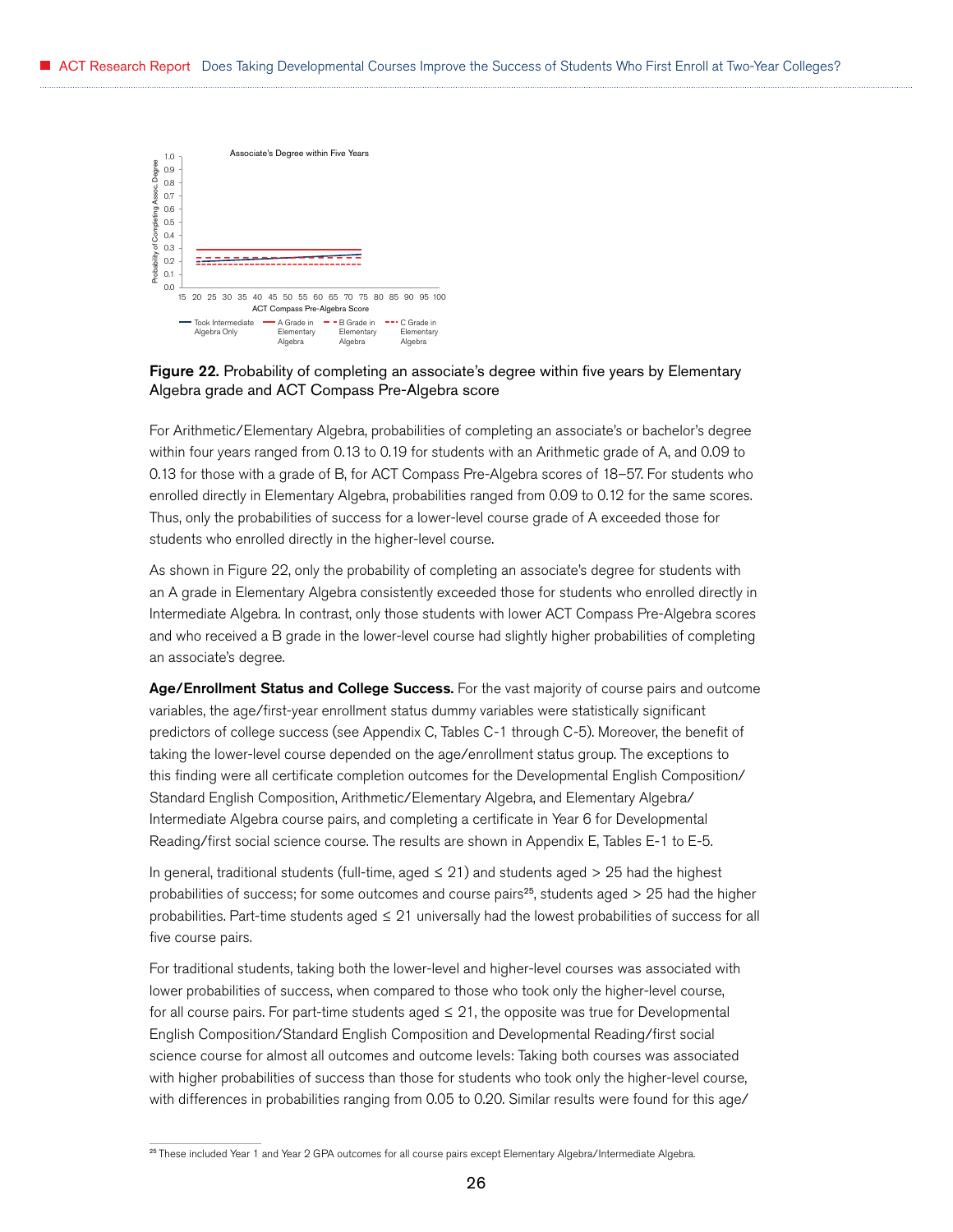enrollment group for all course pairs except Arithmetic/Elementary Algebra, but only for Year 2 and Year 3 GPA outcomes and selected levels of associate's or bachelor's degree completion.

The results for students aged 22–25 or > 25 generally paralleled those of traditional students: They tended to favor students who enrolled directly in the higher-level courses. For students aged 22–25, there were few exceptions to this finding, including higher-level course success in Standard English Composition and first social science course for students who first enrolled in the lower-level course. Differences in probabilities were .14 and .10 and .10 and .07, respectively, for C or higher and B or higher outcomes. Exceptions for students aged > 25 were few and inconsistent across course pairs.

Age/Enrollment Status, Lower-Level Course Grade, and College Success. Taking lowerlevel course grades into consideration changed some of the results by age/enrollment status (see Appendix F). Across course pairs, for traditional students and students aged 22–25, those with an A grade in the lower-level course had similar or higher probabilities of success than similar students who enrolled directly in the higher-level course for higher-level course success, some GPA outcomes, and degree completion. For some outcomes, a lower-level course grade of B was also associated with higher probabilities of success for students aged 22–25. In contrast, part-time students aged ≤ 21 with A or B grades in the lower-level course had higher probabilities of success for all course pairs. Moreover, those with C grades had higher probabilities of success for most degree completion outcomes. For students aged > 25, those with an A grade in the lower-level course also had higher probabilities of success, but only for Developmental English Composition/ Standard English Composition, Arithmetic/Elementary Algebra, and Elementary Algebra/ Intermediate Algebra, and for differing outcomes. A, B, or C grades were associated with similar or lower probabilities of success compared to those for similar students who enrolled directly in the higher-level course for the other two course pairs.

Across age/enrollment status groups, for the English course pair, probabilities of success for students aged 22–25 and > 25 with lower-level course grades of A, B, or C were not significantly different from those for traditional students for higher-level course (B or higher grade) and GPA outcomes. For some outcomes, the probabilities associated with lower-level course grades of A for students aged > 25, and occasionally for students aged 22–25, exceeded those of all traditional students who enrolled directly in the higher-level course. For example, the probability of a 3.0 or higher Year 1 GPA for traditional students who took only the higher-level course was .52 (see Table E-1). However, for students aged 22–25 and > 25 with lower-level course grades of A, their probabilities of achieving the same outcome were .57 and .59, respectively (see Table F-1). Similar findings occurred for a 3.0 or higher Year 2 GPA.

These findings were also shown for the Year 2 and Year 3 GPA outcomes for Arithmetic/Elementary Algebra (2.0 or higher only) and Elementary Algebra/Intermediate Algebra (both outcome levels), but not for Developmental Reading/first social science course. The probabilities of success for students aged 22–25 and > 25 with lower-level course grades of A exceeded those for all traditional students who enrolled directly in the higher-level course. Furthermore, probabilities of success for nontraditional-aged students with Elementary Algebra grades of B also exceeded those of traditional students who enrolled directly in Intermediate Algebra, but only for GPAs of 3.0 or higher (0.62 and 0.67 vs. 0.49, and 0.61 and 0.67 vs. 0.45, respectively).

For part-time students aged  $\leq$  21, though lower-level course grades of A or B were associated with higher probabilities of success than those for similar students who enrolled directly in the higher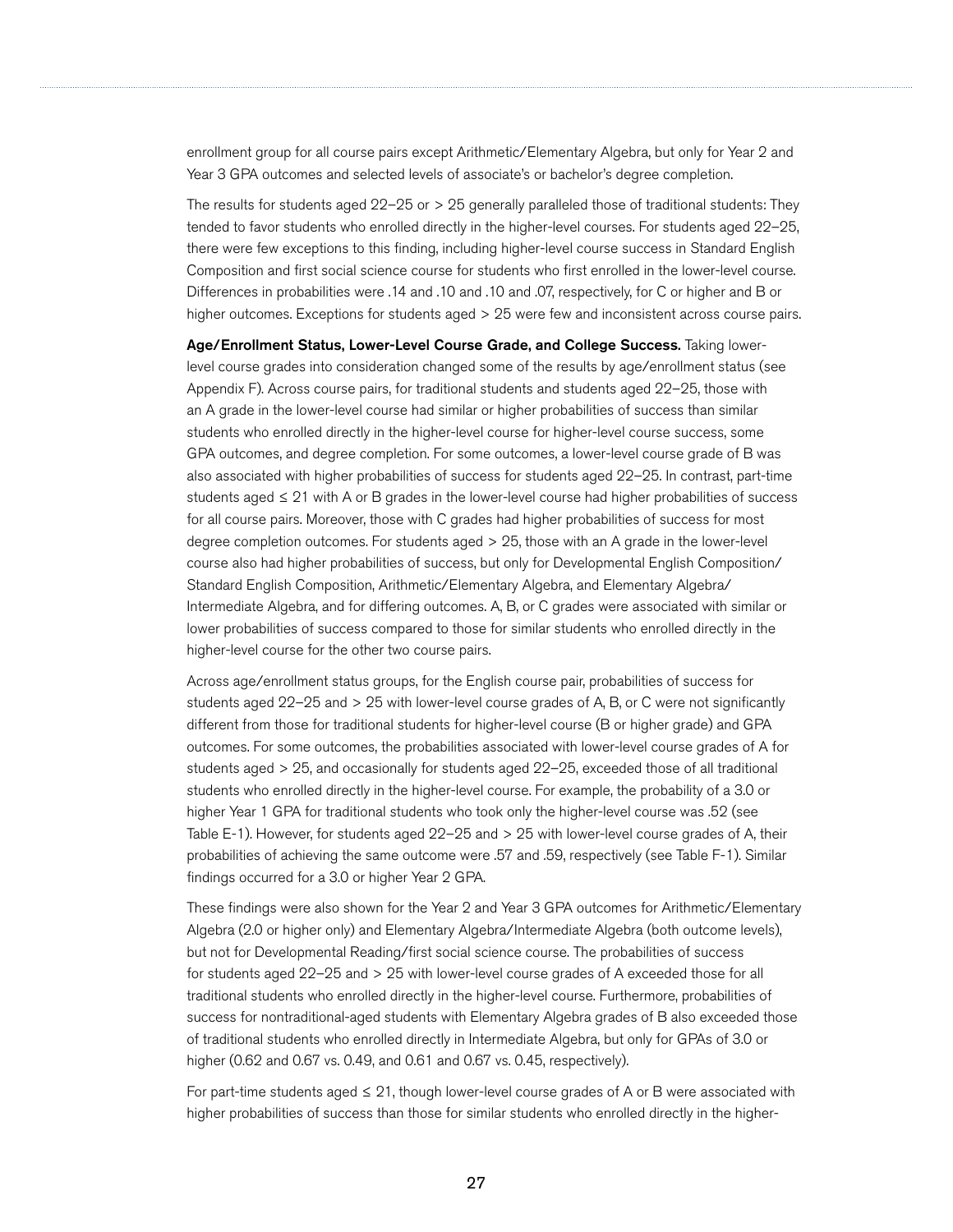<span id="page-31-0"></span>level course, their probabilities remained universally lower than those for similar students in the other age/enrollment groups.

Goodness-of-Fit and Sensitivity Analyses of Regression Models. Students who first enrolled in the lower-level course and those who enrolled directly in the higher-level course were compared on the conditional means (log odds for dichotomous variables) of the variables used to create the propensity scores (students' ethnicity, gender, institution state, in-state vs. out-of-state enrollment, and self-reported high school average). The means were conditioned on the lower-level course indicator, propensity score, their interaction, as well as the other covariates included in the regression models (ACT Compass test score, age/enrollment status). The average absolute standardized differences in the means showed adequate fit (differences < .1) for 28 out of 35 predictor/ course pair combinations. The predictors for which fit was less adequate were fairly consistent across course pairs: high school average (Developmental English Composition/Standard English Composition and Developmental Reading/first social science course), racial/ethnic minority students vs. white students (Developmental English Composition/Standard English Composition and Developmental Reading/first social science course), and state location of institution (Developmental English Composition/Standard English Composition, Intermediate/College Algebra, and Developmental Reading/first social science course).

The sensitivity analyses showed that the regression models could be sensitive to omitted variables (i.e., variables not included in the models). The regression coefficients for the propensity scores (and propensity score coefficient/2) were almost always larger than the coefficients for the lower-level course indicator. Given the limited number and types of predictor variables used to estimate the propensity scores, the sensitivity analysis results could be expected. No information was available about students' motivation and reasons for enrolling in a two-year college, or their psychosocial characteristics. Further research with additional covariates will help differentiate actual benefits from the effects of omitted variable bias.<sup>26</sup>

## **Discussion**

The results of Noble and Sawyer (2013) confirmed previous research findings: Developmental students are less successful overall than students who do not take developmental courses (Attewell et al., 2006; NCES, 2004). However, as Noble and Sawyer (2013) found, I also found that particular subgroups of students do benefit from taking developmental coursework, especially when I took into account the greater time they needed to complete their bachelor's degrees.

In this study, I examined the effectiveness of developmental courses from a similar perspective, but focused on two-year college students. I compared the college success of students who enrolled in both a lower- and higher-level course to those who enrolled only in the higher-level course: These students had the same ACT Compass scores, age/enrollment status, student and institutional characteristics, and were enrolled in similar institutions (i.e., group differences in these variables were adjusted through prediction models and propensity scores). I measured college success using many different outcome variables: completing the subsequent course with a satisfactory grade; cumulative GPA the first, second, and third year; re-enrollment the second and third years; and certificate or degree completion (certificate, associate's degree, or associate's or bachelor's degree in four, five, or

<sup>&</sup>lt;sup>26</sup> It is unlikely that inclusion of additional covariates will change the overall results. Even with restricting the sample to those lower-level students who progressed to the higher-level course, the results, though somewhat more positive than prior research, illustrated the same general conclusions.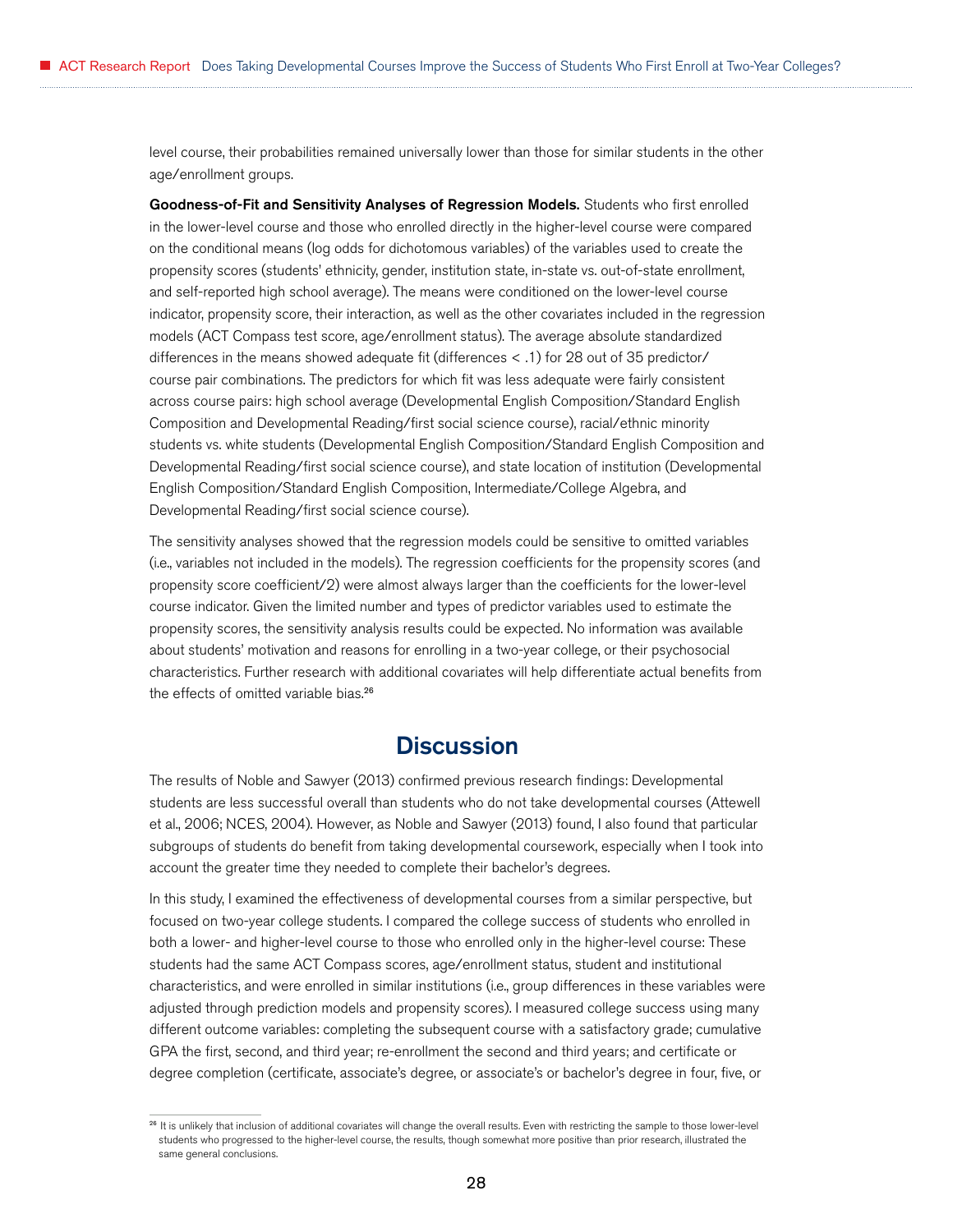<span id="page-32-0"></span>six years). I compared the conditional probabilities of success, given ACT Compass test score, age/ enrollment status, and propensity score, of five groups of students who took particular lower-level courses and the associated higher-level course with the corresponding conditional probabilities of students who enrolled directly in the higher-level course.

This study found somewhat similar results to those found in the earlier study. Positive benefits were found only for course grade and GPA outcomes and for specific course pairs: Taking the lower-level course was associated with higher probabilities of a B or higher or C or higher grade in the higherlevel course for three of the five course pairs. Results for most Year 1 through Year 3 GPA outcomes followed the same pattern for two of these three course pairs. Any positive benefits resulting from first taking the lower-level course disappeared over time, however. In general, little or no benefits were found for most retention and degree completion outcomes (if not taking into account the extra time required for developmental course work).

Due to the large percentages of students (35% to 55%) who took lower-level courses but who did not progress to higher-level courses, I was unable to include them as unsuccessful outcomes in the regression models. However, by comparing the observed success rates for those students enrolled in the lower-level course who progressed and those who did not, it is immediately apparent that those who did not progress were also much less likely to be successful in college in the long term. These findings are consistent with those of other studies (Bailey et al., 2010; Jenkins et al., 2009; Jaggars & Stacey, 2014). A large proportion of developmental students do not progress beyond developmental courses to entry-level gateway college courses.

These findings have direct implications for interpreting the overall results of this study in terms of *all* students who first enrolled in lower-level courses, and not only those students who progressed to the higher-level course. With the lower ACT Compass test scores, lower-level course grades, and success rates for students who did not progress, when combined with the modeled results shown here, the probabilities of short- and long-term college success for all students who took the lowerlevel course would likely be much lower than those reported here. These results would more closely parallel our earlier findings (Noble & Sawyer, 2013), as well as other research (Adelman, 1999; Attewell et al., 2006; Calcagno & Long, 2008; NCES, 2004) on the benefits of taking developmental coursework.

Some students who did not progress to the higher-level course did progress to completing a certificate. Students in certificate programs might not be required to take entry-level gateway coursework, particularly coursework that might be required for an associate's or bachelor's degree. Additional study of non-progressing students by program of study, as well as additional information about requirements for certificate completion, would help clarify this issue.

#### Success in College Depends on Prior Academic Preparation

As shown in Noble and Sawyer (2013), with few exceptions, students who were better prepared for college coursework were more likely to be successful, both short- and long-term, than students who were underprepared. This was true of students who first enrolled in the lower-level course and those who enrolled directly in the higher-level course.

ACT Compass test score was a significant predictor for both lower- and higher-level course outcomes, as well as several longer-term college outcomes, including degree completion. Furthermore, test score remained a significant predictor of several outcomes even with the inclusion of lower-level course grade in the models. Recent studies (Scott-Clayton, 2012; Fulton et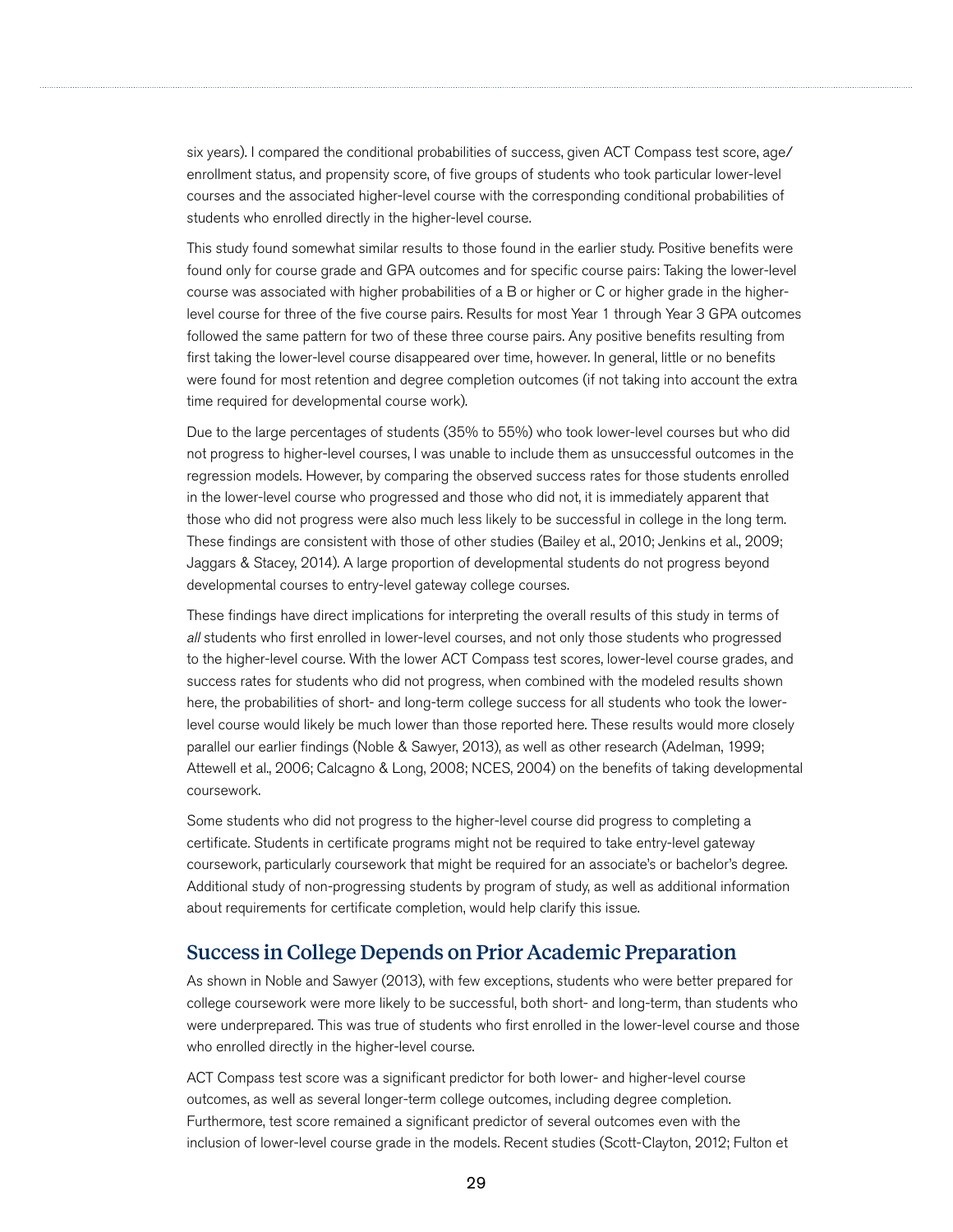<span id="page-33-0"></span>al., 2014) claim that misplacement of students (over- and under-placement) is one contributor to the ineffectiveness of developmental programs. These researchers advocate eliminating the use of placement tests in favor of using high school average, or using both in combination in making placement decisions.

The results here argue for using placement test scores for course placement, along with other relevant variables such as lower-level course grade (if appropriate) and high school GPA (used here in the propensity score). ACT recommends the use of multiple measures in making course placement decisions. However, for many two-year students, particularly for returning adult students, high school GPA is either unavailable or out-of-date; it no longer reflects what a student knows and is able to do.

Among students who enrolled in the lower-level course, grade in that course was also a significant predictor of short- and long-term success. In some cases, both ACT Compass test score and lowerlevel course grade were significant predictors of success; in others, ACT Compass test score was not significant when grade was included in the model. This finding is consistent with the results from the earlier study: If developmental coursework is effective in providing the knowledge and skills needed for success in the next course, then test scores obtained before taking developmental coursework no longer reflect what students know and are able to do after they take the course. Moreover, ACT Compass test scores were used to place the majority of students in lower-level courses. The resulting distributions of ACT Compass test scores were restricted, especially for mathematics courses.

It is worth reiterating that, when validating test scores or other measures for course placement, institutions and researchers need to ensure that no intervening instruction has occurred (or else is statistically controlled for). This also means that test scores should be current, rather than relying on older scores, as older scores may not accurately present a student's current level of knowledge and skill. The ACT Compass Course Placement Service (ACT, 2015) recommends that institutions include in their validity studies data only from first-time students without prior developmental instruction. The ACT Compass Course Placement Service also recommends that institutions identify students who are taking developmental coursework at the same time as standard college-level courses.

### Simply Taking Developmental Courses Results in Few Long-Term **Benefits**

For three of the five developmental courses, simply taking the courses (without considering the grades earned in them) and enrolling in subsequent higher-level courses resulted in increased chances of succeeding in those courses. Maximum differences in probabilities were relatively large for Developmental English Composition/Standard English Composition and Developmental Reading/first social science course (maximum increases in probability of .13 and .15, and .16 and .18, respectively).

Typical two-year students who took Developmental English Composition or Developmental Reading, as a group, also improved their chances of successful GPA outcomes. Similar results were found in the earlier study for selected developmental courses. These results could be due to how institutions treat course credits and grades from developmental courses in GPA calculations (Parsad & Lewis, 2003). Follow-up with the two states providing the college outcome data revealed that for one state, developmental grades were included in cumulative GPA calculations. For the other state,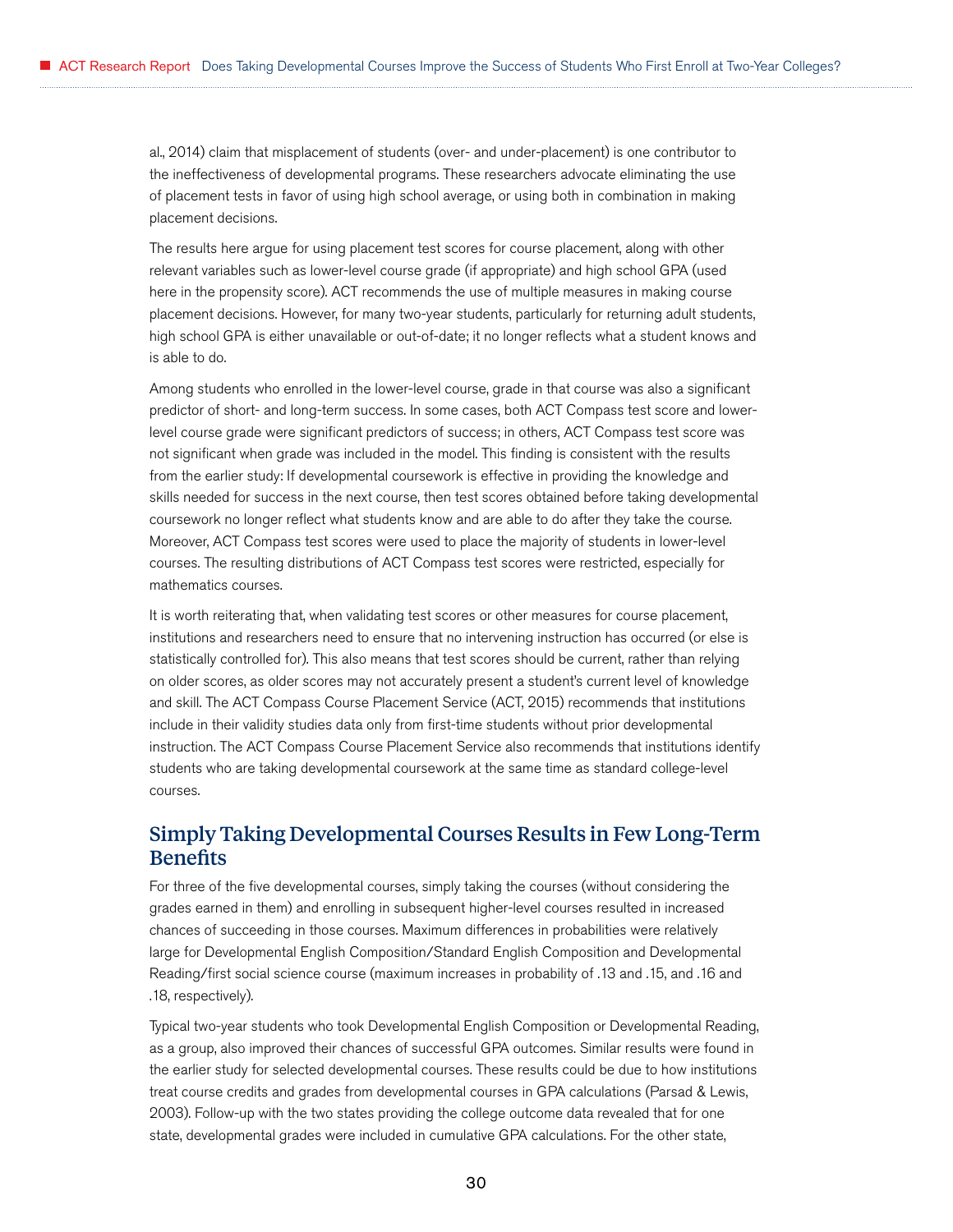the inclusion/exclusion decision was institution-specific and not determined at the state level. The relatively high percentages of students receiving C or higher grades in these courses are therefore not surprising.

The re-enrollment and progress-to-degree results were an interesting contrast to those for higherlevel course grade and GPA outcomes. Students who took Developmental English Composition or Developmental Reading prior to higher-level courses were more likely to re-enroll and show progress to degree than similar students who enrolled only in the higher-level courses. The benefits decreased as ACT Compass score increased, however: Higher-achieving students who first took either the lower-level or the higher-level course were less likely to re-enroll Year 2 or Year 3 than similar lower-achieving students. These findings may in part be due to students' intent to transfer after enrolling in a two-year college. Higher-achieving students are more likely to transfer to a fouryear institution and may also take a few classes at a two-year college in advance of or concurrently with courses at another institution. The data for this study were limited to students who could have transferred within the two public state systems of higher education. No data were available from outof-state institutions or from most in-state private institutions and vocational/technical colleges.

 Moreover, part-time students, by definition, will appear as not progressing to degree: Part-time status was defined as taking less than 24 credit hours the first year, and showing progress to degree was defined as having completed 48 credit hours by the end of Year 2.

For the progress-to-degree outcome, I expected to find lower probabilities for students who first took the lower-level course, due to delays in accumulating credit hours towards graduation from taking developmental courses. For most course pairs, this finding did not occur; Intermediate Algebra/College Algebra was the exception. There are at least two possible reasons for this result. First, as noted earlier, treatment of developmental course credit hours could be much like treatment of developmental grades; developmental course credit hours may be included/excluded on an institution-by-institution basis and dependent on a student's program of study. Second, the cutoff used for progress to degree (48 hours) might have been too restrictive for the two-year college student population, where the vast majority were part-time students. Across the course pairs, progress-to-degree rates were less than 0.50; the one exception was Intermediate Algebra/College Algebra, which also had considerably higher percentages of full-time students than other course pairs.

After the first two years, benefits associated with developmental coursework tended to decline and, in many cases, disappear. This was particularly the case for completing a certificate program. There was benefit to taking Developmental English Composition for almost all associate's degree or associate's or bachelor's degree outcomes, and for taking Developmental Reading for completing an associate's or bachelor's degree in four or five years. These findings are consistent with those of the earlier study and to some extent with other studies that looked at long-term college outcomes (e.g., Adelman, 1999; Calcagno & Long, 2008), which found that taking developmental coursework did not improve later college success. These studies used different methodological approaches and college outcomes than those used here, however. The findings here and in the earlier study also illustrate the importance of taking time to degree into consideration in conducting such research, with consideration for the delayed accumulation of credit hours resulting from taking developmental coursework.

Unlike the earlier study, across all outcomes studied, Developmental Reading appeared to be beneficial for improving the academic preparedness of entering students. For the institutions in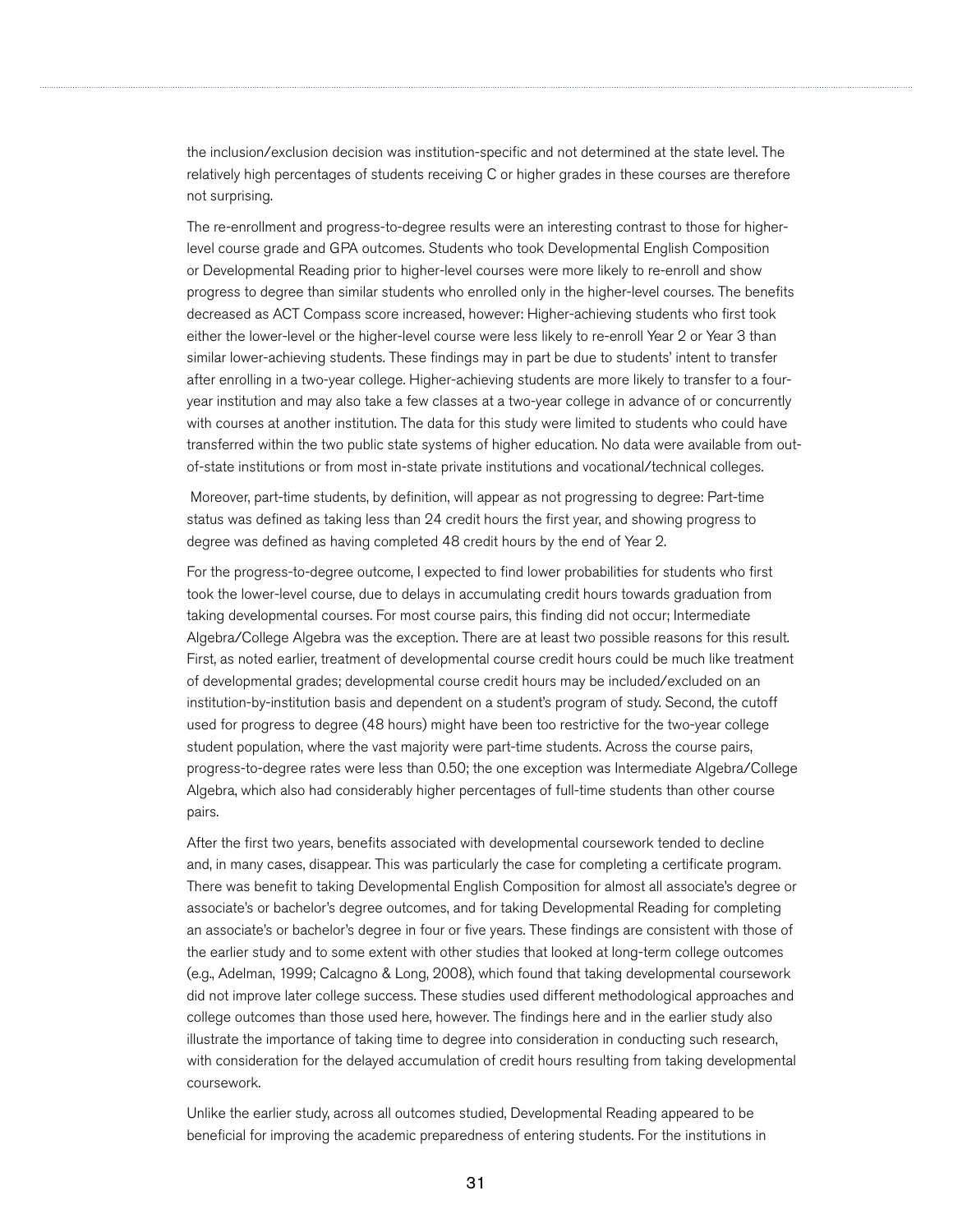<span id="page-35-0"></span>this study, Developmental Reading could be taken prior to, concurrent with, or following collegelevel social science courses. Students who took Developmental Reading after taking their first social science course were excluded from the analyses, thereby limiting the numbers of students who actually took Developmental Reading. It may be that the policies at two-year institutions for taking this sequence of courses differ from those of the states as a whole. Having all students take Developmental Reading prior to or concurrent with standard college-level social sciences coursework might change these results.

The potential benefits of taking developmental coursework were also found to depend on the course grade in the lower-level course and first-year enrollment status. The following sections address these factors.

### The Benefit of Taking Developmental Courses Also Depends on the Grades Earned in Them

Consistent with findings by Noble and Sawyer (2013), Perkhounkova, Noble, and Sawyer (2006), and others (Bettinger & Long, 2005; Boatman & Long, 2010; Calcagno & Long, 2008), the benefits of taking developmental coursework depend on the grade in the developmental course. A–F grading for the courses studied here was generally tougher than that shown in the earlier study for both twoand four-year institutions. Pass/fail grades for both studies typically had very high percentages of students receiving passing grades, which limits the extent to which students can be differentiated in terms of what they know and are able to do.

A grades in the lower-level course were associated with higher probabilities of success than expected, had students enrolled directly in the higher-level course. This finding was consistent across almost all course pairs, age/enrollment status group, ACT Compass test score, and outcomes (except for certificate completion). Similarly, students with B grades in the lower-level course also had higher probabilities, but only for students with lower ACT Compass test scores, and only for higher-level course and GPA success outcomes.

The benefits associated with receiving an A grade in the lower-level courses tended to decrease over time. For later college success outcomes, only a grade of A in the lower-level course was associated with a higher probability of success than would have been expected, had students enrolled directly in the higher-level course.

### The Benefit of Developmental Courses Depends on Age and First-Year Enrollment Status

The results of this study showed that, in general, full-time students aged  $\leq 21$  are more likely than part-time or older students to succeed in college. For some outcomes, students aged > 25 had higher probabilities. Part-time students aged ≤ 21 were the least likely to be successful across most outcomes and course pairs. Age/enrollment status did not appear to be associated with any of the Certificate completion outcomes, however.

Full-time students aged ≤ 21 and students aged 22–25 who took both the lower-level and higherlevel courses did not appear to benefit from taking the lower-level course for all course pairs. In contrast, part-time students aged ≤ 21 appeared to derive more benefit from taking Developmental English Composition, Arithmetic, Elementary Algebra, and Developmental Reading than other students did. These results were seen for Year 2 and Year 3 GPA outcomes and some success levels of associate's or bachelor's degree completion. For example, part-time students aged ≤ 21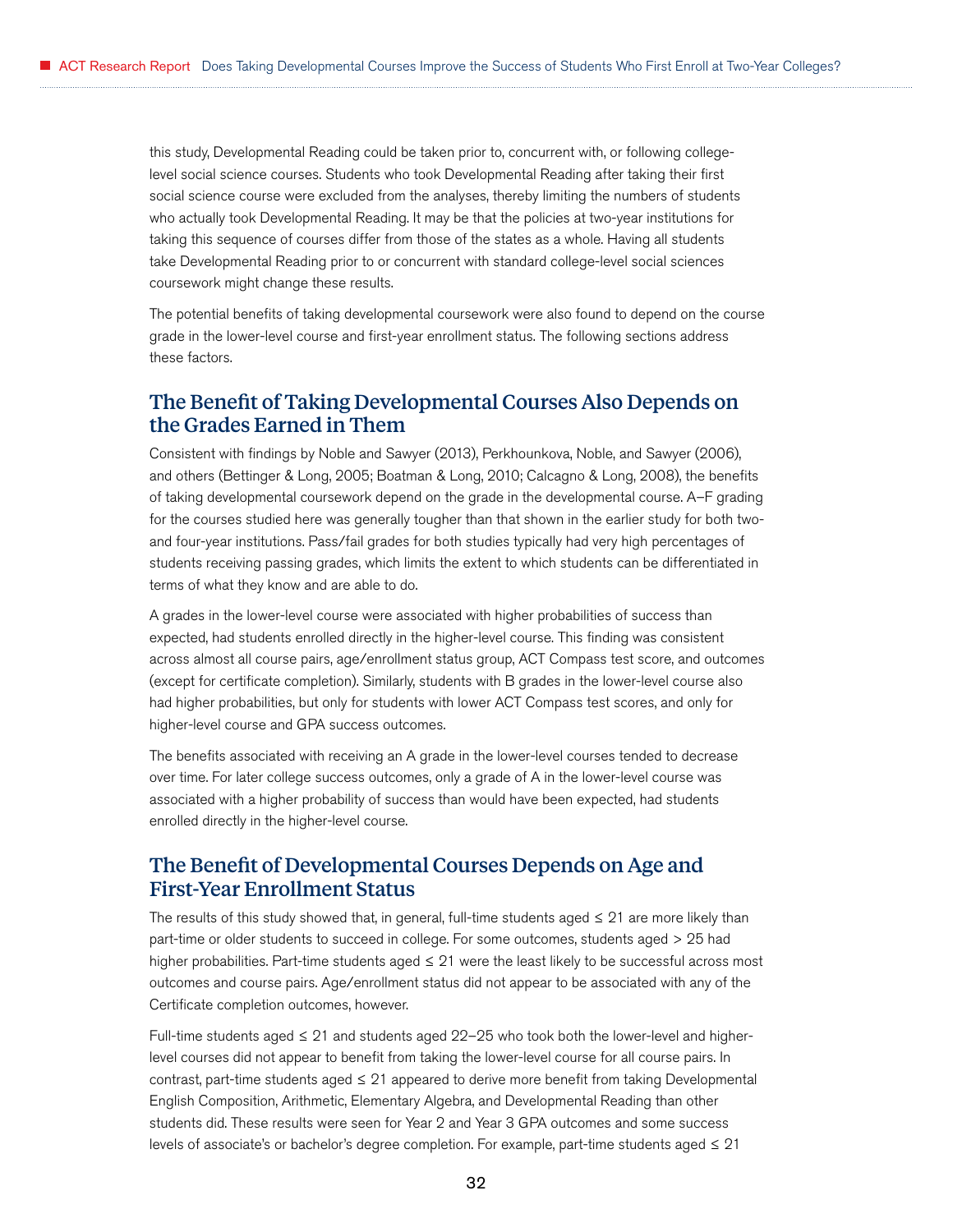who first took Developmental English Composition were more likely to have Year 2 GPAs of 2.0 or higher, or 3.0 or higher, and they were more likely to complete an associate's degree or associate's or bachelor's degree, within four, five, or six years, compared to similar students who enrolled directly in the associated higher-level course.

The associations between first-year enrollment status and the effectiveness of lower-level courses helped inform the results from Noble and Sawyer (2013), where we compared only full-time and part-time students. Most of the research on the effectiveness of developmental instruction has focused on two-year or four-year college students (but not on both), or on degree-seeking students only, or on full-time students only. Also, as noted earlier, longer-term outcomes for nontraditional students are not typically studied in detail. Federal reporting (IPEDS) for postsecondary institutions focuses on first-time, full-time, degree-seeking students. Students who take only developmental coursework are not included in IPEDS reporting. Based on the information available on two-year students for this study, many of them would not be included in federal reporting.

### Does Developmental Coursework Benefit Students?

Students who take developmental courses are not as successful in college as students who do not need to take developmental courses. My research, as well as that of Noble and Sawyer (2013), confirms this finding: Students who took both the lower- and higher-level course, as a group were as successful in college as non-developmental students with respect to higher-level course and GPA outcomes, but not for re-enrollment over time and degree completion within a fixed time period. However, as we recommended in the earlier study, consideration of the additional time required to complete an associate's or bachelor's degree by developmental students showed that these students can complete degrees at a rate similar to or higher than those of non-developmental students.

Do students derive *any* benefit from taking developmental courses, in the sense that they are more successful than similar students who do not take developmental courses? I defined similarity in terms of students' readiness for college-level work, as measured by their ACT Compass test scores, by their age/enrollment status, and other student and institutional characteristics. I compared the conditional probability of success, given ACT Compass test score, age/enrollment status, and propensity score, of groups of students who took particular lower-level courses with those who took the next higher-level course. For two of the five lower-level courses, students did benefit, but not through degree completion. For all course pairs and outcomes, however, students did benefit if they earned an A in the lower-level course. For some course pairs, students who entered the developmental course with lower ACT Compass test scores and who earned a B in the lower-level course also derived benefit.

Considerations that may help inform these results include the following:

**Academic supports.** Average grades and lower-level course success rates for students who did not progress to higher-level courses were considerably lower than those for students who did. These students also had lower average ACT Compass scores and were much more likely to be part-time students. These findings highlight the importance of providing developmental instruction that is appropriate for a variety of levels of skills and knowledge.

Moreover, these findings, and those for students who did not progress, highlight the need for student support and advising to encourage students to take the courses that are appropriate to their skill levels, to pass the course, and to persist to the subsequent course. As noted by Boylan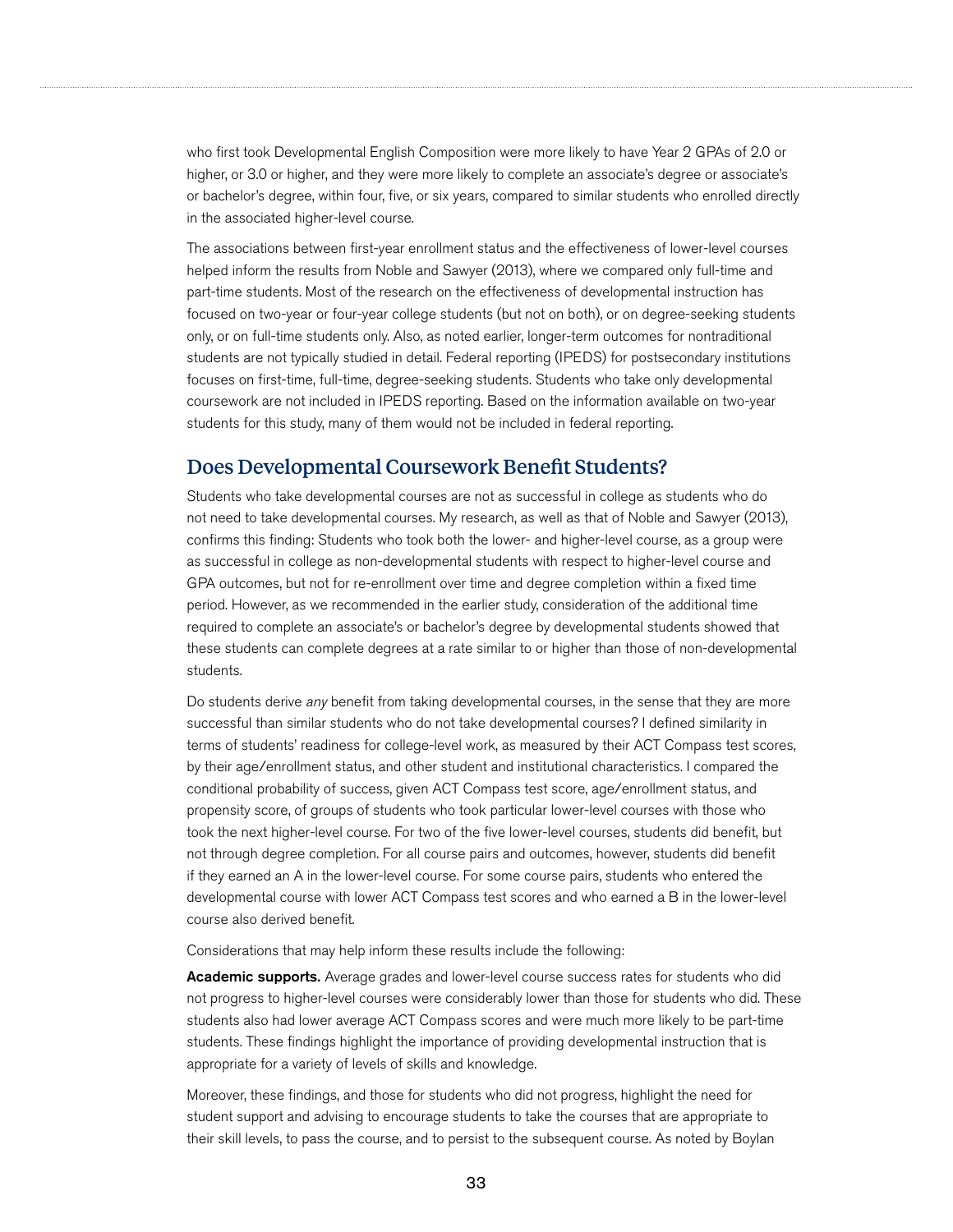(1995), developmental education is not limited to providing developmental courses, but also includes advising/counseling and other services that address needs related to students' noncognitive characteristics.

Several studies (Karp & Bork, 2012; Venezia et al., 2010; Venezia et al., 2003) have noted the lack of preparedness of two-year college students for the placement process, the lack of knowledge of placement policies and how students are affected by them, and the implications of taking developmental coursework in terms of both time and costs. The studies also recognized the limited support programs provided to students as they progress into entry-level coursework.

Support programs can provide academic assistance for academically underprepared students and social support to encourage social integration at the institution (Padgett & Keup, 2011). They may include freshman orientation, first-year seminars, summer bridge programs, mentoring, advising, and counseling for selected population subgroups, course placement, and learning communities (Muraskin, 1997). Researchers from the National Resource Center for the First-Year Experience and Students in Transition reported that, of 87% of responding US postsecondary institutions (N = 1,019), over half had nearly all first-year students participating in the program (Padgett & Keup, 2011). In contrast, only about one-third of responding institutions had initiatives for sophomores; these initiatives typically emphasized retention, satisfaction, and student engagement (Keup et al., 2010).

Noncognitive characteristics of students. Although academic preparation is important for success in college, noncognitive characteristics are also important. I hypothesize that students' noncognitive characteristics explain, to a large extent, developmental students' disappointing long-term success. Examples of these factors include psychosocial characteristics, motivation, and academic discipline (Allen & Robbins, 2010; Allen et al., 2010), family environment (support and encouragement to succeed in college), and life situations (e.g., care for dependents, the need to work while in college). Such nonacademic characteristics affect grades earned in college, as well as those earned in high school (Goldman & Hewitt, 1975; Goldman et al., 1974; Goldman & Widawski, 1976; Stiggins et al., 1989). Research with ACT Engage® for college students has also shown the relationships between students' noncognitive characteristics and college retention, GPA, and timely degree attainment (e.g., Allen & Robbins, 2010; Allen et al., 2010). Support programs and advising, as described earlier, can help students who are "at risk" due to these factors, in addition to academic factors.

The cost and fatigue factors associated with taking full-term developmental courses. Taking developmental courses is expensive, time consuming, and can be frustrating for many students. As we have seen here, many give up. In response, institutions and researchers are exploring a variety of alternative delivery approaches, such as modular, co-requisite, or integrated instructional models (Bettinger & Long, 2005; Burdman, 2012; "Experts: Remedial classes need fixing," 2012; Fulton et al., 2014; McTiernan et al., 2013; Merisotis & Phipps, 2000; Rutschow & Schneider, 2011), or targeted brush-up instruction delivered on-line (e.g., American Education Corporation, 2009; Blackboard, Inc., 2012; Pearson Education Inc., 2012; see also Tong et al. [2012] for a detailed summary of developmental mathematics software). These alternative approaches have advantages in time, cost, and/or convenience to students, but their effectiveness, like that of traditional developmental courses, needs to be studied, especially for different student subgroups.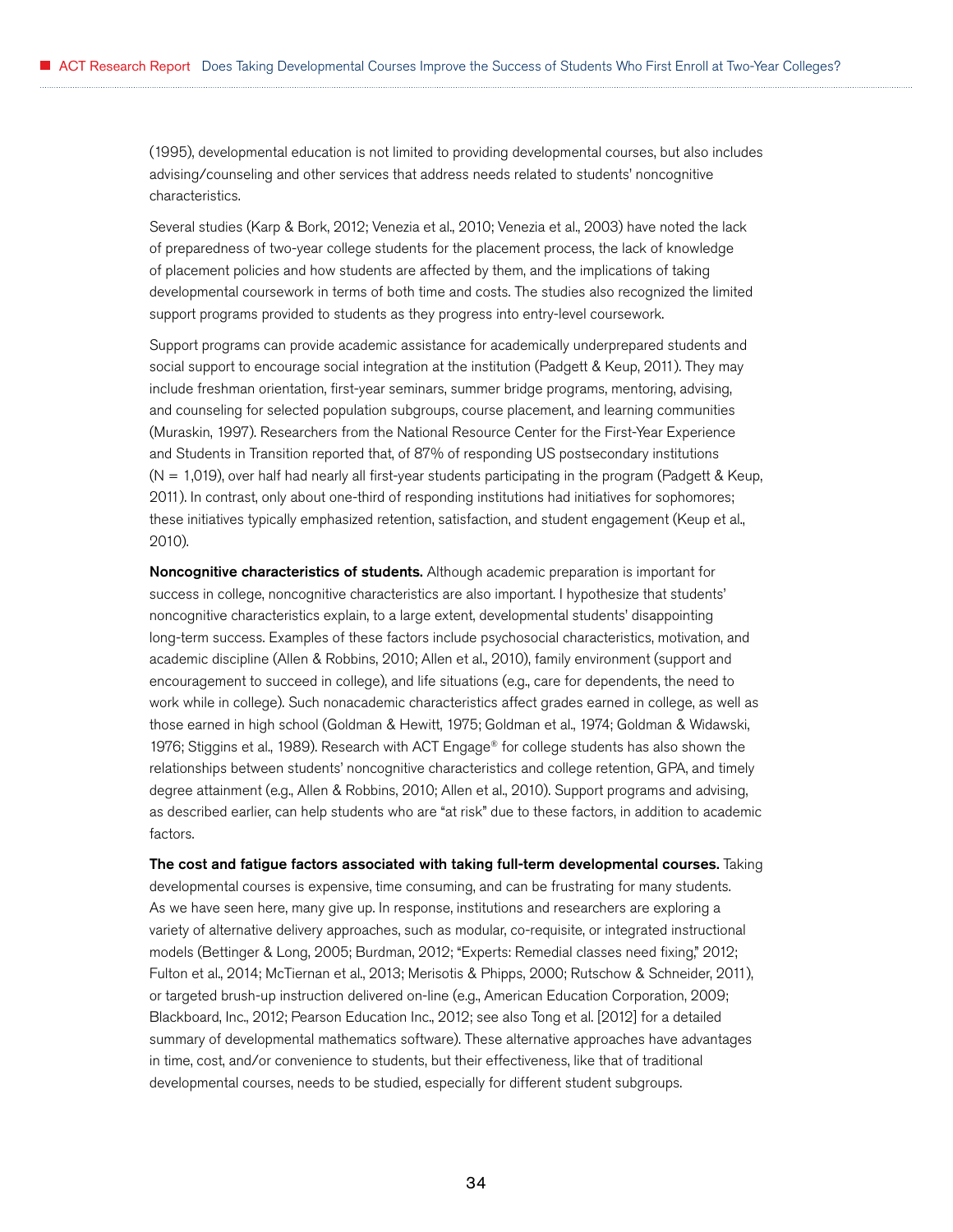Continued research on developmental education is needed; there are still many unanswered questions, several of them mentioned in this section. Such research can help support or refute the value of instructional methods, instructional approaches, and noncognitive characteristics of students in informing and increasing the benefits of developmental education. In particular, the large numbers of developmental students who don't progress, as well as the diversity of student age and enrollment status at two-year colleges, highlight the complexity of developmental course effectiveness and the need for their consideration in such research.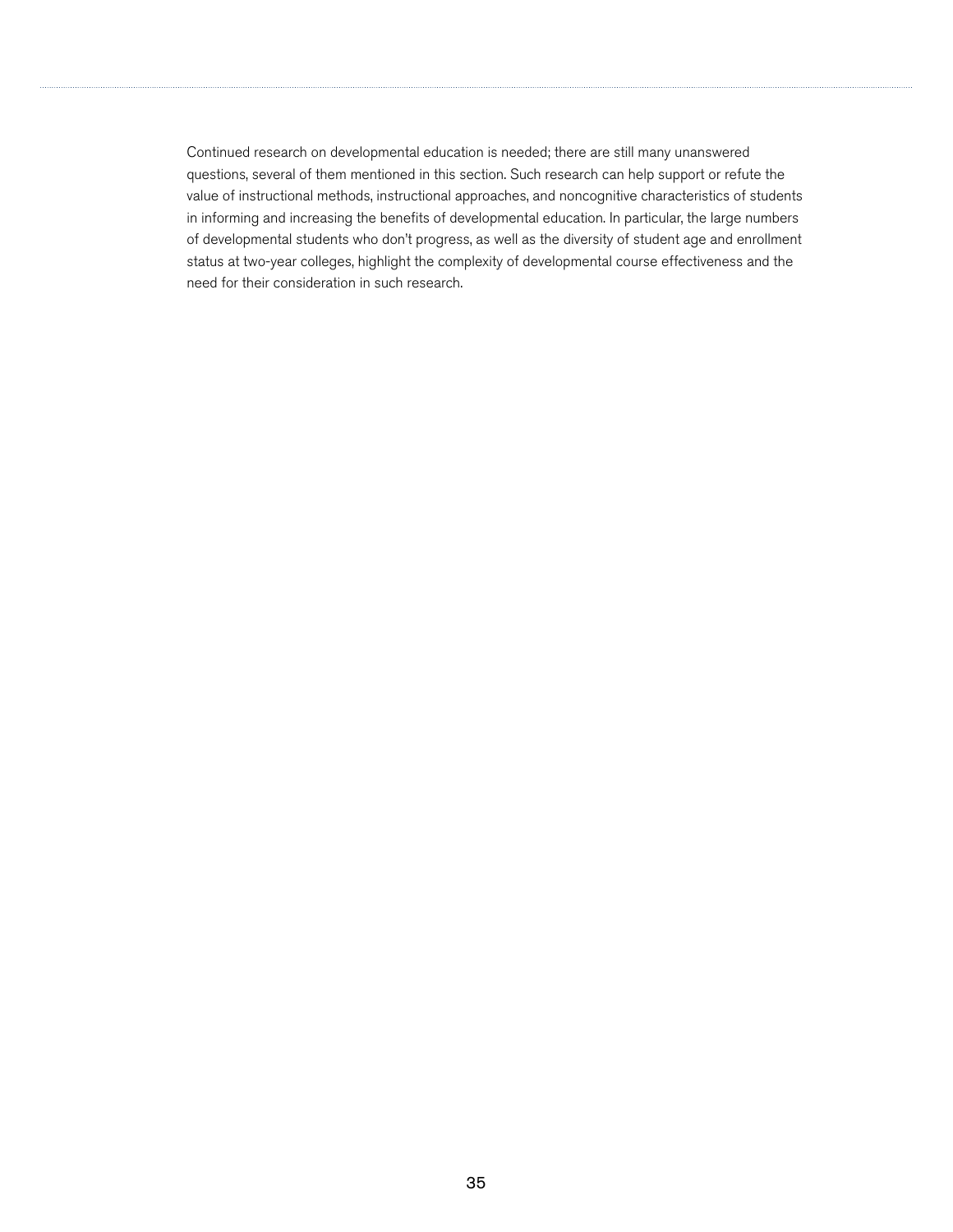# **References**

- ACT. (2009). *The ACT Compass Program Entering Student Descriptive Report: National 2-year institutions September 2008 through August 2009.* Iowa City, IA: ACT.
- ACT. (2015). *ACT Compass Course Placement Service.* Iowa City, IA: ACT.
- Adelman, C. (1999). *Answers in the tool box: Academic intensity, attendance patterns, and bachelor's degree attainment.* Washington, DC: Office of Education Research and Improvement, US Department of Education.
- Allen, J., & Robbins, S. (2010). Effects of interest–major congruence, motivation, and academic performance on timely degree attainment. *Journal of Counseling Psychology. 57* (1), 23–35.
- Allen, J., Robbins, S., & Sawyer, R. (2010). Can measuring psychosocial factors promote college success? *Applied Measurement in Education, 23*, 1–22.
- American Education Corporation. (2009). *A+dvancer college readiness online.* Retrieved from <www.advancerlearning.com/home.htm>.
- Attewell, P., Lavin, D., Domina, T., & Levey, T. (2006). New evidence on college remediation. *Journal of Higher Education, 77*(5), 886-924.
- Aud, S., Hussar, W., Johnson, F., Kena, G., Roth, E., Manning, E., Wang, X., & Zhang, J. (2012). *The condition of education 2012* (NCES 2012-045). Washington, DC: US Department of Education, National Center for Education Statistics.
- Austin, P. (2008). Goodness-of-fit diagnostics for the propensity score model when estimating treatment effects using covariate adjustment with the propensity score. *Pharmacoepidemiology & Drug Safety, 17,* 1202–1217.
- Austin, P. (2011). An introduction to propensity score methods for reducing the effects of confounding in observational studies. *Multivariate Behavioral Research, 46*(3), 399–424.
- Bailey, T., Jeong, D. W., & Cho, S.-W. (2010). Referral, enrollment, and completion in developmental education sequences in community colleges. *Economics of Education Review, 29*(2), 255–270.
- Bettinger, E. P., & Long, B. T. (2005). *Addressing the needs of under-prepared students in higher education: Does college remediation work?* (NBER Working Paper No. 11325). Retrieved from www.nber.org/papers/w11325 on August 7, 2011.
- Bettinger, E., & Long, B. T. (2007). Remedial and developmental courses. In S. Dickert-Conlin & R. Rubenstein (Eds.), *Economic inequality and higher education: Access, persistence, and success*  (pp. 69–100). New York, NY: Russell Sage Foundation.
- Blackboard, Inc. (2012). *Blackboard for higher education.* Retrieved from [www.blackboard.com/](www.blackboard.com/higher-education/index.aspx) [higher-education/index.aspx](www.blackboard.com/higher-education/index.aspx).
- Boatman, A., & Long, B. T. (2010). *Does remediation work for all students? How the effects of postsecondary remedial and developmental courses vary by level of academic preparation* (NCPR Working Paper). New York, NY: National Center for Postsecondary Research.
- Boylan, H. (1995). Making the case for developmental education. *Research in Developmental Education, 12(2), 1–4.*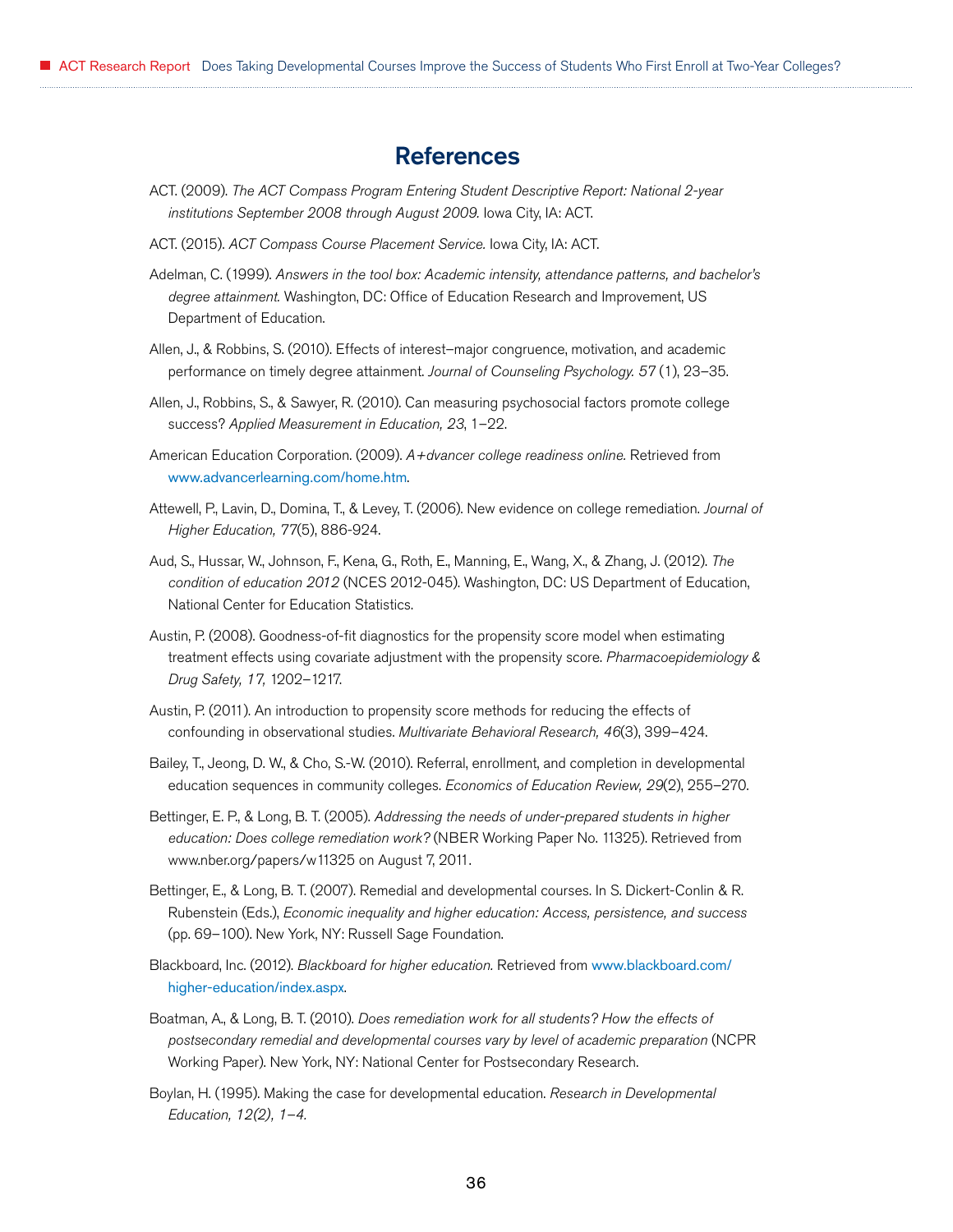- Burdman, P. (2012). *Where to begin? The evolving role of placement exams for students starting college.* Boston, MA: Jobs for the Future. Retrieved from [www.jff.org/sites/default/files/](www.jff.org/sites/default/files/publications/ATD_WhereToBegin_050213.pdf) [publications/ATD\\_WhereToBegin\\_050213.pdf](www.jff.org/sites/default/files/publications/ATD_WhereToBegin_050213.pdf).
- Calcagno, J. C., & Long, B. T. (2008). *The impact of postsecondary remediation using a regression discontinuity approach: Addressing endogenous sorting and noncompliance.* (NBER Working Paper 14194). Cambridge, MA: National Bureau of Economic Research.
- Choy, S. (2002). *Nontraditional undergraduates* (NCES 2002–012). Washington, DC: U.S. Department of Education, National Center for Education Statistics. Retrieved from [nces.ed.gov/](https://nces.ed.gov/pubs2002/2002012.pdf) [pubs2002/2002012.pdf](https://nces.ed.gov/pubs2002/2002012.pdf).
- Experts: Remedial college classes need fixing. (2012, May 30). *Education Week.* Retrieved from [news.yahoo.com/experts-remedial-college-classes-fixing-184407870.html](http://news.yahoo.com/experts-remedial-college-classes-fixing-184407870.html).
- Fong, J. (2012). *Measuring nontraditional student success: An imperative for colleges and universities.*  Washington, DC: University Professional and Continuing Education Association.
- Fulton, M., Gianneschi, M., Blanco, C., & DeMaria, P. (2014). *Developmental strategies for college readiness and success.* Denver, CO: Education Commission of the States. [www.ecs.org/docs/](www.ecs.org/docs/DevEdStrategies.pdf) [DevEdStrategies.pdf](www.ecs.org/docs/DevEdStrategies.pdf).
- Goldman, R. D., & Hewitt, B. N. (1975). Adaptation-level as an explanation for differential standards in college grading. Journal of Educational Measurement, 12(3), 149–161.
- Goldman, R. D., Schmidt, D. E., Hewitt, B. N., & Fisher, R. (1974). Grading practices in different major fields. *American Education Research Journal, 11*(4), 343–357.
- Goldman, R. D., & Widawski, M. H. (1976). A within-subjects technique for comparing college grading standards: Implications in the validity of the evaluation of college achievement. *Educational and Psychological Measurement, 36*(2), 381–390.
- Ignash, J. M. (1997). Who should provide postsecondary remedial/developmental education? *New Directions for Community Colleges, 100*, 5–20.
- Jaggars, S., & Stacey. G. (2014). *What we know about developmental education outcomes.* New York, NY: Columbia University, Teachers College, Community College Research Center.
- Jenkins, D., Jaggars, S. S., Roksa, J., Zeidenberg, M., & Cho, S.-W. (2009). *Strategies for promoting gatekeeper course success among students needing remediation: Research report for the Virginia Community College System.* New York, NY: Columbia University, Teachers College, Community College Research Center.
- Karp, M., & Bork, R. (2012). *"They Never Told Me What to Expect, so I Didn't Know What to Do": Defining and Clarifying the Role of a Community College Student.* (CCRC Working Paper No. 47). New York, NY: Columbia University, Teachers College, Community College Research Center.
- Keup, J. R., Gahagan, J., & Goodwin, R. N. (2010). *2008 National survey of sophomore-year initiatives: Curricular and cocurricular structures supporting the success of second-year college students*  (Research Reports on College Transitions No. 1). Columbia, SC: University of South Carolina, National Resource Center for the First-Year Experience and Students in Transition.
- Marcus, S. (1997). Using omitted variable bias to assess uncertainty in the estimation of an AIDS education treatment effect. *Journal of Educational and Behavioral Statistics, 22*(2), 193-201.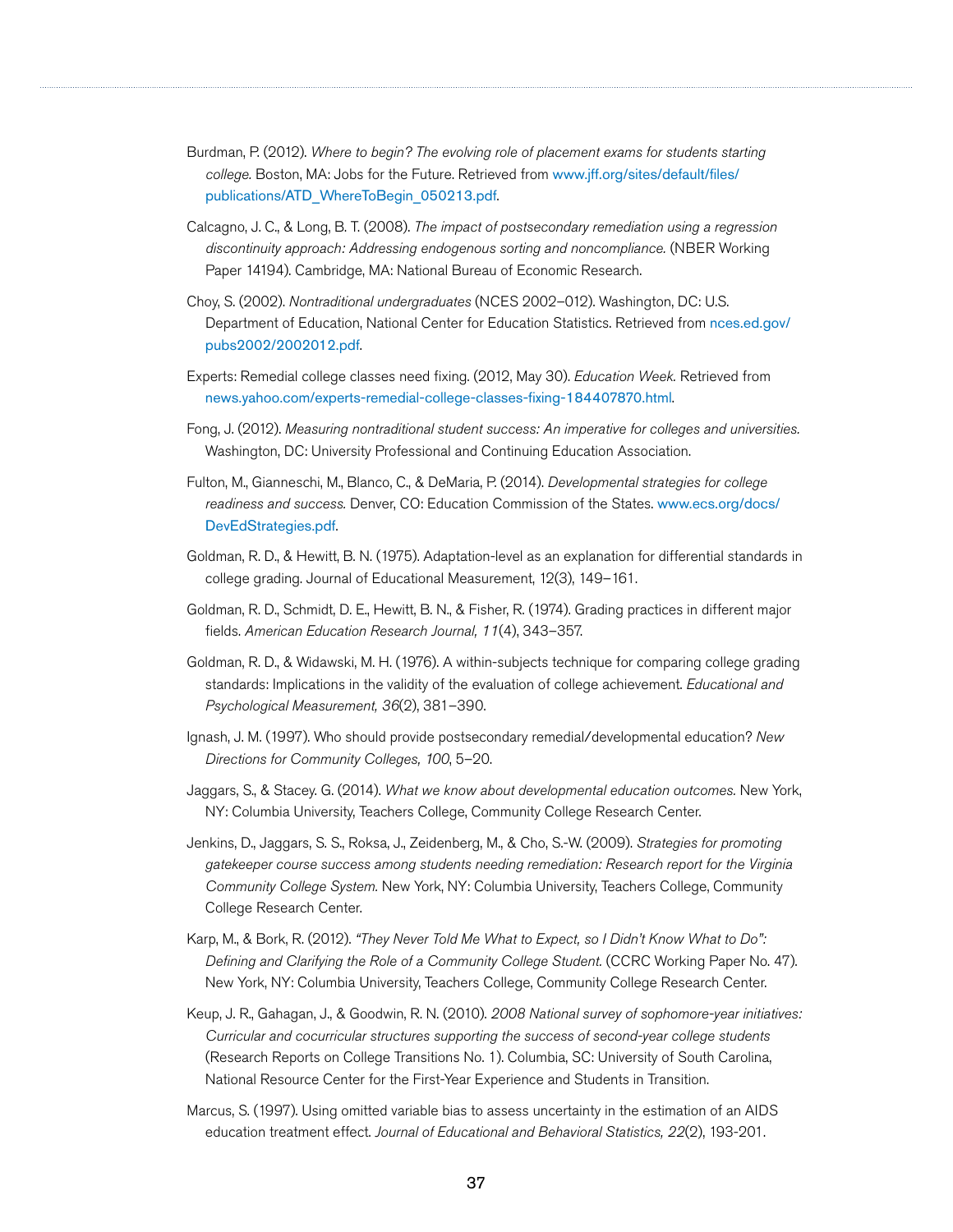- McTiernan, L., Palmer, I., & Fulton, M. (2013). *NextDev Challenge: Instructional delivery.* Denver, CO: Education Commission of the States.
- Merisotis, J., & Phipps, R. (2000). Remedial education in colleges and universities: What's really going on? *Review of Higher Education, 24*(1), 67–85.
- Muraskin, L. (1997). *A structured freshman year for at-risk students.* Washington, DC: National TRIO Clearinghouse.
- National Center for Education Statistics. (2004). *The condition of education 2004* (NCES 2004- 077). Washington, DC: US Department of Education, Office of Educational Research and Improvement.
- National Center for Education Statistics. (2010). *Integrated Postsecondary Education Data System*  (IPEDS). Retrieved March 16, 2015 from <nces.ed.gov/ipeds/>.
- Noble, J., & Sawyer, R. (2013). *Does taking developmental courses improve student success in college?* A paper presented at the Annual Forum of the Association for Institutional Research in Long Beach, CA.
- Padgett, R. D., & Keup, J. R. (2011). *2009 National survey of first-year seminars: Ongoing efforts to support students in transition.* (Research Reports on College Transitions No. 2). Columbia, SC: University of South Carolina, National Resource Center for the First-Year Experience and Students in Transition.
- Parsad, B., & Lewis, L. (2003). *Remedial education at degree-granting postsecondary institutions in fall 2000.* Washington, DC: US Department of Education, Office of Educational Research and Improvement.
- Pearson Education Inc. (2012). *MyFoundationsLab*™. Retrieved from [foundations.mathxl.com/home\\_](foundations.mathxl.com/home_foundations.htm) [foundations.htm](foundations.mathxl.com/home_foundations.htm).
- Perkhounkova, Y., Noble, J., & Sawyer, R. (2006). A method of modeling the effectiveness of developmental instruction. *Research in Developmental Education, 20(*2), 1–5.
- Rosenbaum, P. R., & Rubin, D. (1983). The central role of the propensity score in observational studies for causal effects. *Biometrika, 70* (1), 41–55.
- Rutschow, E. Z., & Schneider, E. (2011). *Unlocking the gate: What we know about improving developmental education.* Retrieved from [www.mdrc.org/sites/default/files/full\\_595.pdf](www.mdrc.org/sites/default/files/full_595.pdf).
- Scott-Clayton, J.E. (2012). *Do high-stakes placement exams predict college success?* Retrieved from <academiccommons.columbia.edu/catalog/ac:146482>.
- Shults, C. (2000). I*nstitutional policies and practices in remedial education: A national study of community colleges.* Washington DC: American Association of Community and Junior Colleges.
- Stiggins, R. J., Frisbie, D. A., & Griswold, P. A. (1989). Inside high school grading practices: Building a research agenda. *Educational Measurement: Issues and Practice, 8*(2), 5–14.
- Strong American Schools. (2008). *Diploma to nowhere.* Retrieved May 29, 2012 from [www.broadeducation.org/asset/1128-diploma%20to%20nowhere.pdf](http://www.broadeducation.org/asset/1128-diploma%20to%20nowhere.pdf).
- Tong, J. A., Saxon, D. P., Boylan, H. R., Bonham, B. S., & Smith, M. C. (2012). A research overview and product list of mathematical software for developmental education. *Research in Developmental Education, 24*(2).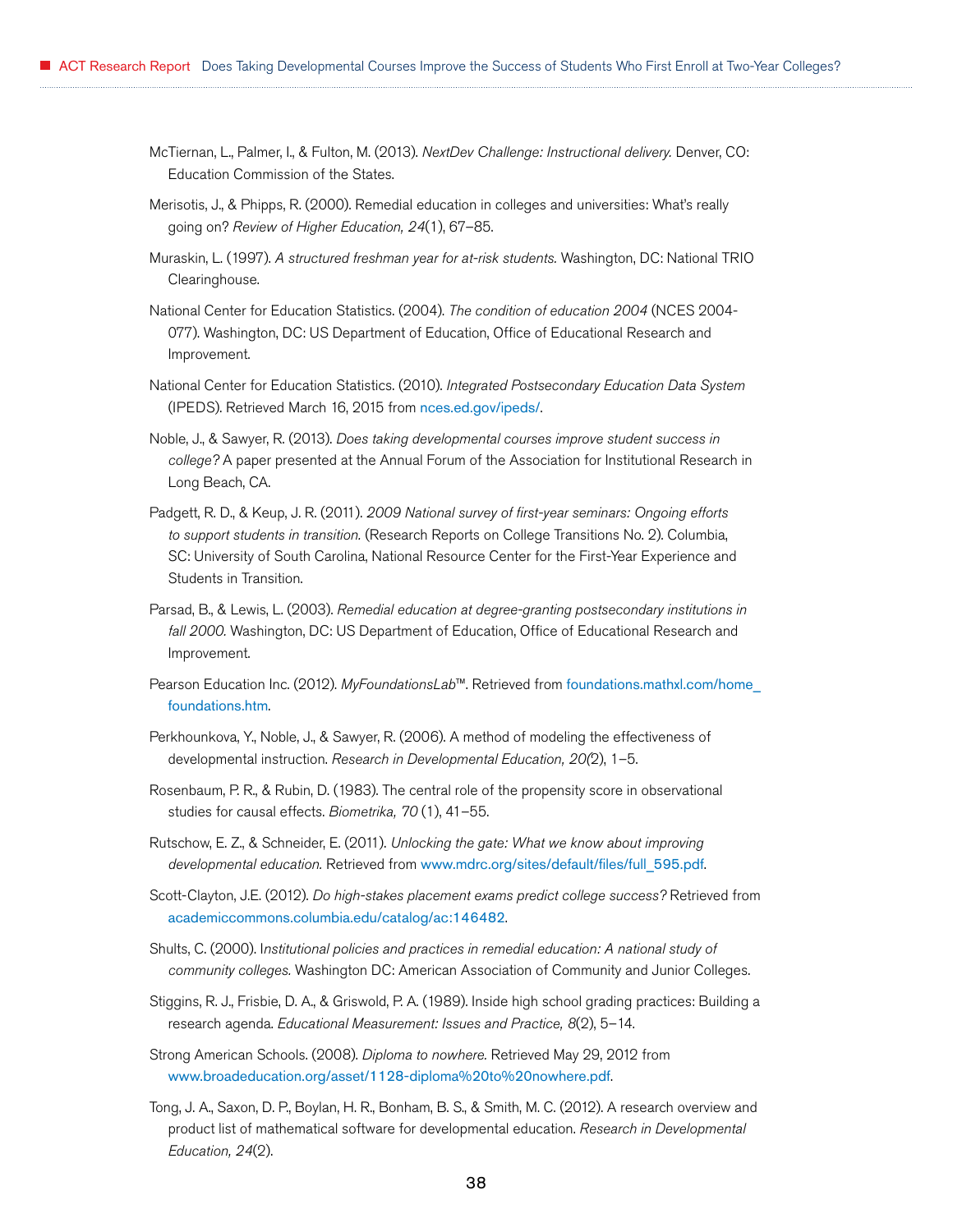- Vandal, B. (2010). *Getting past go: Rebuilding the remedial education bridge to college success.*  Denver, CO: Education Commission of the States.
- Venezia, A., Bracco, K. R., & Nodine, T. (2010). *One shot deal? Students' perceptions of assessment and course placement in California's community colleges.* San Francisco, CA: WestEd.
- Venezia, A., Kirst, M. W., & Antonio, A. L. (2003). *Betraying the college dream: How disconnected K-12 and postsecondary education systems undermine student aspirations* (Final Report of the Bridge Project). Stanford, CA: Stanford Institute for Higher Education Research.
- Westrick, P. A., & Allen, J. (2014). *Validity evidence for ACT Compass*® *Placement Tests.* (ACT Research Report No. 2014-2). Iowa City, IA: ACT, Inc.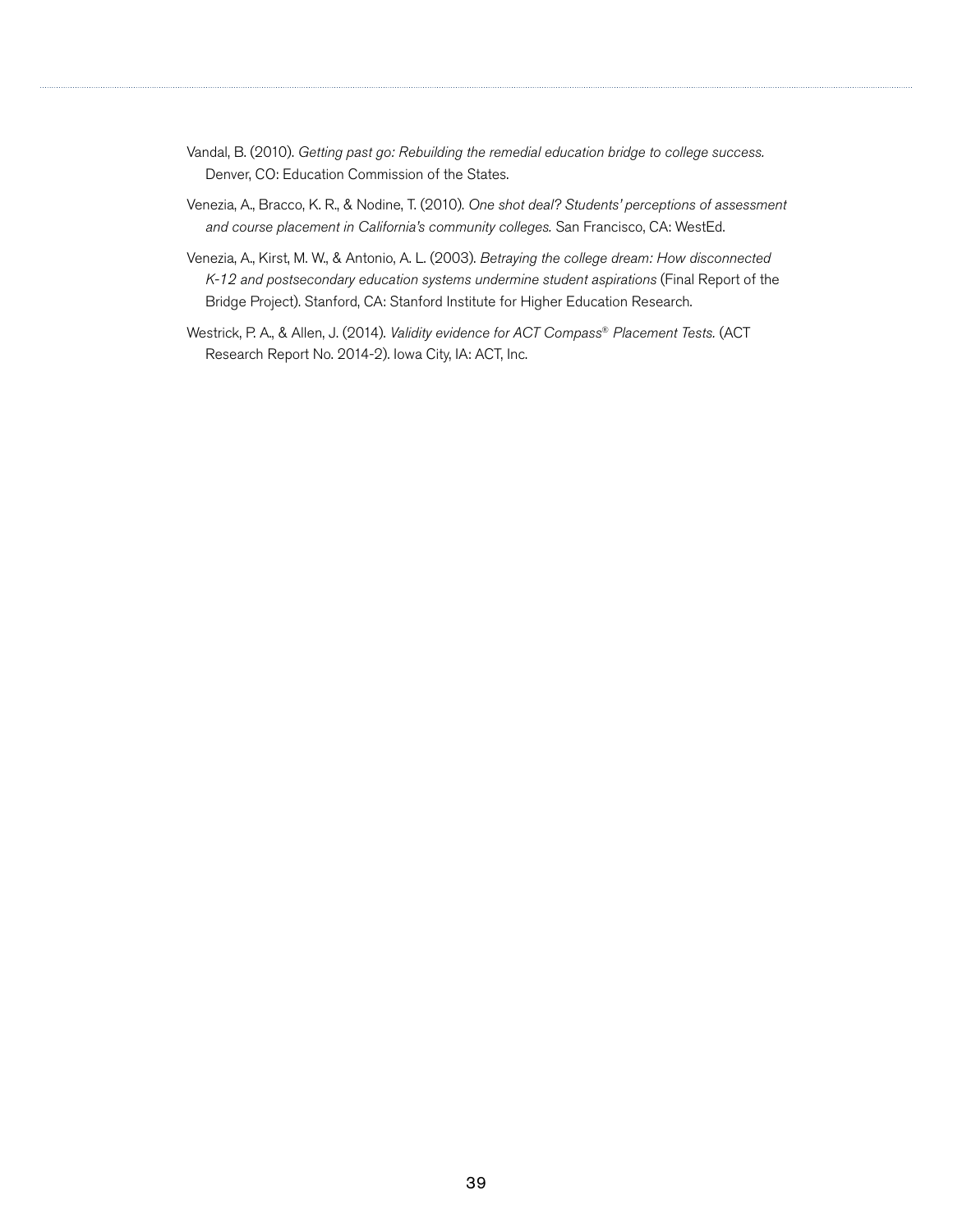# Appendix A Pooled Descriptive Results

Tables A-1 through A-5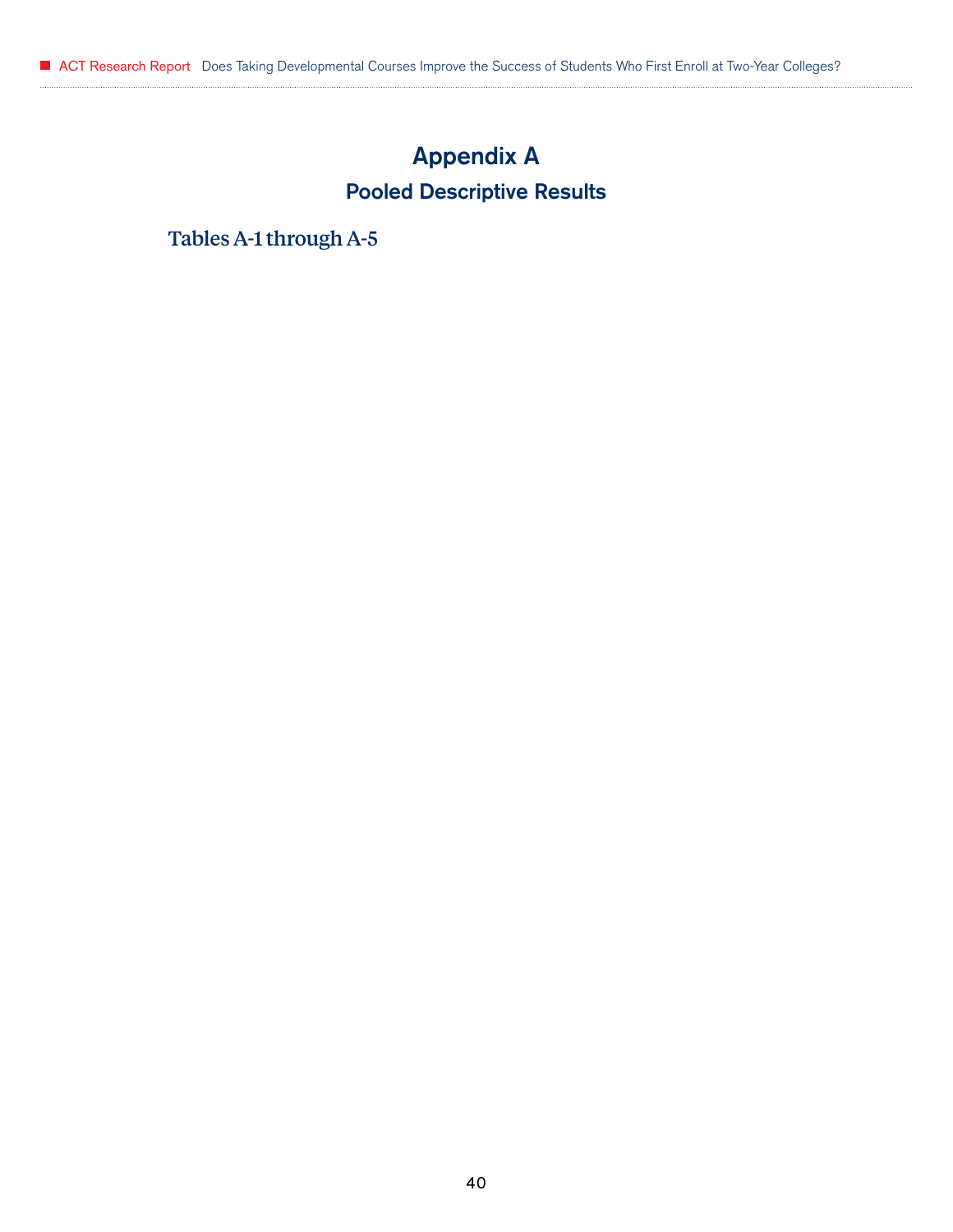|                                                              |                    |                |                                                                            |                 |                |                   | Student Group   |                |                                               |                          |                |                          |                 |
|--------------------------------------------------------------|--------------------|----------------|----------------------------------------------------------------------------|-----------------|----------------|-------------------|-----------------|----------------|-----------------------------------------------|--------------------------|----------------|--------------------------|-----------------|
|                                                              |                    |                | Took Developmental English Composition before Standard English Composition |                 |                |                   |                 |                |                                               |                          |                |                          |                 |
|                                                              |                    |                |                                                                            |                 |                |                   |                 |                | Developmental English Composition Grade Scale |                          |                | Took Standard            |                 |
|                                                              |                    |                | All Developmental English<br>Composition Students                          |                 |                | $A-F$             |                 |                | ٣F                                            |                          |                | English Composition Only |                 |
|                                                              |                    | Mean/<br>Prop. | <b>Students</b><br>No.of                                                   | No.of<br>Inst.  | Mean/<br>Prop. | Students<br>No.of | No.of<br>lnst.  | Mean/<br>Prop. | Students<br>No.of                             | No.of<br>lnst.           | Mean/<br>Prop. | Students<br>No.of        | No.of<br>lnst.  |
| ACT Compass Writing Score                                    |                    | 46.65          | 6,029                                                                      | 27              | 47.44          | 5,093             | $\overline{24}$ | 41.28          | 690                                           | $\infty$                 | 81.39          | 26,990                   | 27              |
| Developmental English Composition Grade<br>(Last Time Taken) |                    |                |                                                                            |                 | 2.92           | 5,093             | $\overline{24}$ | 1.00           | 690                                           | $^\infty$                |                |                          |                 |
| Full-Time Enrollment Status                                  |                    | 0.16           | 6,029                                                                      | 27              | 0.13           | 5,093             | $\overline{24}$ | 0.42           | 690                                           | $\infty$                 | 0.38           | 26,990                   | 27              |
| Age at Entry                                                 |                    | 20.41          | 6,029                                                                      | 27              | 20.52          | 5,093             | $\overline{24}$ | 20.03          | 690                                           | $\infty$                 | 19.45          | 26,990                   | 27              |
| Outcome                                                      |                    |                |                                                                            |                 |                |                   |                 |                |                                               |                          |                |                          |                 |
| Туре                                                         | Level              |                |                                                                            |                 |                |                   |                 |                |                                               |                          |                |                          |                 |
| Success in Developmental                                     | C or Higher        |                |                                                                            |                 | 0.90           | 5,048             | $\overline{24}$ |                |                                               |                          |                |                          |                 |
| English Composition<br>(First Time Taken)                    | B or Higher        |                |                                                                            |                 | 0.66           | 5,048             | $\overline{24}$ |                |                                               |                          |                |                          |                 |
|                                                              | Pass               |                |                                                                            |                 |                |                   |                 | 0.99           | 670                                           | $\infty$                 |                |                          |                 |
| Success in Standard English                                  | C or Higher        | 0.62           | 6,029                                                                      | 27              | 0.60           | 5,093             | $\overline{24}$ | 0.72           | 690                                           | ∞                        | 0.72           | 26,990                   | 27              |
| (First Time Taken)<br>Composition                            | <b>B</b> or Higher | 0.40           | 6,029                                                                      | 27              | 0.40           | 5,093             | $\overline{24}$ | 0.50           | 690                                           | $\infty$                 | 0.56           | 26,990                   | 27              |
| GPA Year 1 (or Last GPA)                                     | 2.0 or Higher      | 0.69           | 5,755                                                                      | 27              | 0.70           | 4,891             | $\overline{2}$  | 0.72           | 650                                           | $\infty$                 | 0.72           | 25,564                   | 27              |
|                                                              | 3.0 or Higher      | 0.34           | 5,755                                                                      | 27              | 0.34           | 4,891             | $\overline{2}$  | 0.35           | 650                                           | $\infty$                 | 0.39           | 25,564                   | 27              |
| GPA Year 2                                                   | 2.0 or Higher      | 0.75           | 3,647                                                                      | 27              | 0.75           | 3,173             | $\overline{24}$ | 0.78           | 361                                           | $\overline{\phantom{a}}$ | 0.86           | 15,377                   | 27              |
|                                                              | 3.0 or Higher      | 0.29           | 3,647                                                                      | 27              | 0.29           | 3,173             | $\overline{2}$  | 0.30           | 361                                           | $\overline{r}$           | 0.46           | 15,377                   | 27              |
| GPA Year 3                                                   | 2.0 or Higher      | 0.79           | 2,669                                                                      | 26              | 0.80           | 2,333             | 23              | 0.81           | 258                                           | $\sim$                   | 0.89           | 11,476                   | 26              |
|                                                              | 3.0 or Higher      | 0.29           | 2,669                                                                      | 26              | 0.29           | 2,333             | 23              | 0.29           | 258                                           | $\overline{ }$           | 0.46           | 11,476                   | 26              |
| Return Fall, Any Inst.                                       | Year <sub>2</sub>  | 0.70           | 6,029                                                                      | 27              | 0.71           | 5,093             | $\overline{24}$ | 0.64           | 691                                           | $\infty$                 | 0.64           | 26,990                   | 27              |
|                                                              | Year <sub>3</sub>  | 0.45           | 6,029                                                                      | 27              | 0.47           | 5,093             | $\overline{24}$ | 0.40           | 691                                           | $\infty$                 | 0.47           | 26,990                   | 27              |
| Progress to Degree                                           | Year <sub>2</sub>  | 0.25           | 5,934                                                                      | 27              | 0.24           | 5,011             | $\overline{2}$  | 0.39           | 679                                           | $\infty$                 | 0.42           | 26,462                   | 27              |
| Certificate within                                           | 4 Years            | 0.13           | 3,611                                                                      | $\overline{11}$ | 0.13           | 3,396             | $\frac{6}{1}$   |                |                                               | S                        | 0.12           | 9,582                    | $\overline{11}$ |
|                                                              | 5 Years            | 0.14           | 2,409                                                                      | $\overline{1}$  | 0.14           | 2,276             | $\frac{6}{1}$   |                |                                               | $\alpha$                 | 0.13           | 6,686                    | $\overline{1}$  |
|                                                              | 6 Years            | 0.16           | 1,740                                                                      | $\overline{1}$  | 0.16           | 1,637             | $\frac{6}{1}$   |                |                                               | $\sim$                   | 0.14           | 4,541                    | $\overline{11}$ |
| Associate's Degree within.                                   | 4 Years            | 0.12           | 6,029                                                                      | 27              | 0.13           | 5,093             | $\overline{24}$ | 0.14           | 691                                           | $\infty$                 | 0.23           | 26,990                   | 27              |
|                                                              | 5 Years            | 0.15           | 4,144                                                                      | 27              | 0.16           | 3,503             | $\overline{24}$ | 0.15           | 449                                           | $\overline{ }$           | 0.26           | 20,240                   | 27              |
|                                                              | 6 Years            | 0.18           | 3,026                                                                      | 27              | 0.18           | 2,552             | $\overline{24}$ | 0.16           | 334                                           | $\overline{r}$           | 0.28           | 14,488                   | 27              |
| Associate's/Bachelor's                                       | 4 Years            | 0.13           | 6,029                                                                      | 27              | 0.13           | 5,093             | $\overline{2}$  | 0.14           | 691                                           | $\infty$                 | 0.24           | 26,990                   | 27              |
| Degree within                                                | 5 Years            | 0.16           | 4,144                                                                      | 27              | 0.16           | 3,503             | $\overline{24}$ | 0.15           | 449                                           | $\overline{ }$           | 0.29           | 20,240                   | 27              |
|                                                              | 6 Years            | 0.19           | 3,026                                                                      | 27              | 0.19           | 2,552             | $\overline{2}$  | 0.18           | 334                                           | $\overline{ }$           | 0.33           | 14,488                   | 27              |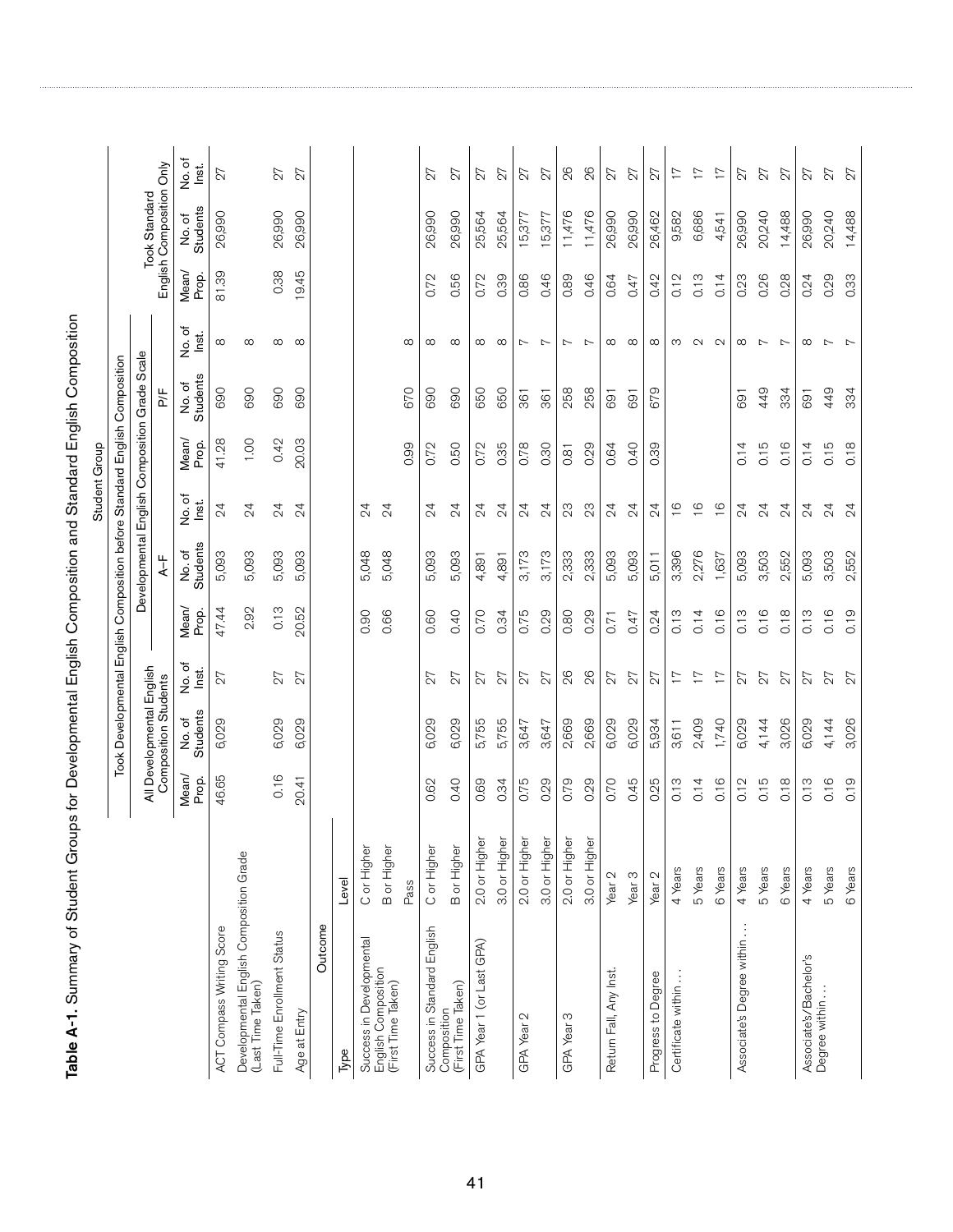| ١                         |
|---------------------------|
|                           |
|                           |
|                           |
|                           |
| <b>SC+S+S</b>             |
|                           |
|                           |
| )<br>J<br>)<br>コてくい       |
|                           |
| $\frac{2}{3}$             |
|                           |
|                           |
|                           |
| $\frac{1}{2}$             |
|                           |
|                           |
|                           |
|                           |
|                           |
|                           |
|                           |
|                           |
| 1 + C+ C+ C+ L<br>)<br>T  |
|                           |
|                           |
|                           |
|                           |
|                           |
|                           |
| ;<br>>>>>;<br>;<br>くく・ジャン |
|                           |
|                           |
|                           |
|                           |
|                           |
|                           |
| į                         |
| $\frac{1}{9}$             |

|                                                     |                   |                   |                           |                 | <b>Took Arithmetic before</b> |                           | Elementary Algebra      | Student Group          |                          |                |                   |                                        |                             |
|-----------------------------------------------------|-------------------|-------------------|---------------------------|-----------------|-------------------------------|---------------------------|-------------------------|------------------------|--------------------------|----------------|-------------------|----------------------------------------|-----------------------------|
|                                                     |                   |                   |                           |                 |                               |                           |                         | Arithmetic Grade Scale |                          |                |                   |                                        |                             |
|                                                     |                   |                   | Arithmetic Students<br>₹  |                 |                               | $A-F$                     |                         |                        | P/F                      |                |                   | <b>Took Elementary</b><br>Algebra Only |                             |
|                                                     |                   | Mean/<br>Prop.    | <b>Students</b><br>No. of | No. of<br>lnst. | Mean/<br>Prop.                | <b>Students</b><br>No. of | No. of<br>lnst.         | Mean/<br>Prop.         | <b>Students</b><br>No.of | No. of<br>_isi | Mean/<br>Prop.    | <b>Students</b><br>No. of              | No. of<br>Inst.             |
| ACT Compass Pre-Algebra Score                       |                   | 32.19             | 4,665                     | 29              | 32.59                         | 4,088                     | $\overline{\Omega}$     | 29.53                  | 387                      | $\overline{ }$ | 41.76             | 9,233                                  | 29                          |
| Arithmetic Grade (Last Time Taken)                  |                   |                   |                           |                 | 2.92                          | 4,088                     | $\overline{\Omega}$     | 1.00                   | 387                      | $\overline{r}$ |                   |                                        |                             |
| Full-Time Enrollment Status                         |                   | 0.21              | 4,665                     | $_{29}$         | 0.21                          | 4,088                     | $\overline{\mathsf{C}}$ | 0.25                   | 387                      | $\overline{a}$ | 0.13              | 9,233                                  | $\mathbb{S}^{\mathbb{C}}$   |
| Age at Entry                                        |                   | 20.89             | 4,665                     | $\overline{Q}$  | 20.90                         | 4,088                     | $\overline{\Omega}$     | 21.03                  | 387                      | $\overline{r}$ | 20.69             | 9,233                                  | $\overline{Q}$              |
| Outcome                                             |                   |                   |                           |                 |                               |                           |                         |                        |                          |                |                   |                                        |                             |
| Туре                                                | Level             |                   |                           |                 |                               |                           |                         |                        |                          |                |                   |                                        |                             |
| Success in Arithmetic<br>(First Time Taken)         | C or Higher       |                   |                           |                 | 0.86                          | 4,082                     | $\overline{\mathsf{C}}$ |                        |                          |                |                   |                                        |                             |
|                                                     | B or Higher       |                   |                           |                 | 0.64                          | 4,082                     | $\overline{\Omega}$     |                        |                          |                |                   |                                        |                             |
|                                                     | Pass              |                   |                           |                 |                               |                           |                         | 0.99                   | 375                      | $\sim$         |                   |                                        |                             |
| Success in Elementary<br>Algebra (First Time Taken) | C or Higher       | 0.54              | 4,665                     | 29              | 0.57                          | 4,088                     | $\overline{\mathsf{c}}$ | 0.39                   | 387                      | $\sim$         | 0.56              | 9,233                                  | 29                          |
|                                                     | B or Higher       | 0.36              | 4,665                     | 29              | 0.37                          | 4,088                     | $\overline{\mathsf{C}}$ | 0.26                   | 387                      | $\overline{r}$ | 0.42              | 9,233                                  | 29                          |
| GPA Year 1 (or Last GPA)                            | 2.0 or Higher     | 0.73              | 4,449                     | 28              | 0.73                          | 3,933                     | $\overline{\mathbb{C}}$ | 0.72                   | 354                      | $\overline{ }$ | 0.62              | 8,533                                  | $\infty$                    |
|                                                     | 3.0 or Higher     | 0.37              | 4,449                     | 28              | 0.37                          | 3,933                     | $\overline{\Omega}$     | 0.36                   | 354                      | $\overline{a}$ | 0.32              | 8,533                                  | $\overline{28}$             |
| GPA Year 2                                          | 2.0 or Higher     | 0.78              | 2,860                     | 26              | 0.79                          | 2,561                     | $\infty$                |                        |                          | 4              | 0.78              | 4,299                                  | 26                          |
|                                                     | 3.0 or Higher     | 0.32              | 2,860                     | 26              | 0.33                          | 2,561                     | $\infty$                |                        |                          | 4              | 0.36              | 4,299                                  | 26                          |
| GPA Year 3                                          | 2.0 or Higher     | 0.83              | 2,080                     | 25              | 0.84                          | 1,874                     | $\overline{Q}$          |                        |                          | ന              | 0.83              | 3,158                                  | 25                          |
|                                                     | 3.0 or Higher     | 0.32              | 2,080                     | 25              | 0.32                          | 1,874                     | $\infty$                |                        |                          | S              | 0.35              | 3,158                                  | 25                          |
| Return Fall, Any Inst.                              | Year <sub>2</sub> | 0.72              | 4,665                     | $\overline{5}$  | 0.73                          | 4,088                     | $\overline{\mathsf{C}}$ | 0.65                   | 387                      | $\sim$         | 0.55              | 9,233                                  | $\overline{Q}$              |
|                                                     | Year <sub>3</sub> | 0.46              | 4,665                     | $_{29}$         | 0.48                          | 4,088                     | $\overline{\mathsf{C}}$ | 0.38                   | 387                      | $\overline{ }$ | 0.36              | 9,233                                  | $\mathcal{Q}^{\mathcal{Q}}$ |
| Progress to Degree                                  | Year <sub>2</sub> | 0.28              | 4,577                     | 29              | 0.29                          | 4,010                     | $\overline{\Omega}$     | 0.31                   | 382                      | Z              | 0.22              | 9,011                                  | $\overline{Q}$              |
| Certificate within.                                 | 4 Years           | 0.12              | 2,171                     | $\overline{1}$  | 0.13                          | 2,055                     | $\frac{6}{1}$           |                        |                          |                | 0.09              | 5,207                                  | $\overline{11}$             |
|                                                     | 5 Years           | 0.13              | 1,348                     | $\overline{1}$  | 0.13                          | 1,286                     | $\frac{6}{1}$           |                        |                          |                | $\overline{0.11}$ | 3,795                                  | $\overline{1}$              |
|                                                     | 6 Years           | 0.15              | 860                       | $\overline{11}$ | 0.15                          | 816                       | $\frac{6}{1}$           |                        |                          |                | 0.12              | 2,753                                  | $\overline{1}$              |
| Associate's Degree within                           | 4 Years           | $\overline{0.11}$ | 4,665                     | $\overline{5}$  | 0.12                          | 4,088                     | $\overline{\mathsf{C}}$ | 0.08                   | 387                      | $\sim$         | $\overline{0.11}$ | 9,233                                  | 29                          |
|                                                     | 5 Years           | 0.15              | 3,295                     | $_{28}$         | 0.16                          | 2,884                     | $\overline{\mathsf{C}}$ | 0.12                   | 274                      | $\sim$         | 0.14              | 6,818                                  | 28                          |
|                                                     | 6 Years           | 0.17              | 2,282                     | 28              | 0.19                          | 1,971                     | $\overline{\Omega}$     | 0.12                   | 200                      | $\overline{ }$ | 0.16              | 5,089                                  | 28                          |
| Associate's/Bachelor's                              | 4 Years           | $\overline{0.11}$ | 4,665                     | $\mathcal{Q}$   | 0.12                          | 4,088                     | $\overline{\mathsf{S}}$ | 0.09                   | 387                      | $\sim$         | $\overline{0.11}$ | 9,233                                  | $\mathcal{Q}$               |
| Degree within.                                      | 5 Years           | 0.16              | 3,295                     | $28$            | 0.17                          | 2,884                     | $\overline{\mathsf{C}}$ | 0.15                   | 274                      | $\overline{ }$ | 0.15              | 6,818                                  | $28$                        |
|                                                     | 6 Years           | 0.19              | 2,282                     | 28              | 0.20                          | 1,971                     | $\overline{\Omega}$     | 0.15                   | 200                      | $\overline{ }$ | 0.17              | 5,089                                  | 28                          |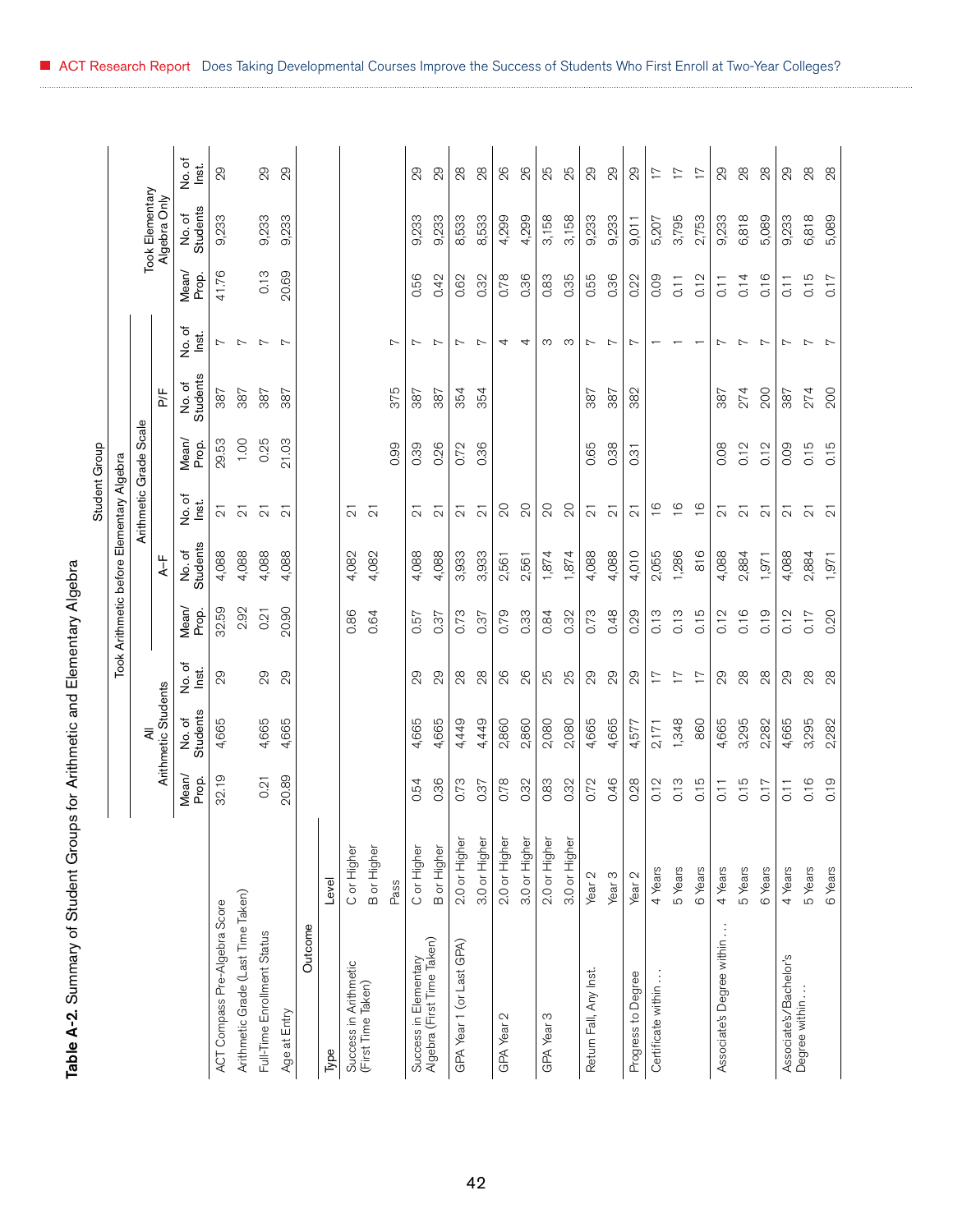|                                                       |                    |                |                           |                                 |                |                                                     |                                      | Student Group  |                          |                |                   |                           |                 |
|-------------------------------------------------------|--------------------|----------------|---------------------------|---------------------------------|----------------|-----------------------------------------------------|--------------------------------------|----------------|--------------------------|----------------|-------------------|---------------------------|-----------------|
|                                                       |                    |                |                           |                                 |                | Took Elementary Algebra before Intermediate Algebra |                                      |                |                          |                |                   |                           |                 |
|                                                       |                    |                | All Elementary            |                                 |                |                                                     | Elementary Algebra Grade Scale       |                |                          |                |                   | Took Intermediate         |                 |
|                                                       |                    |                | Algebra Students          |                                 |                | $A-F$                                               |                                      |                | h/F                      |                |                   | Algebra Only              |                 |
|                                                       |                    | Mean/<br>Prop. | <b>Students</b><br>No. of | No. of<br>Inst.                 | Mean/<br>Prop. | <b>Students</b><br>No. of                           | No. of<br>Inst.                      | Mean/<br>Prop. | <b>Students</b><br>No.of | No.of<br>lnst. | Mean/<br>Prop.    | <b>Students</b><br>No. of | No. of<br>Inst. |
| ACT Compass Pre-Algebra Score                         |                    | 41.82          | 5,190                     | 35                              | 42.03          | 4,747                                               | ္ကြ                                  | 39.59          | 287                      | Ņ              | 47.01             | 6,664                     | 33              |
| Elementary Algebra Grade (Last Time Taken)            |                    |                |                           |                                 | 2.80           | 4,747                                               | $\overline{\infty}$                  | 1.00           | 287                      | $\overline{a}$ |                   |                           |                 |
| Full-Time Enrollment Status                           |                    | 0.16           | 5,190                     | 35                              | 0.15           | 4,747                                               | $\overline{\circ}$                   | 0.32           | 287                      | $\overline{ }$ | 0.30              | 6,664                     | 33              |
| Age at Entry                                          |                    | 20.51          | 5,190                     | 35                              | 20.61          | 4,747                                               | $\overline{\widetilde{\infty}}$      | 19.62          | 287                      | $\overline{a}$ | 8.75              | 6,664                     | က္တ             |
| Outcome                                               |                    |                |                           |                                 |                |                                                     |                                      |                |                          |                |                   |                           |                 |
| Туре                                                  | Level              |                |                           |                                 |                |                                                     |                                      |                |                          |                |                   |                           |                 |
| Success in Elementary                                 | C or Higher        |                |                           |                                 | 0.79           | 4,717                                               | $\overline{\circ}$                   |                |                          |                |                   |                           |                 |
| Algebra (First Time Taken)                            | B or Higher        |                |                           |                                 | 0.56           | 4,717                                               | $\overline{5}$                       |                |                          |                |                   |                           |                 |
|                                                       | Pass               |                |                           |                                 |                |                                                     |                                      | 0.99           | 277                      | $\sim$         |                   |                           |                 |
| Success in Intermediate<br>Algebra (First Time Taken) | C or Higher        | 0.51           | 5,190                     | 95                              | 0.52           | 4,747                                               | $\overline{\widetilde{\mathcal{C}}}$ | 0.41           | 287                      | $\sim$         | 0.59              | 6,664                     | 33              |
|                                                       | <b>B</b> or Higher | 0.34           | 5,190                     | 35                              | 0.34           | 4,747                                               | $\overline{\circ}$                   | 0.36           | 287                      | $\overline{ }$ | 0.44              | 6,664                     | 33              |
| GPA Year 1 (or Last GPA)                              | 2.0 or Higher      | 0.75           | 4,966                     | 34                              | 0.75           | 4,539                                               | $\mathcal{Q}$                        | 0.72           | 275                      | $\overline{ }$ | 0.68              | 5,801                     | SS              |
|                                                       | 3.0 or Higher      | 0.37           | 4,966                     | $\frac{4}{3}$                   | 0.39           | 4,539                                               | 29                                   | 0.23           | 275                      | $\overline{a}$ | 0.33              | 5,801                     | 32              |
| GPA Year 2                                            | 2.0 or Higher      | 0.81           | 3,371                     | $\overline{\circ}$              | 0.82           | 3,136                                               | $\overline{2}$                       |                |                          | 4              | 0.82              | 3,346                     | $_{29}$         |
|                                                       | 3.0 or Higher      | 0.35           | 3,371                     | $\overline{\widetilde{\omega}}$ | 0.37           | 3,136                                               | $\overline{2}$                       |                |                          | 4              | 0.37              | 3,346                     | 29              |
| GPA Year 3                                            | 2.0 or Highe       | 0.84           | 2,535                     | $\infty$                        | 0.85           | 2,368                                               | $\overline{2}4$                      |                |                          | S              | 0.85              | 2,482                     | $\infty$        |
|                                                       | 3.0 or Higher      | 0.34           | 2,535                     | 80                              | 0.35           | 2,368                                               | $\overline{2}$                       |                |                          | ന              | 0.35              | 2,482                     | 80              |
| Return Fall, Any Inst.                                | Year <sub>2</sub>  | 0.76           | 5,190                     | 35                              | 0.77           | 4,747                                               | $\overline{\overline{\circ}}$        | 0.62           | 287                      | $\sim$         | 0.64              | 6,664                     | 33              |
|                                                       | Year <sub>3</sub>  | 0.53           | 5,190                     | 35                              | 0.54           | 4,747                                               | $\overline{\circ}$                   | 0.34           | 287                      | $\overline{ }$ | 0.45              | 6,664                     | က္တ             |
| Progress to Degree                                    | Year <sub>2</sub>  | 0.32           | 5,118                     | 35                              | 0.32           | 4,679                                               | $\overline{\circ}$                   | 0.31           | 284                      | $\overline{ }$ | 0.39              | 6,562                     | 33              |
| Certificate within                                    | 4 Years            | 0.12           | 3,466                     | $\overline{\Omega}$             | 0.12           | 3,367                                               | $\overline{\Omega}$                  |                |                          |                | $\overline{0.11}$ | 3,393                     | $\overline{0}$  |
|                                                       | 5 Years            | 0.14           | 2,511                     | $\infty$                        | 0.14           | 2,435                                               | $\frac{8}{10}$                       |                |                          |                | 0.12              | 2,496                     | $\overline{0}$  |
|                                                       | 6 Years            | 0.15           | 1,848                     | $\infty$                        | 0.15           | 1,801                                               | $\frac{8}{1}$                        |                |                          |                | 0.13              | 1,708                     | $\overline{0}$  |
| Associate's Degree within                             | 4 Years            | 0.18           | 5,190                     | 95                              | 0.19           | 4,747                                               | $\overline{5}$                       | 0.10           | 287                      | ∼              | 0.21              | 6,664                     | 33              |
|                                                       | 5 Years            | 0.22           | 3,854                     | 34                              | 0.23           | 3,497                                               | 28                                   | 0.10           | 220                      | $\overline{ }$ | 0.24              | 4,813                     | က္တ             |
|                                                       | 6 Years            | 0.24           | 2,889                     | ನೆ                              | 0.25           | 2,628                                               | $\infty$                             | 0.09           | 148                      | $\overline{ }$ | 0.26              | 3,310                     | က္တ             |
| Associate's/Bachelor's                                | 4 Years            | 0.18           | 5,190                     | 95                              | 0.19           | 4,747                                               | $\overline{\overline{3}}$            | 0.10           | 287                      | $\overline{ }$ | 0.21              | 6,664                     | 33              |
| Degree within                                         | 5 Years            | 0.23           | 3,854                     | 34                              | 0.24           | 3,497                                               | $\overline{28}$                      | 0.13           | 220                      | $\overline{ }$ | 0.26              | 4,813                     | က္တ             |
|                                                       | 6 Years            | 0.26           | 2,889                     | ನೆ                              | 0.27           | 2,628                                               | $\infty$                             | 0.14           | 148                      | Ļ              | 0.30              | 3,310                     | က္တ             |

| ;<br>;<br>;                                          |
|------------------------------------------------------|
|                                                      |
|                                                      |
| y of Student Groups for Elementary and Intermed<br>ĺ |
|                                                      |
|                                                      |
|                                                      |
| - Ardininiary ウーエッ                                   |
|                                                      |
|                                                      |
| 도서시스                                                 |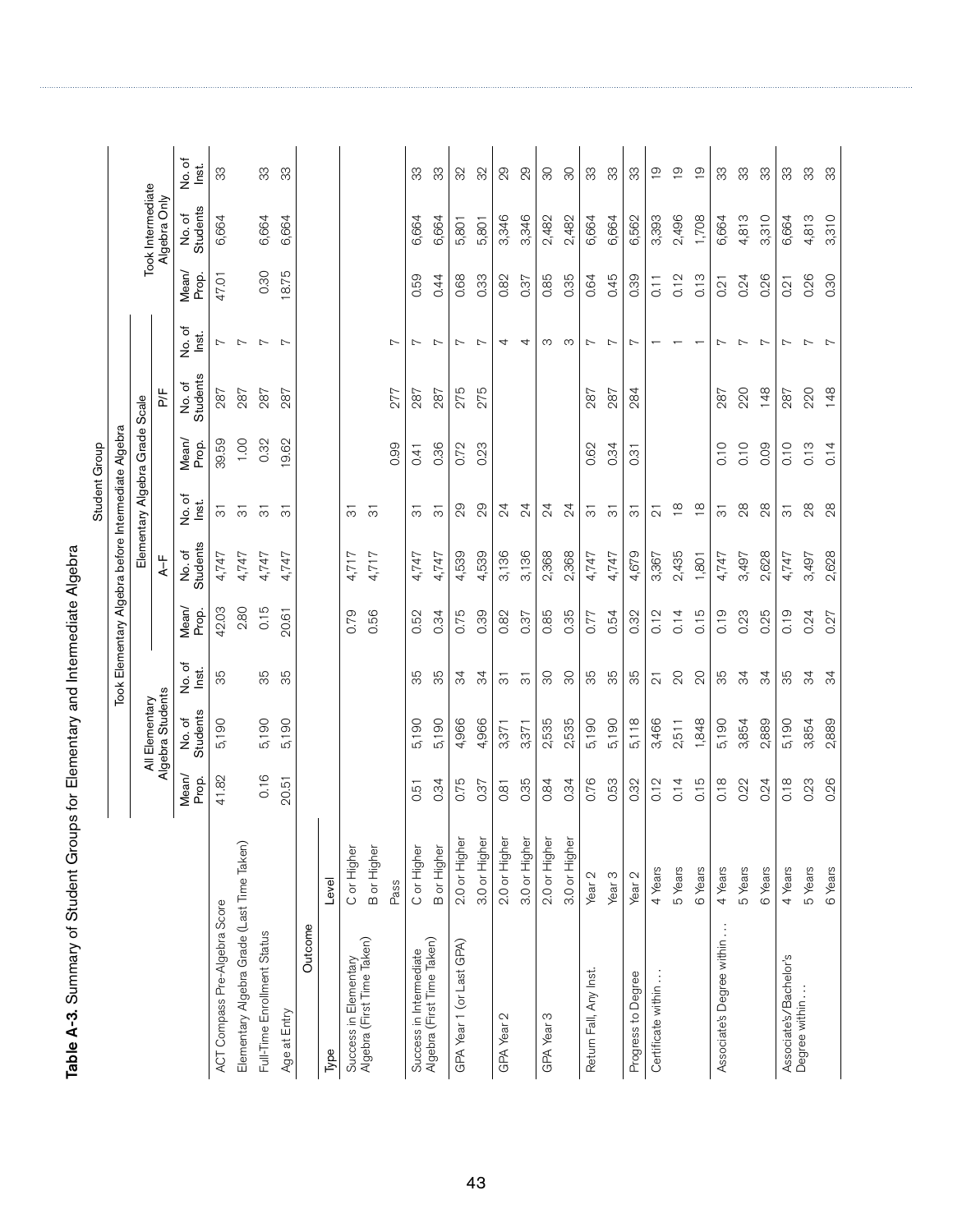| $\frac{1}{2}$<br>۔<br>ا                    |
|--------------------------------------------|
|                                            |
| y of Student Groups for Intermediate and U |
|                                            |
|                                            |
|                                            |
|                                            |
|                                            |
| ֞֞֟                                        |
| i.                                         |
| q                                          |

|                                                  |                   |                |                           |                   |                |                                |                           | Student Group                    |                          |                 |                |                              |                 |
|--------------------------------------------------|-------------------|----------------|---------------------------|-------------------|----------------|--------------------------------|---------------------------|----------------------------------|--------------------------|-----------------|----------------|------------------------------|-----------------|
|                                                  |                   |                |                           | Took Intermediate |                | Algebra before College Algebra |                           |                                  |                          |                 |                |                              |                 |
|                                                  |                   | ₹              | Intermediate              |                   |                |                                |                           | Intermediate Algebra Grade Scale |                          |                 |                |                              |                 |
|                                                  |                   |                | Algebra Students          |                   |                | $A-F$                          |                           |                                  | P/F                      |                 |                | Took College<br>Algebra Only |                 |
|                                                  |                   | Mean/<br>Prop. | <b>Students</b><br>No. of | No. of<br>lnst.   | Mean/<br>Prop. | <b>Students</b><br>No.of       | No. of<br>Inst.           | Mean/<br>Prop.                   | <b>Students</b><br>No.of | No. of<br>Inst. | Mean/<br>Prop. | <b>Students</b><br>No. of    | No. of<br>Inst. |
| ACT Compass Intermediate Algebra Score           |                   | 29.97          | 4,689                     | ကွ                | 30.82          | 3,428                          | 29                        | 27.52                            | 1,02                     | တ               | 47.48          | 13,195                       | က္တ             |
| Intermediate Algebra Grade (Last Time Taken)     |                   |                |                           |                   | 2.88           | 3,428                          | $\overline{Q}$            | 1.00                             | 1,021                    | $\circ$         |                |                              |                 |
| Full-Time Enrollment Status                      |                   | 0.47           | 4,689                     | 33                | 0.40           | 3,428                          | $\overline{Q}$            | 0.73                             | 1,021                    | $\circ$         | 0.54           | 13,195                       | က္က             |
| Age at Entry                                     |                   | 18.83          | 4,689                     | က္တ               | 18.80          | 3,428                          | 29                        | 18.96                            | 1,021                    | ာ               | 18.31          | 13,195                       | 33              |
| Outcome                                          |                   |                |                           |                   |                |                                |                           |                                  |                          |                 |                |                              |                 |
| Туре                                             | Level             |                |                           |                   |                |                                |                           |                                  |                          |                 |                |                              |                 |
| Success in Intermediate                          | C or Higher       |                |                           |                   | 0.83           | 3,382                          | 80                        |                                  |                          |                 |                |                              |                 |
| Algebra (First Time Taken)                       | B or Higher       |                |                           |                   | 0.60           | 3,382                          | 29                        |                                  |                          |                 |                |                              |                 |
|                                                  | Pass              |                |                           |                   |                |                                |                           | 0.99                             | 971                      | 0               |                |                              |                 |
| Success in College Algebra<br>(First Time Taken) | C or Higher       | 0.60           | 4,689                     | က္တ               | 0.59           | 3,428                          | 29                        | 0.69                             | 1,021                    | σ               | 0.65           | 13,195                       | က္က             |
|                                                  | B or Higher       | 0.36           | 4,689                     | ွာ                | 0.34           | 428<br>ന്                      | 29                        | 0.44                             | 1,021                    | ာ               | 0.46           | 3,195                        | က္က             |
| GPA Year 1 (or Last GPA)                         | 2.0 or Higher     | 0.82           | 4,257                     | SS                | 0.81           | 3,030                          | $_{\rm 28}$               | 0.86                             | 1,001                    | $\infty$        | 0.76           | 12,305                       | SS              |
|                                                  | 3.0 or Higher     | 0.42           | 4,257                     | 92                | 0.42           | 3,030                          | $28$                      | 0.45                             | 1,001                    | $\sigma$        | 0.44           | 12,305                       | 32              |
| GPA Year 2                                       | 2.0 or Higher     | 0.85           | 3,180                     | 92                | 0.86           | 2,270                          | 27                        | 0.84                             | 728                      | $\infty$        | 0.88           | 8,300                        | 92              |
|                                                  | 3.0 or Higher     | 0.39           | 3,180                     | SS                | 0.40           | 2,270                          | 27                        | 0.41                             | 728                      | $\infty$        | 0.52           | 8,300                        | SS              |
| GPA Year 3                                       | 2.0 or Higher     | 0.89           | 2,411                     | 92                | 0.89           | 1,753                          | 27                        | 0.90                             | 521                      | $\infty$        | 0.90           | 6,079                        | 32              |
|                                                  | 3.0 or Higher     | 0.38           | 2,411                     | SS                | 0.38           | 1,753                          | $27\,$                    | 0.39                             | 521                      | $\infty$        | 0.51           | 6,079                        | 32              |
| Return Fall, Any Inst.                           | Year <sub>2</sub> | 0.82           | 4,689                     | 33                | 0.82           | 3,428                          | 29                        | 0.82                             | 1,02                     | $\circ$         | 0.72           | 3,195                        | 33              |
|                                                  | Year <sub>3</sub> | 0.62           | 4,689                     | 33                | 0.62           | 3,428                          | 29                        | 0.61                             | 1,021                    | တ               | 0.56           | 3,195                        | က္က             |
| Progress to Degree                               | Year <sub>2</sub> | 0.59           | 4,635                     | 33                | 0.57           | 3,382                          | 28                        | 0.69                             | 1,01                     | တ               | 0.55           | 2,979                        | 33              |
| Certificate within                               | 4 Years           | 0.12           | 2,187                     | $\overline{0}$    | 0.12           | 2,071                          | $\overline{0}$            |                                  |                          | $\sim$          | 0.10           | 4,896                        | $\overline{0}$  |
|                                                  | 5 Years           | 0.14           | 1,654                     | $\overline{0}$    | 0.14           | 1,557                          | $\overline{0}$            |                                  |                          |                 | 0.11           | 3,647                        | $\overline{0}$  |
|                                                  | 6 Years           | 0.13           | 1,194                     | $\overline{0}$    | 0.14           | 1,103                          | $\frac{8}{1}$             |                                  |                          |                 | 0.12           | 2,610                        | $\overline{0}$  |
| Associate's Degree within                        | 4 Years           | 0.33           | 4,689                     | 33                | 0.32           | 3,428                          | $\overline{Q}$            | 0.40                             | 1,021                    | တ               | 0.33           | 13,195                       | ွာ              |
|                                                  | 5 Years           | 0.37           | 3,506                     | က္တ               | 0.36           | 2,528                          | 29                        | 0.44                             | 783                      | $\infty$        | 0.37           | 9,960                        | ကွ              |
|                                                  | 6 Years           | 0.40           | 2,538                     | က္က               | 0.39           | 1,779                          | 27                        | 0.45                             | 611                      | $\infty$        | 0.39           | 7,072                        | က္က             |
| Associate's/Bachelor's<br>Degree within          | 4 Years           | 0.34           | 4,689                     | 33                | 0.32           | 3,428                          | $\overline{5}$            | 0.40                             | 1,021                    | တ               | 0.35           | 3,195                        | 33              |
|                                                  | 5 Years           | 0.40           | 3,506                     | က္တ               | 0.39           | 2,528                          | $\mathbb{S}_{\mathbb{C}}$ | 0.48                             | 783                      | $\infty$        | 0.41           | 9,960                        | က္တ             |
|                                                  | 6 Years           | 0.45           | 2,538                     | က္က               | 0.43           | 1,779                          | 27                        | 0.51                             | 611                      | $\infty$        | 0.45           | 7,072                        | 33              |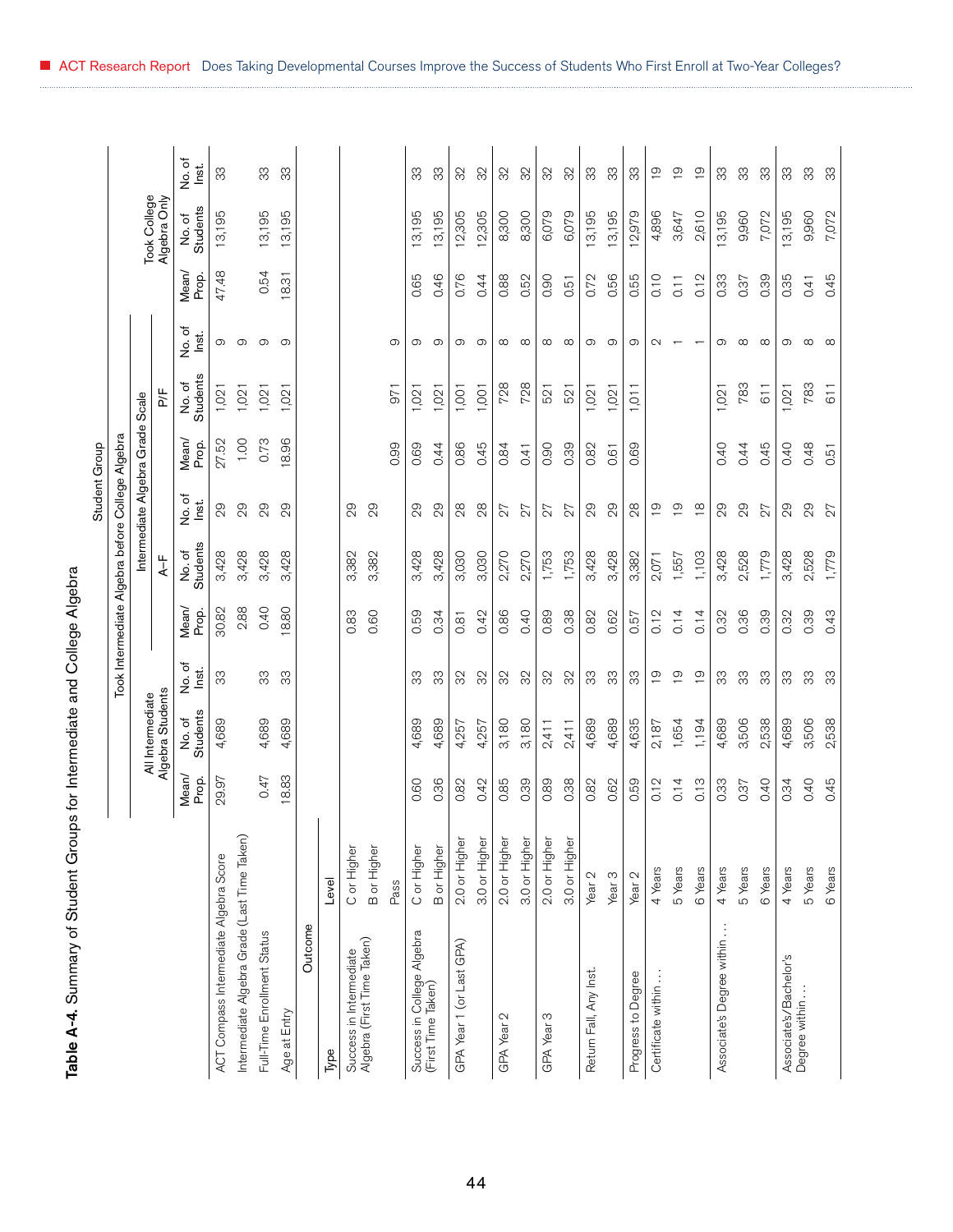|                                                        |                    |                   |                          |                         |                   |                                                |                                 | <b>Student Group</b>              |                           |                 |                |                          |                         |
|--------------------------------------------------------|--------------------|-------------------|--------------------------|-------------------------|-------------------|------------------------------------------------|---------------------------------|-----------------------------------|---------------------------|-----------------|----------------|--------------------------|-------------------------|
|                                                        |                    |                   |                          |                         |                   | Took Developmental Reading before First Social |                                 | Science Course                    |                           |                 |                |                          |                         |
|                                                        |                    |                   | All Developmental        |                         |                   |                                                |                                 | Developmental Reading Grade Scale |                           |                 |                | <b>Took First Social</b> |                         |
|                                                        |                    |                   | Reading Students         |                         |                   | $A-F$                                          |                                 |                                   | P/F                       |                 |                | Science Course Only      |                         |
|                                                        |                    | Mean/<br>Prop.    | <b>Students</b><br>No.of | No. of<br>lnst.         | Mean/<br>Prop.    | <b>Students</b><br>No. of                      | No. of<br>lnst.                 | Mean/<br>Prop.                    | <b>Students</b><br>No. of | No. of<br>lnst. | Mean/<br>Prop. | <b>Students</b><br>No.of | No.of<br><u>isq</u>     |
| ACT Compass Reading Score                              |                    | 65.75             | 8,429                    | $\frac{4}{3}$           | 66.47             | 5,794                                          | $\overline{\mathbb{S}}$         | 64.41                             | 1,902                     | $\overline{4}$  | 84.61          | 40,480                   | $\frac{3}{4}$           |
| Developmental Reading Grade (Last Time Tak             | (en)               |                   |                          |                         | 2.82              | 5,794                                          | $\overline{\infty}$             | 1.00                              | 1,902                     | $\overline{4}$  |                |                          |                         |
| Full-Time Enrollment Status                            |                    | 0.22              | 8,429                    | 34                      | 0.14              | 5,794                                          | $\overline{\infty}$             | 0.49                              | 1,902                     | $\overline{4}$  | 0.40           | 40,480                   | ನೆ                      |
| Age at Entry                                           |                    | 19.69             | 8,429                    | $\frac{4}{3}$           | 19.77             | 5,794                                          | $\overline{\overline{\Omega}}$  | 19.41                             | 1,902                     | $\overline{4}$  | 19.78          | 40,480                   | $\frac{4}{3}$           |
| Outcome                                                |                    |                   |                          |                         |                   |                                                |                                 |                                   |                           |                 |                |                          |                         |
| Type                                                   | Level              |                   |                          |                         |                   |                                                |                                 |                                   |                           |                 |                |                          |                         |
| Success in Developmental                               | C or Higher        |                   |                          |                         | 0.87              | 5,730                                          | $\overline{\overline{\Omega}}$  |                                   |                           |                 |                |                          |                         |
| Reading (First Time Taken)                             | <b>B</b> or Higher |                   |                          |                         | 0.65              | 5,730                                          | $\overline{\overline{5}}$       |                                   |                           |                 |                |                          |                         |
|                                                        | Pass               |                   |                          |                         |                   |                                                |                                 | 1.00                              | 1,827                     | $\overline{4}$  |                |                          |                         |
| Success in Social Science<br>Course (First Time Taken) | C or Higher        | 0.53              | 8,429                    | 34                      | 0.54              | 5,794                                          | $\overline{\widetilde{\infty}}$ | 0.59                              | 1,902                     | $\overline{4}$  | 0.69           | 40,480                   | 34                      |
|                                                        | B or Higher        | 0.32              | 8,429                    | ನ                       | 0.32              | 5,794                                          | $\overline{\circ}$              | 0.37                              | 1,902                     | $\overline{4}$  | 0.51           | 40,480                   | 34                      |
| GPA Year 1 (or Last GPA)                               | 2.0 or Higher      | 0.66              | 7,713                    | 33                      | 0.66              | 5,296                                          | $_{29}$                         | 0.74                              | 1,786                     | $\overline{4}$  | 0.73           | 37,013                   | 33                      |
|                                                        | 3.0 or Higher      | 0.30              | 7,713                    | က္က                     | 0.30              | 5,296                                          | 29                              | 0.34                              | 1,786                     | $\overline{4}$  | 0.41           | 37,013                   | က္က                     |
| GPA Year 2                                             | 2.0 or Higher      | 0.74              | 4,641                    | 32                      | 0.73              | 3,313                                          | 26                              | 0.77                              | 1,100                     | $\frac{1}{2}$   | 0.86           | 20,847                   | 32                      |
|                                                        | 3.0 or Higher      | 0.24              | 4,641                    | SS                      | 0.25              | 3,313                                          | 26                              | 0.24                              | 1,100                     | $\frac{1}{2}$   | 0.46           | 20,847                   | SS                      |
| GPA Year 3                                             | 2.0 or Higher      | 0.77              | 3,333                    | က္တ                     | 0.78              | 2,431                                          | 25                              | 0.80                              | 727                       | $\frac{1}{2}$   | 0.88           | 16,381                   | က္တ                     |
|                                                        | 3.0 or Higher      | 0.23              | 3,333                    | 33                      | 0.24              | 2,431                                          | 25                              | 0.24                              | 727                       | $\frac{1}{3}$   | 0.45           | 16,381                   | 33                      |
| Return Fall, Any Inst.                                 | Year <sub>2</sub>  | 0.66              | 8,429                    | $\frac{9}{4}$           | 0.68              | 5,794                                          | $\overline{\circ}$              | 0.71                              | 1,902                     | $\overline{4}$  | 0.66           | 40,480                   | 34                      |
|                                                        | Year <sub>3</sub>  | 0.42              | 8,429                    | 34                      | 0.44              | 5,794                                          | $\overline{\circ}$              | 0.45                              | 1,902                     | $\overline{4}$  | 0.48           | 40,480                   | 34                      |
| Progress to Degree                                     | Year <sub>2</sub>  | 0.29              | 8,339                    | 34                      | 0.25              | 5,731                                          | က်                              | 0.50                              | 1,878                     | ュ               | 0.44           | 39,675                   | 34                      |
| Certificate within.                                    | 4 Years            | $\overline{0.11}$ | 4,697                    | $\overline{\mathsf{S}}$ | $\overline{0.11}$ | 3,958                                          | $\overline{\Omega}$             |                                   |                           | $\circ$         | 0.12           | 13,848                   | $\overline{\mathsf{S}}$ |
|                                                        | 5 Years            | 0.12              | 3,307                    | $\overline{\mathsf{S}}$ | 0.13              | 2,783                                          | $\overline{\Omega}$             |                                   |                           | 4               | 0.13           | 9,834                    | $\overline{\mathsf{C}}$ |
|                                                        | 6 Years            | 0.13              | 2,367                    | $\overline{\Omega}$     | 0.14              | 1,976                                          | $\overline{\Omega}$             |                                   |                           | 4               | 0.14           | 6,696                    | $\overline{\Omega}$     |
| Associate's Degree within                              | 4 Years            | 0.14              | 8,429                    | 34                      | 0.14              | 5,794                                          |                                 | 0.19                              | 1,902                     | $\overline{4}$  | 0.24           | 40,480                   | ನೆ                      |
|                                                        | 5 Years            | 0.18              | 6,071                    | 34                      | 0.18              | 4,102                                          | $\overline{\circ}$              | 0.22                              | 1,432                     | $\tilde{c}$     | 0.28           | 30,310                   | 34                      |
|                                                        | 6 Years            | 0.20              | 4,390                    | 34                      | 0.21              | 2,938                                          | 80                              | 0.23                              | 1,044                     | $\frac{1}{2}$   | 0.30           | 21,514                   | 34                      |
| Associate's/Bachelor's                                 | 4 Years            | 0.14              | 8,429                    | 34                      | 0.14              | 5,794                                          | 5                               | 0.19                              | 1,902                     | $\overline{4}$  | 0.25           | 40,480                   | 34                      |
| Degree within                                          | 5 Years            | 0.19              | 6,071                    | 34                      | 0.19              | 4,102                                          | $\overline{\overline{\Omega}}$  | 0.24                              | 1,432                     | $\overline{C}$  | 0.31           | 30,310                   | $\frac{34}{3}$          |
|                                                        | 6 Years            | 0.22              | 4,390                    | $\frac{9}{4}$           | 0.22              | 2,938                                          | 80                              | 0.26                              | 1,044                     | $\tilde{C}$     | 0.34           | 21,514                   | 34                      |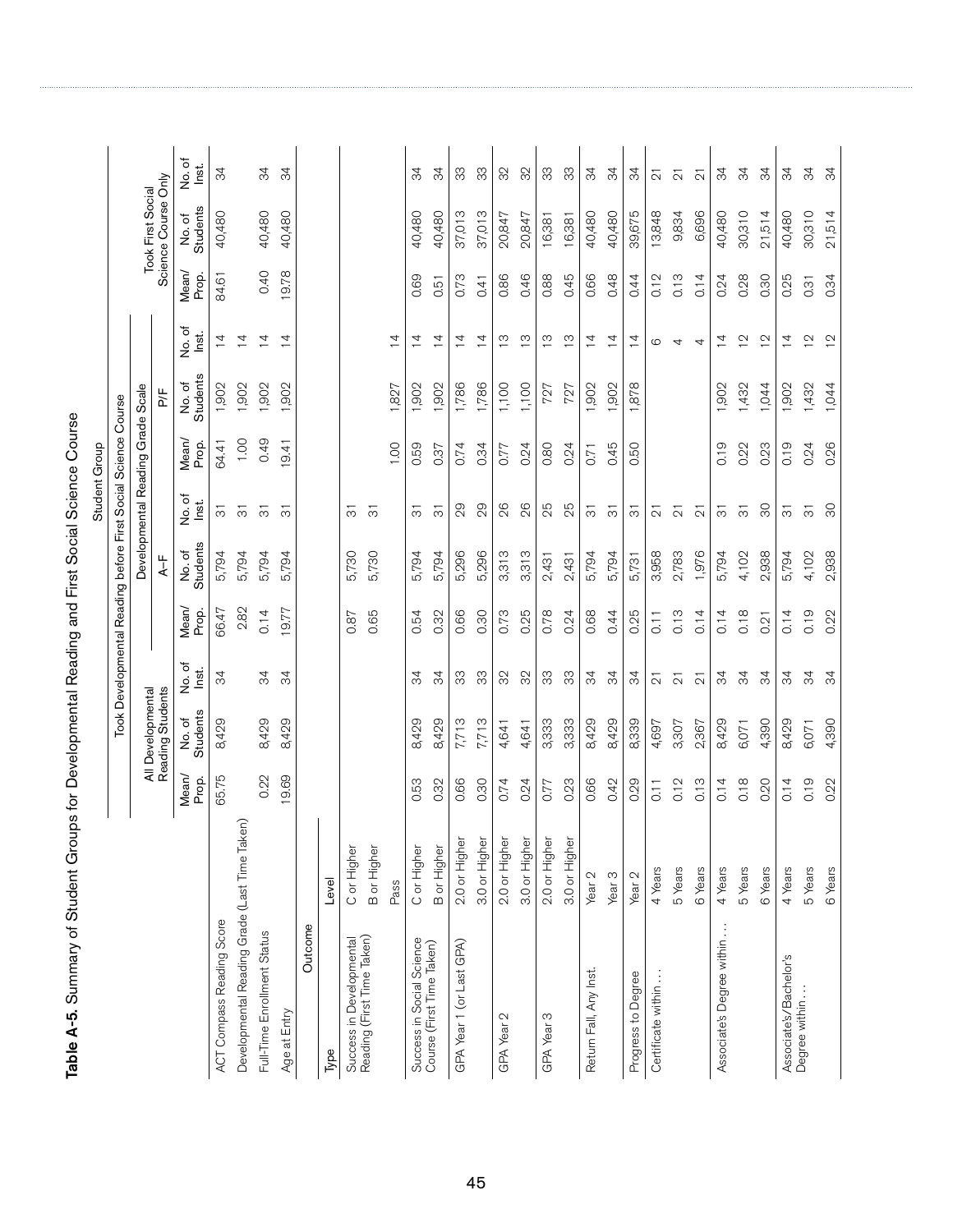# Appendix B

# Pooled Descriptive Results for Students Who Took No Additional Coursework in Subject Area

## Tables B-1 through B-5

Table B-1. Summary of Students Who Took Developmental English Composition and No Subsequent English Courses (Number of Institutions = 33)

|                                    |               | Mean/<br>Prop. | No. of<br><b>Students</b> |
|------------------------------------|---------------|----------------|---------------------------|
| Minority                           |               | 0.19           | 5,906                     |
| In-State Student                   |               | 0.45           | 5,906                     |
| High School GPA                    |               | 2.50           | 5,906                     |
| <b>ACT Compass Writing Score</b>   |               | 38.37          | 5,906                     |
| Outcome                            |               |                |                           |
| Type                               | Level         |                |                           |
| Developmental English Composition  | $A-F$         | 1.79           | 3,870                     |
| Grade (Last Time Taken)            | P/F           | 0.99           | 283                       |
| <b>Full-Time Enrollment Status</b> |               | 0.04           | 5,906                     |
| Age at Entry                       |               | 20.86          | 5,906                     |
| Success in Developmental English   | C or Higher   | 0.39           | 5,281                     |
| Composition (First Time Taken)     | B or Higher   | 0.29           | 5,281                     |
|                                    | Pass          | 0.73           | 384                       |
| GPA Year 1 (or Last GPA)           | 2.0 or Higher | 0.36           | 4,616                     |
|                                    | 3.0 or Higher | 0.17           | 4,616                     |
| GPA Year 2                         | 2.0 or Higher | 0.54           | 653                       |
|                                    | 3.0 or Higher | 0.24           | 653                       |
| GPA Year 3                         | 2.0 or Higher | 0.60           | 356                       |
|                                    | 3.0 or Higher | 0.21           | 356                       |
| Return Fall, Any Inst.             | Year 2        | 0.18           | 5,906                     |
|                                    | Year 3        | 0.05           | 5,906                     |
| Progress to Degree                 | Year 2        | 0.02           | 5,766                     |
| Certificate within                 | 4 Years       | 0.06           | 2,912                     |
|                                    | 5 Years       | 0.07           | 1,866                     |
|                                    | 6 Years       | 0.06           | 1,309                     |
| Associate's Degree within          | 4 Years       |                | 5,906                     |
|                                    | 5 Years       |                | 3,962                     |
|                                    | 6 Years       |                | 2,883                     |
| Associate's/Bachelor's             | 4 Years       |                | 5,906                     |
| Degree within $\dots$              | 5 Years       |                | 3,962                     |
|                                    | 6 Years       |                | 2,883                     |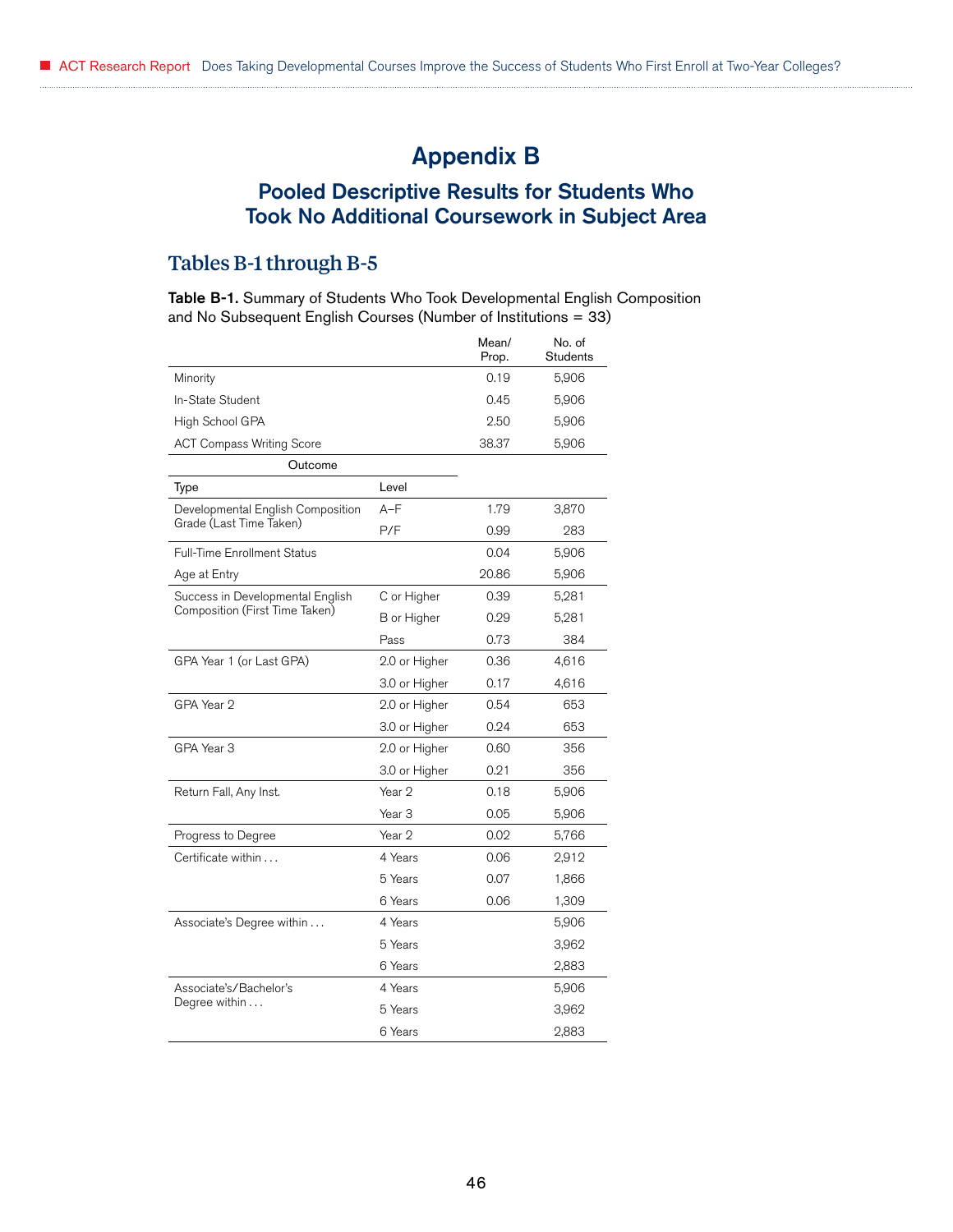|                                    |               | Mean/<br>Prop. | No. of<br><b>Students</b> |
|------------------------------------|---------------|----------------|---------------------------|
| Minority                           |               | 0.18           | 5,705                     |
| Female                             |               | 0.60           | 5,705                     |
| In-State Student                   |               | 0.41           | 5,705                     |
| High School GPA                    |               | 2.48           | 5,705                     |
| ACT Compass Pre-Algebra Score      |               | 29.51          | 5,705                     |
| Outcome                            |               |                |                           |
| Type                               | Level         |                |                           |
| Arithmetic Grade                   | $A-F$         | 1.57           | 3,099                     |
| (Last Time Taken)                  | P/F           | 1.00           | 283                       |
| <b>Full-Time Enrollment Status</b> |               | 0.08           | 5,705                     |
| Age at Entry                       |               | 21.44          | 5,705                     |
| Success in Arithmetic              | C or Higher   | 0.30           | 4,624                     |
| (First Time Taken)                 | B or Higher   | 0.23           | 4,624                     |
|                                    | Pass          | 0.49           | 577                       |
| GPA Year 1 (or Last GPA)           | 2.0 or Higher | 0.40           | 4,329                     |
|                                    | 3.0 or Higher | 0.20           | 4,329                     |
| GPA Year 2                         | 2.0 or Higher | 0.64           | 847                       |
|                                    | 3.0 or Higher | 0.24           | 847                       |
| GPA Year 3                         | 2.0 or Higher | 0.68           | 488                       |
|                                    | 3.0 or Higher | 0.24           | 488                       |
| Return Fall, Any Inst.             | Year 2        | 0.22           | 5,705                     |
|                                    | Year 3        | 0.08           | 5,705                     |
| Progress to Degree                 | Year 2        | 0.05           | 5,613                     |
| Certificate within                 | 4 Years       | 0.06           | 1,901                     |
|                                    | 5 Years       | 0.07           | 1,092                     |
|                                    | 6 Years       | 0.06           | 715                       |
| Associate's Degree within          | 4 Years       | 0.01           | 5,705                     |
|                                    | 5 Years       | 0.01           | 3,752                     |
|                                    | 6 Years       | 0.01           | 2,637                     |
| Associate's/Bachelor's             | 4 Years       | 0.01           | 5,705                     |
| Degree within                      | 5 Years       | 0.01           | 3,752                     |
|                                    | 6 Years       | 0.01           | 2,637                     |

Table B-2. Summary of Students Who Took Arithmetic and No Subsequent Math Courses (Number of Institutions = 34)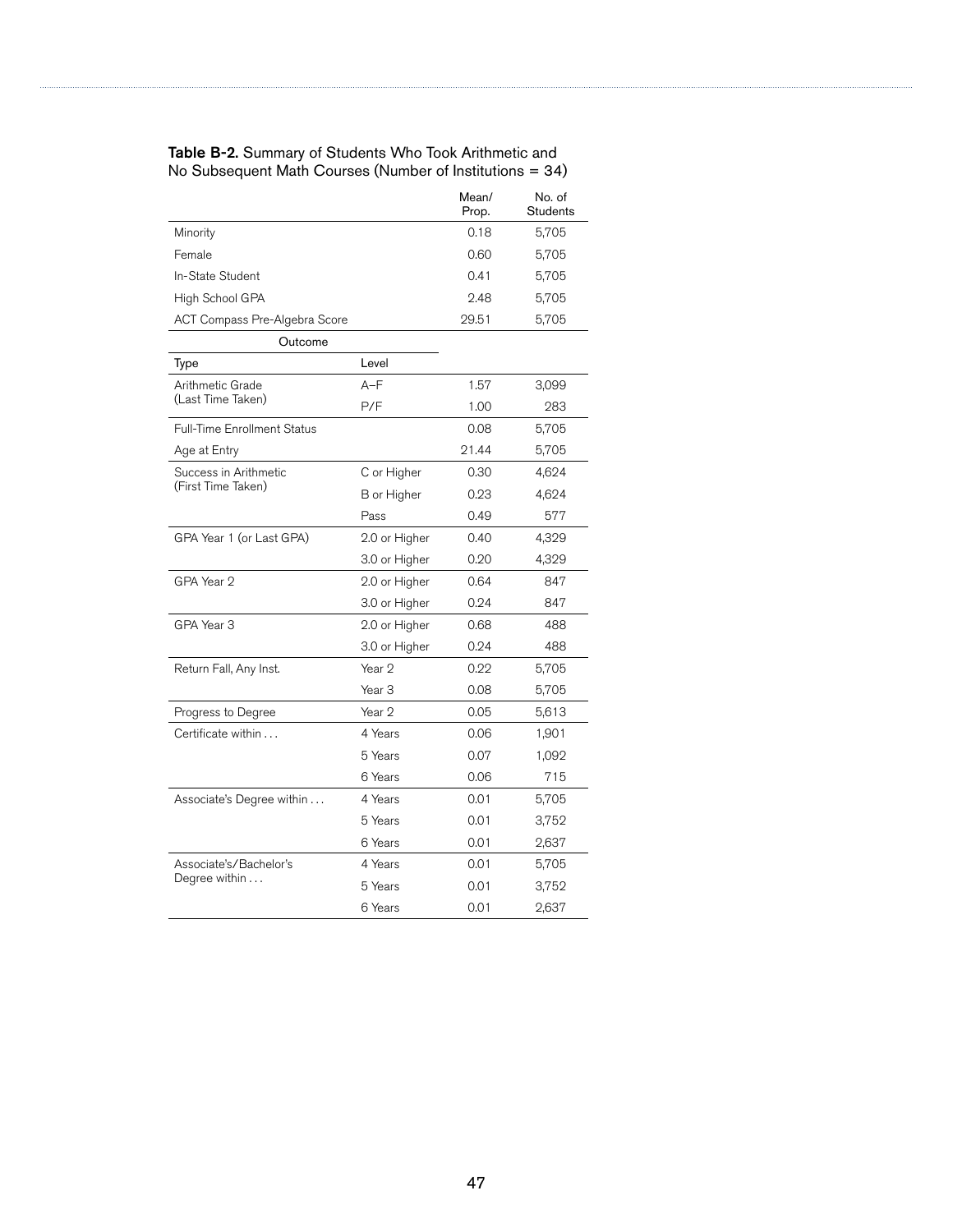|                                    |                   | Mean/<br>Prop. | No. of<br><b>Students</b> |
|------------------------------------|-------------------|----------------|---------------------------|
| Minority                           |                   | 0.15           | 6,445                     |
| In-State Student                   |                   | 0.48           | 6,445                     |
| High School GPA                    |                   | 2.59           | 6,445                     |
| ACT Compass Pre-Algebra Score      |                   | 39.04          | 6,445                     |
| Outcome                            |                   |                |                           |
| Type                               | Level             |                |                           |
| Elementary Algebra Grade           | $A-F$             | 1.50           | 3,806                     |
| (Last Time Taken)                  | P/F               | 0.95           | 412                       |
| <b>Full-Time Enrollment Status</b> |                   | 0.08           | 6,445                     |
| Age at Entry                       |                   | 20.79          | 6,445                     |
| Success in Elementary Algebra      | C or Higher       | 0.30           | 5,366                     |
| (First Time Taken)                 | B or Higher       | 0.23           | 5,366                     |
|                                    | Pass              | 0.55           | 711                       |
| GPA Year 1 (or Last GPA)           | 2.0 or Higher     | 0.41           | 5,583                     |
|                                    | 3.0 or Higher     | 0.18           | 5,583                     |
| GPA Year 2                         | 2.0 or Higher     | 0.59           | 1,207                     |
|                                    | 3.0 or Higher     | 0.24           | 1,207                     |
| GPA Year 3                         | 2.0 or Higher     | 0.63           | 700                       |
|                                    | 3.0 or Higher     | 0.25           | 700                       |
| Return Fall, Any Inst.             | Year 2            | 0.27           | 6,445                     |
|                                    | Year <sub>3</sub> | 0.10           | 6,445                     |
| Progress to Degree                 | Year 2            | 0.07           | 6,309                     |
| Certificate within                 | 4 Years           | 0.06           | 3,602                     |
|                                    | 5 Years           | 0.06           | 2,513                     |
|                                    | 6 Years           | 0.06           | 1,750                     |
| Associate's Degree within          | 4 Years           | 0.02           | 6,445                     |
|                                    | 5 Years           | 0.02           | 4,523                     |
|                                    | 6 Years           | 0.02           | 3,248                     |
| Associate's/Bachelor's             | 4 Years           | 0.02           | 6,445                     |
| Degree within $\dots$              | 5 Years           | 0.02           | 4,523                     |
|                                    | 6 Years           | 0.02           | 3,248                     |

#### Table B-3. Summary of Students Who Took Elementary Algebra and No Subsequent Math Courses (Number of Institutions = 37)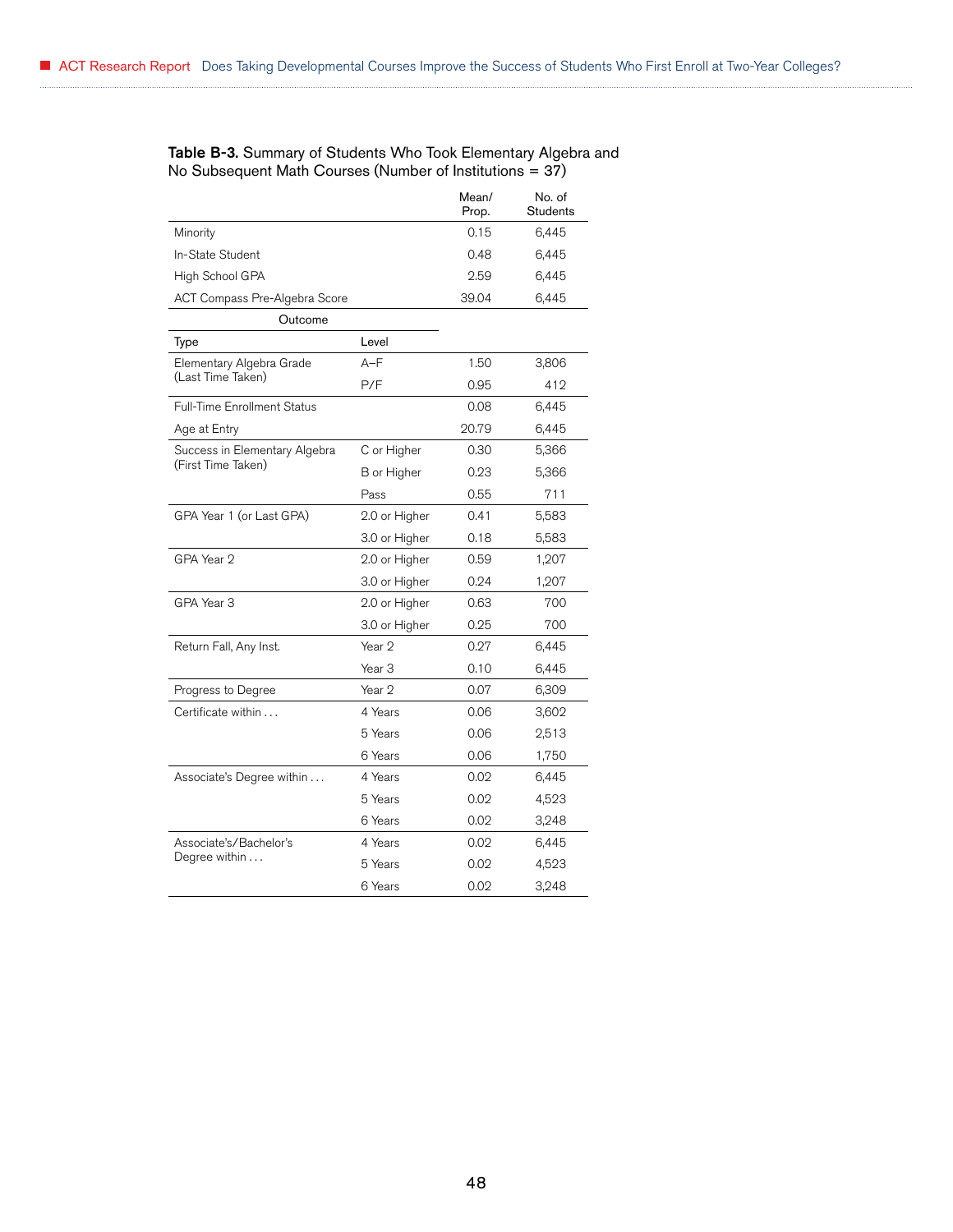|                                    |                   | Mean/<br>Prop. | No. of<br>Students |
|------------------------------------|-------------------|----------------|--------------------|
| Minority                           |                   | 0.22           | 3,186              |
| In-State Student                   |                   | 0.66           | 3,186              |
| High School GPA                    |                   | 2.80           | 3,186              |
| ACT Compass Algebra Score          |                   | 28.82          | 3,186              |
| Outcome                            |                   |                |                    |
| Type                               | Level             |                |                    |
| Intermediate Algebra Grade         | $A-F$             | 1.78           | 1,751              |
| (Last Time Taken)                  | P/F               | 0.89           | 211                |
| <b>Full-Time Enrollment Status</b> |                   | 0.16           | 3,186              |
| Age at Entry                       |                   | 18.93          | 3,186              |
| Success in Intermediate Algebra    | C or Higher       | 0.33           | 2,580              |
| (First Time Taken)                 | B or Higher       | 0.27           | 2,580              |
|                                    | Pass              | 0.57           | 329                |
| GPA Year 1 (or Last GPA)           | 2.0 or Higher     | 0.49           | 2,669              |
|                                    | 3.0 or Higher     | 0.22           | 2,669              |
| GPA Year 2                         | 2.0 or Higher     | 0.67           | 741                |
|                                    | 3.0 or Higher     | 0.31           | 741                |
| GPA Year 3                         | 2.0 or Higher     | 0.73           | 420                |
|                                    | 3.0 or Higher     | 0.30           | 420                |
| Return Fall, Any Inst.             | Year <sub>2</sub> | 0.34           | 3,186              |
|                                    | Year <sub>3</sub> | 0.15           | 3,186              |
| Progress to Degree                 | Year <sub>2</sub> | 0.13           | 3,130              |
| Certificate within                 | 4 Years           | 0.08           | 1,329              |
|                                    | 5 Years           | 0.08           | 948                |
|                                    | 6 Years           | 0.09           | 657                |
| Associate's Degree within          | 4 Years           | 0.05           | 3,186              |
|                                    | 5 Years           | 0.05           | 2,201              |
|                                    | 6 Years           | 0.05           | 1,510              |
| Associate's/Bachelor's             | 4 Years           | 0.05           | 3,186              |
| Degree within                      | 5 Years           | 0.05           | 2,201              |
|                                    | 6 Years           | 0.06           | 1,510              |

#### Table B-4. Summary of Students Who Took Intermediate Algebra and No Subsequent Math Courses (Number of Institutions = 33)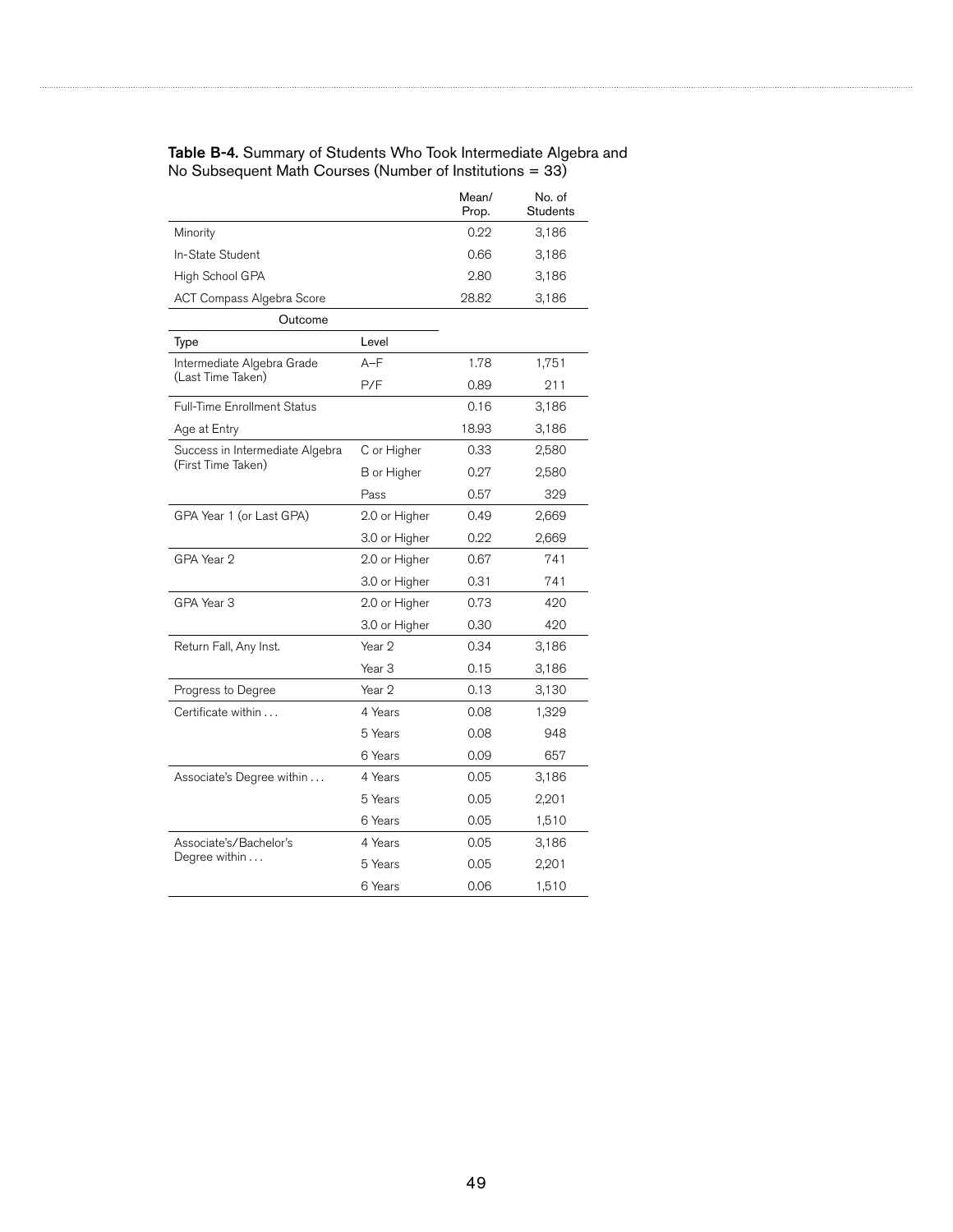|                                    |                   | Mean/<br>Prop. | No. of<br><b>Students</b> |
|------------------------------------|-------------------|----------------|---------------------------|
| Minority                           |                   | 0.20           | 4,638                     |
| In-State Student                   |                   | 0.41           | 4,638                     |
| High School GPA                    |                   | 2.45           | 4,638                     |
| ACT Compass Reading Score          |                   | 61.95          | 4,638                     |
| Outcome                            |                   |                |                           |
| Type                               | Level             |                |                           |
| Developmental Reading Grade        | $A-F$             | 2.01           | 2,872                     |
| (Last Time Taken)                  | P/F               | 1.00           | 416                       |
| <b>Full-Time Enrollment Status</b> |                   | 0.05           | 4,638                     |
| Age at Entry                       |                   | 20.71          | 4,638                     |
| Success in Developmental           | C or Higher       | 0.47           | 3,839                     |
| Reading (First Time Taken)         | B or Higher       | 0.33           | 3,839                     |
|                                    | Pass              | 0.73           | 570                       |
| GPA Year 1 (or Last GPA)           | 2.0 or Higher     | 0.38           | 3,811                     |
|                                    | 3.0 or Higher     | 0.19           | 3,811                     |
| GPA Year 2                         | 2.0 or Higher     | 0.63           | 534                       |
|                                    | 3.0 or Higher     | 0.28           | 534                       |
| GPA Year 3                         | 2.0 or Higher     | 0.66           | 265                       |
|                                    | 3.0 or Higher     | 0.22           | 265                       |
| Return Fall, Any Inst.             | Year <sub>2</sub> | 0.19           | 4,638                     |
|                                    | Year 3            | 0.05           | 4,638                     |
| Progress to Degree                 | Year 2            | 0.03           | 4,576                     |
| Certificate within                 | 4 Years           | 0.07           | 2,826                     |
|                                    | 5 Years           | 0.07           | 1,818                     |
|                                    | 6 Years           | 0.07           | 1,275                     |
| Associate's Degree within          | 4 Years           | 0.01           | 4,638                     |
|                                    | 5 Years           |                | 3,017                     |
|                                    | 6 Years           |                | 2,185                     |
| Associate's/Bachelor's             | 4 Years           | 0.01           | 4,638                     |
| Degree within                      | 5 Years           |                | 3,017                     |
|                                    | 6 Years           |                | 2,185                     |

Table B-5. Summary of Students Who Took Developmental Reading and No Subsequent Social Science Courses (Number of Institutions = 35)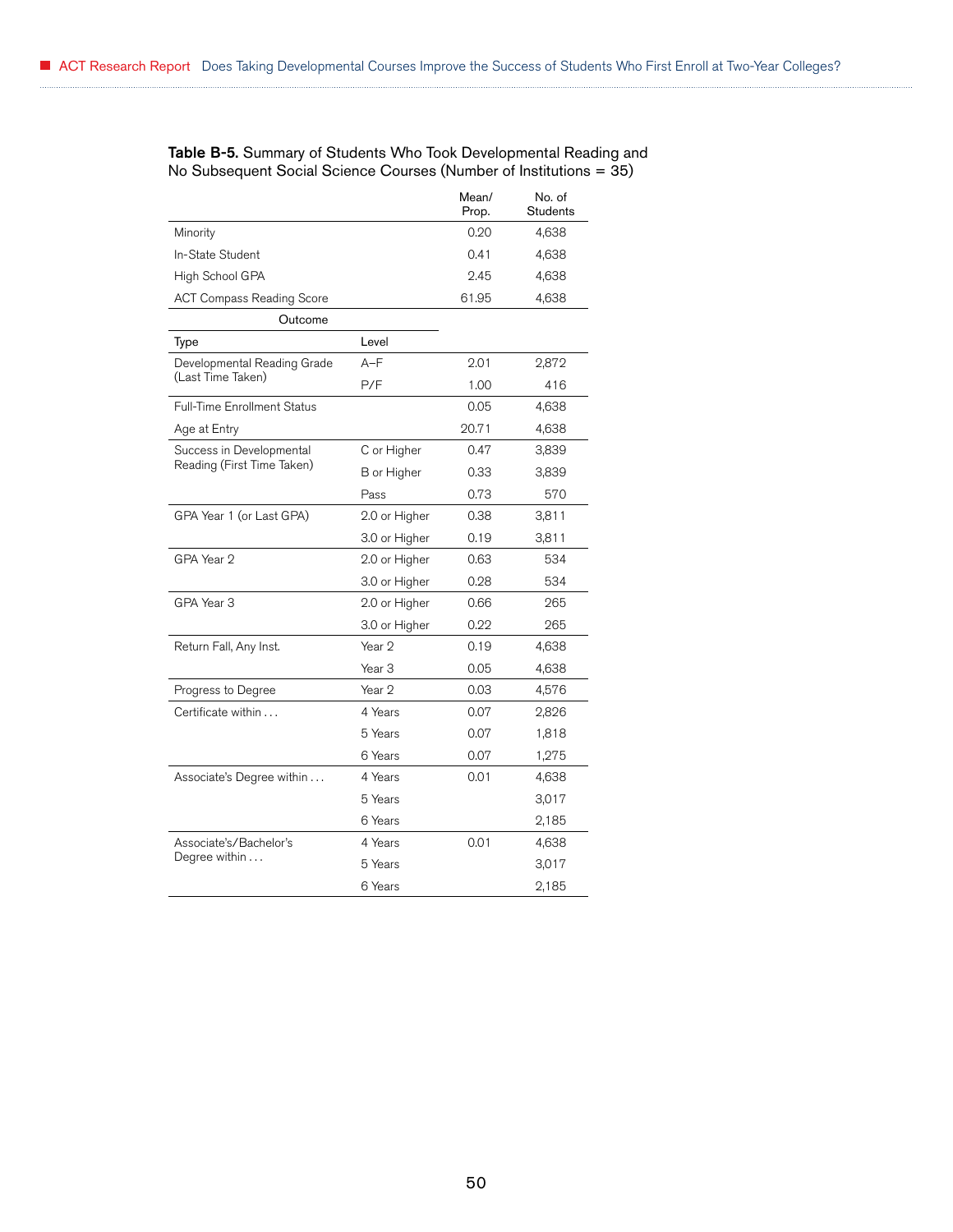# Appendix C

# Hierarchical Logistic Regression Models for Predicting Success in College

## Tables C-1 through C-21

*Notes:* Certificate completion rates were based on data from only one of the two states that provided data for this study. ACT Compass Test scores are: Writing Skills (for Developmental English Composition), Pre-Algebra (for Arithmetic and Elementary Algebra), Algebra for Intermediate Algebra, and Reading (for Developmental Reading). The shaded coefficients are not statistically significantly different from zero (p > .05 for institution-level coefficients; p > .01 for all student-level coefficients). Non-statistically significant (p > .05) variance components are shaded.

#### Table C-1. Hierarchical Logistic Regression Models for Predicting Success in Developmental Courses<sup>1</sup>

|                         |                  |           |                                          |                                            | <b>Fixed Effects</b> |                            |                          |            |           |                     |
|-------------------------|------------------|-----------|------------------------------------------|--------------------------------------------|----------------------|----------------------------|--------------------------|------------|-----------|---------------------|
|                         |                  |           | Institution-Level<br>Effects             |                                            |                      | Student-Level Effects      |                          |            |           | Variance Components |
|                         |                  |           |                                          |                                            |                      |                            | FT and Age $\leq$ 21 Vs. |            |           |                     |
| Developmental<br>Course | Outcome<br>Level | Intercept | Mean ACT<br>Compass<br><b>Test Score</b> | <b>ACT</b><br>Compass<br><b>Test Score</b> | Prop.<br>Score       | PT and<br>Age<br>$\leq 21$ | Age<br>$22 - 25$         | Age $> 25$ | Intercept | Standard<br>Error   |
| Developmental           | C or Higher      | 0.64      | $-0.03$                                  | 0.01                                       | $-1.47$              | $-1.26$                    | $-1.14$                  | $-0.91$    | 1.7814    | 0.5853              |
| English<br>Composition  | B or Higher      | $-0.03$   | $-0.05$                                  | 0.01                                       | $-1.50$              | $-0.83$                    | $-0.55$                  | $-0.26$    | 1.8436    | 0.5759              |
|                         | Pass             |           |                                          |                                            |                      |                            |                          |            |           |                     |
| Arithmetic              | C or Higher      | $-0.07$   | 0.12                                     | 0.03                                       | $-1.70$              | $-1.35$                    | $-0.96$                  | $-0.76$    | 1.8461    | 0.5891              |
|                         | B or Higher      | $-0.61$   | 0.08                                     | 0.04                                       | $-1.51$              | $-0.88$                    | $-0.43$                  | $-0.18$    | 1.7763    | 0.5600              |
|                         | Pass             |           |                                          |                                            |                      |                            |                          |            |           |                     |
| Elementary              | C or Higher      | $-0.07$   | $-0.06$                                  | 0.02                                       | $-1.15$              | $-1.01$                    | $-0.80$                  | $-0.52$    | 2.2461    | 0.6348              |
| Algebra                 | B or Higher      | $-0.63$   | $-0.08$                                  | 0.02                                       | $-0.92$              | $-0.70$                    | $-0.44$                  | $-0.17$    | 2.2664    | 0.6720              |
|                         | Pass             | 0.81      | $-0.14$                                  | 0.02                                       | $-1.42$              | $-1.85$                    | $-1.76$                  | $-1.14$    | 3.0444    | 1.9466              |
| Intermediate            | C or Higher      | 0.38      | $-0.07$                                  | 0.03                                       | $-1.40$              | $-1.34$                    | $-0.78$                  | $-0.48$    | 1.3299    | 0.3881              |
| Algebra                 | B or Higher      | $-0.27$   | $-0.09$                                  | 0.04                                       | $-1.26$              | $-1.03$                    | $-0.34$                  | $-0.08$    | 1.4077    | 0.3972              |
|                         | Pass             | 2.52      | $-0.28$                                  | 0.03                                       | $-1.38$              | $-2.25$                    | $-1.00$                  | $-0.87$    | 4.5914    | 2.5953              |
| Developmental           | C or Higher      | 0.54      | 0.03                                     | 0.02                                       | $-0.87$              | $-1.62$                    | $-1.84$                  | $-1.60$    | 3.1962    | 0.9635              |
| Reading                 | B or Higher      | $-0.17$   | < 0.01                                   | 0.02                                       | $-1.37$              | $-1.11$                    | $-1.16$                  | $-0.89$    | 2.8863    | 0.8733              |
|                         | Pass             |           |                                          |                                            |                      |                            |                          |            |           |                     |

1 The first time the course was taken.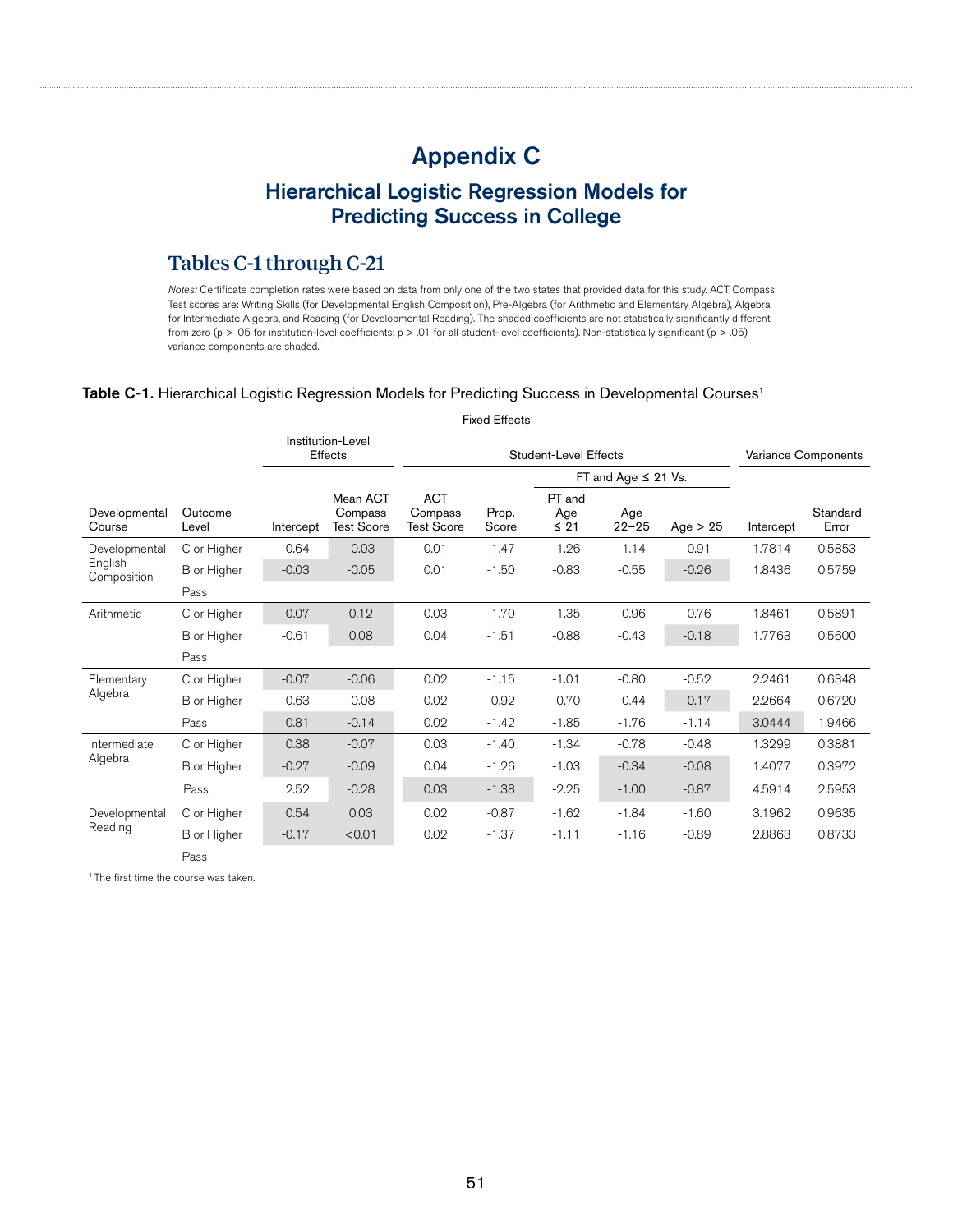|                                                                                                           | i<br>)<br>)<br>)                                                                                               |
|-----------------------------------------------------------------------------------------------------------|----------------------------------------------------------------------------------------------------------------|
| ble C-2. Fixed Effects of Hierarchical Logistic Regression Models for Predicting Subsequent College Succe | udente Who Did/Did Not Toke Developmental Epalish Composition before Eirst Standard Epalish Composi            |
|                                                                                                           |                                                                                                                |
|                                                                                                           |                                                                                                                |
|                                                                                                           |                                                                                                                |
|                                                                                                           |                                                                                                                |
|                                                                                                           | יכל הייסוד שהתפונות האי מאוד האיר את המונח האיר המונח המונח המונח המונח המונח המונח המונח המונח המונח המונח המ |
|                                                                                                           |                                                                                                                |

| Table C-2. Fixed Effects of Hierarchical Logistic Regression Models for Predicting Subsequent College Success for<br>Students Who Did/Did Not Take Developmental English Composition before First Standard English Composition |                    |           |                               |                           |                   |
|--------------------------------------------------------------------------------------------------------------------------------------------------------------------------------------------------------------------------------|--------------------|-----------|-------------------------------|---------------------------|-------------------|
| Outcome                                                                                                                                                                                                                        |                    |           |                               | Institution-Level Effects |                   |
|                                                                                                                                                                                                                                |                    |           |                               | Prop. FT and Age ≤ 21 Vs. |                   |
| Type                                                                                                                                                                                                                           | Level              | Intercept | Prop. PT and<br>Age $\leq 21$ | Prop. Age<br>22-25        | Prop. Age<br>> 25 |
| Success in Standard English                                                                                                                                                                                                    | C or Higher        | 0.72      | 10.01                         | 3.00                      | $-0.63$           |
| Composition                                                                                                                                                                                                                    | <b>B</b> or Higher | $-0.10$   | 0.08                          | 1.83                      | 0.70              |
| GPA Year 1 (or Last GPA)                                                                                                                                                                                                       | 2.0 or Higher      | 0.91      | $-0.58$                       | 3.98                      | $-1.49$           |
|                                                                                                                                                                                                                                | 3.0 or Higher      | $-0.55$   | $-0.47$                       | 3.43                      | $-0.05$           |
| GPA Year 2                                                                                                                                                                                                                     | 2.0 or Higher      | 147       | 0.33                          | 4.93                      | $-2.39$           |
|                                                                                                                                                                                                                                | 3.0 or Higher      | $-0.53$   | $-0.33$                       | 4.96                      | $-0.73$           |
| GPA Year 3                                                                                                                                                                                                                     | 2.0 or Higher      | 1.82      | 0.22                          | 5.84                      | $-1.42$           |
|                                                                                                                                                                                                                                | 3.0 or Higher      | $-0.55$   | $-0.27$                       | 5.12                      | $-0.77$           |
| Return Fall, Any Inst                                                                                                                                                                                                          | Year <sub>2</sub>  | 0.72      | 1.09                          | 3.66                      | $-1.53$           |
|                                                                                                                                                                                                                                | Year <sub>3</sub>  | $-0.26$   | 1.20                          | 2.99                      | $-1.43$           |
| Progress to Degree                                                                                                                                                                                                             | Year <sub>2</sub>  | $-0.72$   | $-0.90$                       | 7.18                      | $-5.20$           |
| Certificate within.                                                                                                                                                                                                            | 4 Years            | $-2.02$   | $-6.11$                       | $-7.86$                   | 4.71              |
|                                                                                                                                                                                                                                | 5 Years            | $-1.84$   | $-5.09$                       | $-5.71$                   | 3.40              |
|                                                                                                                                                                                                                                | 6 Years            | $-1.71$   | $-4.60$                       | $-3.46$                   | 1.87              |
| Associate's Degree within                                                                                                                                                                                                      | 4 Years            | $-1.72$   | $-1.75$                       | 8.45                      | -5.39             |
|                                                                                                                                                                                                                                | 5 Years            | $-1.48$   | $-1.17$                       | 7.50                      | $-4.63$           |
|                                                                                                                                                                                                                                | 6 Years            | $-1.29$   | $-0.41$                       | 6.01                      | $-4.01$           |
| Associate's/Bachelor's<br>Degree within                                                                                                                                                                                        | 4 Years            | $-1.70$   | $-1.70$                       | 8.55                      | $-5.41$           |
|                                                                                                                                                                                                                                | 5 Years            | $-1.39$   | $-0.82$                       | 6.85                      | $-4.85$           |
|                                                                                                                                                                                                                                | 6 Years            | $-1.17$   | $-0.32$                       | 5.79                      | $-4.13$           |

ACT Research Report Does Taking Developmental Courses Improve the Success of Students Who First Enroll at Two-Year Colleges?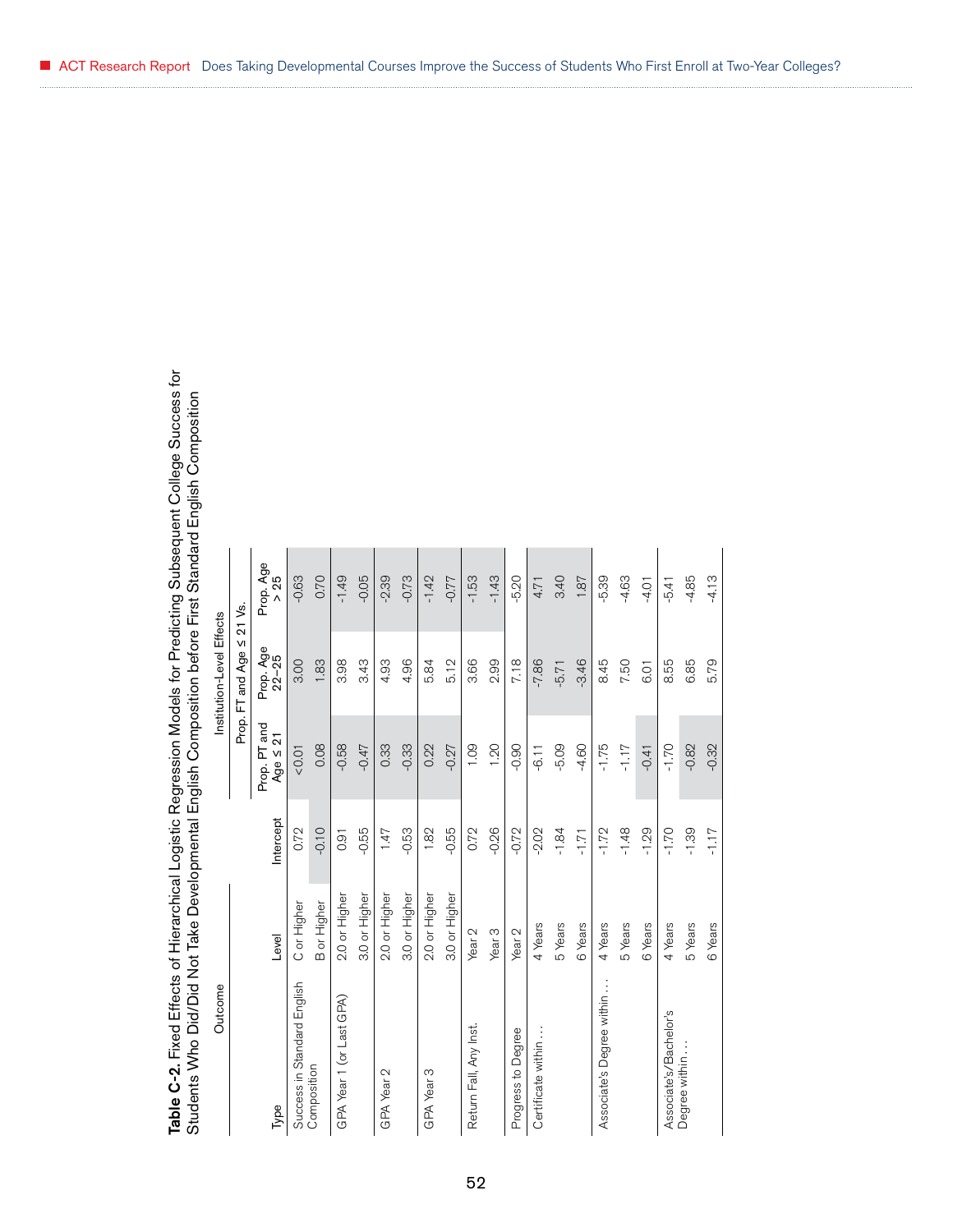| Outcome                  |                    |                               |                       |                |                  |                            | Student-Level Effects |               |                                             |                  |              |            |
|--------------------------|--------------------|-------------------------------|-----------------------|----------------|------------------|----------------------------|-----------------------|---------------|---------------------------------------------|------------------|--------------|------------|
|                          |                    |                               |                       |                |                  |                            |                       |               | Developmental Course Taken Interaction with |                  |              |            |
|                          |                    |                               |                       |                |                  | $FT$ and Age $\leq$ 21 Vs. |                       |               |                                             |                  | FT and Age 5 | 21 Vs.     |
|                          |                    |                               | Compass<br><b>ACT</b> |                | PT and           |                            |                       |               |                                             | PT and           |              |            |
| Type                     | Level              | Developmental<br>Course Taken | Writing<br>Score      | Prore<br>Score | $\frac{4}{5}$ 21 | Age<br>22-25               | Age $> 25$            | Score<br>Test | Prore<br>Score                              | $\frac{4}{5}$ 21 | Age<br>22-25 | Age $> 25$ |
| Success in Standard      | C or Higher        | $\frac{1}{4}$<br>$\circ$      | 10.01                 | $-2.70$        | $-1.87$          | $-1.36$                    | $-0.96$               | $10.0 - 5$    | 1.25                                        | 1.21             | 1.03         | 0.67       |
| English Composition      | <b>B</b> or Higher | 33<br>$\circ$                 | 0.01                  | $-2.91$        | $-1.37$          | $-0.70$                    | $-0.23$               | 10.01         | 1.55                                        | 0.87             | 0.61         | 0.37       |
| GPA Year 1 (or Last GPA) | 2.0 or Higher      | 0.18                          | 0.01                  | $-3.07$        | $-1.87$          | $-1.02$                    | $-0.52$               | $-0.01$       | 2.59                                        | 1.27             | 0.93         | 0.70       |
|                          | 3.0 or Higher      | $\overline{O}$<br>$\circ$     | $\overline{0}$        | $-3.06$        | $-1.29$          | $-0.23$                    | 0.45                  | $-0.01$       | 2.60                                        | 0.78             | 0.50         | $-0.05$    |
| GPA Year 2               | 2.0 or Higher      | 48<br>$\circ$                 | 0.01                  | $-3.64$        | $-1.32$          | $-0.18$                    | 0.53                  | $-0.01$       | 231                                         | 0.33             | $-0.01$      | $-0.34$    |
|                          | 3.0 or Higher      | 0.23                          | 0.02                  | $-4.05$        | $-1.01$          | 0.15                       | 0.94                  | $-0.01$       | 2.38                                        | 0.24             | 10.01        | $-0.47$    |
| GPA Year 3               | 2.0 or Higher      | $38^{\circ}$<br>$\circ$       | 0.01                  | $-4.16$        | $-1.39$          | $-0.25$                    | 0.55                  | 10.01         | 1.92                                        | 0.42             | 0.12         | $-0.60$    |
|                          | 3.0 or Higher      | 0.24                          | 0.02                  | $-4.23$        | $-0.86$          | 0.21                       | 1.03                  | $-0.01$       | 2.06                                        | 0.23             | 0.13         | $-0.50$    |
| Return Fall, Any Inst.   | Year 2             | 03<br>$\circ$                 | 10.01                 | $-1.76$        | $-2.06$          | $-1.67$                    | $-1.40$               | $-0.01$       | 2.42                                        | 1.44             | 1.27         | 1.15       |
|                          | Year <sub>3</sub>  | 0.11                          | 10.01                 | $-2.42$        | $-1.78$          | $-1.38$                    | $-0.98$               | $-0.01$       | 2.78                                        | 1.16             | 1.03         | 0.57       |
| Progress to Degree       | Year <sub>2</sub>  | 0.24                          | 10.01                 | $-2.79$        | $-2.77$          | $-2.09$                    | $-1.86$               | 10.01         | 0.12                                        | 0.60             | 0.32         | 0.17       |
| Certificate within       | 4 Years            | $-0.11$                       | 10.01                 | 0.33           | $-0.78$          | $-0.25$                    | $-0.20$               | 10.01         | 0.17                                        | $-0.13$          | $-0.32$      | $-0.35$    |
|                          | 5 Years            | $-0.18$                       | $-0.01$               | $-0.09$        | $-0.77$          | $-0.23$                    | $-0.09$               | 0.01          | 0.42                                        | $-0.09$          | $-0.26$      | $-0.37$    |
|                          | 6 Years            | $-0.20$                       | $-0.01$               | $-0.14$        | $-0.69$          | $-0.24$                    | 0.05                  | 0.01          | 1.06                                        | $-0.08$          | $-0.37$      | $-0.57$    |
| Associate's Degree       | 4 Years            | 0.19                          | 0.01                  | $-3.60$        | $-1.96$          | $-1.20$                    | $-0.87$               | 10.01         | 2.12                                        | 0.89             | 0.47         | 0.15       |
| within                   | 5 Years            | 22<br>$\circ$                 | 10.01                 | $-3.75$        | $-1.82$          | $-1.15$                    | $-0.68$               | 10.01         | 2.46                                        | 0.85             | 0.41         | $-0.08$    |
|                          | 6 Years            | 0.16                          | 0.01                  | -3.56          | $-1.75$          | $-1.20$                    | $-0.62$               | 0.01          | 2.67                                        | 0.82             | 0.71         | $-0.11$    |
| Associate's/Bachelor's   | 4 Years            | 0.20                          | 0.01                  | $-3.75$        | $-2.03$          | $-1.26$                    | $-0.91$               | 10.01         | 2.18                                        | 0.94             | 0.52         | 0.13       |
| Degree within            | 5 Years            | 27<br>$\circ$                 | 0.01                  | $-4.35$        | $-1.98$          | $-1.28$                    | $-0.82$               | 0.01          | 3.05                                        | 0.93             | 0.45         | $-0.03$    |
|                          | 6 Years            | 0.24                          | 0.01                  | $-4.18$        | $-1.96$          | $-1.40$                    | $-0.87$               | 50.01         | 2.99                                        | 0.95             | 0.76         | 0.02       |

Table C-2. (continued) Table C-2. (continued)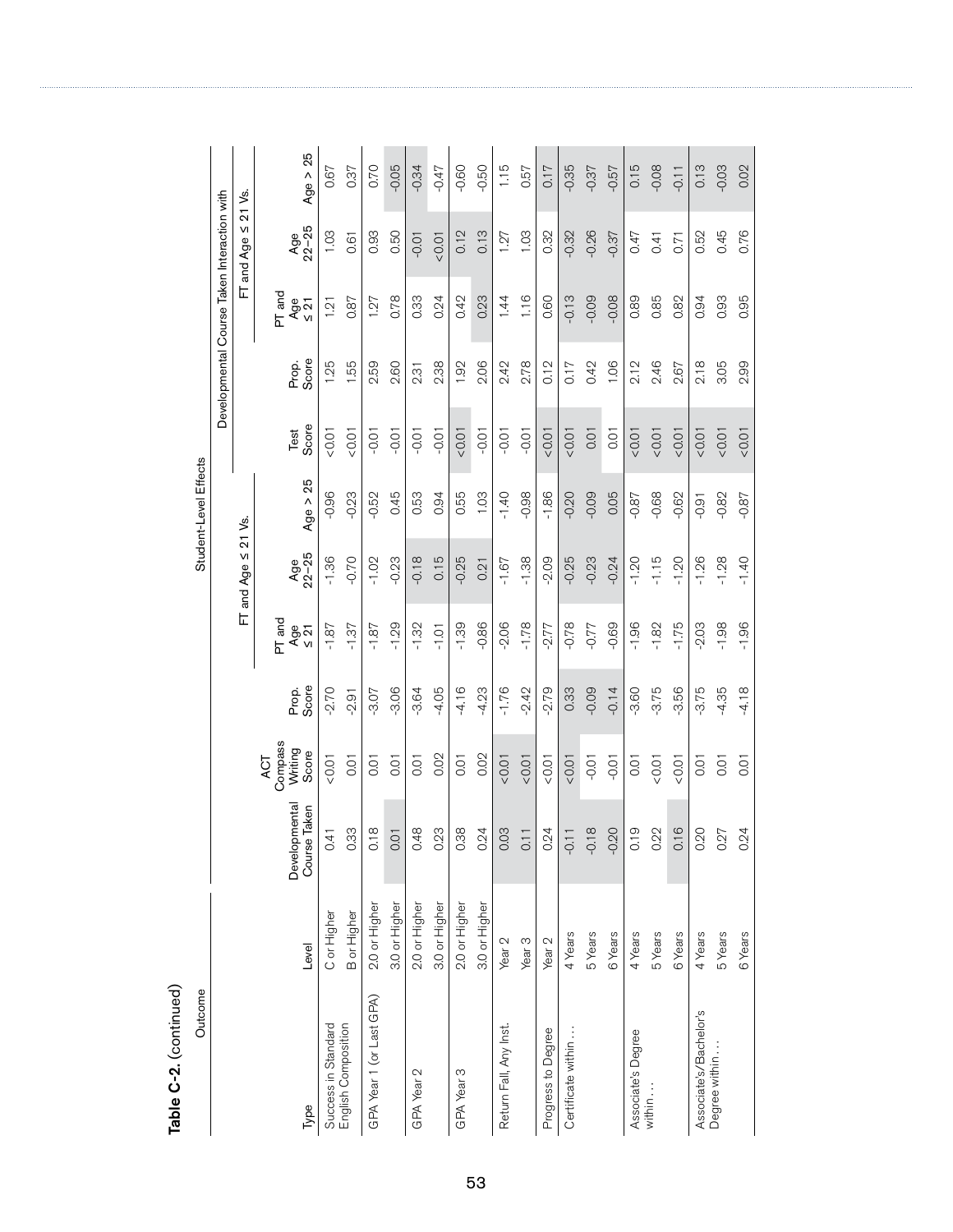Table C-3. Variance Components of Hierarchical Logistic Regression Models for Predicting Subsequent College Success for Students Who Did/Did Not Take Developmental English Composition before First Standard English Composition

| Outcome                     |                   |           | Variance Component    |
|-----------------------------|-------------------|-----------|-----------------------|
| Type                        | Level             | Intercept | <b>Standard Error</b> |
| Success in Standard English | C or Higher       | 0.1450    | 0.0477                |
| Composition                 | B or Higher       | 0.1434    | 0.0417                |
| GPA Year 1 (or Last GPA)    | 2.0 or Higher     | 0.0475    | 0.0155                |
|                             | 3.0 or Higher     | 0.0525    | 0.0167                |
| GPA Year 2                  | 2.0 or Higher     | 0.1295    | 0.0438                |
|                             | 3.0 or Higher     | 0.0361    | 0.0132                |
| GPA Year 3                  | 2.0 or Higher     | 0.0676    | 0.0298                |
|                             | 3.0 or Higher     | 0.0175    | 0.0088                |
| Return Fall, Any Inst.      | Year 2            | 0.0185    | 0.0063                |
|                             | Year <sub>3</sub> | 0.0281    | 0.0095                |
| Progress to Degree          | Year 2            | 0.0111    | 0.0053                |
| Certificate within          | 4 Years           | 0.2304    | 0.0879                |
|                             | 5 Years           | 0.2619    | 0.1022                |
|                             | 6 Years           | 0.2527    | 0.1011                |
| Associate's Degree within   | 4 Years           | 0.0515    | 0.0174                |
|                             | 5 Years           | 0.0592    | 0.0214                |
|                             | 6 Years           | 0.0543    | 0.0205                |
| Associate's/Bachelor's      | 4 Years           | 0.0492    | 0.0173                |
| Degree within               | 5 Years           | 0.0464    | 0.0174                |
|                             | 6 Years           | 0.0453    | 0.0179                |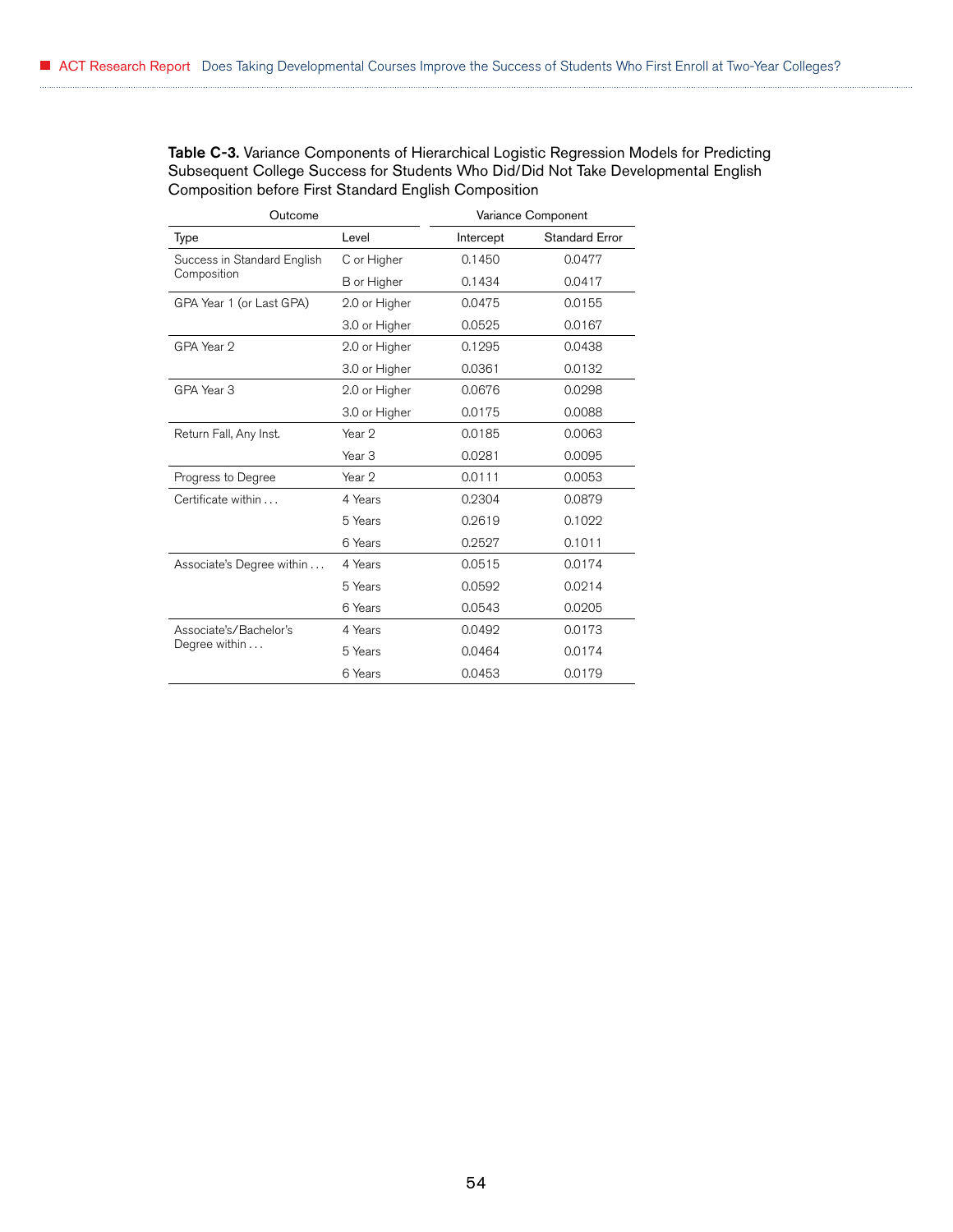| Outcome                     |                   |           |                               | <b>Institution-Level Effects</b> |                   |
|-----------------------------|-------------------|-----------|-------------------------------|----------------------------------|-------------------|
|                             |                   |           |                               | Prop. FT and Age ≤ 21 Vs.        |                   |
| <b>Type</b>                 | Level             | Intercept | Prop. PT and<br>Age $\leq 21$ | Prop. Age<br>$22 - 25$           | Prop. Age<br>> 25 |
| Success in Standard English | C or Higher       | 0.48      | 1.58                          | 2.73                             | 1.12              |
| Composition                 | B or Higher       | $-0.45$   | 1.83                          | 0.67                             | 1.87              |
| GPA Year 1 (or Last GPA)    | 2.0 or Higher     | 0.90      | $-0.34$                       | 5.90                             | $-2.00$           |
|                             | 3.0 or Higher     | $-0.79$   | 0.07                          | 3.93                             | $-0.20$           |
| GPA Year 2                  | 2.0 or Higher     | 1.15      | 0.58                          | 2.96                             | 0.22              |
|                             | 3.0 or Higher     | $-1.14$   | 0.62                          | 3.28                             | $-0.16$           |
| GPA Year 3                  | 2.0 or Higher     | 1.47      | $-0.51$                       | 4.32                             | $-2.25$           |
|                             | 3.0 or Higher     | $-1.09$   | 0.51                          | 4.53                             | $-2.38$           |
| Return Fall, Any Inst.      | Year 2            | 0.94      | 0.75                          | 5.55                             | $-1.70$           |
|                             | Year <sub>3</sub> | $-0.23$   | 1.86                          | 4.63                             | 1.03              |
| Progress to Degree          | Year <sub>2</sub> | $-1.30$   | $-1.43$                       | 6.39                             | $-7.17$           |
| Certificate within          | 4 Years           | $-2.03$   | $-3.46$                       | $-4.14$                          | $-0.32$           |
|                             | 5 Years           | $-1.85$   | $-3.41$                       | $-1.98$                          | $-1.42$           |
|                             | 6 Years           | $-1.81$   | $-4.14$                       | $-1.39$                          | $-4.30$           |
| Associate's Degree within   | 4 Years           | $-2.17$   | $-0.99$                       | 9.17                             | $-4.51$           |
|                             | 5 Years           | $-1.84$   | 0.30                          | 7.47                             | $-3.20$           |
|                             | 6 Years           | $-1.69$   | $-0.44$                       | 9.43                             | $-5.78$           |
| Associate's/Bachelor's      | 4 Years           | $-2.16$   | $-0.92$                       | 9.18                             | $-4.50$           |
| Degree within               | 5 Years           | $-1.82$   | 0.72                          | 7.18                             | $-3.79$           |
|                             | 6 Years           | $-1.59$   | 0.07                          | 8.07                             | $-4.51$           |

Table C-4. Fixed Effects of Hierarchical Logistic Regression Models for Predicting Subsequent College Success for Students Who Took Developmental English Composition (Grade Scale A–F) before Standard English Composition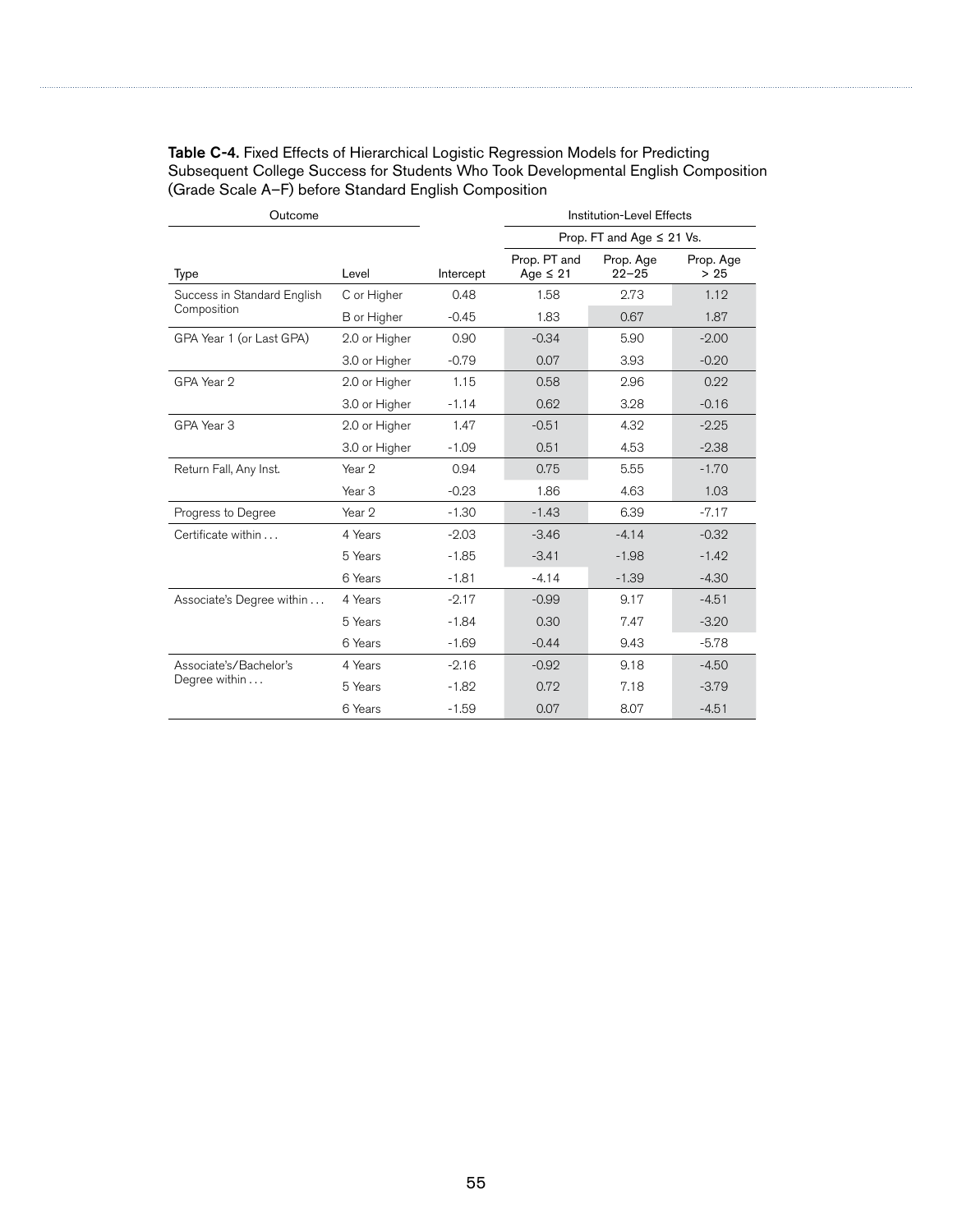### Table C-4. (continued)

| Outcome                     |                   |                                           |                |                               | <b>Student-Level Effects</b> |                          |              |                                                               |
|-----------------------------|-------------------|-------------------------------------------|----------------|-------------------------------|------------------------------|--------------------------|--------------|---------------------------------------------------------------|
|                             |                   |                                           |                |                               |                              | FT and Age $\leq$ 21 Vs. |              |                                                               |
| <b>Type</b>                 | Level             | <b>ACT</b><br>Compass<br>Writing<br>Score | Prop.<br>Score | Developmental<br>Course Grade | PT and<br>Age<br>$\leq 21$   | Age<br>$22 - 25$         | Age<br>$>25$ | Test Score by<br>Developmental<br>Course Grade<br>Interaction |
| Success in Standard English | C or Higher       | < 0.01                                    | $-1.45$        | 0.48                          | $-0.66$                      | $-0.44$                  | $-0.40$      | < 0.01                                                        |
| Composition                 | B or Higher       | < 0.01                                    | $-1.14$        | 0.55                          | $-0.66$                      | $-0.28$                  | $-0.13$      | < 0.01                                                        |
| GPA Year 1 (or Last GPA)    | 2.0 or Higher     | < 0.01                                    | $-1.06$        | 0.51                          | $-0.59$                      | $-0.11$                  | 0.12         | < 0.01                                                        |
|                             | 3.0 or Higher     | < 0.01                                    | $-0.51$        | 0.62                          | $-0.55$                      | 0.13                     | 0.22         | < 0.01                                                        |
| GPA Year 2                  | 2.0 or Higher     | < 0.01                                    | $-1.36$        | 0.52                          | $-1.03$                      | $-0.35$                  | $-0.03$      | < 0.01                                                        |
|                             | 3.0 or Higher     | < 0.01                                    | $-1.55$        | 0.78                          | $-0.98$                      | $-0.11$                  | 0.10         | 0.01                                                          |
| GPA Year 3                  | 2.0 or Higher     | < 0.01                                    | $-2.30$        | 0.53                          | $-0.90$                      | $-0.09$                  | $-0.12$      | < 0.01                                                        |
|                             | 3.0 or Higher     | < 0.01                                    | $-1.95$        | 0.64                          | $-0.79$                      | 0.08                     | 0.18         | 0.01                                                          |
| Return Fall, Any Inst.      | Year 2            | $-0.01$                                   | $-0.64$        | 0.26                          | $-0.64$                      | $-0.50$                  | $-0.23$      | < 0.01                                                        |
|                             | Year <sub>3</sub> | $-0.01$                                   | $-0.33$        | 0.34                          | $-0.80$                      | $-0.63$                  | $-0.59$      | < 0.01                                                        |
| Progress to Degree          | Year 2            | < 0.01                                    | $-3.08$        | 0.37                          | $-2.20$                      | $-1.90$                  | $-1.79$      | < 0.01                                                        |
| Certificate within          | 4 Years           | < 0.01                                    | 0.39           | 0.24                          | $-1.03$                      | $-0.74$                  | $-0.60$      | < 0.01                                                        |
|                             | 5 Years           | < 0.01                                    | 0.37           | 0.31                          | $-0.83$                      | $-0.54$                  | $-0.44$      | $-0.01$                                                       |
|                             | 6 Years           | < 0.01                                    | 1.40           | 0.36                          | $-0.63$                      | $-0.53$                  | $-0.39$      | $-0.01$                                                       |
| Associate's Degree within   | 4 Years           | < 0.01                                    | $-2.06$        | 0.41                          | $-1.29$                      | $-1.12$                  | $-1.12$      | < 0.01                                                        |
|                             | 5 Years           | < 0.01                                    | $-1.82$        | 0.36                          | $-1.19$                      | $-1.06$                  | $-1.03$      | < 0.01                                                        |
|                             | 6 Years           | < 0.01                                    | $-1.31$        | 0.35                          | $-1.15$                      | $-0.82$                  | $-1.00$      | < 0.01                                                        |
| Associate's/Bachelor's      | 4 Years           | < 0.01                                    | $-2.03$        | 0.42                          | $-1.31$                      | $-1.15$                  | $-1.12$      | < 0.01                                                        |
| Degree within               | 5 Years           | < 0.01                                    | $-2.02$        | 0.38                          | $-1.24$                      | $-1.15$                  | $-1.06$      | < 0.01                                                        |
|                             | 6 Years           | < 0.01                                    | $-1.69$        | 0.36                          | $-1.18$                      | $-0.87$                  | $-1.03$      | < 0.01                                                        |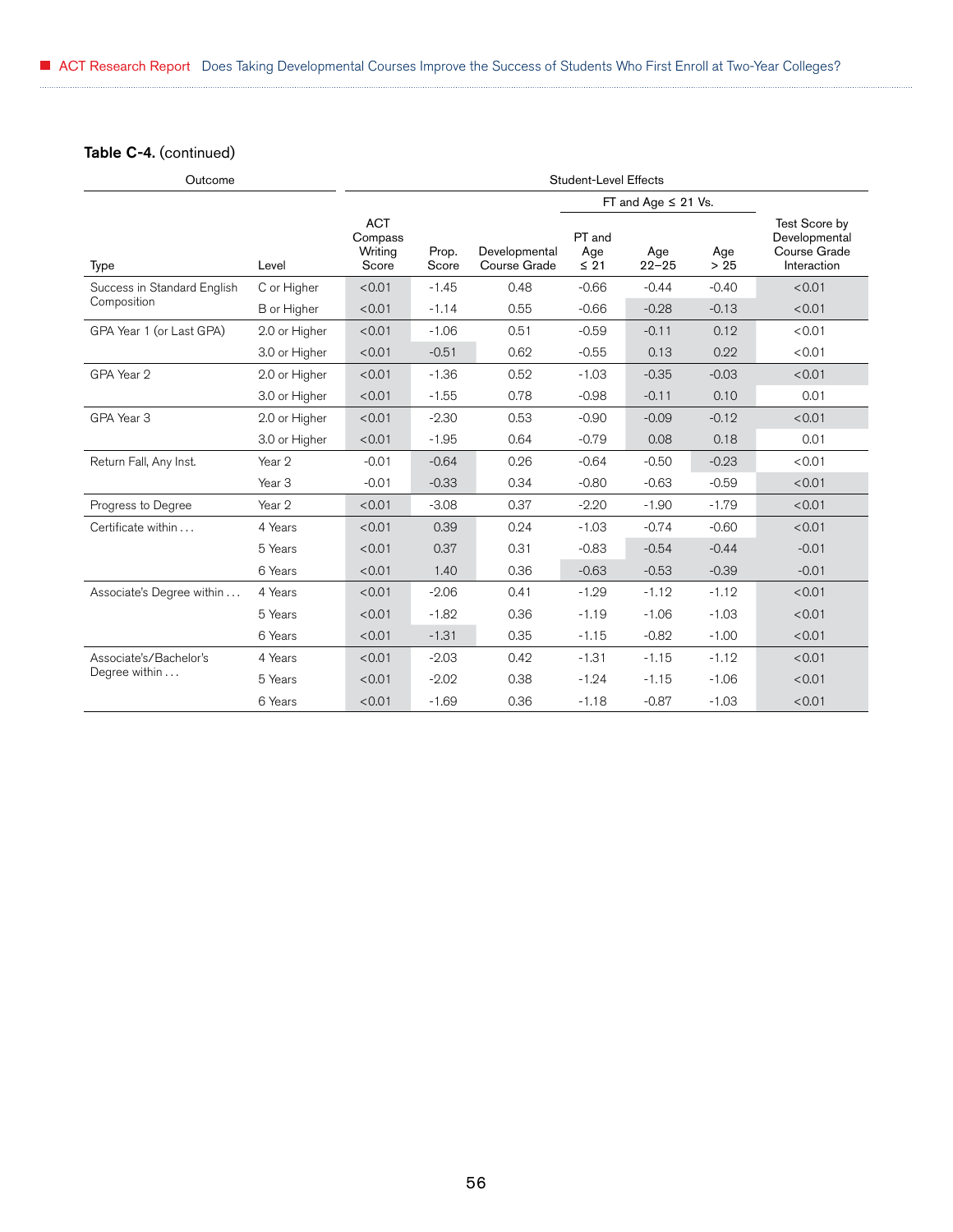Table C-5. Variance Components of Hierarchical Logistic Regression Models for Predicting Subsequent College Success for Students Who Took Developmental English Composition (Grade Scale A–F) before Standard English Composition

| Outcome                     |                   |           | Variance Component    |
|-----------------------------|-------------------|-----------|-----------------------|
| Type                        | Level             | Intercept | <b>Standard Error</b> |
| Success in Standard English | C or Higher       | 0.0699    | 0.0330                |
| Composition                 | B or Higher       | 0.0643    | 0.0317                |
| GPA Year 1 (or Last GPA)    | 2.0 or Higher     | 0.2067    | 0.0782                |
|                             | 3.0 or Higher     | 0.1741    | 0.0651                |
| GPA Year 2                  | 2.0 or Higher     | 0.1924    | 0.0880                |
|                             | 3.0 or Higher     | 0.2065    | 0.0943                |
| GPA Year 3                  | 2.0 or Higher     | 0.1900    | 0.0978                |
|                             | 3.0 or Higher     | 0.0461    | 0.0395                |
| Return Fall, Any Inst.      | Year 2            | 0.0950    | 0.0401                |
|                             | Year <sub>3</sub> | 0.0947    | 0.0405                |
| Progress to Degree          | Year <sub>2</sub> | 0.1318    | 0.0582                |
| Certificate within          | 4 Years           | 0.3227    | 0.1409                |
|                             | 5 Years           | 0.2711    | 0.1260                |
|                             | 6 Years           | 0.2360    | 0.1246                |
| Associate's Degree within   | 4 Years           | 0.3234    | 0.1298                |
|                             | 5 Years           | 0.3118    | 0.1334                |
|                             | 6 Years           | 0.2414    | 0.1135                |
| Associate's/Bachelor's      | 4 Years           | 0.3168    | 0.1276                |
| Degree within               | 5 Years           | 0.2973    | 0.1283                |
|                             | 6 Years           | 0.2529    | 0.1183                |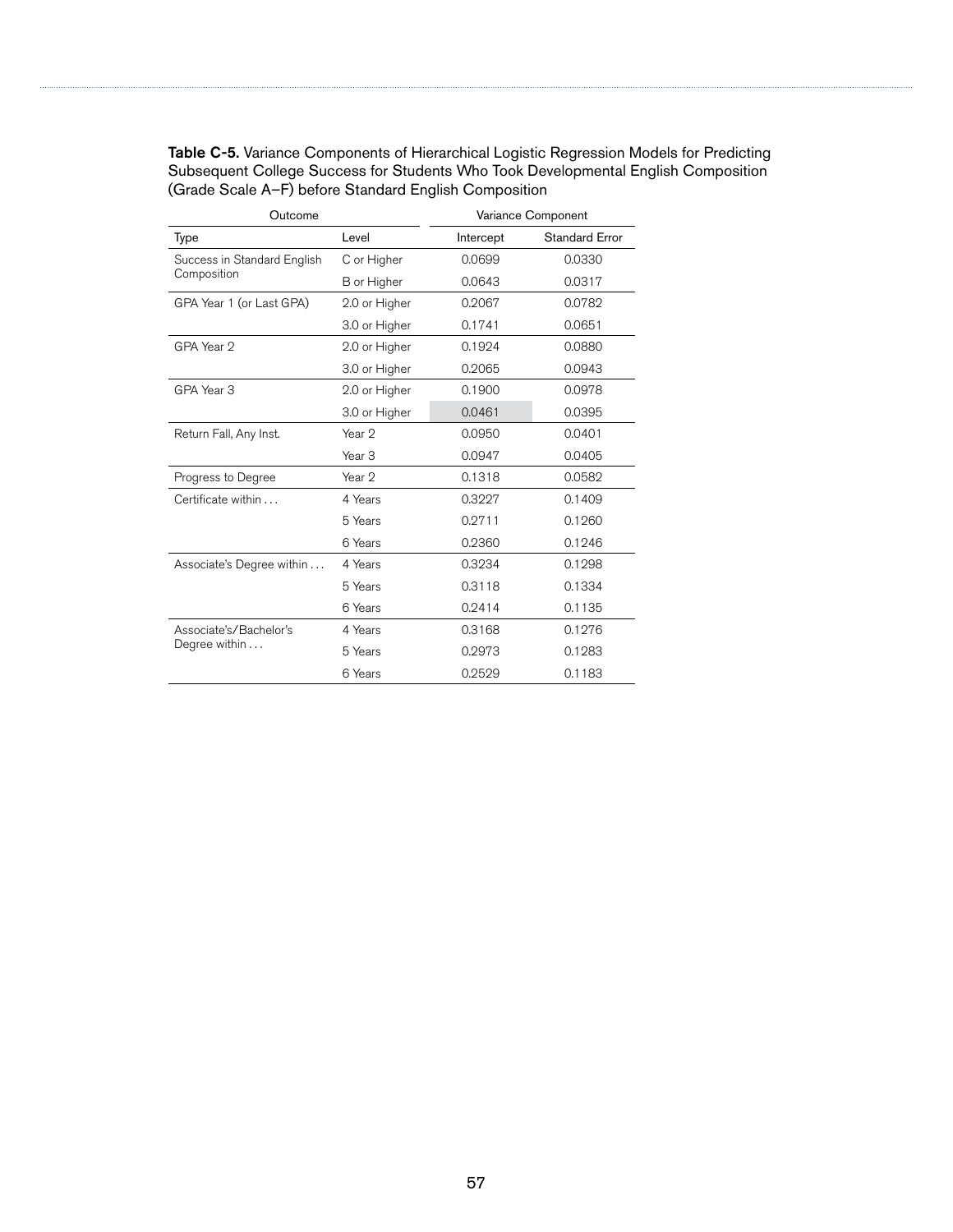| Table C-6. Fixed Effects of Hierarchical Logistic Regression Models for Predicting Subsequent College Success for Students<br>Who Did/Did Not Take Arithmetic before Elementary Algebra |                   |           |                              |                                                                             |                               |                           |                   |  |
|-----------------------------------------------------------------------------------------------------------------------------------------------------------------------------------------|-------------------|-----------|------------------------------|-----------------------------------------------------------------------------|-------------------------------|---------------------------|-------------------|--|
| Outcome                                                                                                                                                                                 |                   |           |                              |                                                                             |                               | Institution-Level Effects |                   |  |
|                                                                                                                                                                                         |                   |           |                              |                                                                             |                               | VI<br>Prop. FT and Age    | 21 Vs.            |  |
| Type                                                                                                                                                                                    | Level             | Intercept | Compass<br>Mean ACT<br>Score | Mean Test Score<br>Course Taken by<br>Developmental<br>Interaction<br>Prop. | Prop. PT and<br>Age $\leq 21$ | Prop. Age<br>22-25        | Prop. Age<br>> 25 |  |
| Success in Elementary                                                                                                                                                                   | C or Higher       | 0.09      | $-0.07$                      | $-0.03$                                                                     | 1.50                          | $-0.16$                   | 3.95              |  |
| Algebra                                                                                                                                                                                 | B or Higher       | $-0.58$   | $-0.08$                      | $-0.04$                                                                     | 3.18                          | 1.06                      | 3.83              |  |
| GPA Year 1 (or Last GPA                                                                                                                                                                 | 2.0 or Higher     | 0.99      | $-0.01$                      | 0.03                                                                        | $-0.80$                       | 2.18                      | 1.58              |  |
|                                                                                                                                                                                         | 3.0 or Higher     | $-0.50$   | $-0.02$                      | 0.01                                                                        | $-0.23$                       | 231                       | 1.79              |  |
| GPA Year 2                                                                                                                                                                              | 2.0 or Higher     | 1.35      | 10.01                        | 0.02                                                                        | -0.77                         | 0.69                      | 2.14              |  |
|                                                                                                                                                                                         | 3.0 or Higher     | $-0.70$   | $-0.01$                      | 10.01                                                                       | $-0.70$                       | 101                       | 1.83              |  |
| GPA Year 3                                                                                                                                                                              | 2.0 or Higher     | 1.63      | 0.01                         | 0.01                                                                        | $-1.30$                       | $-0.07$                   | 1.06              |  |
|                                                                                                                                                                                         | 3.0 or Higher     | $-0.73$   | 10.01                        | 10.01                                                                       | $-0.65$                       | $-0.44$                   | 1.55              |  |
| Return Fall, Any Inst.                                                                                                                                                                  | Year <sub>2</sub> | 0.79      | 0.02                         | 0.03                                                                        | $-0.15$                       | 2.09                      | 1.34              |  |
|                                                                                                                                                                                         | Year <sub>3</sub> | $-0.37$   | 0.02                         | 0.02                                                                        | 0.02                          | 1.13                      | 1.85              |  |
| Progress to Degree                                                                                                                                                                      | Year <sub>2</sub> | $-1.26$   | 0.02                         | 0.03                                                                        | $-1.95$                       | $-0.57$                   | $-1.33$           |  |
| Certificate within                                                                                                                                                                      | 4 Years           | $-2.28$   | $-0.09$                      | 0.05                                                                        | $-8.77$                       | 5.62                      | $-3.71$           |  |
|                                                                                                                                                                                         | 5 Years           | $-2.25$   | $-0.03$                      | 0.02                                                                        | $-8.29$                       | $-0.08$                   | $-4.89$           |  |
|                                                                                                                                                                                         | 6 Years           | $-1.91$   | $-0.02$                      | 10.01                                                                       | $-5.76$                       | 2.43                      | $-6.64$           |  |
| Associate's Degree withi                                                                                                                                                                | 4 Years           | $-2.22$   | $-0.01$                      | 0.03                                                                        | $-1.60$                       | 2.53                      | $-1.03$           |  |
|                                                                                                                                                                                         | 5 Years           | $-1.87$   | 0.01                         | 0.02                                                                        | $-1.01$                       | 1.90                      | $-0.93$           |  |
|                                                                                                                                                                                         | 6 Years           | $-1.77$   | 0.01                         | 0.03                                                                        | $-0.59$                       | $-0.02$                   | $\overline{0.11}$ |  |
| Associate's/Bachelor's<br>Degree within                                                                                                                                                 | 4 Years           | $-2.20$   | 10.01                        | 0.03                                                                        | $-1.50$                       | 2.37                      | $-0.85$           |  |
|                                                                                                                                                                                         | 5 Years           | $-1.81$   | 0.01                         | 0.02                                                                        | $-1.02$                       | 1.17                      | $-0.62$           |  |
|                                                                                                                                                                                         | 6 Years           | $-1.66$   | 0.01                         | 0.02                                                                        | $-0.67$                       | $-0.41$                   | $-0.10$           |  |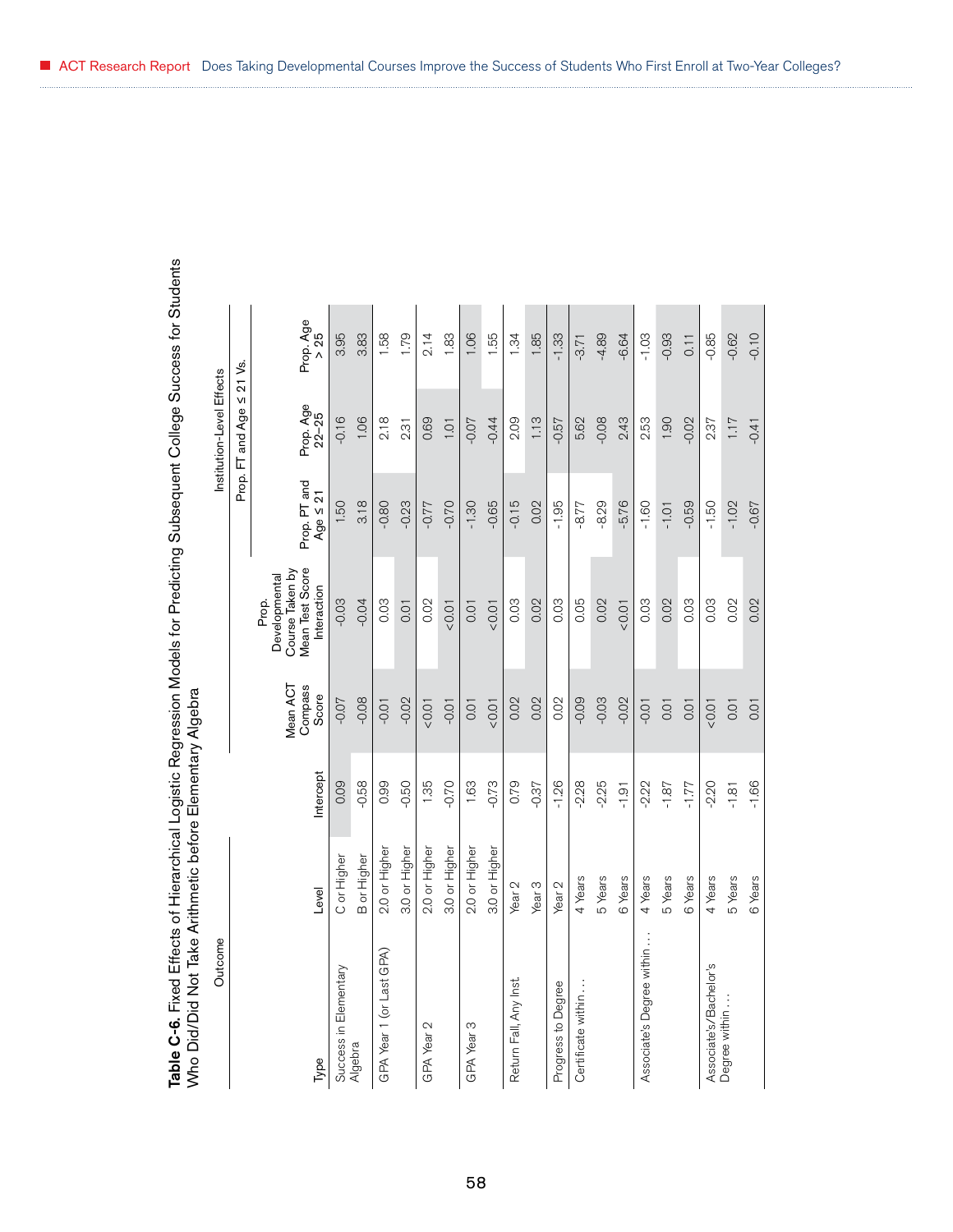| Outcome                  |                    |                               |                      |                |                      | Student-Level Effects      |            |                |                                             |               |            |
|--------------------------|--------------------|-------------------------------|----------------------|----------------|----------------------|----------------------------|------------|----------------|---------------------------------------------|---------------|------------|
|                          |                    |                               |                      |                |                      |                            |            |                | Developmental Course Taken Interaction with |               |            |
|                          |                    |                               |                      |                |                      | $FT$ and Age $\leq$ 21 Vs. |            |                | 匸                                           | VI<br>and Age | 21 Vs.     |
|                          |                    |                               | Compass<br>ДÁ        |                | PT and               |                            |            |                | PT and                                      |               |            |
| Type                     | Level              | Developmental<br>Course Taken | Pre-Algebra<br>Score | Score<br>Prop. | Age<br><u>र</u><br>४ | Age<br>22-25               | Age $> 25$ | Prore<br>Score | Age<br>$\leq 21$                            | Age<br>22-25  | Age $> 25$ |
| Success in               | C or Higher        | $-0.07$                       | 0.02                 | 0.25           | $-1.18$              | $-1.17$                    | $-0.95$    | $-0.65$        | 0.30                                        | 0.57          | 0.45       |
| Elementary Algebra       | <b>B</b> or Higher | 0.05                          | 0.02                 | 0.89           | $-0.92$              | $-0.83$                    | $-0.60$    | $-1.65$        | 0.38                                        | 0.50          | 0.55       |
| GPA Year 1 (or Last GPA) | 2.0 or Higher      | $-0.50$                       | 0.01                 | 0.73           | $-1.34$              | $-1.21$                    | $-0.99$    | $-1.92$        | 0.85                                        | 1.24          | 1.45       |
|                          | 3.0 or Higher      | $-0.34$                       | 0.01                 | 1.54           | $-0.84$              | $-0.44$                    | $-0.06$    | $-1.18$        | 0.79                                        | 0.98          | 1.04       |
| GPA Year 2               | 2.0 or Higher      | 0.06                          | 0.01                 | $-0.26$        | $-0.99$              | $-0.43$                    | $-0.01$    | $-1.28$        | 0.46                                        | 0.82          | 0.43       |
|                          | 3.0 or Higher      | 0.01                          | 0.02                 | 0.02           | $-0.62$              | 0.21                       | 0.49       | $-1.17$        | 0.30                                        | 0.23          | 0.46       |
| GPA Year 3               | 2.0 or Higher      | 0.07                          | 0.01                 | $-1.21$        | $-1.01$              | $-0.22$                    | 0.09       | $-0.23$        | 0.54                                        | 0.36          | 0.30       |
|                          | 3.0 or Higher      | 0.01                          | 0.02                 | $-0.20$        | $-0.45$              | 0.42                       | 0.72       | $-1.21$        | 0.22                                        | 0.11          | 0.25       |
| Return Fall, Any Inst.   | Year <sub>2</sub>  | $-0.65$                       | $10.0 - 50$          | 0.31           | $-1.80$              | $-1.86$                    | $-1.61$    | $-1.13$        | 0.78                                        | 0.97          | 0.98       |
|                          | Year <sub>3</sub>  | $-0.40$                       | 10.01                | 0.13           | $-1.48$              | $-1.55$                    | $-1.13$    | $-1.06$        | 0.53                                        | 0.94          | 0.80       |
| Progress to Degree       | Year <sub>2</sub>  | $-0.05$                       | 0.01                 | $-2.02$        | $-2.55$              | $-2.36$                    | $-2.05$    | 1.47           | 0.27                                        | 0.40          | 0.30       |
| Certificate within       | 4 Years            | $-0.11$                       | $10.0 - 50$          | 0.77           | $-1.10$              | $-0.80$                    | $-0.71$    | $-0.13$        | 0.01                                        | 0.30          | 10.01      |
|                          | 5 Years            | 0.06                          | 10.01                | 0.91           | $-1.16$              | $-0.74$                    | $-0.76$    | 1.76           | $-0.05$                                     | 0.12          | $-0.04$    |
|                          | 6 Years            | $-0.15$                       | 0.01                 | 2.47           | $-0.98$              | $-0.60$                    | $-0.39$    | $-0.18$        | $-0.58$                                     | $-0.46$       | $-0.62$    |
| Associate's Degree       | 4 Years            | 10.01                         | $\overline{0}$       | $-0.17$        | $-1.67$              | $-1.40$                    | $-1.07$    | $-0.78$        | 0.46                                        | 0.64          | 0.36       |
| within                   | 5 Years            | $-0.04$                       | 0.01                 | 0.33           | $-1.43$              | $-1.36$                    | $-0.95$    | $-1.94$        | 0.36                                        | 0.41          | 0.31       |
|                          | 6 Years            | 0.01                          | 0.01                 | $-0.76$        | $-1.44$              | $-1.30$                    | $-0.86$    | $-1.46$        | 0.32                                        | 0.53          | 0.41       |
| Associate's/Bachelor's   | 4 Years            | $-0.01$                       | 0.01                 | $-0.31$        | $-1.73$              | $-1.47$                    | $-1.12$    | $-0.74$        | 0.48                                        | 0.67          | 0.40       |
| Degree within            | 5 Years            | $-0.03$                       | 0.01                 | $-0.36$        | $-1.59$              | $-1.54$                    | $-1.10$    | $-1.73$        | 0.45                                        | 0.49          | 0.39       |
|                          | 6 Years            | $-0.01$                       | 0.01                 | $-1.44$        | $-1.60$              | $-1.48$                    | $-1.03$    | $-1.26$        | 0.38                                        | 0.54          | 0.43       |

Table C-6. (continued) Table C-6. (continued)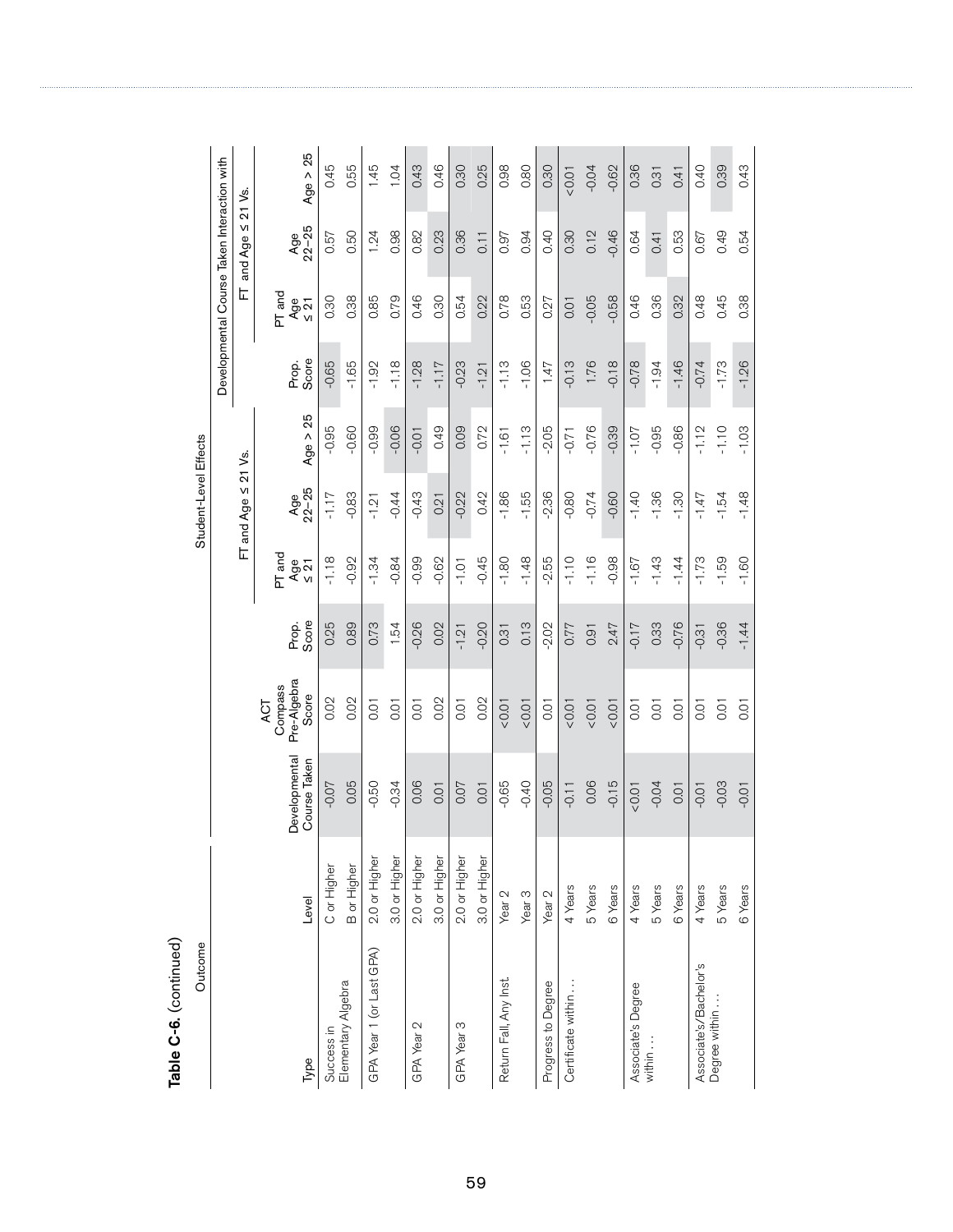Table C-7. Variance Components of Hierarchical Logistic Regression Models for Predicting Subsequent College Success for Students Who Did/Did Not Take Arithmetic before Elementary Algebra

| Outcome                   |                   |           | Variance Component    |
|---------------------------|-------------------|-----------|-----------------------|
| Type                      | Level             | Intercept | <b>Standard Error</b> |
| Elementary Algebra        | C or Higher       | 1.5840    | 0.4727                |
|                           | B or Higher       | 1.4609    | 0.4443                |
| GPA Year 1 (or Last GPA)  | 2.0 or Higher     | 0.0851    | 0.0311                |
|                           | 3.0 or Higher     | 0.0784    | 0.0293                |
| GPA Year 2                | 2.0 or Higher     | 0.0292    | 0.0190                |
|                           | 3.0 or Higher     | 0.0334    | 0.0217                |
| GPA Year 3                | 2.0 or Higher     | 0.0540    | 0.0395                |
|                           | 3.0 or Higher     | 0.0000    |                       |
| Return Fall, Any Inst.    | Year 2            | 0.0881    | 0.0340                |
|                           | Year <sub>3</sub> | 0.1235    | 0.0487                |
| Progress to Degree        | Year <sub>2</sub> | 0.0694    | 0.0270                |
| Certificate within        | 4 Years           | 0.2109    | 0.0893                |
|                           | 5 Years           | 0.5138    | 0.2208                |
|                           | 6 Years           | 0.4979    | 0.2172                |
| Associate's Degree within | 4 Years           | 0.0657    | 0.0322                |
|                           | 5 Years           | 0.0980    | 0.0533                |
|                           | 6 Years           | 0.0830    | 0.0614                |
| Associate's/Bachelor's    | 4 Years           | 0.0542    | 0.0273                |
| Degree within             | 5 Years           | 0.0576    | 0.0356                |
|                           | 6 Years           | 0.0429    | 0.0362                |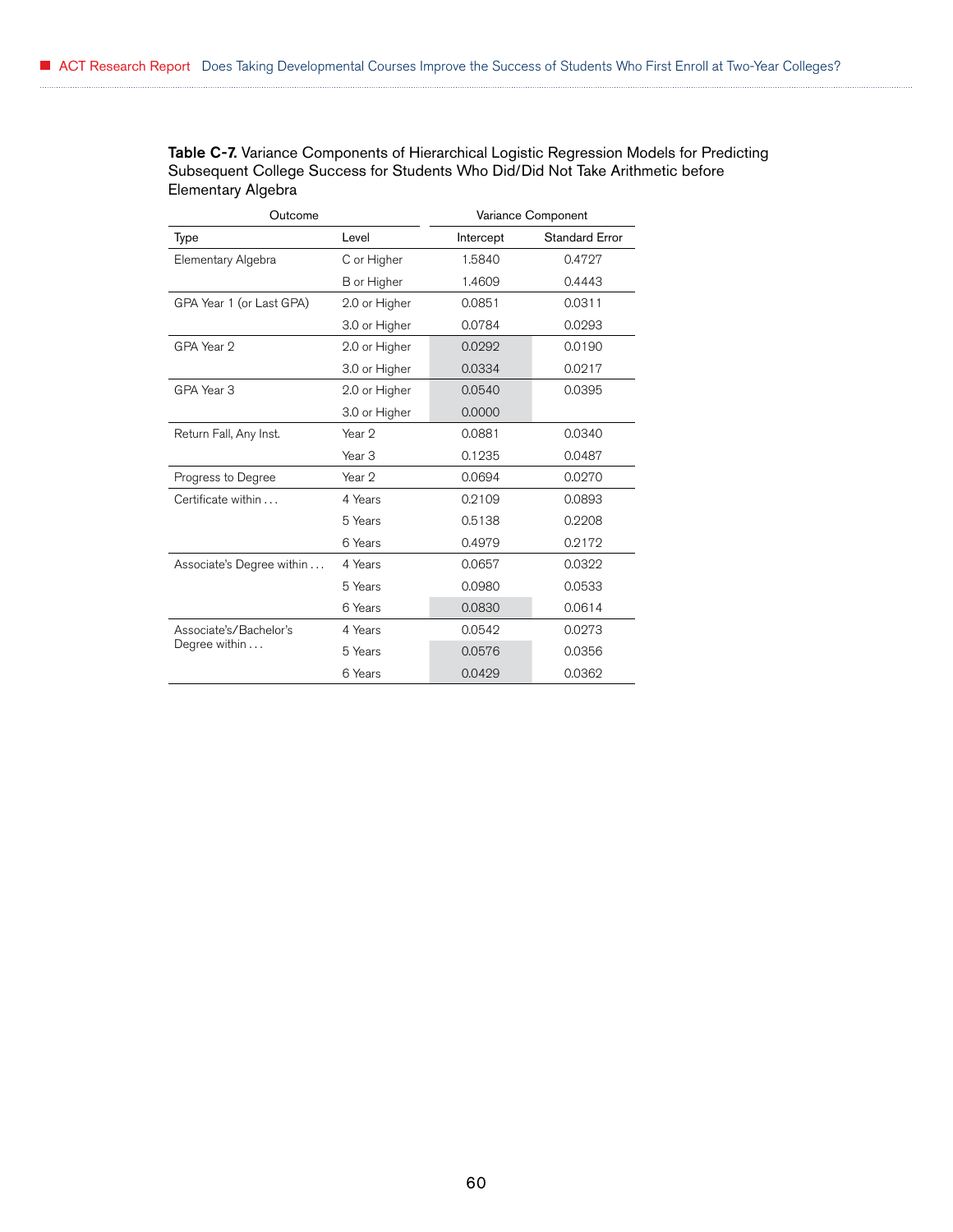| Outcome                   |                   |           |                                       | Institution-Level Effects     |                                |                   |
|---------------------------|-------------------|-----------|---------------------------------------|-------------------------------|--------------------------------|-------------------|
|                           |                   |           |                                       |                               | Prop. FT and Age $\leq$ 21 Vs. |                   |
| <b>Type</b>               | Level             | Intercept | Mean<br>Developmental<br>Course Grade | Prop. PT and<br>Age $\leq 21$ | Prop. Age<br>$22 - 25$         | Prop. Age<br>> 25 |
| Success in                | C or Higher       | 0.27      | 0.75                                  | 0.79                          | $-3.38$                        | 3.79              |
| Elementary Algebra        | B or Higher       | $-0.64$   | 0.93                                  | 1.45                          | $-1.77$                        | 2.24              |
| GPA Year 1 (or Last GPA)  | 2.0 or Higher     | 1.08      | $-0.40$                               | 0.20                          | 1.27                           | 0.74              |
|                           | 3.0 or Higher     | $-0.56$   | $-0.76$                               | 0.45                          | 3.38                           | 0.58              |
| GPA Year 2                | 2.0 or Higher     | 1.42      | $-0.47$                               | $-0.47$                       | 0.30                           | 0.85              |
|                           | 3.0 or Higher     | $-0.86$   | $-0.74$                               | $-0.12$                       | 1.83                           | 2.04              |
| GPA Year 3                | 2.0 or Higher     | 1.75      | $-0.26$                               | $-1.50$                       | $-2.03$                        | 0.50              |
|                           | 3.0 or Higher     | $-0.85$   | $-0.62$                               | $-1.04$                       | $-0.24$                        | 1.07              |
| Return Fall, Any Inst.    | Year 2            | 0.98      | $-0.24$                               | 0.87                          | 0.05                           | 1.99              |
|                           | Year <sub>3</sub> | $-0.18$   | $-0.44$                               | 0.97                          | $-0.59$                        | 2.84              |
| Progress to Degree        | Year 2            | $-1.16$   | 0.02                                  | $-1.61$                       | $-2.99$                        | $-2.33$           |
| Certificate within        | 4 Years           | $-2.10$   | $-0.57$                               | $-7.15$                       | 1.22                           | $-7.10$           |
|                           | 5 Years           | $-2.02$   | 0.33                                  | $-1.31$                       | 1.64                           | $-0.26$           |
|                           | 6 Years           | $-1.81$   | 0.57                                  | 0.78                          | 4.22                           | 0.91              |
| Associate's Degree within | 4 Years           | $-2.19$   | $-0.06$                               | $-0.15$                       | 1.98                           | $-2.22$           |
|                           | 5 Years           | $-1.77$   | $-0.06$                               | 0.27                          | 0.56                           | $-1.05$           |
|                           | 6 Years           | $-1.60$   | 0.03                                  | 0.18                          | $-1.73$                        | 0.39              |
| Associate's/Bachelor's    | 4 Years           | $-2.18$   | $-0.08$                               | $-0.26$                       | 1.77                           | $-2.11$           |
| Degree within             | 5 Years           | $-1.72$   | $-0.04$                               | $-0.16$                       | 0.12                           | $-1.21$           |
|                           | 6 Years           | $-1.51$   | 0.03                                  | $-0.28$                       | $-1.92$                        | $-0.02$           |

Table C-8. Fixed Effects of Hierarchical Logistic Regression Models for Predicting Subsequent College Success for Students Who Took Arithmetic (Grade Scale A–F) before Elementary Algebra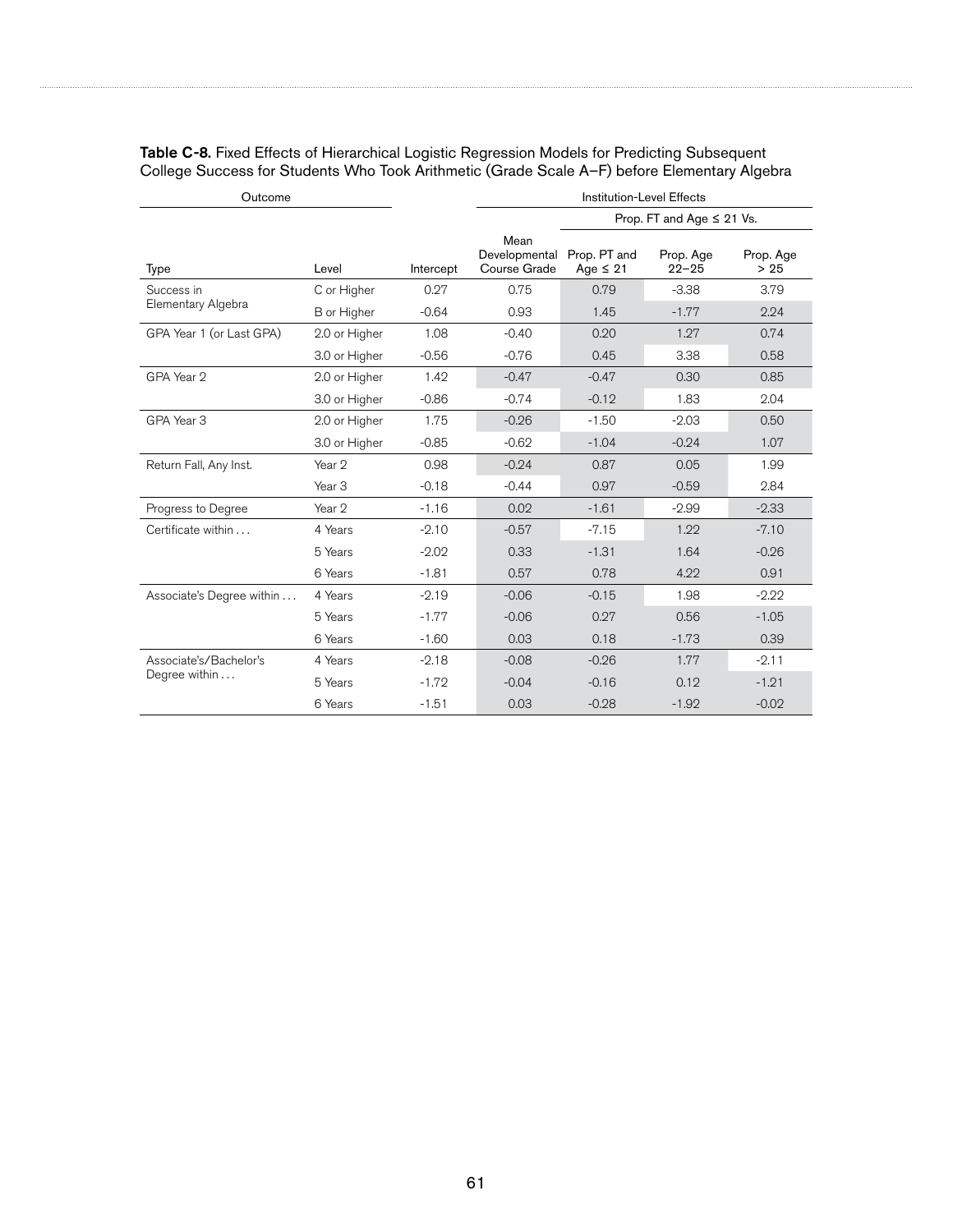### Table C-8. (continued)

| Outcome                   |                   | <b>Student-Level Effects</b>               |                |                               |                         |                          |            |
|---------------------------|-------------------|--------------------------------------------|----------------|-------------------------------|-------------------------|--------------------------|------------|
|                           |                   |                                            |                |                               |                         | FT and Age $\leq$ 21 Vs. |            |
| Type                      | Level             | <b>ACT Compass</b><br>Pre-Algebra<br>Score | Prop.<br>Score | Developmental<br>Course Grade | PT and<br>Age $\leq 21$ | Age 22-25                | Age $> 25$ |
| Success in                | C or Higher       | 0.01                                       | $-0.42$        | 0.63                          | $-0.74$                 | $-0.54$                  | $-0.59$    |
| Elementary Algebra        | B or Higher       | 0.02                                       | $-0.52$        | 0.82                          | $-0.33$                 | $-0.19$                  | 0.02       |
| GPA Year 1 (or Last GPA)  | 2.0 or Higher     | < 0.01                                     | $-1.07$        | 0.40                          | $-0.47$                 | $-0.03$                  | 0.30       |
|                           | 3.0 or Higher     | < 0.01                                     | 1.42           | 0.55                          | $-0.05$                 | 0.41                     | 0.82       |
| GPA Year 2                | 2.0 or Higher     | < 0.01                                     | $-1.74$        | 0.55                          | $-0.46$                 | 0.36                     | 0.28       |
|                           | 3.0 or Higher     | < 0.01                                     | $-0.68$        | 0.68                          | $-0.37$                 | 0.19                     | 0.69       |
| GPA Year 3                | 2.0 or Higher     | < 0.01                                     | $-2.11$        | 0.51                          | $-0.46$                 | 0.13                     | 0.27       |
|                           | 3.0 or Higher     | 0.01                                       | $-1.73$        | 0.64                          | $-0.22$                 | 0.48                     | 0.86       |
| Return Fall, Any Inst.    | Year 2            | $-0.01$                                    | $-0.98$        | 0.16                          | $-0.97$                 | $-0.91$                  | $-0.65$    |
|                           | Year <sub>3</sub> | < 0.01                                     | $-0.74$        | 0.26                          | $-0.92$                 | $-0.62$                  | $-0.39$    |
| Progress to Degree        | Year 2            | 0.01                                       | $-1.95$        | 0.22                          | $-2.13$                 | $-1.63$                  | $-1.45$    |
| Certificate within        | 4 Years           | 0.01                                       | 0.58           | 0.25                          | $-0.81$                 | $-0.33$                  | $-0.49$    |
|                           | 5 Years           | < 0.01                                     | 2.29           | 0.17                          | $-1.14$                 | $-0.60$                  | $-0.78$    |
|                           | 6 Years           | < 0.01                                     | 1.48           | 0.15                          | $-1.63$                 | $-1.24$                  | $-1.18$    |
| Associate's Degree within | 4 Years           | 0.01                                       | $-1.22$        | 0.45                          | $-1.16$                 | $-0.76$                  | $-0.73$    |
|                           | 5 Years           | < 0.01                                     | $-1.71$        | 0.40                          | $-1.01$                 | $-1.00$                  | $-0.62$    |
|                           | 6 Years           | < 0.01                                     | $-2.85$        | 0.33                          | $-1.06$                 | $-0.81$                  | $-0.49$    |
| Associate's/Bachelor's    | 4 Years           | 0.01                                       | $-1.41$        | 0.45                          | $-1.18$                 | $-0.78$                  | $-0.74$    |
| Degree within             | 5 Years           | < 0.01                                     | $-2.03$        | 0.40                          | $-1.04$                 | $-1.04$                  | $-0.66$    |
|                           | 6 Years           | < 0.01                                     | $-2.81$        | 0.34                          | $-1.11$                 | $-0.91$                  | $-0.57$    |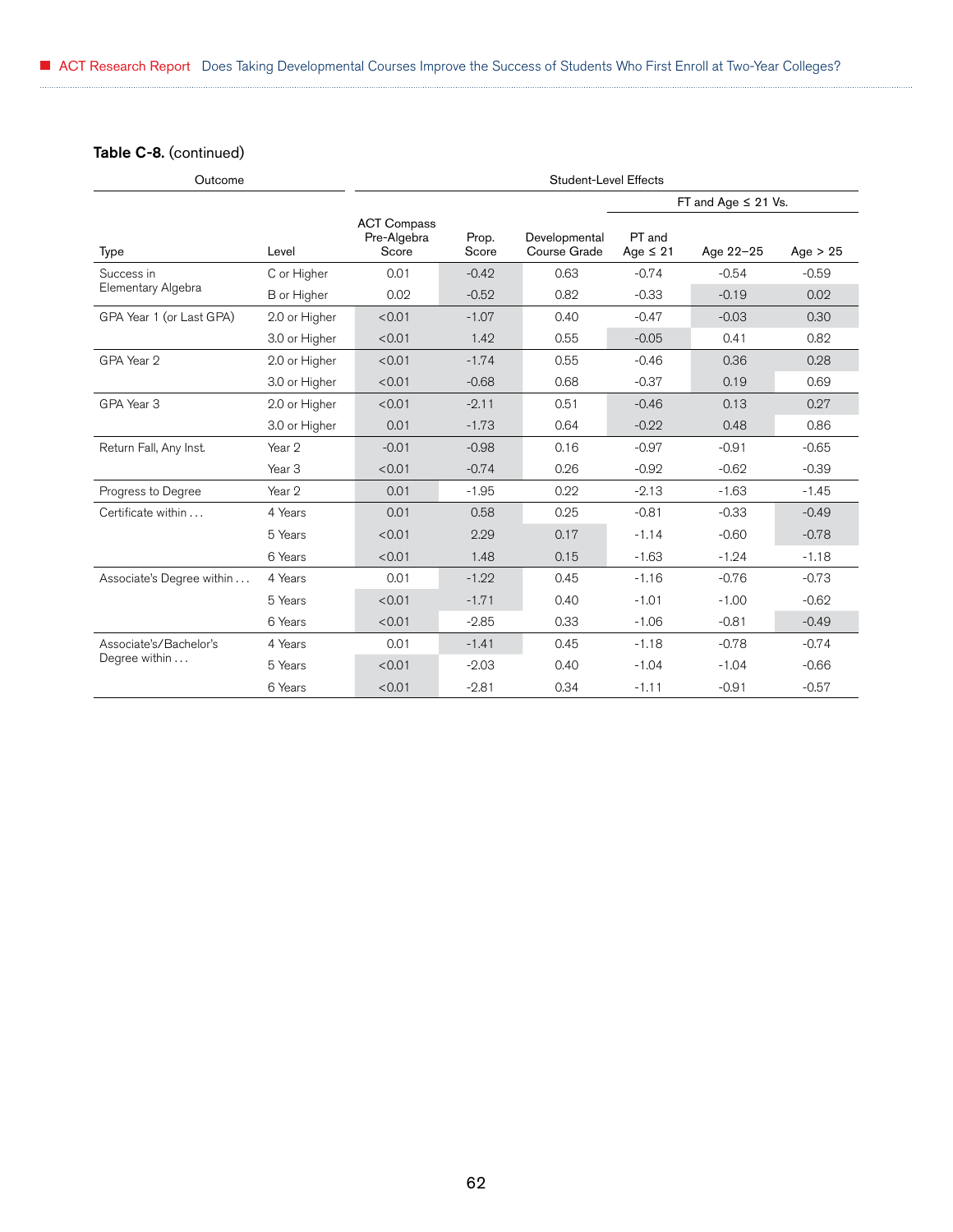| Table C-9. Variance Components of Hierarchical Logistic Regression Models for Predicting |
|------------------------------------------------------------------------------------------|
| Subsequent College Success for Students Who Took Arithmetic (Grade Scale A–F) before     |
| Elementary Algebra                                                                       |

| Outcome                   |                   |           | Variance Component |
|---------------------------|-------------------|-----------|--------------------|
| Type                      | Level             | Intercept | Standard Error     |
| Success in                | C or Higher       | 0.1624    | 0.0757             |
| Elementary Algebra        | B or Higher       | 0.3244    | 0.1302             |
| GPA Year 1 (or Last GPA)  | 2.0 or Higher     | 0.0000    |                    |
|                           | 3.0 or Higher     | 0.0550    | 0.0352             |
| GPA Year 2                | 2.0 or Higher     | 0.0348    | 0.0540             |
|                           | 3.0 or Higher     | 0.0000    |                    |
| GPA Year 3                | 2.0 or Higher     | 0.0000    |                    |
|                           | 3.0 or Higher     | 0.0000    |                    |
| Return Fall, Any Inst.    | Year 2            | 0.0167    | 0.0148             |
|                           | Year <sub>3</sub> | 0.0262    | 0.0143             |
| Progress to Degree        | Year 2            | 0.1385    | 0.0681             |
| Certificate within        | 4 Years           | 0.1562    | 0.1006             |
|                           | 5 Years           | 0.3196    | 0.1848             |
|                           | 6 Years           | 0.3207    | 0.2038             |
| Associate's Degree within | 4 Years           | 0.0000    |                    |
|                           | 5 Years           | 0.0000    |                    |
|                           | 6 Years           | 0.0113    | 0.0225             |
| Associate's/Bachelor's    | 4 Years           | 0.0000    |                    |
| Degree within             | 5 Years           | 0.0000    |                    |
|                           | 6 Years           | 0.0179    | 0.0240             |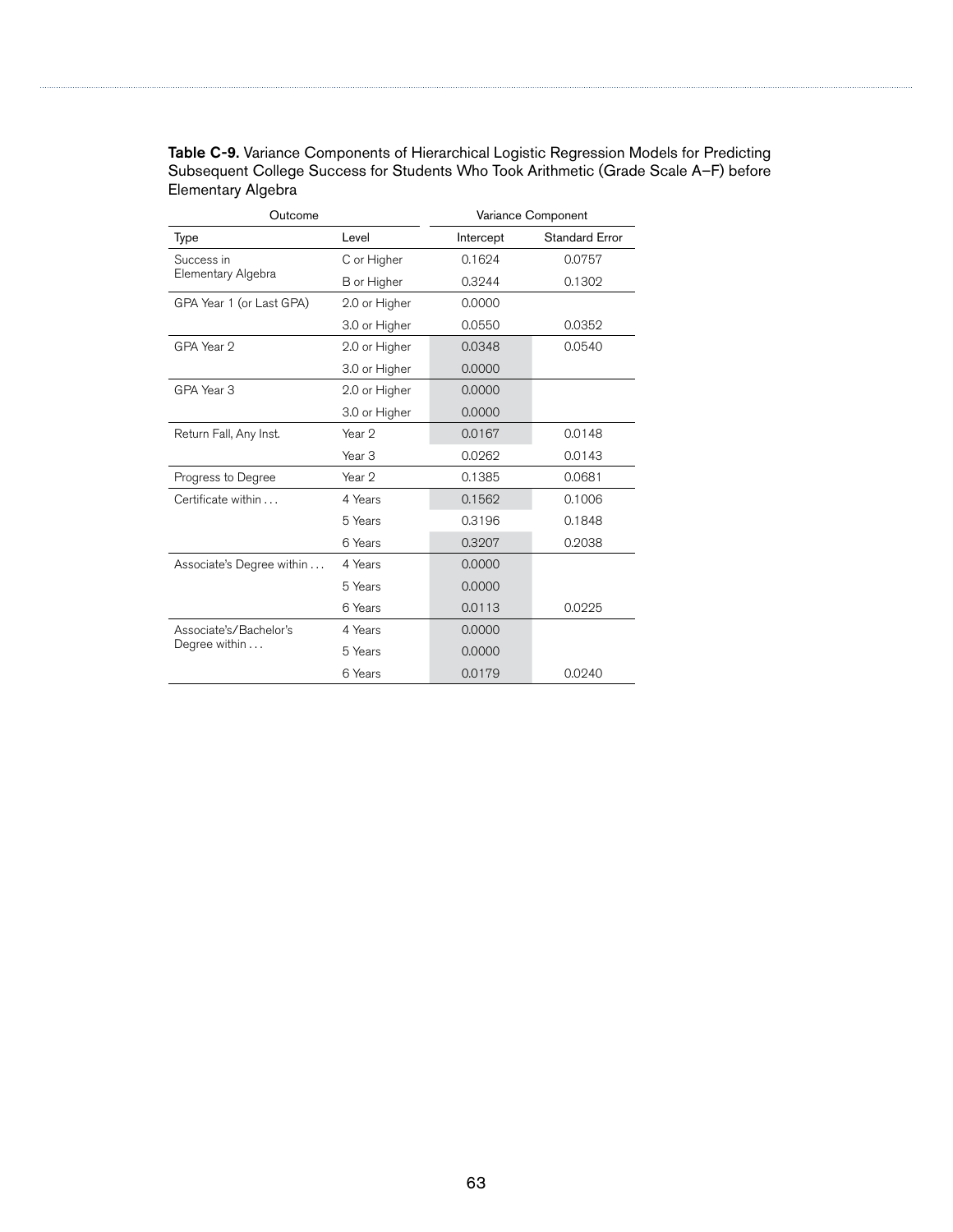| )<br>)<br>Ĺ                                                                              |                                                                                     |
|------------------------------------------------------------------------------------------|-------------------------------------------------------------------------------------|
|                                                                                          |                                                                                     |
|                                                                                          |                                                                                     |
|                                                                                          |                                                                                     |
|                                                                                          |                                                                                     |
|                                                                                          |                                                                                     |
|                                                                                          |                                                                                     |
|                                                                                          |                                                                                     |
|                                                                                          |                                                                                     |
|                                                                                          |                                                                                     |
|                                                                                          |                                                                                     |
|                                                                                          |                                                                                     |
|                                                                                          |                                                                                     |
|                                                                                          |                                                                                     |
|                                                                                          |                                                                                     |
|                                                                                          |                                                                                     |
|                                                                                          |                                                                                     |
|                                                                                          |                                                                                     |
| cal Logistic Regression Models for Predicting Subsequent College Success for Students WM |                                                                                     |
|                                                                                          |                                                                                     |
| of Hierarchical Logistic Regression Mr                                                   |                                                                                     |
|                                                                                          | ichata dhek                                                                         |
|                                                                                          |                                                                                     |
|                                                                                          |                                                                                     |
|                                                                                          |                                                                                     |
|                                                                                          |                                                                                     |
|                                                                                          |                                                                                     |
|                                                                                          | naha hatnya Intarnan<br> <br> <br> <br> <br> <br> <br> <br><br><br><br><br><br><br> |
|                                                                                          |                                                                                     |
|                                                                                          | ١                                                                                   |
|                                                                                          |                                                                                     |
|                                                                                          |                                                                                     |
|                                                                                          |                                                                                     |
| í                                                                                        | l                                                                                   |
| ֚֚֬֜                                                                                     | l                                                                                   |
| .<br>م                                                                                   | _<br>ರ                                                                              |
|                                                                                          |                                                                                     |
|                                                                                          |                                                                                     |

| Did Not Take Elementary Algebra<br>Outcome |                                                         | before Intermediate Algebra |                                             |                                    |                    | Institution-Level Effects |                                  |                                                      |                   |
|--------------------------------------------|---------------------------------------------------------|-----------------------------|---------------------------------------------|------------------------------------|--------------------|---------------------------|----------------------------------|------------------------------------------------------|-------------------|
|                                            |                                                         |                             |                                             |                                    |                    |                           |                                  | Prop. Developmental Course<br>Taken Interaction with |                   |
|                                            |                                                         |                             |                                             |                                    |                    | Prop. FT and Age          | ۊ<br>$\overline{\Omega}$<br>VI   |                                                      |                   |
| Туре                                       | Level                                                   | Intercept                   | Pre-Algebra<br>Mean ACT<br>Compass<br>Score | l and<br>Age $\leq 21$<br>Prop. PT | Prop. Age<br>22-25 | Prop. Age<br>> 25         | and<br>Age $\leq 21$<br>Prop. PT | Prop. Age<br>22-25                                   | Prop. Age<br>> 25 |
| Success in                                 | C or Higher                                             | 0.15                        | $-0.08$                                     | 4.52                               | 2.44               | 3.65                      | $-4.87$                          | 1.49                                                 | 1.30              |
| Intermediate Algebra                       | B or Higher                                             | $-0.53$                     | $-0.08$                                     | 4.04                               | 0.61               | 3.40                      | $-4.74$                          | 1.41                                                 | 3.12              |
| GPA Year 1 (or Last GPA)                   | উ<br>2.0 or High                                        | 1.20                        | 0.01                                        | 1.02                               | 5.24               | $-4.19$                   | $-0.61$                          | $-4.58$                                              | 6.66              |
|                                            | ŏ<br>3.0 or High                                        | $-0.56$                     | 0.01                                        | 0.68                               | 1.04               | $-0.92$                   | $-1.28$                          | $-0.03$                                              | 6.45              |
| GPA Year 2                                 | ৳<br>2.0 or High                                        | 1.61                        | 0.04                                        | $-0.53$                            | 11.23              | $-13.27$                  | 0.39                             | $-12.68$                                             | 18.76             |
|                                            | $\overleftarrow{\underline{\mathbb{O}}}$<br>3.0 or High | $-0.67$                     | 0.03                                        | $-0.87$                            | 6.03               | $-15.23$                  | 0.24                             | $-6.57$                                              | 20.65             |
| GPA Year 3                                 | ŏ<br>2.0 or High                                        | 1.93                        | 0.02                                        | $-0.56$                            | 5.64               | $-2.02$                   | 0.52                             | $-5.22$                                              | 5.44              |
|                                            | 3.0 or Higher                                           | $-0.73$                     | 0.02                                        | $-0.87$                            | $-0.05$            | $-7.17$                   | 0.63                             | 0.82                                                 | 8.46              |
| Return Fall, Any Inst.                     | Year <sub>2</sub>                                       | 1.13                        | 0.02                                        | $-0.40$                            | 4.31               | $-7.51$                   | 0.93                             | $-2.52$                                              | 10.06             |
|                                            | Year <sub>3</sub>                                       | 0.02                        | 0.02                                        | $-0.10$                            | $-0.01$            | $-4.34$                   | 0.59                             | 2.40                                                 | 7.68              |
| Progress to Degree                         | Year 2                                                  | $-0.66$                     | 0.01                                        | $-1.85$                            | 6.13               | $-6.91$                   | 0.69                             | $-3.13$                                              | 5.49              |
| Certificate within.                        | 4 Years                                                 | $-2.01$                     | $-0.06$                                     | $-4.81$                            | $-2.41$            | 6.97                      | 1.81                             | 1.60                                                 | $-7.57$           |
|                                            | 5 Years                                                 | $-1.82$                     | $-0.04$                                     | $-5.54$                            | $-6.76$            | 0.82                      | 2.16                             | 4.92                                                 | $-2.92$           |
|                                            | 6 Years                                                 | $-1.82$                     | $-0.05$                                     | $-5.41$                            | $-11.22$           | 5.38                      | 1.44                             | 17.15                                                | $-13.83$          |
| Associate's Degree                         | 4 Years                                                 | $-1.64$                     | $-0.01$                                     | $-1.27$                            | 6.79               | $-7.79$                   | 0.60                             | $-1.78$                                              | 4.94              |
| within                                     | 5 Years                                                 | $-1.27$                     | 0.01                                        | $-1.29$                            | 6.34               | $-8.47$                   | 0.79                             | $-2.90$                                              | 6.90              |
|                                            | 6 Years                                                 | $-1.22$                     | 0.01                                        | $-1.24$                            | 7.04               | $-3.50$                   | 1.95                             | $-8.31$                                              | 4.02              |
| Associate's/Bachelor's                     | 4 Years                                                 | $-1.62$                     | $-0.01$                                     | $-1.24$                            | 6.76               | $-7.56$                   | 0.62                             | $-1.71$                                              | 4.75              |
| Degree within.                             | 5 Years                                                 | $-1.21$                     | 0.01                                        | $-1.65$                            | 6.92               | $-8.07$                   | 1.08                             | $-3.86$                                              | 7.14              |
|                                            | 6 Years                                                 | $-1.10$                     | 0.01                                        | $-1.02$                            | 8.12               | $-2.80$                   | 2.13                             | $-10.13$                                             | 4.26              |

ACT Research Report Does Taking Developmental Courses Improve the Success of Students Who First Enroll at Two-Year Colleges?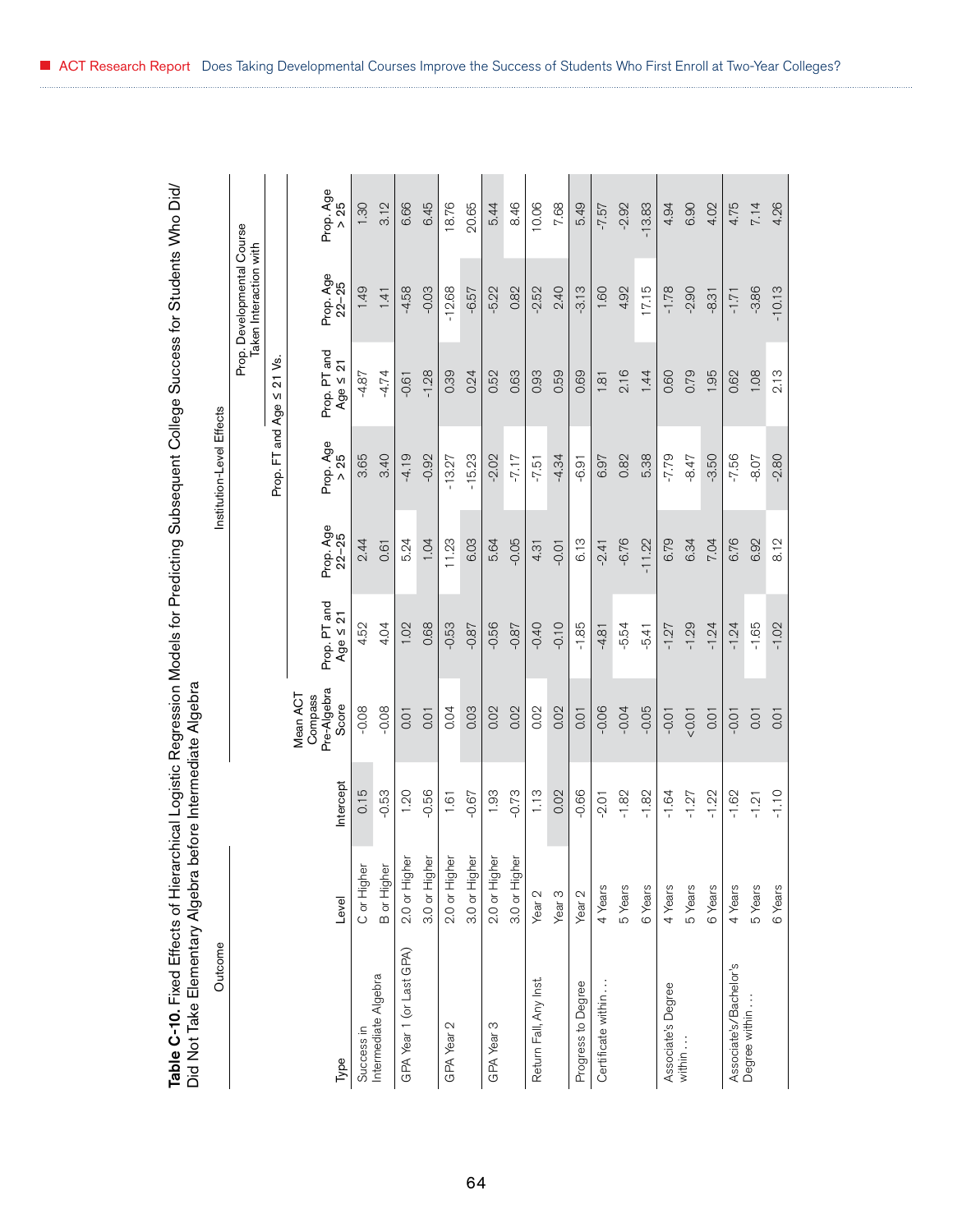| Outcome                  |                   |                   |                                      |         |               |                          | Student-Level Effects |         |                                             |                       |            |
|--------------------------|-------------------|-------------------|--------------------------------------|---------|---------------|--------------------------|-----------------------|---------|---------------------------------------------|-----------------------|------------|
|                          |                   |                   |                                      |         |               |                          |                       |         | Developmental Course Taken Interaction with |                       |            |
|                          |                   |                   |                                      |         |               | FT and Age $\leq$ 21 Vs. |                       |         |                                             | ភ<br>VI<br>FT and Age | ۊ          |
|                          |                   | Developmental     | Pre-Algebra<br>Compass<br><b>ACT</b> | Prop.   | PT and<br>Age |                          |                       | Prop.   | PT and<br>Age                               | Age<br>22-25          |            |
| Туре                     | Level             | Course Taken      | Score                                | Score   | $\leq 21$     | Age<br>22-25             | Age $> 25$            | Score   | $\frac{1}{2}$                               |                       | Age $> 25$ |
| Success in               | C or Higher       | $\overline{0.11}$ | 0.01                                 | $-1.36$ | $-1.34$       | $-0.74$                  | $-0.63$               | 1.87    | 0.77                                        | 0.37                  | 0.30       |
| Intermediate Algebra     | B or Higher       | 0.20              | 0.02                                 | $-1.11$ | $-1.05$       | $-0.33$                  | $-0.25$               | 1.46    | 0.67                                        | 0.14                  | 0.19       |
| GPA Year 1 (or Last GPA) | 2.0 or Higher     | $-0.34$           | 50.07                                | $-0.54$ | $-1.88$       | $-1.17$                  | $-1.12$               | 0.60    | 1.07                                        | 0.72                  | 0.84       |
|                          | 3.0 or Higher     | $-0.16$           | $\overline{0}$ .01                   | $-0.41$ | $-1.14$       | $-0.36$                  | $-0.29$               | 1.32    | 0.76                                        | 0.44                  | 0.72       |
| GPA Year 2               | 2.0 or Higher     | 0.05              | 0.01                                 | $-0.93$ | $-1.49$       | $-0.52$                  | $-0.20$               | 0.70    | 0.66                                        | 0.18                  | 0.50       |
|                          | 3.0 or Higher     | 0.02              | 0.02                                 | $-0.22$ | $\frac{1}{1}$ | $-0.27$                  | 0.20                  | 0.77    | 0.61                                        | 0.51                  | 0.32       |
| GPA Year 3               | 2.0 or Higher     | $-0.02$           | 0.01                                 | $-1.81$ | $-1.52$       | $-0.44$                  | $-0.70$               | 1.72    | 0.77                                        | 0.27                  | 1.13       |
|                          | 3.0 or Higher     | 0.05              | 0.02                                 | $-0.24$ | $-0.88$       | $-0.08$                  | 0.24                  | 0.96    | 0.36                                        | 0.20                  | 0.25       |
| Return Fall, Any Inst.   | Year <sub>2</sub> | $-0.51$           | $-0.01$                              | $-0.82$ | $-1.93$       | $-1.46$                  | $-1.07$               | 0.69    | 0.74                                        | 0.53                  | 0.13       |
|                          | Year <sub>3</sub> | $-0.34$           | 10.01                                | $-1.21$ | $-1.60$       | $-1.03$                  | $-0.77$               | 0.96    | 0.80                                        | 0.40                  | 0.37       |
| Progress to Degree       | Year <sub>2</sub> | $-0.06$           | 0.01                                 | $-1.76$ | $-2.64$       | $-1.82$                  | $-1.44$               | 0.11    | 0.36                                        | 0.09                  | $-0.05$    |
| Certificate within       | 4 Years           | $-0.17$           | 0.01                                 | 0.61    | $-0.68$       | $-0.38$                  | $-0.90$               | $-0.08$ | $-0.12$                                     | $-0.04$               | 0.36       |
|                          | 5 Years           | $-0.16$           | 10.01                                | 0.28    | $-0.64$       | $-0.25$                  | $-0.72$               | 0.25    | $-0.31$                                     | $-0.27$               | $-0.03$    |
|                          | 6 Years           | $-0.14$           | 0.01                                 | 0.14    | $-0.74$       | $-0.26$                  | $-0.97$               | 0.53    | $-0.20$                                     | $-0.34$               | 0.33       |
| Associate's Degree       | 4 Years           | $-0.08$           | <sub>100</sub>                       | $-1.87$ | $-1.78$       | $-0.77$                  | $-0.28$               | 1.10    | 0.65                                        | 0.04                  | $-0.14$    |
| within                   | 5 Years           | $-0.17$           | 0.01                                 | $-1.50$ | $-1.67$       | $-0.79$                  | $-0.23$               | 0.60    | 0.80                                        | 0.21                  | 0.05       |
|                          | 6 Years           | $-0.09$           | 10.01                                | $-1.27$ | $-1.62$       | $-0.82$                  | $-0.44$               | 0.39    | 0.81                                        | 0.39                  | 0.31       |
| Associate's/Bachelor's   | 4 Years           | $-0.09$           | 0.01                                 | $-1.90$ | $-1.81$       | $-0.81$                  | $-0.28$               | 1.04    | 0.63                                        | 0.03                  | $-0.14$    |
| Degree within            | 5 Years           | $-0.15$           | 10.01                                | $-1.89$ | $-1.74$       | $-0.84$                  | $-0.15$               | 0.82    | 0.71                                        | 0.12                  | $-0.16$    |
|                          | 6 Years           | $-0.04$           | 10.07                                | $-1.78$ | $-1.71$       | $-0.95$                  | $-0.44$               | 0.64    | 0.71                                        | 0.35                  | 0.14       |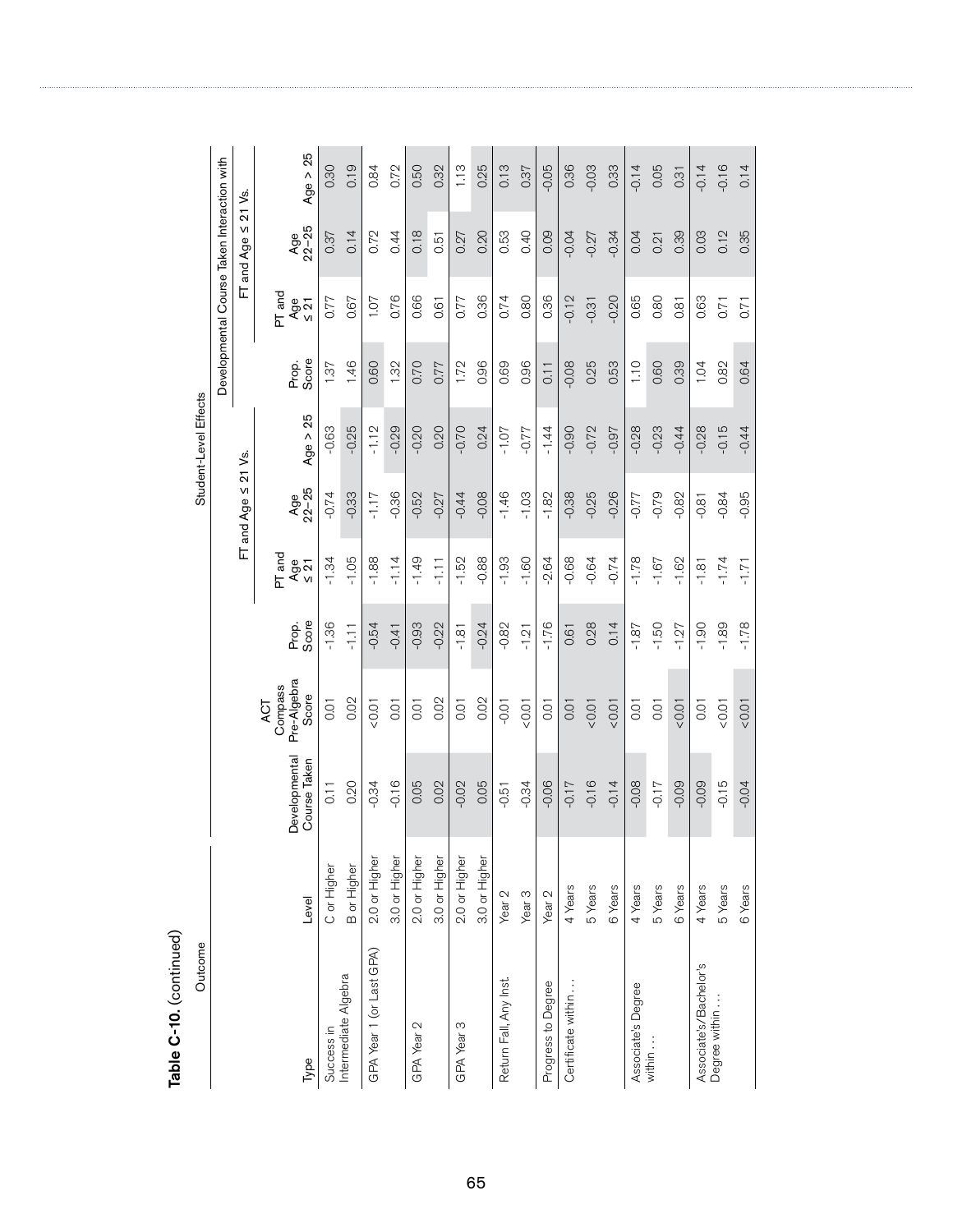Table C-11. Variance Components of Hierarchical Logistic Regression Models for Predicting Subsequent College Success for Students Who Did/Did Not Take Elementary Algebra before Intermediate Algebra

| Outcome                   |                   |           | Variance Component    |
|---------------------------|-------------------|-----------|-----------------------|
| Type                      | Level             | Intercept | <b>Standard Error</b> |
| Success in                | C or Higher       | 0.6172    | 0.1739                |
| Intermediate Algebra      | B or Higher       | 0.7099    | 0.1939                |
| GPA Year 1 (or Last GPA)  | 2.0 or Higher     | 0.1092    | 0.0400                |
|                           | 3.0 or Higher     | 0.1124    | 0.0387                |
| GPA Year 2                | 2.0 or Higher     | 0.0533    | 0.0357                |
|                           | 3.0 or Higher     | 0.0851    | 0.0387                |
| GPA Year 3                | 2.0 or Higher     | 0.0887    | 0.0494                |
|                           | 3.0 or Higher     | 0.0527    | 0.0313                |
| Return Fall, Any Inst.    | Year 2            | 0.0594    | 0.0231                |
|                           | Year <sub>3</sub> | 0.0759    | 0.0283                |
| Progress to Degree        | Year <sub>2</sub> | 0.0838    | 0.0336                |
| Certificate within        | 4 Years           | 0.2684    | 0.1111                |
|                           | 5 Years           | 0.2391    | 0.1045                |
|                           | 6 Years           | 0.1066    | 0.0648                |
| Associate's Degree within | 4 Years           | 0.1816    | 0.0590                |
|                           | 5 Years           | 0.1451    | 0.0530                |
|                           | 6 Years           | 0.1865    | 0.0729                |
| Associate's/Bachelor's    | 4 Years           | 0.1774    | 0.0578                |
| Degree within             | 5 Years           | 0.1334    | 0.0503                |
|                           | 6 Years           | 0.1521    | 0.0615                |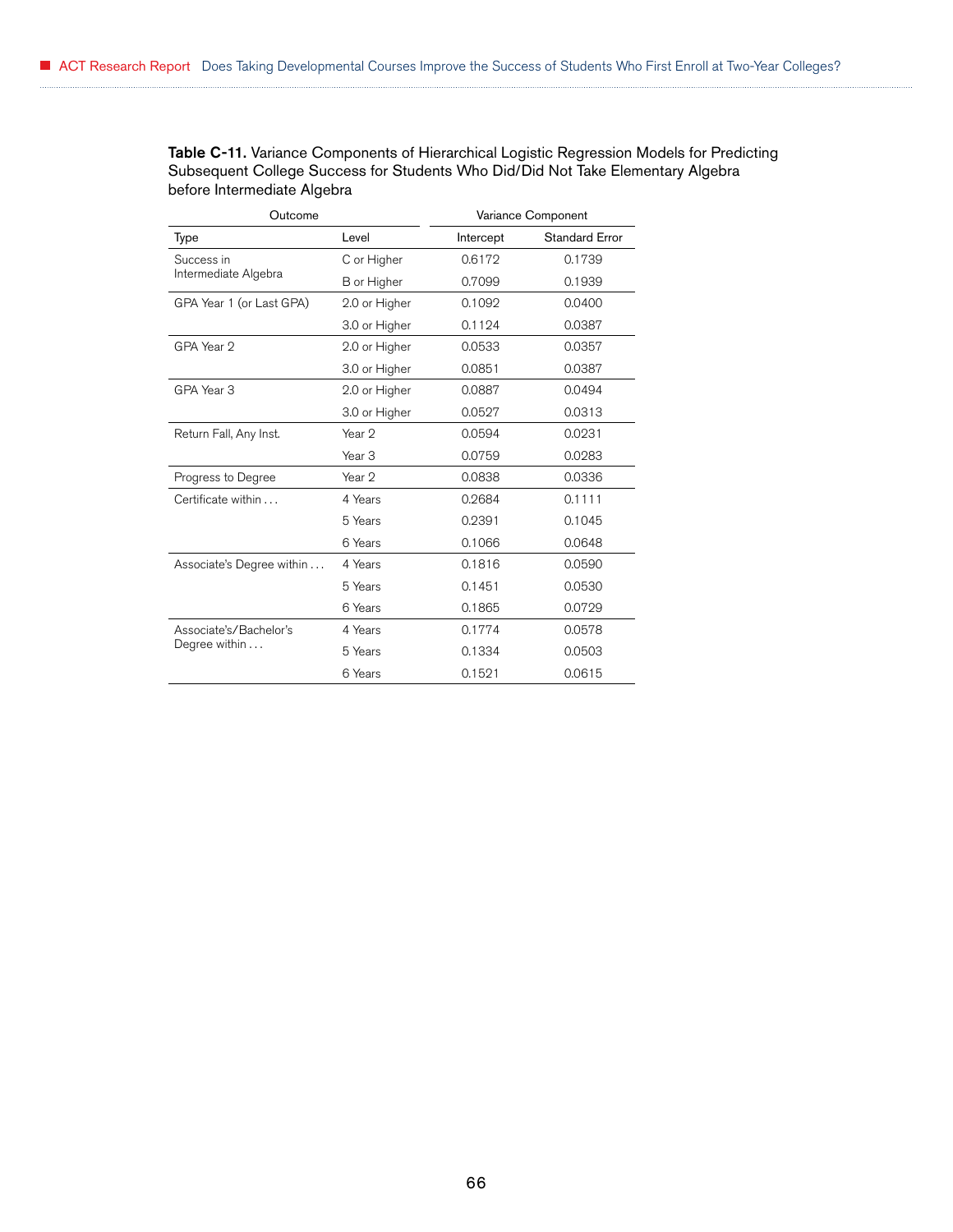| rable C-12. Fixed Errects<br>Who Took Elementary Alg |                   |                 | of the process to a sequence of the process of the control of the control of the process of the concession of the control of the concess of the control of the concess of the concess of the concess of the concess of the con<br>ebra (Grade Scale A-F) before Intermediate Algebra |                                        |                |                               |                            |                            |            |
|------------------------------------------------------|-------------------|-----------------|--------------------------------------------------------------------------------------------------------------------------------------------------------------------------------------------------------------------------------------------------------------------------------------|----------------------------------------|----------------|-------------------------------|----------------------------|----------------------------|------------|
| Outcome                                              |                   |                 | Institution-Level<br>Effects                                                                                                                                                                                                                                                         |                                        |                | Student-Level Effects         |                            |                            |            |
|                                                      |                   |                 |                                                                                                                                                                                                                                                                                      |                                        |                |                               |                            | $FT$ and Age $\leq$ 21 Vs. |            |
| Туре                                                 | Level             | Intercept       | Pre-Algebra Score<br><b>ACT Compass</b><br>Mean                                                                                                                                                                                                                                      | Pre-Algebra<br>Compass<br>Score<br>ACT | Prop.<br>Score | Course Grade<br>Developmental | PT and<br>Age<br>$\leq 21$ | Age<br>22-25               | Age $> 25$ |
| Success in                                           | C or Higher       | $10.0 - 50$     | $-0.02$                                                                                                                                                                                                                                                                              | 10.01                                  | 0.02           | 0.75                          | -0.55                      | $-0.41$                    | $-0.41$    |
| Intermediate Algebra                                 | B or Higher       | $-0.86$         | $-0.03$                                                                                                                                                                                                                                                                              | 0.01                                   | 0.48           | 0.92                          | $-0.30$                    | $-0.20$                    | $-0.13$    |
| GPA Year 1 (or Last GPA)                             | 2.0 or Higher     | $\frac{6}{115}$ | 0.02                                                                                                                                                                                                                                                                                 | 10.01                                  | $-0.16$        | 0.43                          | -0.77                      | $-0.45$                    | $-0.34$    |
|                                                      | 3.0 or Higher     | $-0.66$         | 0.02                                                                                                                                                                                                                                                                                 | 10.01                                  | 0.64           | 0.55                          | $-0.43$                    | 0.02                       | 0.31       |
| GPA Year 2                                           | 2.0 or Higher     | 1.61            | 0.02                                                                                                                                                                                                                                                                                 | 10.01                                  | $-0.25$        | 0.48                          | $-0.82$                    | $-0.36$                    | 0.19       |
|                                                      | 3.0 or Higher     | $-0.75$         | 0.01                                                                                                                                                                                                                                                                                 | 0.01                                   | 0.41           | 0.70                          | $-0.52$                    | 0.23                       | 0.44       |
| GPA Year 3                                           | 2.0 or Higher     | 1.90            | 0.01                                                                                                                                                                                                                                                                                 | 0.01                                   | $-0.30$        | 0.48                          | $-0.68$                    | $-0.15$                    | 0.37       |
|                                                      | 3.0 or Higher     | $-0.80$         | 0.01                                                                                                                                                                                                                                                                                 | 0.01                                   | 0.54           | 0.77                          | $-0.52$                    | 0.11                       | 0.38       |
| Return Fall, Any Inst                                | Year <sub>2</sub> | 1.18            | 0.03                                                                                                                                                                                                                                                                                 | $-0.01$                                | $-0.07$        | 0.21                          | $-0.98$                    | $-0.75$                    | -0.77      |
|                                                      | Year <sub>3</sub> | 0.04            | 0.03                                                                                                                                                                                                                                                                                 | $-0.01$                                | $-0.28$        | 0.20                          | $-0.70$                    | $-0.57$                    | $-0.34$    |
| Progress to Degree                                   | Year <sub>2</sub> | $-0.80$         | 0.02                                                                                                                                                                                                                                                                                 | 0.01                                   | $-1.44$        | 0.25                          | $-2.25$                    | $-1.76$                    | $-1.59$    |
| Certificate within                                   | 4 Years           | $-1.92$         | $-0.02$                                                                                                                                                                                                                                                                              | 10.01                                  | 0.80           | 0.25                          | $-0.72$                    | $-0.42$                    | $-0.52$    |
|                                                      | 5 Years           | $-1.77$         | $-0.02$                                                                                                                                                                                                                                                                              | 10.01                                  | 0.78           | 0.18                          | $-0.90$                    | $-0.55$                    | $-0.76$    |
|                                                      | 6 Years           | $-1.65$         | $-0.02$                                                                                                                                                                                                                                                                              | $-0.01$                                | 0.94           | 0.16                          | $-0.77$                    | $-0.46$                    | $-0.52$    |
| Associate's Degree                                   | 4 Years           | $-1.67$         | 10.01                                                                                                                                                                                                                                                                                | 10.01                                  | $-0.62$        | 0.37                          | $-1.12$                    | $-0.76$                    | $-0.54$    |
| within                                               | 5 Years           | $-1.30$         | 0.01                                                                                                                                                                                                                                                                                 | 10.01                                  | $-0.70$        | 0.32                          | $-0.86$                    | $-0.64$                    | $-0.33$    |
|                                                      | 6 Years           | $-1.19$         | 50.01                                                                                                                                                                                                                                                                                | 10.01                                  | $-0.90$        | 0.27                          | $-0.80$                    | $-0.46$                    | $-0.23$    |
| Associate's/Bachelor's<br>Degree within              | 4 Years           | $-1.66$         | 10.01                                                                                                                                                                                                                                                                                | 10.01                                  | $-0.77$        | 0.39                          | $-1.18$                    | $-0.81$                    | $-0.55$    |
|                                                      | 5 Years           | $-1.26$         | 0.01                                                                                                                                                                                                                                                                                 | 10.01                                  | $-1.02$        | 0.36                          | $-1.02$                    | $-0.75$                    | $-0.42$    |
|                                                      | 6 Years           | $-1.12$         | 0.01                                                                                                                                                                                                                                                                                 | 10.01                                  | $-1.24$        | 0.30                          | $-0.96$                    | $-0.60$                    | $-0.35$    |

Table C-12. Fixed Effects of Hierarchical Logistic Regression Models for Predicting Subsequent College Success for Students for Students ن<br>۽<br>ڏ ن<br>ام Modole for Prodicting Subs robical Logistic Po Table C-12. Fixed Effects of Hiera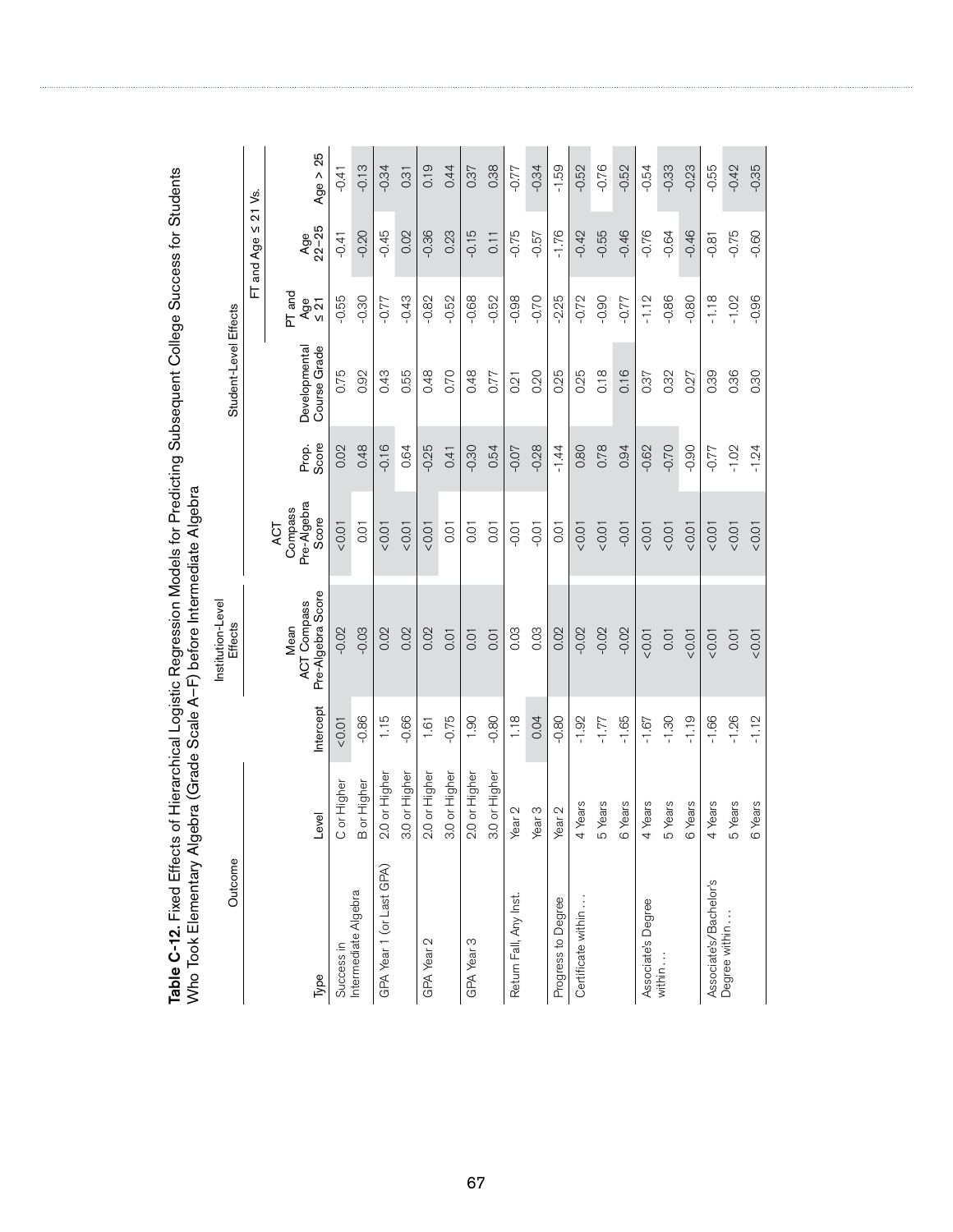Table C-13. Variance Components of Hierarchical Logistic Regression Models for Predicting Subsequent College Success for Students Who Took Elementary Algebra (Grade Scale A–F) before Intermediate Algebra

| Outcome                   |                   |           | Variance Component    |
|---------------------------|-------------------|-----------|-----------------------|
| Type                      | Level             | Intercept | <b>Standard Error</b> |
| Success in                | C or Higher       | 0.1804    | 0.0683                |
| Intermediate Algebra      | B or Higher       | 0.2527    | 0.0932                |
| GPA Year 1 (or Last GPA)  | 2.0 or Higher     | 0.2286    | 0.1099                |
|                           | 3.0 or Higher     | 0.1748    | 0.0723                |
| GPA Year 2                | 2.0 or Higher     | 0.0187    | 0.0302                |
|                           | 3.0 or Higher     | 0.1256    | 0.0645                |
| GPA Year 3                | 2.0 or Higher     | 0.0000    |                       |
|                           | 3.0 or Higher     | 0.0267    | 0.0316                |
| Return Fall, Any Inst.    | Year 2            | 0.0495    | 0.0274                |
|                           | Year <sub>3</sub> | 0.0725    | 0.0326                |
| Progress to Degree        | Year 2            | 0.1112    | 0.0481                |
| Certificate within        | 4 Years           | 0.3235    | 0.1463                |
|                           | 5 Years           | 0.4132    | 0.1917                |
|                           | 6 Years           | 0.4253    | 0.2152                |
| Associate's Degree within | 4 Years           | 0.2026    | 0.0737                |
|                           | 5 Years           | 0.0931    | 0.0413                |
|                           | 6 Years           | 0.0910    | 0.0457                |
| Associate's/Bachelor's    | 4 Years           | 0.2167    | 0.0785                |
| Degree within             | 5 Years           | 0.1041    | 0.0442                |
|                           | 6 Years           | 0.1137    | 0.0520                |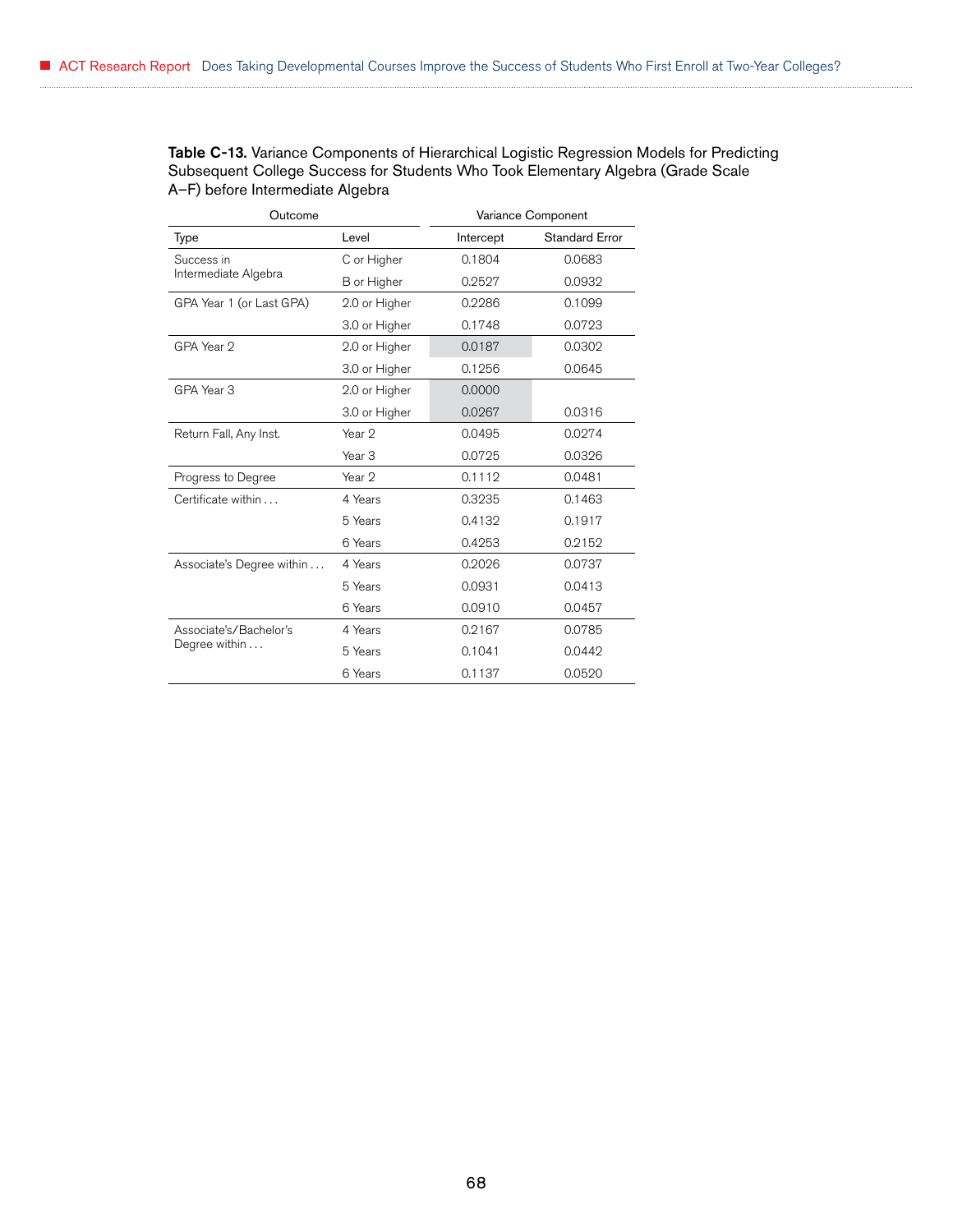Table C-14. Fixed Effects of Hierarchical Logistic Regression Models for Predicting Subsequent College Success for Students<br>Who Did/Did Not Take Intermediate Algebra before College Algebra Table C-14. Fixed Effects of Hierarchical Logistic Regression Models for Predicting Subsequent College Success for Students Who Did/Did Not Take Intermediate Algebra before College Algebra

| Outcome |                   |           |                                      |                                  |                    | Institution-Level Effects |                                  |                                                      |                   |
|---------|-------------------|-----------|--------------------------------------|----------------------------------|--------------------|---------------------------|----------------------------------|------------------------------------------------------|-------------------|
|         |                   |           |                                      |                                  |                    |                           |                                  | Prop. Developmental Course<br>Taken Interaction with |                   |
|         |                   |           |                                      |                                  |                    | Prop. FT and Age 5        | 21 Vs.                           |                                                      |                   |
|         | Level             | Intercept | Compass Algebra<br>Mean ACT<br>Score | and Age<br>Prop. PT<br>$\leq 21$ | Prop. Age<br>22-25 | Prop. Age<br>้ 25<br>∧    | and Age<br>$\leq 21$<br>Prop. PT | Prop. Age<br>22-25                                   | Prop. Age<br>> 25 |
|         | C or Higher       | 0.67      | 0.01                                 | $-1.70$                          | 0.49               | 6.19                      | 3.74                             | $-18.63$                                             | $-4.01$           |
|         | B or Higher       | $-0.35$   | 0.01                                 | $-1.16$                          | $-7.48$            | 4.50                      | 2.74                             | $-5.69$                                              | $-1.62$           |
|         | 2.0 or Higher     | 1.87      | 0.07                                 | $-2.74$                          | -8.98              | 4.50                      | 4.59                             | 11.84                                                | $-12.35$          |
|         | 3.0 or Higher     | $-0.10$   | 0.02                                 | $-1.07$                          | $-10.93$           | 5.20                      | 2.35                             | 14.05                                                | $-14.59$          |
|         | 2.0 or Higher     | 2.23      | 0.07                                 | $-1.97$                          | $-8.41$            | 7.56                      | 3.75                             | 9.76                                                 | $-27.78$          |
|         | 3.0 or Higher     | $-0.09$   | 0.02                                 | $-1.11$                          | $-7.26$            | 16.42                     | 2.47                             | 6.39                                                 | $-22.65$          |
|         | 2.0 or Higher     | 2.64      | 0.10                                 | $-3.51$                          | $-14.16$           | 22.63                     | 6.56                             | 5.82                                                 | $-32.54$          |
|         | 3.0 or Higher     | $-0.13$   | 0.01                                 | $-0.63$                          | $-4.61$            | 21.16                     | 1.92                             | $-5.04$                                              | $-19.86$          |
|         | Year <sub>2</sub> | 1.64      | 0.03                                 | 0.03                             | -9.37              | 16.49                     | 1.68                             | 7.68                                                 | $-22.09$          |
|         | Year <sub>3</sub> | 0.59      | 0.03                                 | 0.20                             | $-14.26$           | 16.55                     | 1.21                             | 17.46                                                | $-21.15$          |
|         | Year <sub>2</sub> | 0.61      | 0.01                                 | $-0.45$                          | 6.61               | 2.56                      | 0.04                             | $-5.98$                                              | $-5.07$           |
|         | 4 Years           | $-2.08$   | 0.01                                 | $-4.43$                          | $-17.05$           | 24.22                     | $-0.10$                          | 33.57                                                | $-22.45$          |
|         | 5 Years           | $-1.88$   | $-0.03$                              | $-3.85$                          | $-9.48$            | 22.66                     | 0.53                             | 15.58                                                | $-25.78$          |
|         | 6 Years           | $-1.98$   | 50.01                                | $-3.90$                          | $-0.71$            | 26.51                     | 1.69                             | $-12.07$                                             | $-21.32$          |
|         | 4 Years           | $-0.64$   | 0.01                                 | $-1.28$                          | 6.31               | 0.85                      | -0.56                            | 1.67                                                 | $-6.06$           |
|         | 5 Years           | $-0.48$   | 0.01                                 | $-1.26$                          | 7.85               | 4.04                      | $-0.56$                          | $-1.26$                                              | 6.58              |
|         | 6 Years           | $-0.34$   | 0.02                                 | $-1.08$                          | 6.75               | 6.77                      | 0.29                             | $-3.59$                                              | $-7.00$           |
|         | 4 Years           | $-0.61$   | 50.07                                | $-1.11$                          | 6.03               | 1.64                      | -0.63                            | 2.13                                                 | $-5.87$           |
|         | 5 Years           | $-0.33$   | 0.02                                 | $-1.12$                          | 3.80               | 4.85                      | $-0.13$                          | 1.32                                                 | $-5.40$           |
|         | 6 Years           | $-0.07$   | 0.03                                 | $-0.99$                          | 2.16               | 8.17                      | $-0.04$                          | 2.90                                                 | $-9.07$           |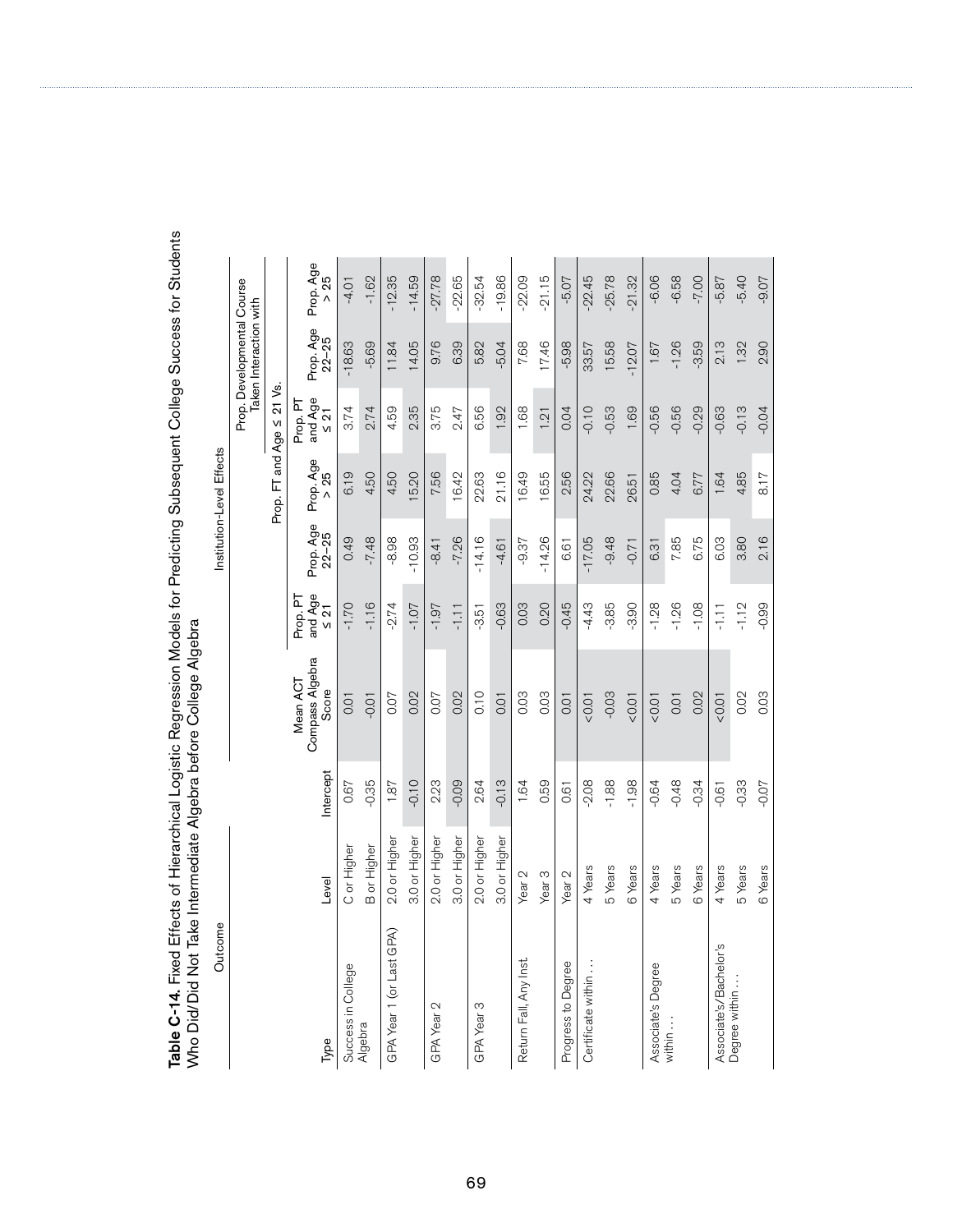| Table C-14. (continued)                 |                   |                               |                                    |                |                            |                            |                       |                |                                |                                     |            |
|-----------------------------------------|-------------------|-------------------------------|------------------------------------|----------------|----------------------------|----------------------------|-----------------------|----------------|--------------------------------|-------------------------------------|------------|
| Outcome                                 |                   |                               |                                    |                |                            |                            | Student-Level Effects |                |                                |                                     |            |
|                                         |                   |                               |                                    |                |                            |                            |                       |                | Taken Interaction with         | Developmental Course                |            |
|                                         |                   |                               |                                    |                |                            | $FT$ and $Age \leq 21$ Vs. |                       |                |                                | $\overline{21}$<br>VI<br>FT and Age | ۊ          |
| Туре                                    | Level             | Developmental<br>Course Taken | Compass<br>Algebra<br>Score<br>ACT | Score<br>Prop. | PT and<br>Age<br>$\leq 21$ | Age<br>22-25               | Age $> 25$            | Score<br>Prop. | PT and<br>Age<br>$\frac{2}{2}$ | Age<br>22-25                        | Age $> 25$ |
| Success in                              | C or Higher       | $-0.05$                       | 0.02                               | $-1.20$        | $-1.68$                    | $-0.84$                    | $-0.48$               | 0.98           | 0.76                           | 0.54                                | $-51$      |
| College Algebra                         | B or Higher       | 10.01                         | 0.03                               | $-1.00$        | $-1.33$                    | $-0.54$                    | $-0.04$               | 1.22           | 0.72                           | 0.45                                | 0.50       |
| GPA Year 1 (or Last GPA)                | 2.0 or Higher     | $-0.35$                       | 10.07                              | $-1.52$        | $-2.36$                    | $-1.30$                    | $-0.78$               | 0.69           | 1.06                           | 0.87                                | 0.53       |
|                                         | 3.0 or Higher     | $-0.22$                       | 0.01                               | $-1.76$        | $-1.64$                    | $-0.37$                    | 0.66                  | 1.22           | 0.82                           | 0.42                                | $-0.46$    |
| GPA Year 2                              | 2.0 or Higher     | 0.07                          | 10.01                              | $-2.19$        | $-1.80$                    | $-0.67$                    | 0.49                  | 0.78           | 0.81                           | 0.28                                | $-0.36$    |
|                                         | 3.0 or Higher     | 0.04                          | 0.01                               | $-2.57$        | $-1.33$                    | $-0.04$                    | 1.09                  | 1.86           | 0.45                           | 0.08                                | $-0.68$    |
| GPA Year 3                              | 2.0 or Higher     | $-0.16$                       | 10.01                              | $-1.35$        | $-1.76$                    | $-0.44$                    | 0.05                  | $-0.84$        | 0.55                           | 0.21                                | $-0.05$    |
|                                         | 3.0 or Higher     | 0.09                          | 0.02                               | -2.27          | $-1.15$                    | 0.12                       | 1.30                  | 1.59           | 0.35                           | 0.14                                | $-0.72$    |
| Return Fall, Any Inst.                  | Year <sub>2</sub> | $-0.48$                       | $-0.01$                            | $-1.10$        | $-2.17$                    | $-1.39$                    | $-1.01$               | 0.77           | 0.98                           | 0.49                                | 0.09       |
|                                         | Year <sub>3</sub> | $-0.34$                       | 10.01                              | $-1.71$        | $-1.85$                    | $-1.15$                    | $-0.48$               | 0.87           | 0.91                           | 0.48                                | $-0.23$    |
| Progress to Degree                      | Year <sub>2</sub> | $-0.39$                       | $> -0.01$                          | $-1.29$        | $-2.91$                    | $-1.60$                    | $-1.33$               | $-0.38$        | 0.70                           | 0.12                                | 0.13       |
| Certificate within                      | 4 Years           | $-0.17$                       | $10.0 - 5$                         | $-0.07$        | $-0.80$                    | $-0.62$                    | $-0.28$               | 1.50           | 0.41                           | 0.34                                | $-1.51$    |
|                                         | 5 Years           | $-0.26$                       | 10.01                              | 0.47           | $-0.66$                    | $-0.42$                    | 0.13                  | 0.80           | 0.23                           | 0.43                                | $-1.72$    |
|                                         | 6 Years           | $-0.11$                       | 10.01                              | 0.66           | $-0.49$                    | $-0.49$                    | 0.20                  | 0.55           | $-0.20$                        | 0.49                                | $-1.89$    |
| Associate's Degree                      | 4 Years           | $-0.25$                       | 10.01                              | $-1.65$        | $-1.94$                    | $-0.92$                    | $-0.40$               | 0.14           | 0.77                           | 0.53                                | 0.13       |
| within                                  | 5 Years           | $-0.21$                       | 0.01                               | $-1.38$        | $-1.77$                    | $-1.02$                    | $-0.37$               | 0.24           | 0.67                           | 0.62                                | 0.06       |
|                                         | 6 Years           | $-0.27$                       | 10.01                              | $-1.42$        | $-1.76$                    | $-0.95$                    | $-0.39$               | 0.14           | 0.72                           | 0.47                                | 0.14       |
| Associate's/Bachelor's<br>Degree within | 4 Years           | $-0.22$                       | 10.01                              | $-1.79$        | $-2.02$                    | $-0.95$                    | $-0.45$               | 0.18           | 0.80                           | 0.52                                | 0.20       |
|                                         | 5 Years           | $-0.17$                       | 0.01                               | $-1.70$        | $-1.98$                    | $\overline{111}$           | $-0.38$               | 0.27           | 0.76                           | 0.59                                | 0.08       |
|                                         | 6 Years           | $-0.23$                       | 50.01                              | $-1.82$        | $-2.03$                    | $-1.10$                    | $-0.54$               | 0.07           | 0.83                           | 0.43                                | 0.21       |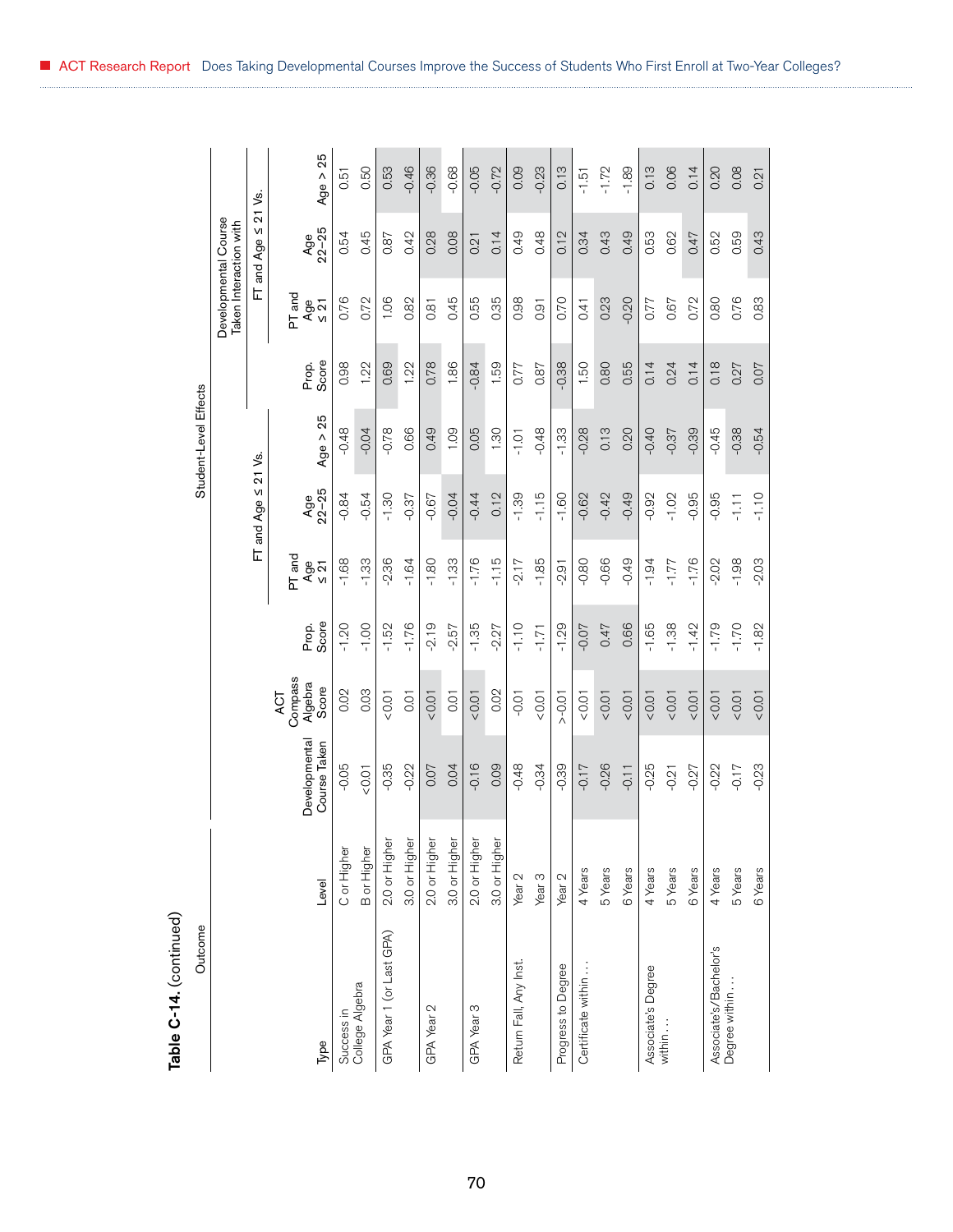| Outcome                   |                   |           | Variance Component |
|---------------------------|-------------------|-----------|--------------------|
| Type                      | Level             | Intercept | Standard Error     |
| Success in                | C or Higher       | 0.1511    | 0.0453             |
| College Algebra           | B or Higher       | 0.1793    | 0.0572             |
| GPA Year 1 (or Last GPA)  | 2.0 or Higher     | 0.0434    | 0.0188             |
|                           | 3.0 or Higher     | 0.0689    | 0.0256             |
| GPA Year 2                | 2.0 or Higher     | 0.1315    | 0.0453             |
|                           | 3.0 or Higher     | 0.0429    | 0.0175             |
| GPA Year 3                | 2.0 or Higher     | 0.0494    | 0.0261             |
|                           | 3.0 or Higher     | 0.0363    | 0.0157             |
| Return Fall, Any Inst.    | Year 2            | 0.0184    | 0.0098             |
|                           | Year <sub>3</sub> | 0.0086    | 0.0060             |
| Progress to Degree        | Year <sub>2</sub> | 0.0105    | 0.0065             |
| Certificate within        | 4 Years           | 0.1858    | 0.0796             |
|                           | 5 Years           | 0.2036    | 0.0847             |
|                           | 6 Years           | 0.2071    | 0.0907             |
| Associate's Degree within | 4 Years           | 0.0254    | 0.0101             |
|                           | 5 Years           | 0.0105    | 0.0072             |
|                           | 6 Years           | 0.0000    |                    |
| Associate's/Bachelor's    | 4 Years           | 0.0168    | 0.0077             |
| Degree within             | 5 Years           | 0.0000    |                    |
|                           | 6 Years           | 0.0000    |                    |

Table C-15. Variance Components of Hierarchical Logistic Regression Models for Predicting Subsequent College Success for Students Who Did/Did Not Take Intermediate Algebra before College Algebra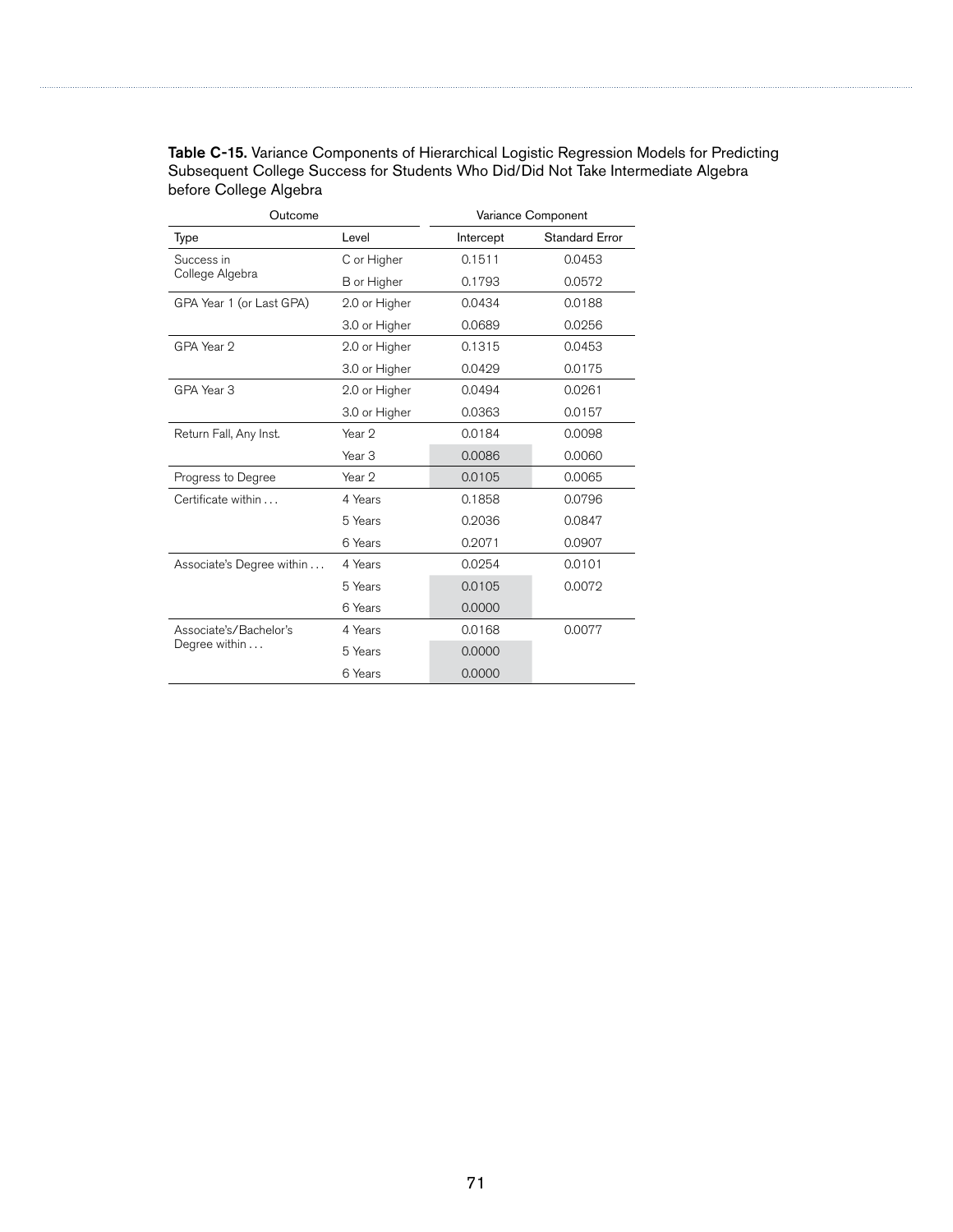| ierarchical Logistic Regression Models for Predicting Subsequent College Success for Students Who Took |                                   |
|--------------------------------------------------------------------------------------------------------|-----------------------------------|
|                                                                                                        |                                   |
|                                                                                                        |                                   |
|                                                                                                        |                                   |
|                                                                                                        |                                   |
|                                                                                                        |                                   |
|                                                                                                        |                                   |
|                                                                                                        |                                   |
|                                                                                                        | Scale A-F) before College Algebra |
|                                                                                                        | )<br>>                            |
| ت<br>م                                                                                                 |                                   |
|                                                                                                        |                                   |

| Table C-16. Fixed Effects of Hierarchical Logistic Regression Models for Predicting Subsequent College Success for Students Who Took<br>Intermediate Algebra (Grade Scale A |                   |           | -F) before College Algebra            |                                           |             |                               |                         |                            |            |
|-----------------------------------------------------------------------------------------------------------------------------------------------------------------------------|-------------------|-----------|---------------------------------------|-------------------------------------------|-------------|-------------------------------|-------------------------|----------------------------|------------|
| Outcome                                                                                                                                                                     |                   |           | Level Effects<br>Institution-         |                                           |             | Student-Level Effects         |                         |                            |            |
|                                                                                                                                                                             |                   |           |                                       |                                           |             |                               |                         | $FT$ and Age $\leq$ 21 Vs. |            |
| Туре                                                                                                                                                                        | Level             | Intercept | Course Grade<br>Developmental<br>Mean | Compass<br>Algebra<br>Score<br><b>ACT</b> | Prop. Score | Developmental<br>Course Grade | PT and Age<br>$\leq 21$ | Age 22-25                  | Age $> 25$ |
| Success in                                                                                                                                                                  | C or Higher       | 0.45      | $-0.37$                               | 0.01                                      | 0.14        | 0.75                          | $-0.96$                 | $-0.71$                    | $-0.32$    |
| College Algebra                                                                                                                                                             | B or Higher       | $-0.78$   | $-0.09$                               | 0.02                                      | 0.33        | 0.93                          | $-0.67$                 | $-0.42$                    | 0.20       |
| GPA Year 1 (or Last GPA)                                                                                                                                                    | 2.0 or Higher     | 1.75      | $-0.34$                               | 10.01                                     | $-0.89$     | 0.56                          | $-1.53$                 | $-0.74$                    | $-0.92$    |
|                                                                                                                                                                             | 3.0 or Higher     | $-0.44$   | $-0.60$                               | 10.01                                     | $-0.45$     | 0.74                          | $-0.88$                 | $-0.29$                    | $-0.27$    |
| GPA Year 2                                                                                                                                                                  | 2.0 or Higher     | 2.05      | $-0.45$                               | 10.01                                     | $-1.73$     | 0.54                          | $-1.18$                 | $-0.69$                    | $-0.37$    |
|                                                                                                                                                                             | 3.0 or Higher     | $-0.49$   | $-0.69$                               | 0.01                                      | $-0.86$     | 0.74                          | $-1.01$                 | $-0.29$                    | $-0.13$    |
| GPA Year 3                                                                                                                                                                  | 2.0 or Higher     | 2.45      | $-0.19$                               | 10.005                                    | $-2.58$     | 0.43                          | $-1.49$                 | $-0.64$                    | $-0.92$    |
|                                                                                                                                                                             | 3.0 or Higher     | $-0.55$   | $-0.74$                               | 0.02                                      | $-0.85$     | 0.73                          | $-0.88$                 | $-0.10$                    | 0.20       |
| Return Fall, Any Inst.                                                                                                                                                      | Year <sub>2</sub> | 1.58      | 0.14                                  | $-0.01$                                   | $-0.40$     | 0.04                          | $-1.08$                 | $-0.92$                    | $-0.98$    |
|                                                                                                                                                                             | Year <sub>3</sub> | 0.51      | $-0.04$                               | $-0.01$                                   | $-0.78$     | $\overline{0.11}$             | $-0.91$                 | $-0.82$                    | $-0.96$    |
| Progress to Degree                                                                                                                                                          | Year <sub>2</sub> | 0.40      | 0.02                                  | $-0.01$                                   | $-1.84$     | 0.19                          | $-2.15$                 | $-1.54$                    | $-1.43$    |
| Certificate within.                                                                                                                                                         | 4 Years           | $-2.21$   | 0.74                                  | 0.01                                      | 1.39        | 0.27                          | $-0.26$                 | $-0.20$                    | $-1.72$    |
|                                                                                                                                                                             | 5 Years           | $-1.89$   | 0.32                                  | 0.01                                      | 1.13        | 0.22                          | $-0.35$                 | 0.09                       | $-1.58$    |
|                                                                                                                                                                             | 6 Years           | $-1.99$   | 0.23                                  | 10.01                                     | 0.98        | 0.20                          | $-0.69$                 | $-0.03$                    | $-1.73$    |
| Associate's Degree within                                                                                                                                                   | 4 Years           | $-0.79$   | $-0.56$                               | $-0.01$                                   | $-1.66$     | 0.30                          | $-1.23$                 | $-0.60$                    | $-0.44$    |
|                                                                                                                                                                             | 5 Years           | $-0.58$   | $-0.47$                               | $-0.01$                                   | $-1.17$     | 0.28                          | $-1.14$                 | $-0.53$                    | $-0.53$    |
|                                                                                                                                                                             | 6 Years           | $-0.47$   | $-0.25$                               | $-0.01$                                   | $-1.07$     | 0.27                          | $-1.04$                 | $-0.54$                    | $-0.43$    |
| Associate's/Bachelor's                                                                                                                                                      | 4 Years           | -0.77     | $-0.49$                               | $-0.01$                                   | $-1.69$     | 0.30                          | $-1.27$                 | $-0.65$                    | $-0.42$    |
| Degree within                                                                                                                                                               | 5 Years           | $-0.49$   | $-0.43$                               | $-0.01$                                   | $-1.36$     | 0.29                          | $-1.22$                 | $-0.64$                    | $-0.46$    |
|                                                                                                                                                                             | 6 Years           | $-0.28$   | $-0.19$                               | $-0.01$                                   | $-1.44$     | 0.29                          | $-1.16$                 | $-0.76$                    | $-0.47$    |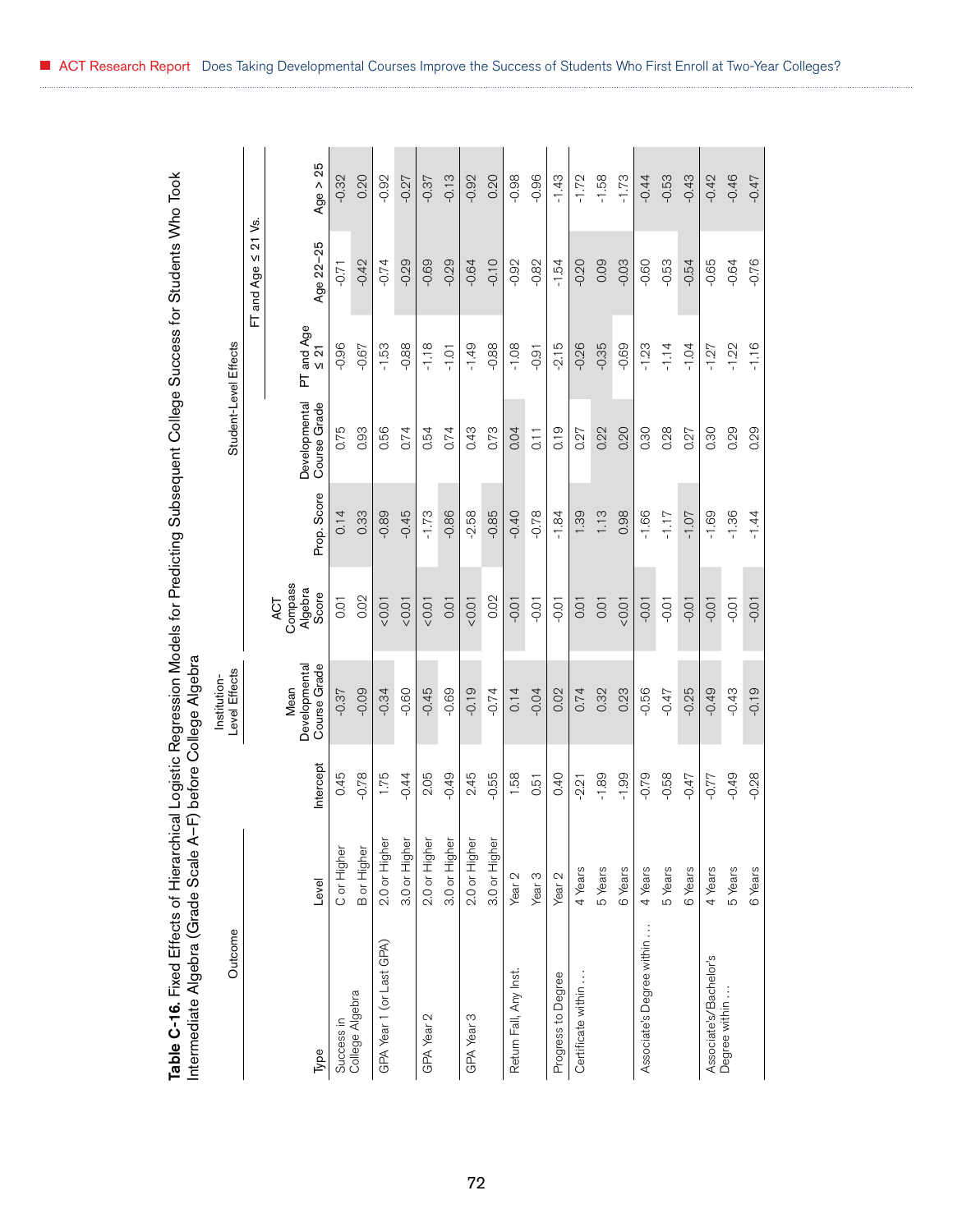| Outcome                   |                   |           | Variance Component |
|---------------------------|-------------------|-----------|--------------------|
| Type                      | Level             | Intercept | Standard Error     |
| Success in                | C or Higher       | 0.0801    | 0.0379             |
| College Algebra           | B or Higher       | 0.1857    | 0.0762             |
| GPA Year 1 (or Last GPA)  | 2.0 or Higher     | 0.1282    | 0.0719             |
|                           | 3.0 or Higher     | 0.1472    | 0.0605             |
| GPA Year 2                | 2.0 or Higher     | 0.0948    | 0.0648             |
|                           | 3.0 or Higher     | 0.1204    | 0.0584             |
| GPA Year 3                | 2.0 or Higher     | 0.1327    | 0.1055             |
|                           | 3.0 or Higher     | 0.1141    | 0.0664             |
| Return Fall, Any Inst.    | Year 2            | 0.0298    | 0.0212             |
|                           | Year <sub>3</sub> | 0.0302    | 0.0178             |
| Progress to Degree        | Year <sub>2</sub> | 0.0472    | 0.0257             |
| Certificate within        | 4 Years           | 0.4593    | 0.2188             |
|                           | 5 Years           | 0.3589    | 0.1735             |
|                           | 6 Years           | 0.3761    | 0.2059             |
| Associate's Degree within | 4 Years           | 0.1569    | 0.0600             |
|                           | 5 Years           | 0.0883    | 0.0457             |
|                           | 6 Years           | 0.0337    | 0.0277             |
| Associate's/Bachelor's    | 4 Years           | 0.1443    | 0.0567             |
| Degree within             | 5 Years           | 0.0463    | 0.0316             |
|                           | 6 Years           | 0.0359    | 0.0305             |

Table C-17. Variance Components of Hierarchical Logistic Regression Models for Predicting Subsequent College Success for Students Who Took Intermediate Algebra (Grade Scale A–F) before College Algebra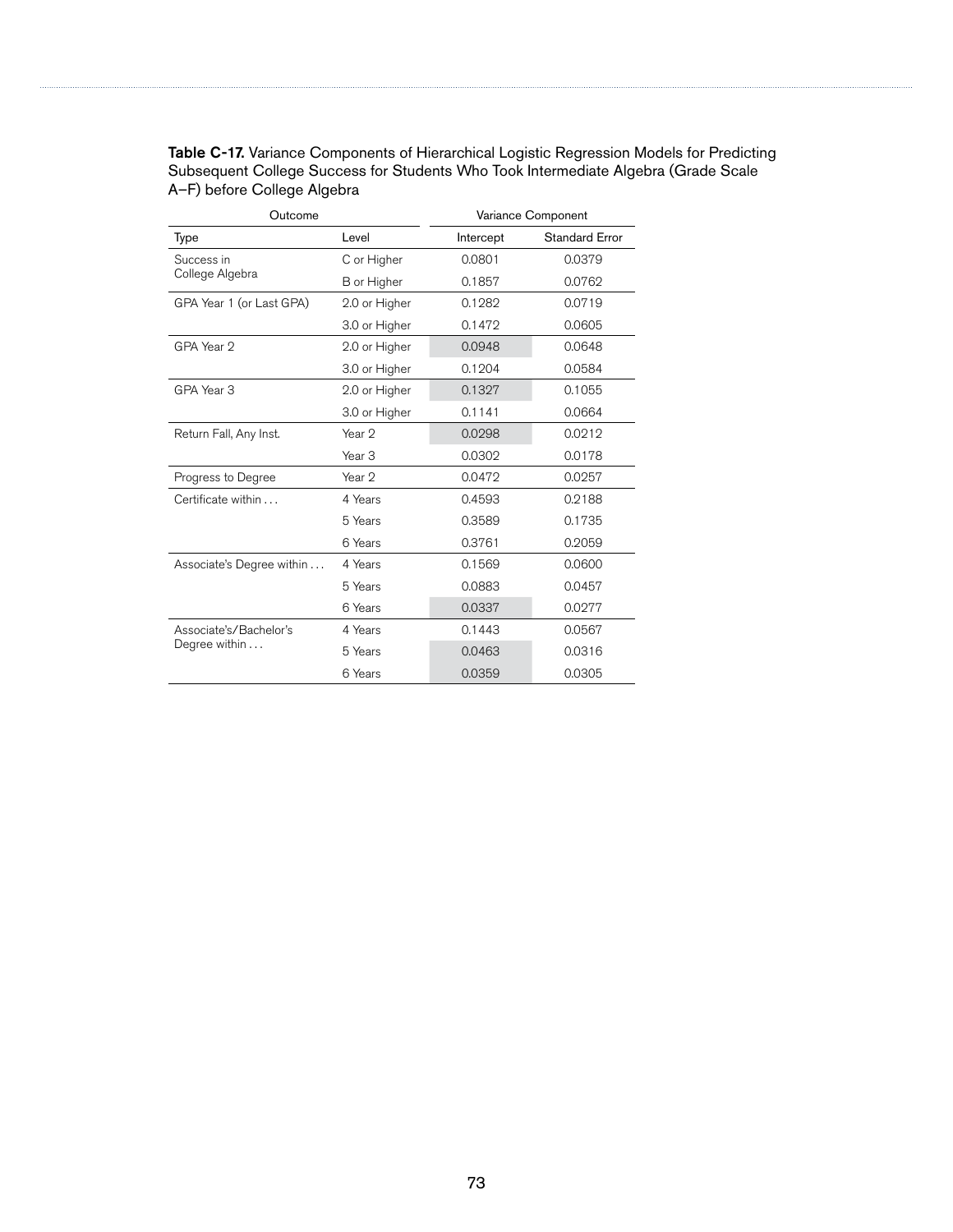| $\overline{\phantom{a}}$<br>rd the codd the decision of direct the terms of the<br>Ó<br>)<br>) ) )<br>ı                                     |                                                                                                                                                                                                      |
|---------------------------------------------------------------------------------------------------------------------------------------------|------------------------------------------------------------------------------------------------------------------------------------------------------------------------------------------------------|
| ĺ<br>)<br>)<br>)<br>)<br>mhinal I amintin Ramaceinn Models tor<br>$\mathbf{r}$<br><b>ible C-18.</b> Fixed Effects of Hierarchical Logi<br>, | $rac{c}{c}$<br>)<br>)<br>)<br>)<br>ا صمحات المائد<br>$\frac{1}{2}$<br> <br> <br> <br> <br> <br> <br> <br>ʻ<br><b>SALES CACTICATES CONTRACT</b><br>$\overline{C}$<br>$\frac{1}{2}$<br>ke Develop<br>l |
|                                                                                                                                             | ل<br>ـ<br>$\frac{1}{1}$<br>AN TIC VIOLE<br>אומוס המוס או                                                                                                                                             |

| Table C-18. Fixed Effects of Hierarchical Logistic Regression Models for Predicting Subsequent College Success for Students<br>Who Did/Did Not Take Developmental Reading before First Social Science Course |                   |           |                                         |                                  |                    |                           |                                  |                                                      |                 |  |
|--------------------------------------------------------------------------------------------------------------------------------------------------------------------------------------------------------------|-------------------|-----------|-----------------------------------------|----------------------------------|--------------------|---------------------------|----------------------------------|------------------------------------------------------|-----------------|--|
| Ф<br>Outcom                                                                                                                                                                                                  |                   |           |                                         |                                  |                    | Institution-Level Effects |                                  |                                                      |                 |  |
|                                                                                                                                                                                                              |                   |           |                                         |                                  |                    |                           |                                  | Prop. Developmental Course<br>Taken Interaction with |                 |  |
|                                                                                                                                                                                                              |                   |           |                                         |                                  |                    | Prop. FT and Age          | 21 Vs.<br>VI                     |                                                      |                 |  |
| Туре                                                                                                                                                                                                         | Level             | Intercept | Compass<br>Mean ACT<br>Reading<br>Score | and Age<br>Prop. PT<br>$\leq 21$ | Prop. Age<br>22-25 | Prop. Age<br>25           | and Age<br>Prop. PT<br>$\leq 21$ | Prop. Age<br>22-25                                   | Prop. Age<br>25 |  |
| Success in First Social                                                                                                                                                                                      | C or Higher       | 0.46      | 0.02                                    | $-0.27$                          | $-2.46$            | 4.28                      | 5.23                             | $-1.57$                                              | $-5.82$         |  |
| Science Course                                                                                                                                                                                               | B or Higher       | $-0.48$   | $-0.01$                                 | $-0.13$                          | $-0.54$            | 1.71                      | 4.94                             | $-9.09$                                              | $-1.25$         |  |
| GPA Year 1 (or Last GPA)                                                                                                                                                                                     | 2.0 or Higher     | 1.02      | $-0.01$                                 | $-0.24$                          | 0.54               | $-0.12$                   | 1.36                             | 1.10                                                 | 5.71            |  |
|                                                                                                                                                                                                              | 3.0 or Higher     | $-0.59$   | $-0.03$                                 | $-0.18$                          | 2.07               | 0.13                      | 0.91                             | $-5.00$                                              | 9.42            |  |
| GPA Year 2                                                                                                                                                                                                   | 2.0 or Higher     | 1.51      | 0.04                                    | $-0.03$                          | $-0.96$            | $-2.00$                   | 2.94                             | 9.74                                                 | 3.03            |  |
|                                                                                                                                                                                                              | 3.0 or Higher     | $-0.69$   | $-0.03$                                 | $-0.13$                          | 5.74               | $-2.12$                   | 0.42                             | $-7.53$                                              | 10.06           |  |
| GPA Year 3                                                                                                                                                                                                   | 2.0 or Higher     | 1.77      | 0.01                                    | 0.29                             | 0.04               | 1.05                      | 2.20                             | 5.81                                                 | $-3.35$         |  |
|                                                                                                                                                                                                              | 3.0 or Higher     | $-0.78$   | $-0.04$                                 | 0.03                             | 5.78               | $-1.26$                   | $-0.32$                          | $-5.15$                                              | 6.27            |  |
| Return Fall, Any Inst.                                                                                                                                                                                       | Year <sub>2</sub> | 0.89      | 0.07                                    | 0.85                             | $-1.97$            | $-0.41$                   | 1.50                             | 7.29                                                 | 10.77           |  |
|                                                                                                                                                                                                              | Year <sub>3</sub> | $-0.14$   | 0.07                                    | 0.95                             | $-1.75$            | $-1.40$                   | 0.65                             | 555                                                  | 15.80           |  |
| Progress to Degree                                                                                                                                                                                           | Year <sub>2</sub> | $-0.46$   | 0.06                                    | $-1.51$                          | 1.19               | $-3.00$                   | 338                              | 5.45                                                 | $-0.03$         |  |
| Certificate within                                                                                                                                                                                           | 4 Years           | $-2.07$   | 0.09                                    | $-6.26$                          | 10.71              | 2.61                      | 12.34                            | $-8.51$                                              | $-19.68$        |  |
|                                                                                                                                                                                                              | 5 Years           | $-1.91$   | 10.01                                   | $-6.12$                          | 13.64              | 284                       | 8.53                             | $-22.35$                                             | $-13.15$        |  |
|                                                                                                                                                                                                              | 6 Years           | $-1.87$   | 10.01                                   | $-5.39$                          | 4.40               | 2.01                      | 5.31                             | 8.53                                                 | $-16.42$        |  |
| Associate's Degree within                                                                                                                                                                                    | 4 Years           | $-1.63$   | 0.06                                    | $-2.71$                          | 6.87               | $-2.43$                   | 7.10                             | $-15.60$                                             | $-0.38$         |  |
|                                                                                                                                                                                                              | 5 Years           | $-1.34$   | 0.06                                    | $-1.96$                          | 3.24               | $-2.39$                   | 5.41                             | $-4.78$                                              | 2.81            |  |
|                                                                                                                                                                                                              | 6 Years           | $-1.18$   | 0.08                                    | $-1.55$                          | $-0.07$            | $-1.63$                   | 5.16                             | 3.14                                                 | 4.11            |  |
| Associate's/Bachelor's                                                                                                                                                                                       | 4 Years           | $-1.61$   | 0.06                                    | $-2.58$                          | 6.69               | $-2.56$                   | 7.07                             | $-15.51$                                             | 0.55            |  |
| Degree within                                                                                                                                                                                                | 5 Years           | $-1.25$   | 0.07                                    | $-1.48$                          | 2.42               | $-2.85$                   | 4.86                             | $-3.97$                                              | 5.65            |  |
|                                                                                                                                                                                                              | 6 Years           | $-1.02$   | 0.07                                    | $-0.84$                          | 1.03               | $-3.06$                   | 3.81                             | 0.33                                                 | <b>7.91</b>     |  |

ACT Research Report Does Taking Developmental Courses Improve the Success of Students Who First Enroll at Two-Year Colleges?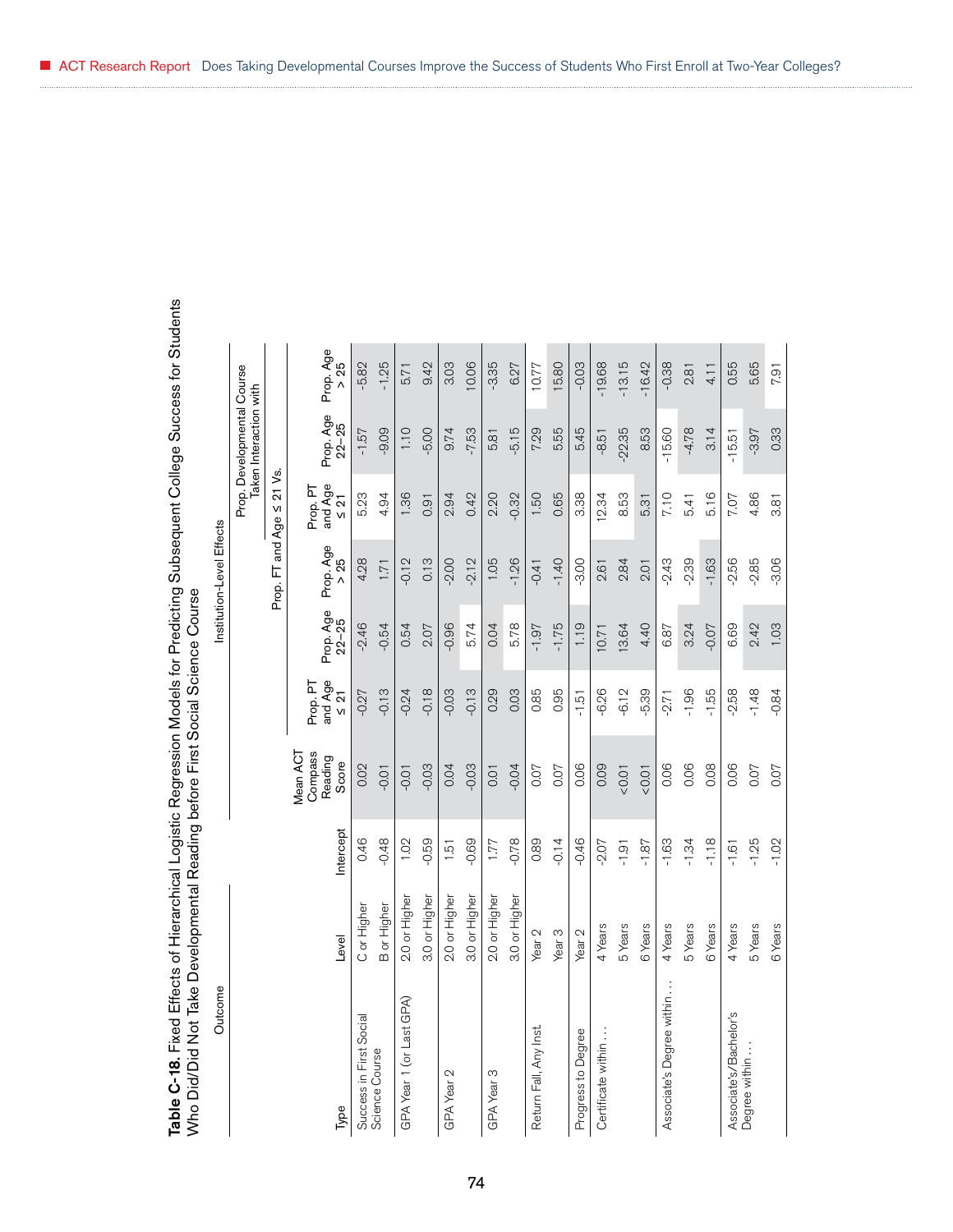|                                                                              |  |              |                |                            |                            | Student-Level Effects |               |                                             |                            |                |                   |
|------------------------------------------------------------------------------|--|--------------|----------------|----------------------------|----------------------------|-----------------------|---------------|---------------------------------------------|----------------------------|----------------|-------------------|
|                                                                              |  |              |                |                            |                            |                       |               | Developmental Course Taken Interaction with |                            |                |                   |
|                                                                              |  |              |                |                            | $FT$ and Age $\leq 21$ Vs. |                       |               |                                             | 匸                          | and Age $\leq$ | 21 Vs.            |
| Compass<br>Reading<br>Score<br>ACT<br>Developmental<br>Course Taken<br>Level |  |              | Prop.<br>Score | PT and<br>$\frac{4}{9}$ 21 | Age<br>22-25               | Age $> 25$            | Score<br>Test | Prop.<br>Score                              | PT and<br>$\frac{4}{9}$ 21 | Age<br>22-25   | Age $> 25$        |
| 46<br>$\circ$<br>C or Higher                                                 |  | 0.02         | $-2.32$        | $-1.61$                    | $-1.07$                    | $-0.71$               | $-0.01$       | 117                                         | 0.75                       | 0.40           | $\overline{0.11}$ |
| $\overline{4}$<br>$\circ$<br>B or Higher                                     |  | 0.02         | $-2.58$        | $-1.15$                    | $-0.47$                    | $-0.06$               | $-0.01$       | 0.86                                        | 0.66                       | 0.18           | $-0.12$           |
| 0.16<br>2.0 or Higher                                                        |  | <b>D.O.1</b> | $-2.91$        | $-1.86$                    | $-1.15$                    | $-0.69$               | $-0.01$       | 144                                         | 0.91                       | 0.37           | 0.11              |
| 0.02<br>$\overline{0.11}$<br>3.0 or Higher                                   |  |              | $-3.34$        | $-1.27$                    | $-0.28$                    | 0.26                  | $-0.02$       | 1.79                                        | 0.83                       | 0.06           | $-0.25$           |
| 0.01<br>48<br>$\circ$<br>2.0 or Higher                                       |  |              | $-3.57$        | $-1.45$                    | $-0.65$                    | 0.01                  | $-0.01$       | 1.34                                        | 0.56                       | 0.31           | $-0.13$           |
| 0.03<br>43<br>$\circ$<br>3.0 or Higher                                       |  |              | $-4.57$        | $-1.03$                    | 0.01                       | 0.59                  | $-0.01$       | 2.07                                        | 0.31                       | $-0.22$        | $-0.41$           |
| 0.02<br>39<br>$\circ$<br>2.0 or Higher                                       |  |              | $-3.91$        | $-1.39$                    | $-0.45$                    | 0.01                  | $-0.01$       | 1.47                                        | 0.30                       | $-0.06$        | $-0.30$           |
| 0.03<br>48<br>$\circ$<br>3.0 or Higher                                       |  |              | $-4.56$        | $-0.86$                    | 0.14                       | 0.69                  | $-0.02$       | 1.03                                        | 0.32                       | $-0.20$        | $-0.27$           |
| 10.01<br>$-0.09$<br>Year <sub>2</sub>                                        |  |              | $-1.39$        | $-2.02$                    | $-1.72$                    | $-1.40$               | 10.01         | $\overline{0}$                              | 0.55                       | 0.27           | 0.10              |
| 10.01<br>C <sub>3</sub><br>$\circ$<br>Year <sub>3</sub>                      |  |              | $-2.08$        | $-1.74$                    | $-1.44$                    | $-1.05$               | 10.005        | 1.54                                        | 0.60                       | 0.45           | 0.18              |
| 0.01<br>0.06<br>Year <sub>2</sub>                                            |  |              | $-2.65$        | $-2.80$                    | $-2.16$                    | $-1.87$               | 50.01         | $-1.13$                                     | 0.06                       | $-0.49$        | $-0.48$           |
| 10.01<br>$-0.12$<br>4 Years                                                  |  |              | 0.25           | -0.77                      | $-0.20$                    | $-0.15$               | 0.01          | 0.10                                        | $-0.23$                    | $-0.46$        | $-0.82$           |
| $-0.01$<br>$-0.12$<br>5 Years                                                |  |              | 0.29           | -0.70                      | $-0.20$                    | $-0.12$               | 0.02          | 0.41                                        | $-0.20$                    | $-0.37$        | $-0.82$           |
| $-0.01$<br>$-0.06$<br>6 Years                                                |  |              | 0.38           | $-0.66$                    | $-0.15$                    | $-0.01$               | 0.01          | 0.12                                        | $-0.06$                    | $-0.52$        | $-0.61$           |
| 0.01<br>0.12<br>4 Years                                                      |  |              | $-3.37$        | $-1.91$                    | $-1.30$                    | $-0.99$               | 10.01         | 1.58                                        | 0.45                       | $-0.19$        | $-0.22$           |
| 0.01<br>0.12<br>5 Years                                                      |  |              | $-3.15$        | $-1.76$                    | $-1.32$                    | $-0.87$               | $10.0 - 50$   | 57                                          | 0.47                       | 0.11           | $-0.36$           |
| 0.01<br>08<br>$\circ$<br>6 Years                                             |  |              | $-3.05$        | $-1.70$                    | $-1.26$                    | $-0.84$               | 0.01          | 1.70                                        | 0.44                       | 0.21           | $-0.22$           |
| 0.01<br>0.16<br>4 Years                                                      |  |              | $-3.60$        | $-1.98$                    | $-1.36$                    | $-1.03$               | $10.0 - 50$   | 1.78                                        | 0.50                       | $-0.16$        | $-0.19$           |
| 0.01<br>0.18<br>5 Years                                                      |  |              | $-3.75$        | $-1.92$                    | $-1.49$                    | $-1.02$               | 10.01         | 2.06                                        | 0.56                       | 0.20           | $-0.29$           |
| 0.01<br>0.14<br>6 Years                                                      |  |              | $-3.78$        | $-1.90$                    | $-1.50$                    | $-1.09$               | 10.01         | 2.17                                        | 0.55                       | 0.34           | $-0.10$           |

Table C-18. (continued) Table C-18. (continued)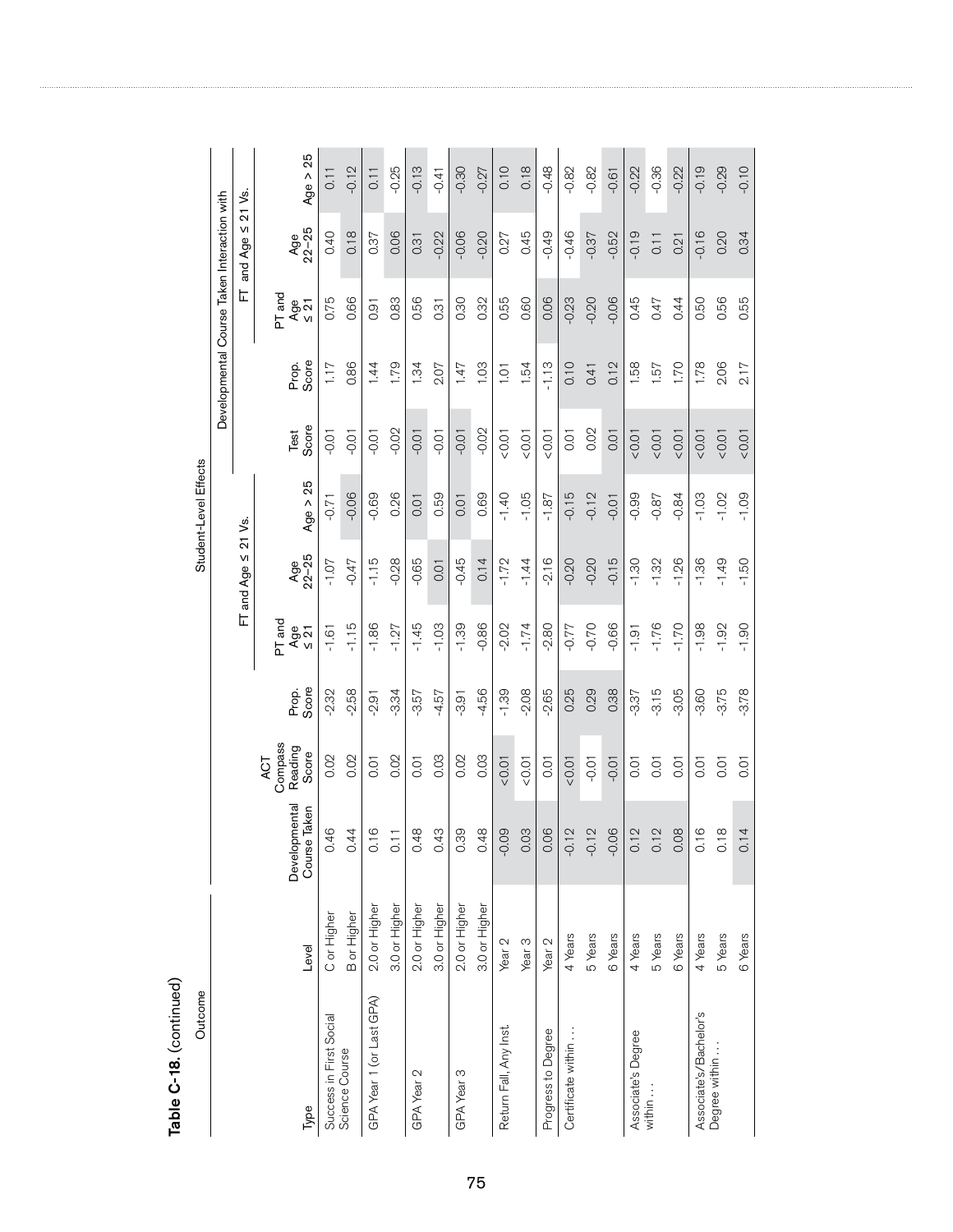Table C-19. Variance Components of Hierarchical Logistic Regression Models for Predicting Subsequent College Success for Students Who Did/Did Not Take Developmental Reading before First Social Science Course

| Outcome                   |                   |           | Variance Component    |
|---------------------------|-------------------|-----------|-----------------------|
| Type                      | Level             | Intercept | <b>Standard Error</b> |
| Success in First Social   | C or Higher       | 0.1294    | 0.0364                |
| Science Course            | B or Higher       | 0.1201    | 0.0314                |
| GPA Year 1 (or Last GPA)  | 2.0 or Higher     | 0.0670    | 0.0199                |
|                           | 3.0 or Higher     | 0.0760    | 0.0225                |
| GPA Year 2                | 2.0 or Higher     | 0.1122    | 0.0342                |
|                           | 3.0 or Higher     | 0.0528    | 0.0174                |
| GPA Year 3                | 2.0 or Higher     | 0.0256    | 0.0134                |
|                           | 3.0 or Higher     | 0.0199    | 0.0088                |
| Return Fall, Any Inst.    | Year 2            | 0.0185    | 0.0064                |
|                           | Year <sub>3</sub> | 0.0115    | 0.0043                |
| Progress to Degree        | Year <sub>2</sub> | 0.0220    | 0.0077                |
| Certificate within        | 4 Years           | 0.1732    | 0.0642                |
|                           | 5 Years           | 0.1571    | 0.0601                |
|                           | 6 Years           | 0.1782    | 0.0684                |
| Associate's Degree within | 4 Years           | 0.0226    | 0.0072                |
|                           | 5 Years           | 0.0217    | 0.0074                |
|                           | 6 Years           | 0.0196    | 0.0072                |
| Associate's/Bachelor's    | 4 Years           | 0.0202    | 0.0066                |
| Degree within             | 5 Years           | 0.0173    | 0.0062                |
|                           | 6 Years           | 0.0176    | 0.0066                |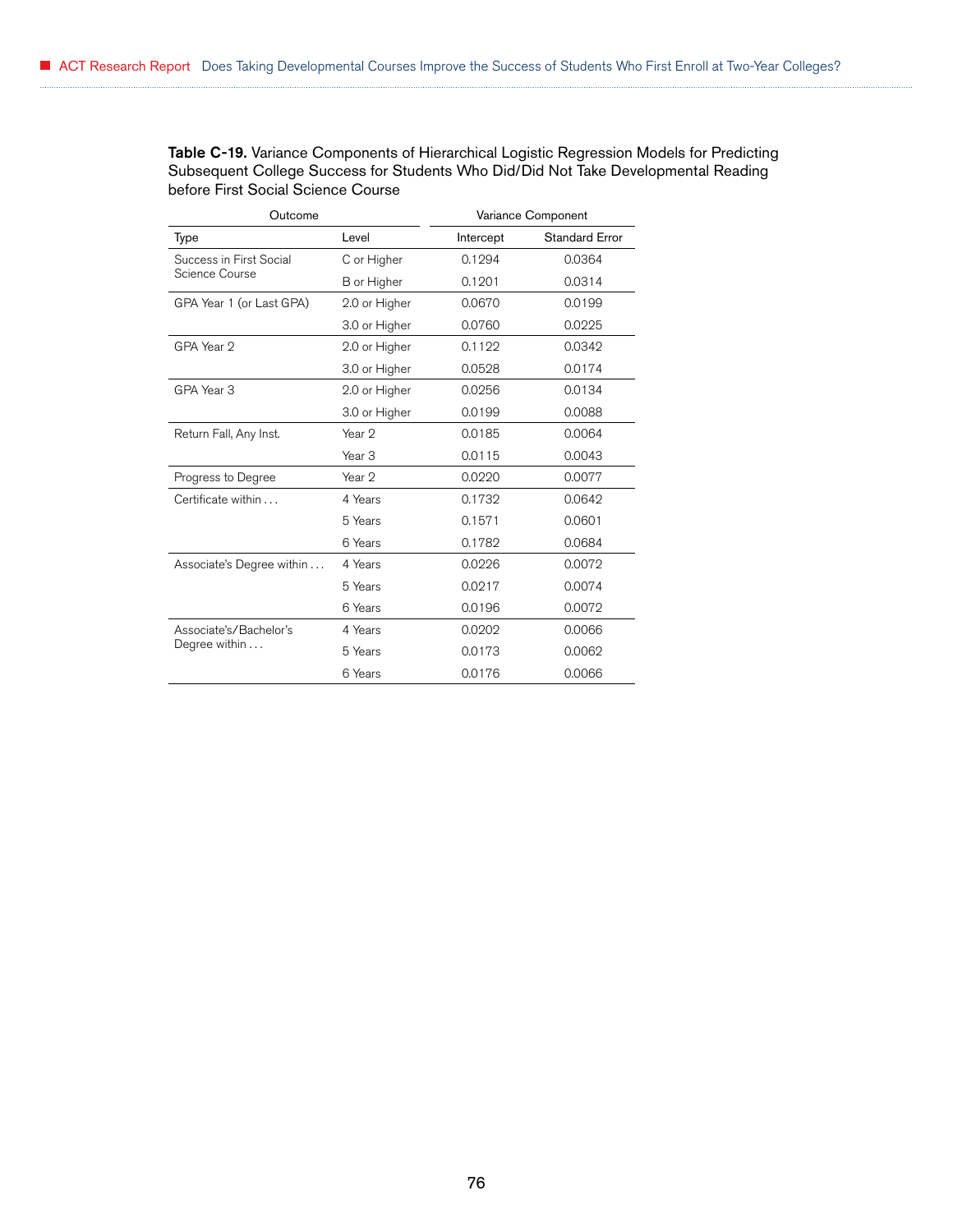| Table C-20. Fixed Effects of Hierarchical Logistic Regression Models for Predicting Subsequent College Success for Students Who Took<br>Developmental Reading (Grade Scale A-F) before First Social Science Course |                                  |           |                                      |                                           |                               |                                               |                |
|--------------------------------------------------------------------------------------------------------------------------------------------------------------------------------------------------------------------|----------------------------------|-----------|--------------------------------------|-------------------------------------------|-------------------------------|-----------------------------------------------|----------------|
| Outcome                                                                                                                                                                                                            |                                  |           |                                      |                                           | Institution-Level Effects     |                                               |                |
|                                                                                                                                                                                                                    |                                  |           |                                      |                                           |                               | $\overline{\mathbf{z}}$<br>Prop. FT and Age S | ۊ              |
| Туре                                                                                                                                                                                                               | Level                            | Intercept | Reading Score<br>Compass<br>Mean ACT | <b>Mean Developmental</b><br>Course Grade | Prop. PT and<br>Age $\leq 21$ | Prop. Age 22-25                               | Prop. Age > 25 |
| Success in First Social<br>Science Course                                                                                                                                                                          | C or Highe                       | 0.18      | 0.04                                 | $-0.19$                                   | 0.10                          | 2.12                                          | $-0.56$        |
|                                                                                                                                                                                                                    | <b>B</b> or Higher               | $-0.90$   | 10.01                                | $-0.12$                                   | 0.56                          | 0.35                                          | $-0.33$        |
| GPA Year 1 (or Last GPA)                                                                                                                                                                                           | $\overline{\Phi}$<br>2.0 or High | 0.71      | 0.03                                 | $-0.43$                                   | $-0.59$                       | 6.83                                          | $-4.07$        |
|                                                                                                                                                                                                                    | er<br>3.0 or High                | $-1.04$   | 0.05                                 | $-0.46$                                   | 0.69                          | 5.28                                          | $-0.13$        |
| GPA Year 2                                                                                                                                                                                                         | jer<br>2.0 or High               | 1.17      | 0.06                                 | $-0.84$                                   | 0.30                          | 0.12                                          | 0.39           |
|                                                                                                                                                                                                                    | φ<br>3.0 or High                 | $-1.29$   | 0.03                                 | $-1.22$                                   | 0.99                          | 1.16                                          | 3.11           |
| GPA Year 3                                                                                                                                                                                                         | ፟፟፼<br>2.0 or High               | 1.39      | 10.01                                | $-0.63$                                   | 0.23                          | 0.14                                          | $-0.35$        |
|                                                                                                                                                                                                                    | þ<br>3.0 or High                 | $-1.39$   | 0.01                                 | $-1.12$                                   | 0.10                          | 1.43                                          | 282            |
| Return Fall, Any Inst.                                                                                                                                                                                             | Year <sub>2</sub>                | 0.77      | 0.08                                 | $-0.37$                                   | $-0.05$                       | 4.34                                          | 3.49           |
|                                                                                                                                                                                                                    | Year <sub>3</sub>                | $-0.41$   | 0.08                                 | $-0.40$                                   | 0.98                          | 4.47                                          | 2.56           |
| Progress to Degree                                                                                                                                                                                                 | Year <sub>2</sub>                | $-1.44$   | 0.05                                 | $-0.60$                                   | $-0.75$                       | 2.81                                          | $-4.99$        |
| Certificate within                                                                                                                                                                                                 | 4 Years                          | $-2.19$   | 0.03                                 | $-0.28$                                   | $-4.16$                       | 1.23                                          | $-2.47$        |
|                                                                                                                                                                                                                    | 5 Years                          | $-2.00$   | 0.03                                 | $-0.17$                                   | $-3.39$                       | $-0.92$                                       | $-1.78$        |
|                                                                                                                                                                                                                    | 6 Years                          | $-1.91$   | 0.02                                 | $-0.04$                                   | $-3.40$                       | $-1.55$                                       | $-2.79$        |
| Associate's Degree within                                                                                                                                                                                          | 4 Years                          | $-2.12$   | 0.07                                 | $-0.74$                                   | 0.25                          | 4.69                                          | $-3.70$        |
|                                                                                                                                                                                                                    | 5 Years                          | $-1.70$   | 0.04                                 | $-0.57$                                   | 0.91                          | 2.21                                          | $-1.48$        |
|                                                                                                                                                                                                                    | 6 Years                          | $-1.53$   | 0.04                                 | $-0.57$                                   | 1.55                          | $-0.02$                                       | $-0.17$        |
| Associate's/Bachelor's                                                                                                                                                                                             | 4 Years                          | $-2.12$   | 0.07                                 | $-0.74$                                   | 0.29                          | 4.72                                          | $-3.71$        |
| Degree within                                                                                                                                                                                                      | 5 Years                          | $-1.68$   | 0.04                                 | $-0.58$                                   | 0.95                          | 2.24                                          | $-1.38$        |
|                                                                                                                                                                                                                    | 6 Years                          | $-1.47$   | 0.05                                 | $-0.59$                                   | 1.66                          | 0.53                                          | $-0.46$        |

Table C-20. Fixed Effects of Hierarchical Logistic Regression Models for Predicting Subsequent College Success for Students Who Took  $\mathbf{r}$  $\frac{1}{2}$ Č **L** Ū  $\equiv$ Č l, Ū ċ, Ċ ś ò Ŕ ċ ں<br>ا J E⊭ ű  $\epsilon$  $\epsilon$ l.  $T_{\alpha}$ N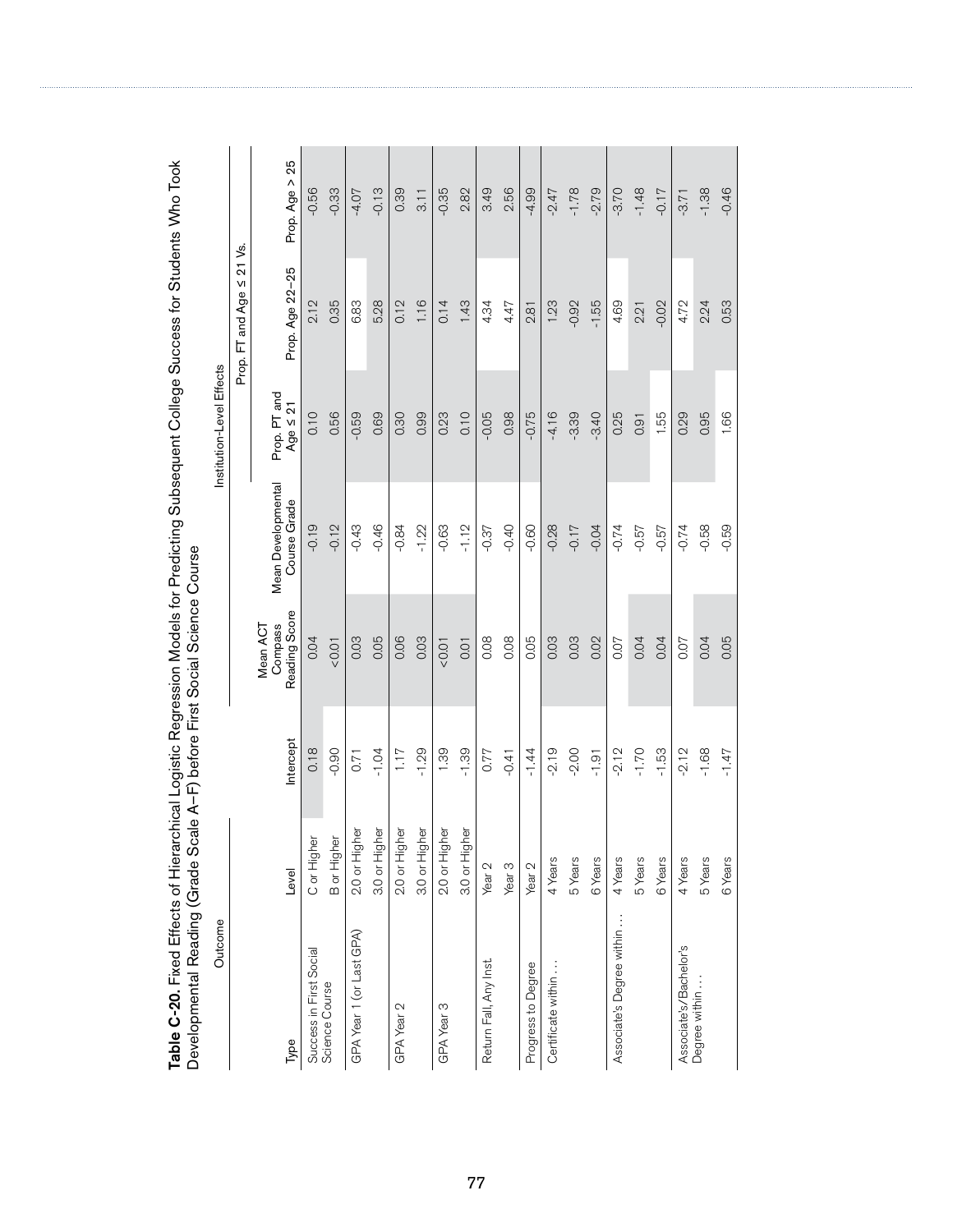| ç |
|---|
|   |
|   |
|   |
|   |
| ľ |
|   |
|   |
|   |
| ť |
|   |
| ı |
| ١ |

| Table C-20. (continued)                   |                    |                                    |             |                               |                      |                       |                  |                           |                                                |            |
|-------------------------------------------|--------------------|------------------------------------|-------------|-------------------------------|----------------------|-----------------------|------------------|---------------------------|------------------------------------------------|------------|
| Outcome                                   |                    |                                    |             |                               |                      | Student-Level Effects |                  |                           |                                                |            |
|                                           |                    |                                    |             |                               |                      |                       |                  |                           | Developmental Course<br>Taken Interaction with |            |
|                                           |                    |                                    |             |                               |                      |                       | Prop. FT and Age | ۊ<br>$\overline{2}$<br>VI |                                                |            |
| Type                                      | Level              | Compass<br>Reading<br>Score<br>ACT | Prop. Score | Developmental<br>Course Grade | PT and Age<br>ร<br>∝ | Age 22-25             | Age $> 25$       | PT and Age<br>$\leq 21$   | Age 22-25                                      | Age $> 25$ |
| Success in First Social<br>Science Course | C or Higher        | 0.01                               | $-1.39$     | 0.49                          | $-0.89$              | $-0.84$               | $-0.75$          | 0.04                      | $-0.10$                                        | 0.05       |
|                                           | <b>B</b> or Higher | 0.01                               | $-1.74$     | 0.52                          | $-0.53$              | $-0.38$               | $-0.37$          | 0.04                      | 0.09                                           | 0.16       |
| GPA Year 1 (or Last<br>GPA)               | 2.0 or Higher      | 10.01                              | $-1.33$     | 0.62                          | $-0.85$              | $-0.71$               | $-0.49$          | 0.13                      | 0.02                                           | 0.32       |
|                                           | 3.0 or Higher      | 10.01                              | $-1.15$     | 0.75                          | $-0.31$              | $-0.15$               | $-0.05$          | $-0.28$                   | $-0.23$                                        | 10.01      |
| GPA Year 2                                | 2.0 or Higher      | 10.00                              | $-1.77$     | 0.64                          | -0.70                | $-0.20$               | $-0.02$          | $-0.08$                   | $-0.12$                                        | $-0.13$    |
|                                           | 3.0 or Higher      | 0.01                               | $-2.13$     | 0.76                          | $-0.94$              | $-0.49$               | $-0.16$          | 0.14                      | 0.27                                           | 0.33       |
| GPA Year 3                                | 2.0 or Higher      | 10.005                             | $-1.84$     | 0.59                          | $-0.88$              | $-0.34$               | $-0.21$          | 0.10                      | $-0.07$                                        | $-0.07$    |
|                                           | 3.0 or Higher      | 0.01                               | $-2.99$     | 0.84                          | $-0.62$              | $-0.24$               | 0.06             | 0.28                      | 0.30                                           | 0.59       |
| Return Fall, Any Inst.                    | Year <sub>2</sub>  | $-0.01$                            | $-0.79$     | 0.43                          | $-1.31$              | $-1.45$               | $-1.30$          | 0.08                      | 0.18                                           | 0.29       |
|                                           | Year <sub>3</sub>  | $-0.01$                            | $-0.85$     | 0.45                          | $-1.19$              | $-1.15$               | $-1.01$          | 0.09                      | 0.02                                           | 0.21       |
| Progress to Degree                        | Year <sub>2</sub>  | 10.01                              | $-2.67$     | 0.51                          | $-2.61$              | $-2.76$               | $-2.54$          | 0.33                      | 0.27                                           | 0.42       |
| Certificate within                        | 4 Years            | 10.00                              | 0.62        | 0.28                          | $-1.06$              | -0.66                 | $-1.00$          | 0.25                      | 0.24                                           | 0.33       |
|                                           | 5 Years            | 10.01                              | 1.02        | 0.30                          | $-1.01$              | $-0.57$               | $-0.95$          | 0.35                      | 0.33                                           | 0.35       |
|                                           | 6 Years            | 10.01                              | 0.65        | 0.26                          | $-0.84$              | $-0.67$               | $-0.66$          | 0.41                      | 0.43                                           | 0.46       |
| Associate's Degree                        | 4 Years            | 0.01                               | $-1.05$     | 0.60                          | $-1.57$              | $-1.69$               | $-1.39$          | 0.31                      | $-0.09$                                        | 0.22       |
| within                                    | 5 Years            | 10.01                              | $-0.86$     | 0.57                          | $-1.36$              | $-1.37$               | $-1.39$          | 0.29                      | $-0.09$                                        | 0.35       |
|                                           | 6 Years            | 10.01                              | $-0.83$     | 0.61                          | $-1.22$              | $-1.03$               | $\overline{111}$ | 0.10                      | $-0.18$                                        | 0.14       |
| Associate's/Bachelor's<br>Degree within   | 4 Years            | 0.01                               | $-1.08$     | 0.60                          | $-1.58$              | $-1.71$               | $-1.41$          | 0.32                      | $-0.09$                                        | 0.22       |
|                                           | 5 Years            | 10.01                              | $-1.00$     | 0.57                          | $-1.42$              | $-1.45$               | $-1.45$          | 0.32                      | $-0.08$                                        | 0.38       |
|                                           | 6 Years            | 0.01                               | $-1.19$     | 0.63                          | $-1.28$              | $-1.12$               | $-1.17$          | 0.06                      | $-0.23$                                        | 0.16       |
|                                           |                    |                                    |             |                               |                      |                       |                  |                           |                                                |            |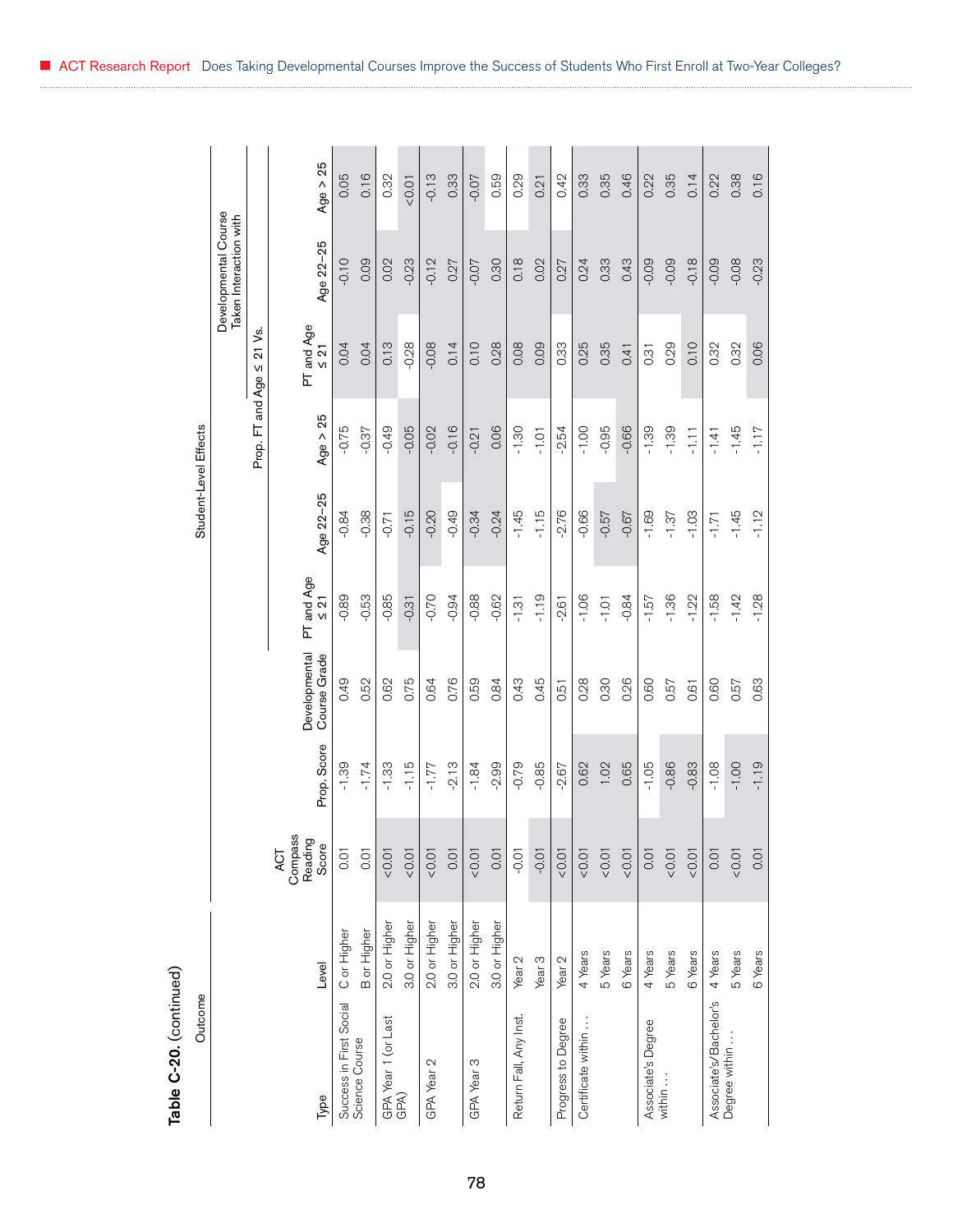| Table C-21. Variance Components of Hierarchical Logistic Regression Models for Predicting |
|-------------------------------------------------------------------------------------------|
| Subsequent College Success for Students Who Took Developmental Reading (Grade Scale       |
| A-F) before First Social Science Course                                                   |

| Outcome                   |                   |           | Variance Component    |
|---------------------------|-------------------|-----------|-----------------------|
| Type                      | Level             | Intercept | <b>Standard Error</b> |
| Success in First Social   | C or Higher       | 0.2191    | 0.0757                |
| Science Course            | B or Higher       | 0.2015    | 0.0702                |
| GPA Year 1 (or Last GPA)  | 2.0 or Higher     | 0.3870    | 0.1357                |
|                           | 3.0 or Higher     | 0.4087    | 0.1458                |
| GPA Year 2                | 2.0 or Higher     | 0.2360    | 0.1124                |
|                           | 3.0 or Higher     | 0.2621    | 0.1053                |
| GPA Year 3                | 2.0 or Higher     | 0.0705    | 0.0517                |
|                           | 3.0 or Higher     | 0.0680    | 0.0506                |
| Return Fall, Any Inst.    | Year 2            | 0.2453    | 0.0976                |
|                           | Year <sub>3</sub> | 0.1906    | 0.0809                |
| Progress to Degree        | Year <sub>2</sub> | 0.1111    | 0.0544                |
| Certificate within        | 4 Years           | 0.3508    | 0.1388                |
|                           | 5 Years           | 0.2804    | 0.1184                |
|                           | 6 Years           | 0.2380    | 0.1145                |
| Associate's Degree within | 4 Years           | 0.1421    | 0.0655                |
|                           | 5 Years           | 0.0743    | 0.0480                |
|                           | 6 Years           | 0.1076    | 0.0635                |
| Associate's/Bachelor's    | 4 Years           | 0.1426    | 0.0655                |
| Degree within             | 5 Years           | 0.0617    | 0.0434                |
|                           | 6 Years           | 0.1039    | 0.0653                |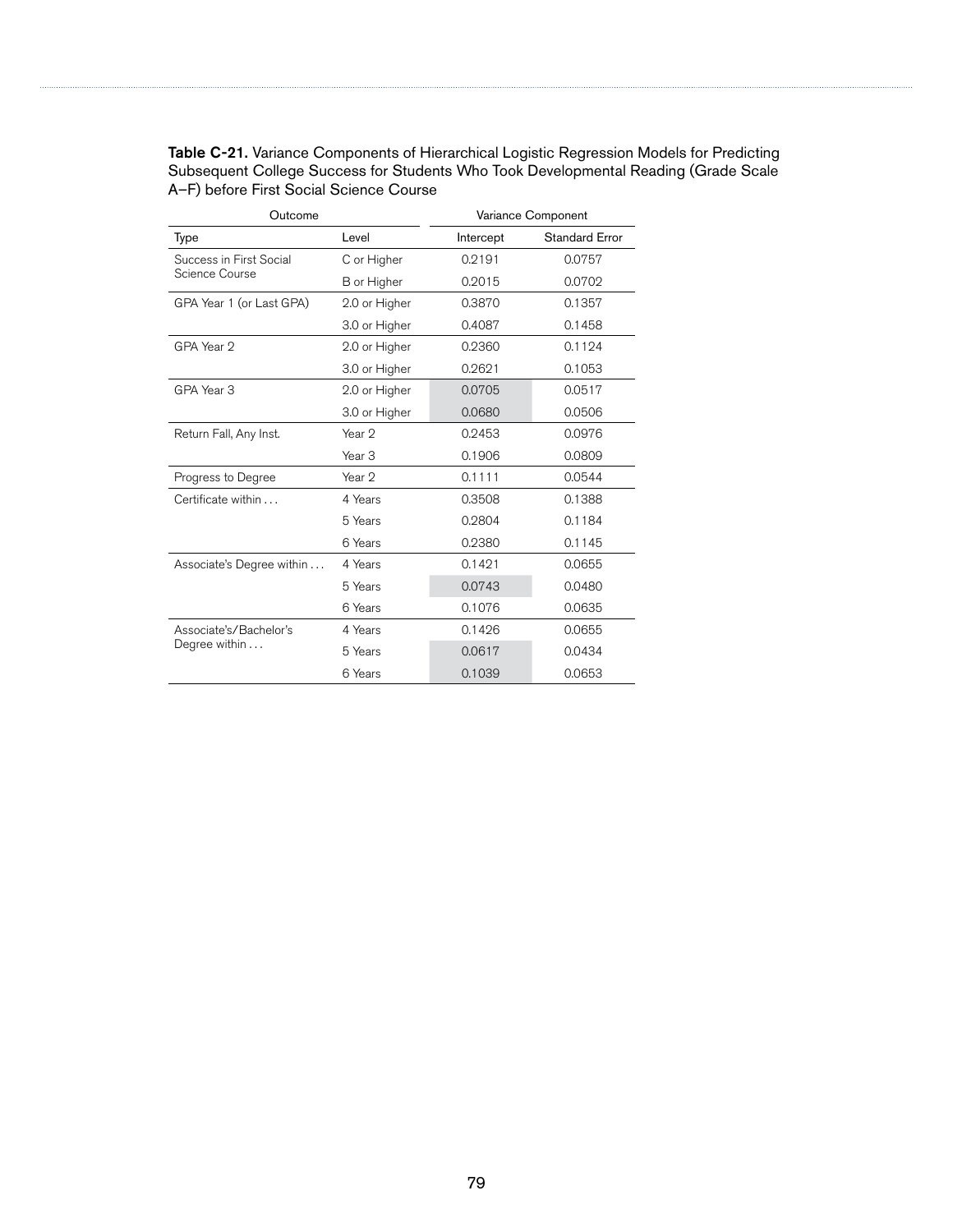# Appendix D

## Differences in Estimated Probabilities of Success for All Students and by Developmental Course Grade

### Tables D-1 through D-5

*Note:* Shaded cells correspond to course grade regression coefficients (main effects and interactions) that are not statistically significantly different from zero (p > .01). Percentiles (Pctl.) correspond to the 5th and 95th percentiles of the associated ACT Compass scores of students who took the lower-level course.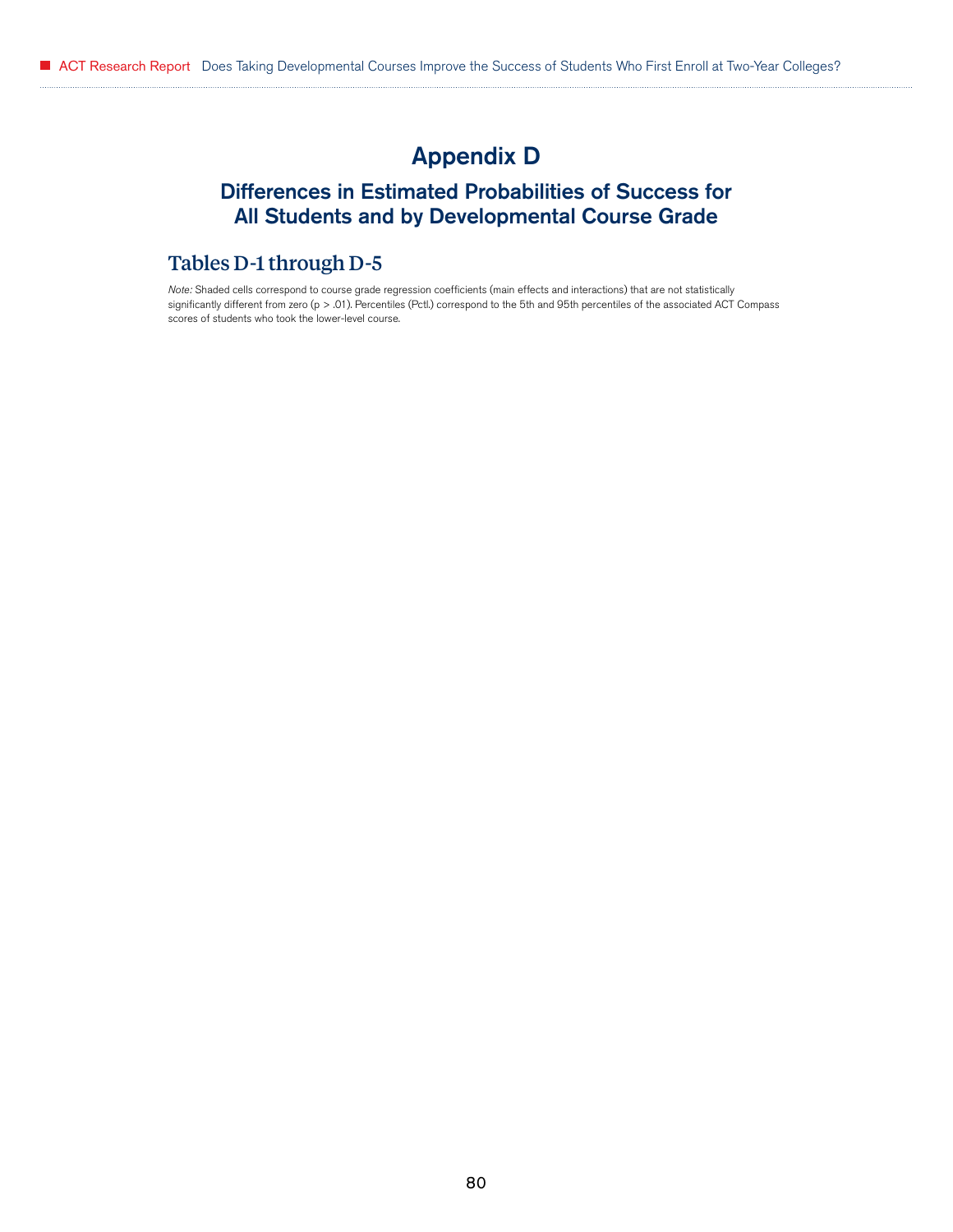| by Developmental English Compo<br>Dinostiro) in Dino | נ<br>פ<br>i<br>Dust | sition Grade      |                                                                                                                       |                      |                  |                                                   |                   |                  |                                                  |                       |             | ר האוני האירוער בין אייני אירוער בין אייני אייני אייני אייני אייני אייני אייני אייני אייני אייני אייני אייני א<br>האירוער האירוער האירוער האירוער האירוער האירוער האירוער האירוער האירוער האירוער האירוער האירוער האירוער האירו |           |
|------------------------------------------------------|---------------------|-------------------|-----------------------------------------------------------------------------------------------------------------------|----------------------|------------------|---------------------------------------------------|-------------------|------------------|--------------------------------------------------|-----------------------|-------------|---------------------------------------------------------------------------------------------------------------------------------------------------------------------------------------------------------------------------------|-----------|
|                                                      |                     |                   | Difference between Probability Associated with Lower-Level Course and Probability Associated with Higher-Level Course |                      |                  |                                                   |                   |                  |                                                  |                       |             |                                                                                                                                                                                                                                 |           |
| Outcome                                              |                     |                   | Lower-Level Course<br>All Students in                                                                                 |                      |                  | Students with an A Grade in<br>Lower-Level Course |                   |                  | Students with a B Grade in<br>Lower-Level Course |                       |             | Students with a C Grade in<br>Lower-Level                                                                                                                                                                                       | Course    |
| Type                                                 | Level               | 飞<br>C<br>5th     | Median                                                                                                                | 95th<br>noti<br>Poti | Pct.<br>5th      | Median                                            | 95th<br>も<br>PC   | Pct.<br>5th      | Median                                           | 95 <sup>th</sup><br>뤊 | Fct.<br>5th | Median                                                                                                                                                                                                                          | 95th<br>뤊 |
| Success in Standard                                  | C or Higher         | 0.13              | 0.10                                                                                                                  | 0.08                 | 0.12             | 0.08                                              | 0.06              | 0.03             | $-0.02$                                          | $-0.05$               | $-0.07$     | $-0.14$                                                                                                                                                                                                                         | $-0.18$   |
| English Composition                                  | <b>B</b> or Higher  | 0.15              | $\overline{0.11}$                                                                                                     | 0.08                 | 0.17             | 0.13                                              | 0.10              | 0.06             | 0.01                                             | 0.06                  | $-0.04$     | $-0.13$                                                                                                                                                                                                                         | $-0.19$   |
| GPA Year 1 (or Last GPA)                             | ত<br>2.0 or High    | 0.12              | 0.07                                                                                                                  | 0.04                 | 0.17             | 0.13                                              | $\overline{0.11}$ | 0.10             | 0.04                                             | 0.00                  | 0.02        | $-0.08$                                                                                                                                                                                                                         | $-0.14$   |
|                                                      | ð<br>3.0 or High    | 0.11              | 0.05                                                                                                                  | 0.00                 | 0.23             | 0.18                                              | 0.14              | 0.13             | 0.03                                             | $-0.04$               | 0.04        | $-0.09$                                                                                                                                                                                                                         | $-0.18$   |
| GPA Year 2                                           | ত<br>2.0 or High    | 0.15              | 0.09                                                                                                                  | 0.06                 | $\overline{0}$ . | 0.07                                              | 0.05              | 0.04             | $-0.01$                                          | $-0.04$               | $-0.05$     | $-0.12$                                                                                                                                                                                                                         | $-0.16$   |
|                                                      | ō<br>3.0 or High    | 0.13              | 0.10                                                                                                                  | 0.06                 | 0.17             | 0.15                                              | $\overline{0.11}$ | 0.07             | $-0.02$                                          | $-0.11$               | $-0.01$     | $-0.14$                                                                                                                                                                                                                         | $-0.25$   |
| GPA Year 3                                           | ŏ<br>2.0 or High    | 0.09              | 0.06                                                                                                                  | 0.04                 | 0.10             | 0.05                                              | 0.03              | 0.02             | $-0.02$                                          | $-0.04$               | $-0.08$     | $-0.11$                                                                                                                                                                                                                         | $-0.12$   |
|                                                      | ŏ<br>3.0 or High    | 0.15              | $\overline{0}$ .11                                                                                                    | 0.06                 | 0.16             | 0.13                                              | 0.09              | 0.08             | $-0.01$                                          | $-0.10$               | 0.02        | $\overline{11}$                                                                                                                                                                                                                 | $-0.22$   |
| Return Fall, Any Inst.                               | Year <sub>2</sub>   | $\overline{0.11}$ | 0.05                                                                                                                  | 0.01                 | 0.20             | 0.10                                              | 0.02              | 0.14             | 0.05                                             | $-0.02$               | 0.07        | 0.00                                                                                                                                                                                                                            | $-0.06$   |
|                                                      | Year <sub>3</sub>   | 0.11              | 0.06                                                                                                                  | 0.03                 | 0.22             | 0.10                                              | 0.03              | $\overline{0}$ . | 0.02                                             | $-0.03$               | 0.00        | $-0.06$                                                                                                                                                                                                                         | $-0.09$   |
| Progress to Degree                                   | Year <sub>2</sub>   | 0.09              | 0.07                                                                                                                  | 0.06                 | 0.02             | $-0.02$                                           | $-0.05$           | $-0.06$          | $-0.09$                                          | $-0.11$               | $-0.13$     | $-0.15$                                                                                                                                                                                                                         | $-0.17$   |
| Certificate within                                   | 4 Years             | $-0.03$           | $-0.02$                                                                                                               | $-0.01$              | 0.04             | 0.02                                              | 0.01              | $-0.01$          | $-0.01$                                          | $-0.01$               | $-0.04$     | $-0.03$                                                                                                                                                                                                                         | $-0.02$   |
|                                                      | 5 Years             | $-0.08$           | $-0.04$                                                                                                               | $-0.02$              | 0.03             | 0.02                                              | 0.02              | $-0.05$          | $-0.02$                                          | 0.00                  | $-0.10$     | $-0.05$                                                                                                                                                                                                                         | $-0.02$   |
|                                                      | 6 Years             | $-0.11$           | $-0.06$                                                                                                               | $-0.02$              | 0.01             | 0.02                                              | 0.02              | $-0.09$          | $-0.03$                                          | 0.00                  | $-0.15$     | $-0.07$                                                                                                                                                                                                                         | $-0.02$   |
| Associate's Degree                                   | 4 Years             | 0.02              | 0.03                                                                                                                  | 0.03                 | 0.05             | 0.02                                              | $-0.01$           | 0.00             | $-0.03$                                          | $-0.05$               | $-0.04$     | $-0.06$                                                                                                                                                                                                                         | $-0.08$   |
| within                                               | 5 Years             | 0.05              | 0.04                                                                                                                  | 0.04                 | 0.08             | 0.02                                              | $-0.02$           | 0.01             | $-0.03$                                          | $-0.05$               | $-0.04$     | $-0.06$                                                                                                                                                                                                                         | $-0.08$   |
|                                                      | 6 Years             | 0.02              | 0.03                                                                                                                  | 0.03                 | 0.05             | $\overline{O}$                                    | $-0.01$           | $-0.01$          | $-0.04$                                          | $-0.06$               | $-0.06$     | $-0.08$                                                                                                                                                                                                                         | $-0.09$   |
| Associate's/Bachelor's                               | 4 Years             | 0.03              | 0.03                                                                                                                  | 0.03                 | 0.05             | 0.02                                              | $-0.01$           | 0.00             | $-0.03$                                          | $-0.05$               | $-0.03$     | $-0.06$                                                                                                                                                                                                                         | $-0.08$   |
| Degree within                                        | 5 Years             | 0.07              | 0.06                                                                                                                  | 0.05                 | 0.09             | 0.02                                              | $-0.02$           | 0.02             | $-0.03$                                          | $-0.06$               | $-0.04$     | $-0.07$                                                                                                                                                                                                                         | $-0.10$   |
|                                                      | 6 Years             | 0.05              | 0.05                                                                                                                  | 0.05                 | 0.07             | 0.02                                              | $-0.02$           | 0.00             | $-0.04$                                          | $-0.06$               | $-0.05$     | $-0.08$                                                                                                                                                                                                                         | $-0.10$   |

**Table D-1.** Differences between Estimated Probabilities of Longer-Term College Outcomes for Students Who Enrolled in Developmental<br>English Composition/Standard English Composition and Those Who Enrolled in Only Standard E English Composition/Standard English Composition and Those Who Enrolled in Only Standard English Composition, for All Students and Table D-1. Differences between Estimated Probabilities of Longer-Term College Outcomes for Students Who Enrolled in Developmental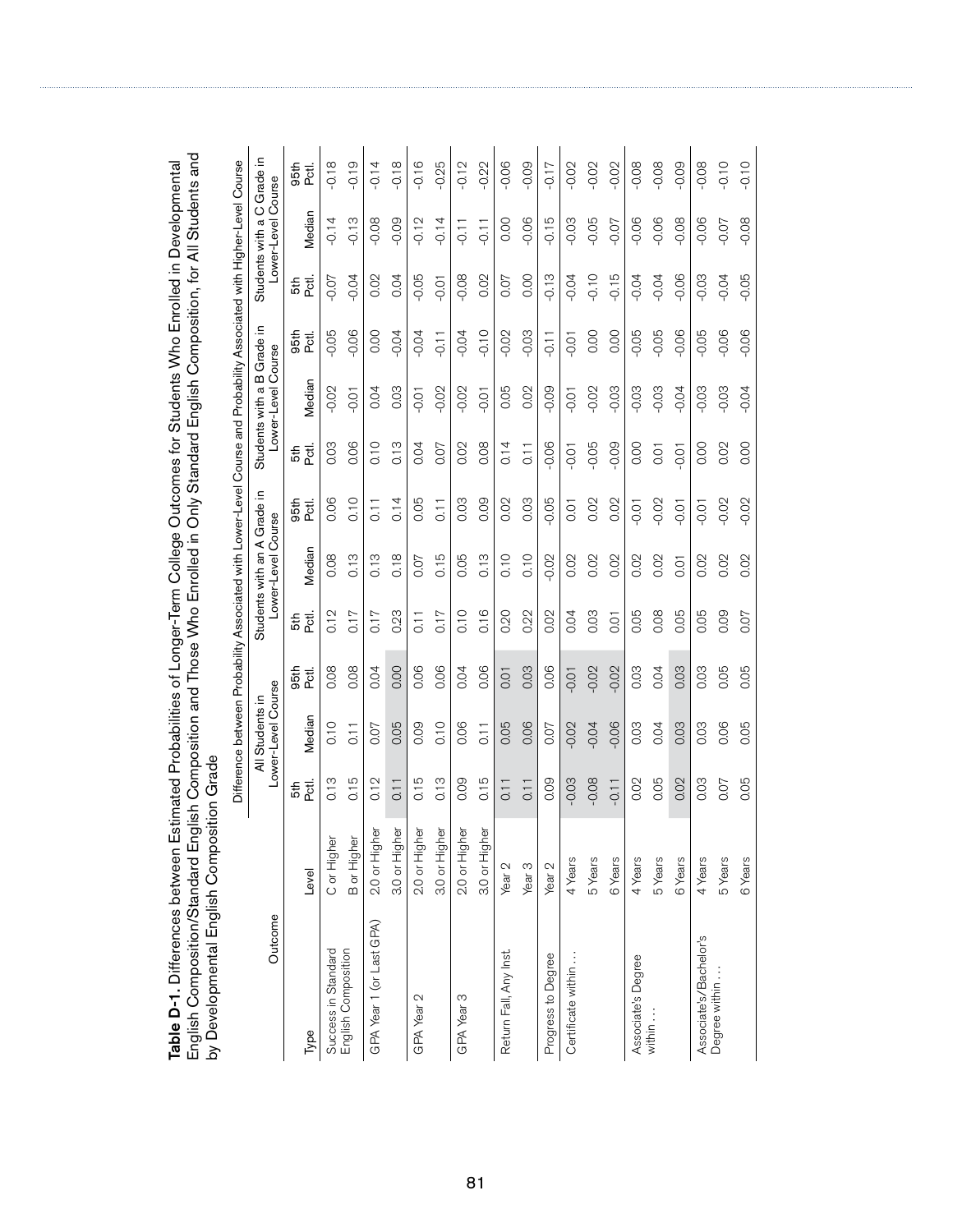|                                                                                                       | しりりりりり                                                                                    |
|-------------------------------------------------------------------------------------------------------|-------------------------------------------------------------------------------------------|
|                                                                                                       |                                                                                           |
|                                                                                                       |                                                                                           |
| etween Estimated Probabilities of Longer-Term College Outcomes for Students Who Enrolled in Arithmeti | . Those Who Enrolled in Only Elementary Algebra, for All Students and by Arithmetic Gradr |
|                                                                                                       |                                                                                           |
|                                                                                                       |                                                                                           |
| ì                                                                                                     | $\mathbf$                                                                                 |
| ble D-2. Diff                                                                                         | i                                                                                         |
|                                                                                                       |                                                                                           |

| í     |
|-------|
|       |
|       |
|       |
|       |
|       |
|       |
|       |
|       |
|       |
|       |
|       |
|       |
|       |
|       |
|       |
|       |
|       |
|       |
|       |
|       |
| ׇ֚֚֚֕ |
|       |
|       |
|       |
|       |
|       |
|       |
|       |
|       |
|       |
|       |
|       |
|       |
|       |
|       |
|       |
|       |
| ֕     |
|       |

| Table D-2. Differences between Estimated Probabilities of Longer-Term College Outcomes for Students Who Enrolled in Arithmetic/<br>Elementary Algebra and Those W |                                              |             | ho Enrolled in Only Elementary Algebra, for All Students and by Arithmetic Grade                                      |                           |                   |                                                   |                   |             |                                                  |               |             |                                                  |              |
|-------------------------------------------------------------------------------------------------------------------------------------------------------------------|----------------------------------------------|-------------|-----------------------------------------------------------------------------------------------------------------------|---------------------------|-------------------|---------------------------------------------------|-------------------|-------------|--------------------------------------------------|---------------|-------------|--------------------------------------------------|--------------|
|                                                                                                                                                                   |                                              |             | Difference between Probability Associated with Lower-Level Course and Probability Associated with Higher-Level Course |                           |                   |                                                   |                   |             |                                                  |               |             |                                                  |              |
| Outcome                                                                                                                                                           |                                              |             | Lower-Level Course<br>All Students in                                                                                 |                           |                   | Students with an A Grade in<br>Lower-Level Course |                   |             | Students with a B Grade in<br>Lower-Level Course |               |             | Students with a C Grade in<br>Lower-Level Course |              |
| Type                                                                                                                                                              | Level                                        | Pct.<br>5th | Median                                                                                                                | 95 <sub>th</sub><br>Pctl. | Pct.<br>5th       | Median                                            | 95th<br>Pctl.     | Pct.<br>5th | Median                                           | 95th<br>Pctl. | .<br>동<br>군 | Median                                           | 95th<br>Pct. |
| Success in                                                                                                                                                        | C or Highe                                   | $-0.02$     | $-0.02$                                                                                                               | $-0.02$                   | 0.25              | 0.23                                              | 0.19              | 0.10        | 0.09                                             | 0.06          | $-0.06$     | $-0.07$                                          | $-0.09$      |
| Elementary Algebra                                                                                                                                                | <b>B</b> or Higher                           | 0.01        | 0.01                                                                                                                  | 0.01                      | 0.23              | 0.23                                              | 0.22              | 0.04        | 0.03                                             | 0.02          | $-0.10$     | $-0.13$                                          | $-0.17$      |
| GPA Year 1 (or Last GPA)                                                                                                                                          | $\overline{\Phi}$<br>2.0 or High             | $-0.12$     | $-0.11$                                                                                                               | $-0.11$                   | 0.13              | 0.10                                              | 0.06              | 0.06        | 0.04                                             | $-0.01$       | $-0.02$     | $-0.04$                                          | $-0.09$      |
|                                                                                                                                                                   | ₫<br>3.0 or High                             | $-0.07$     | $-0.07$                                                                                                               | $-0.08$                   | 0.19              | 0.15                                              | 0.09              | 0.05        | 0.02                                             | $-0.05$       | $-0.07$     | $-0.10$                                          | $-0.16$      |
| GPA Year 2                                                                                                                                                        | $\overline{9}$<br>2.0 or High                | 0.01        | 0.01                                                                                                                  | 0.01                      | $\overline{0.11}$ | 0.10                                              | 0.07              | 0.03        | 0.02                                             | 0.01          | $-0.07$     | $-0.08$                                          | $-0.09$      |
|                                                                                                                                                                   | ŏ<br>3.0 or High                             | 0.00        | 0.00                                                                                                                  | 0.00                      | 0.19              | 0.16                                              | 0.08              | 0.04        | 0.00                                             | $-0.08$       | $-0.09$     | $-0.12$                                          | $-0.20$      |
| GPA Year 3                                                                                                                                                        | $\overline{9}$<br>2.0 or High                | 0.01        | 0.01                                                                                                                  | 0.01                      | $\overline{0.11}$ | 0.08                                              | 0.04              | 0.05        | 0.03                                             | $-0.01$       | $-0.02$     | $-0.05$                                          | $-0.09$      |
|                                                                                                                                                                   | $\underline{\overline{\Phi}}$<br>3.0 or High | 0.00        | 0.00                                                                                                                  | 0.00                      | 0.16              | 0.14                                              | $\overline{0.11}$ | 0.02        | 0.00                                             | $-0.04$       | $-0.09$     | $-0.12$                                          | $-0.17$      |
| Return Fall, Any Inst.                                                                                                                                            | Year <sub>2</sub>                            | $-0.15$     | $-0.15$                                                                                                               | $-0.15$                   | 0.09              | 0.08                                              | 0.05              | 0.06        | 0.05                                             | 0.01          | 0.03        | 0.01                                             | $-0.02$      |
|                                                                                                                                                                   | Year <sub>3</sub>                            | $-0.09$     | $-0.09$                                                                                                               | $-0.09$                   | 0.15              | 0.12                                              | 0.09              | 0.08        | 0.06                                             | 0.02          | 0.02        | 0.00                                             | $-0.04$      |
| Progress to Degree                                                                                                                                                | Year <sub>2</sub>                            | $-0.01$     | $-0.01$                                                                                                               | $-0.01$                   | 0.07              | 0.07                                              | 0.07              | 0.03        | 0.03                                             | 0.03          | $-0.01$     | $-0.01$                                          | $-0.02$      |
| Certificate within.                                                                                                                                               | 4 Years                                      | $-0.01$     | $-0.01$                                                                                                               | $-0.01$                   | 0.04              | 0.05                                              | 0.06              | 0.02        | 0.02                                             | 0.03          | 0.00        | 0.00                                             | 0.00         |
|                                                                                                                                                                   | 5 Years                                      | 0.00        | 0.01                                                                                                                  | 0.00                      | 0.05              | 0.04                                              | 0.03              | 0.03        | 0.02                                             | 0.01          | 0.01        | 0.01                                             | 0.00         |
|                                                                                                                                                                   | 6 Years                                      | $-0.02$     | $-0.02$                                                                                                               | $-0.02$                   | 0.05              | 0.04                                              | 0.02              | 0.03        | 0.02                                             | 0.00          | 0.01        | 0.00                                             | $-0.02$      |
| Associate's Degree                                                                                                                                                | 4 Years                                      | 0.00        | 0.00                                                                                                                  | 0.00                      | 0.05              | 0.06                                              | 0.08              | 0.01        | 0.01                                             | 0.02          | $-0.02$     | $-0.02$                                          | $-0.03$      |
| within                                                                                                                                                            | 5 Years                                      | 0.00        | 0.00                                                                                                                  | $-0.01$                   | 0.10              | 0.08                                              | 0.06              | 0.04        | 0.03                                             | 0.00          | $-0.01$     | $-0.02$                                          | $-0.04$      |
|                                                                                                                                                                   | 6 Years                                      | 0.00        | 0.00                                                                                                                  | 0.00                      | 0.10              | 0.09                                              | 0.06              | 0.04        | 0.03                                             | 0.01          | 0.00        | $-0.01$                                          | $-0.03$      |
| Associate's/Bachelor's                                                                                                                                            | 4 Years                                      | 0.00        | 0.00                                                                                                                  | 0.00                      | 0.05              | 0.06                                              | 0.07              | 0.01        | 0.01                                             | 0.01          | $-0.02$     | $-0.02$                                          | $-0.03$      |
| Degree within.                                                                                                                                                    | 5 Years                                      | 0.00        | 0.00                                                                                                                  | 0.00                      | 0.10              | 0.09                                              | 0.06              | 0.04        | 0.03                                             | 0.00          | $-0.01$     | $-0.02$                                          | $-0.05$      |
|                                                                                                                                                                   | 6 Years                                      | 0.00        | 0.00                                                                                                                  | 0.00                      | 0.10              | 0.09                                              | 0.07              | 0.05        | 0.03                                             | 0.01          | 0.00        | $-0.01$                                          | $-0.03$      |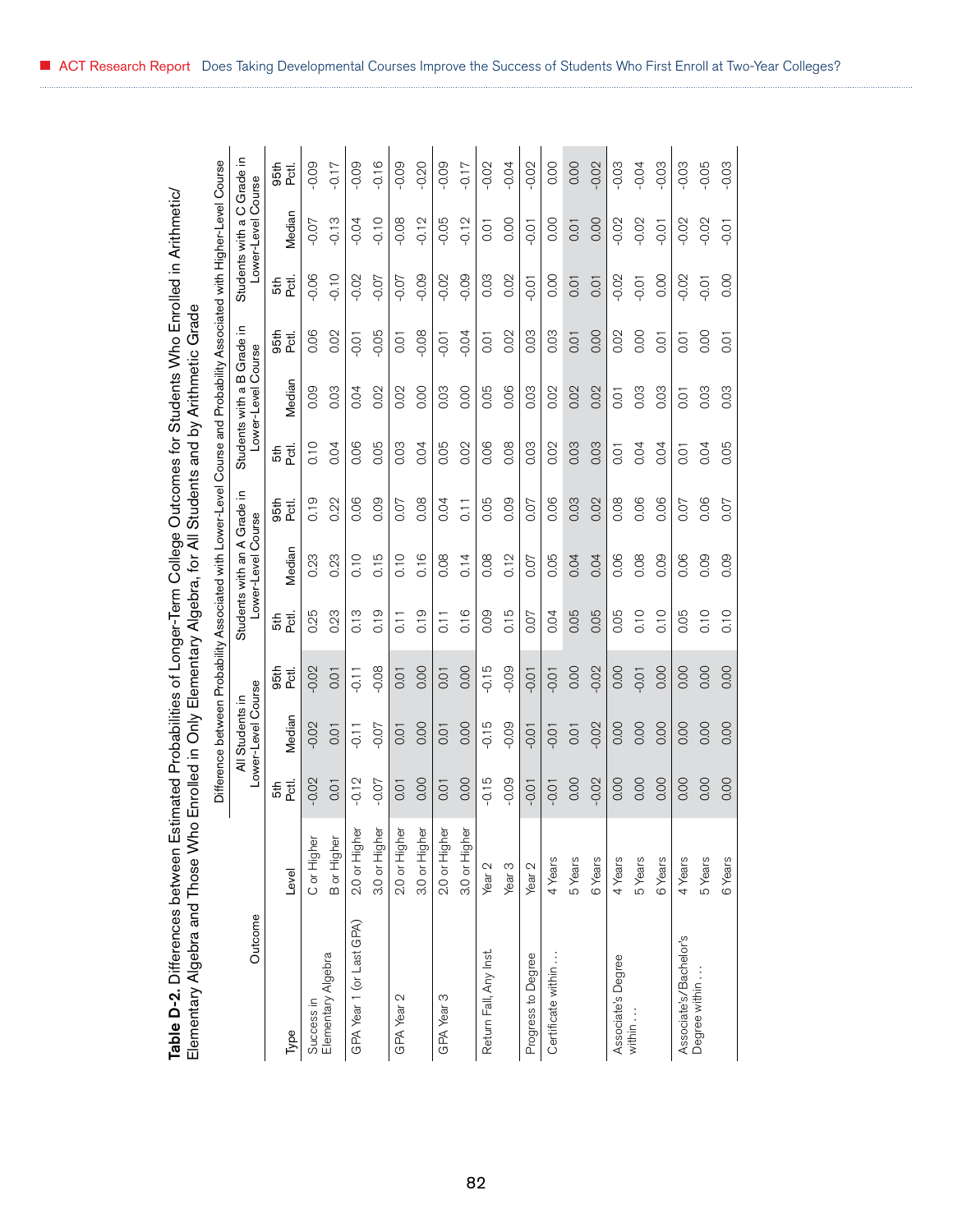| Algebra/Intermediate Algebra and |                   |             | Those Who Enrolled in Only Intermediate Algebra, for All Students and by Elementary Algebra Grade                     |                          |              |                                                   |                  |              |                                                  |               |                 |                    |              |
|----------------------------------|-------------------|-------------|-----------------------------------------------------------------------------------------------------------------------|--------------------------|--------------|---------------------------------------------------|------------------|--------------|--------------------------------------------------|---------------|-----------------|--------------------|--------------|
|                                  |                   |             | Difference between Probability Associated with Lower-Level Course and Probability Associated with Higher-Level Course |                          |              |                                                   |                  |              |                                                  |               |                 |                    |              |
| Outcome                          |                   |             | Lower-Level Course<br>All Students in                                                                                 |                          |              | Students with an A Grade in<br>Lower-Level Course |                  |              | Students with a B Grade in<br>Lower-Level Course |               | Students with a | Lower-Level Course | C Grade in   |
| Type                             | Level             | Pct.<br>5th | Median                                                                                                                | 95 <sub>th</sub><br>Fct. | Fcti.<br>5th | Median                                            | 95th<br>Fot<br>R | Fcti.<br>5th | Median                                           | 95th<br>Pctl. | .<br>동<br>군     | Median             | 95th<br>Pct. |
| Success in                       | C or Higher       | 0.03        | 0.03                                                                                                                  | 0.02                     | 0.26         | 0.20                                              | 0.10             | 0.08         | 0.03                                             | $-0.07$       | $-0.10$         | $-0.16$            | $-0.26$      |
| Intermediate Algebra             | B or Higher       | 0.04        | 0.04                                                                                                                  | 0.05                     | 0.25         | 0.22                                              | 0.12             | 0.04         | $-0.01$                                          | $-0.11$       | $-0.12$         | $-0.17$            | $-0.29$      |
| GPA Year 1 (or Last GPA)         | ō<br>2.0 or High  | $-0.07$     | $-0.07$                                                                                                               | $-0.06$                  | 0.10         | 0.08                                              | 0.04             | 0.03         | 0.01                                             | $-0.02$       | $-0.05$         | $-0.07$            | $-0.11$      |
|                                  | φ<br>3.0 or High  | $-0.03$     | $-0.03$                                                                                                               | $-0.04$                  | 0.18         | 0.15                                              | 0.10             | 0.04         | 0.02                                             | $-0.04$       | $-0.07$         | $-0.10$            | $-0.16$      |
| GPA Year 2                       | ō<br>2.0 or High  | 0.01        | 0.01                                                                                                                  | 0.01                     | 0.10         | 0.07                                              | 0.03             | 0.04         | 0.02                                             | $-0.03$       | $-0.03$         | $-0.06$            | $-0.10$      |
|                                  | ŏ<br>3.0 or High  | 0.00        | 0.00                                                                                                                  | 0.00                     | 0.20         | 0.19                                              | 0.16             | 0.03         | 0.02                                             | $-0.02$       | $-0.09$         | $-0.11$            | $-0.17$      |
| GPA Year 3                       | ŏ<br>2.0 or High  | 0.00        | 0.00                                                                                                                  | 0.00                     | 0.07         | 0.06                                              | 0.03             | 0.02         | 0.01                                             | 0.00          | $-0.06$         | $-0.05$            | $-0.05$      |
|                                  | ŏ<br>3.0 or High  | 0.01        | 0.01                                                                                                                  | 0.01                     | 0.21         | 0.21                                              | 0.17             | 0.04         | 0.02                                             | $-0.02$       | $-0.09$         | $-0.12$            | $-0.19$      |
| Return Fall, Any Inst.           | Year <sub>2</sub> | $-0.10$     | $-0.10$                                                                                                               | $-0.11$                  | 0.06         | 0.05                                              | 0.02             | 0.04         | 0.02                                             | $-0.03$       | 0.00            | $-0.02$            | $-0.07$      |
|                                  | Year <sub>3</sub> | $-0.08$     | $-0.08$                                                                                                               | $-0.08$                  | 0.09         | 0.07                                              | 0.02             | 0.04         | 0.02                                             | $-0.03$       | $-0.01$         | $-0.03$            | $-0.07$      |
| Progress to Degree               | Year <sub>2</sub> | $-0.01$     | $-0.01$                                                                                                               | $-0.01$                  | 0.05         | 0.04                                              | 0.03             | $-0.01$      | $-0.01$                                          | $-0.02$       | $-0.06$         | $-0.06$            | $-0.08$      |
| Certificate within               | 4 Years           | $-0.02$     | $-0.02$                                                                                                               | $-0.02$                  | 0.07         | 0.05                                              | 0.02             | 0.04         | 0.02                                             | $-0.01$       | $\overline{0}$  | $-0.01$            | $-0.04$      |
|                                  | 5 Years           | $-0.02$     | $-0.02$                                                                                                               | $-0.02$                  | 0.06         | 0.04                                              | 0.01             | 0.03         | 0.01                                             | $-0.02$       | $\overline{0}$  | $-0.01$            | $-0.04$      |
|                                  | 6 Years           | $-0.02$     | $-0.02$                                                                                                               | $-0.02$                  | 0.07         | 0.05                                              | 0.01             | 0.05         | 0.03                                             | $-0.01$       | 0.02            | 0.01               | $-0.02$      |
| Associate's Degree               | 4 Years           | $-0.01$     | $-0.01$                                                                                                               | $-0.01$                  | 0.08         | 0.07                                              | 0.05             | 0.02         | 0.01                                             | $-0.01$       | $-0.02$         | $-0.03$            | $-0.06$      |
| within                           | 5 Years           | $-0.02$     | $-0.03$                                                                                                               | $-0.03$                  | 0.08         | 0.07                                              | 0.06             | 0.02         | 0.01                                             | $-0.01$       | $-0.03$         | $-0.04$            | $-0.06$      |
|                                  | 6 Years           | $-0.01$     | $-0.01$                                                                                                               | $-0.02$                  | 0.08         | 0.07                                              | 0.05             | 0.03         | 0.02                                             | 0.00          | $-0.02$         | $-0.03$            | $-0.05$      |
| Associate's/Bachelor's           | 4 Years           | $-0.01$     | $-0.01$                                                                                                               | $-0.01$                  | 0.08         | 0.07                                              | 0.05             | 0.02         | $\overline{0}$                                   | $-0.01$       | $-0.02$         | $-0.04$            | $-0.06$      |
| Degree within.                   | 5 Years           | $-0.02$     | $-0.03$                                                                                                               | $-0.03$                  | 0.08         | 0.08                                              | 0.07             | 0.01         | 0.01                                             | $-0.01$       | $-0.04$         | $-0.05$            | $-0.07$      |
|                                  | 6 Years           | $-0.01$     | $-0.01$                                                                                                               | $-0.01$                  | 0.08         | 0.07                                              | 0.05             | 0.02         | 0.01                                             | $-0.01$       | $-0.03$         | $-0.04$            | $-0.06$      |

Table D-3. Differences between Estimated Probabilities of Longer-Term College Outcomes for Students Who Enrolled in Elementary Table D-3. Differences between Estimated Probabilities of Longer-Term College Outcomes for Students Who Enrolled in Elementary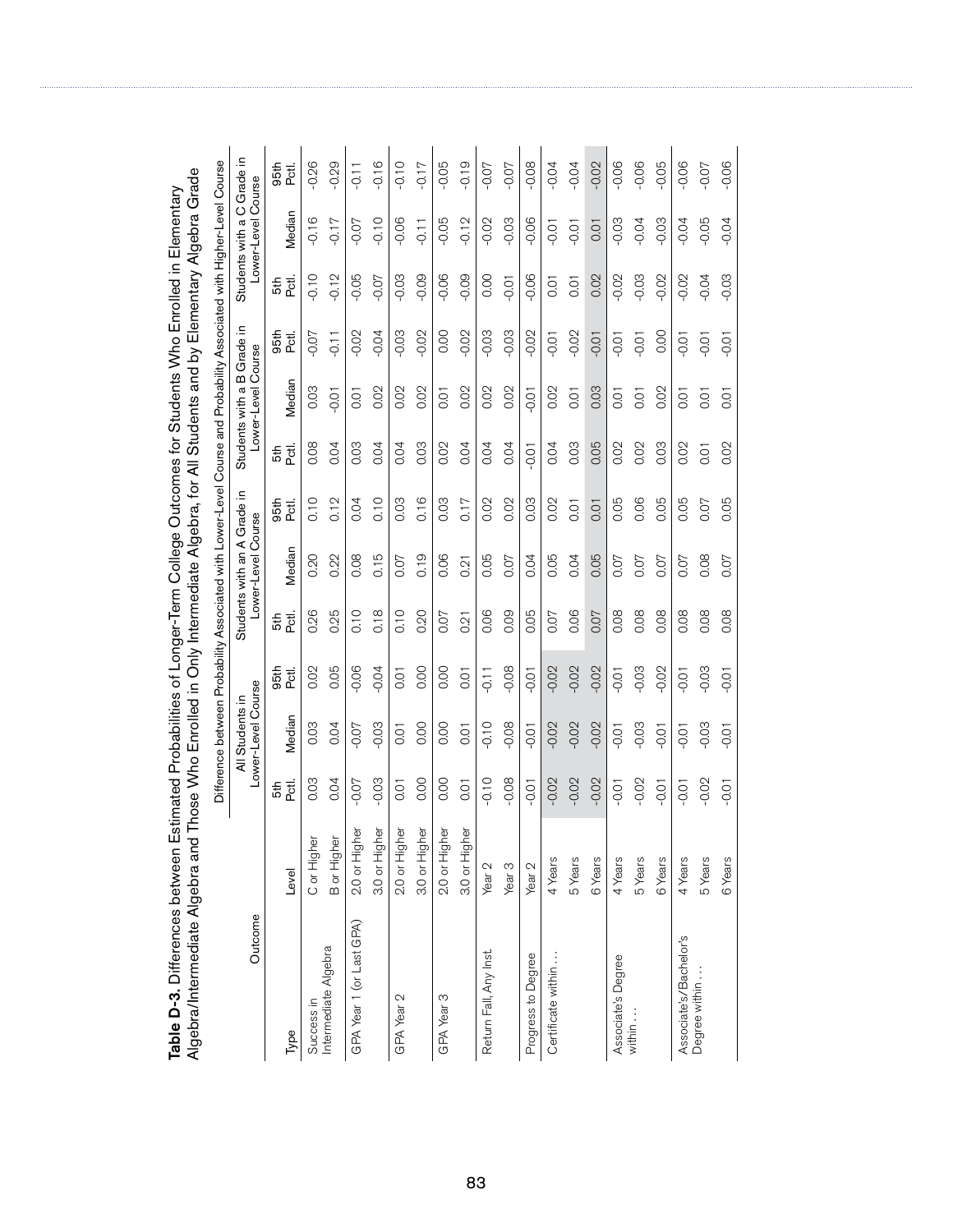| ä                                                                                                   |                                                                                                    |
|-----------------------------------------------------------------------------------------------------|----------------------------------------------------------------------------------------------------|
|                                                                                                     |                                                                                                    |
|                                                                                                     |                                                                                                    |
|                                                                                                     |                                                                                                    |
|                                                                                                     |                                                                                                    |
|                                                                                                     |                                                                                                    |
|                                                                                                     |                                                                                                    |
|                                                                                                     |                                                                                                    |
|                                                                                                     |                                                                                                    |
|                                                                                                     |                                                                                                    |
|                                                                                                     |                                                                                                    |
|                                                                                                     |                                                                                                    |
|                                                                                                     |                                                                                                    |
|                                                                                                     |                                                                                                    |
|                                                                                                     |                                                                                                    |
|                                                                                                     |                                                                                                    |
|                                                                                                     |                                                                                                    |
|                                                                                                     |                                                                                                    |
|                                                                                                     |                                                                                                    |
|                                                                                                     |                                                                                                    |
| tween Estimated Probabilities of Longer-Term College Outcomes for Students Who Enrolled in Intermet | und Those Who Enrolled in Only College Algebra, for All Students and by Intermediate Algebra Grade |
|                                                                                                     |                                                                                                    |
|                                                                                                     |                                                                                                    |
|                                                                                                     |                                                                                                    |
|                                                                                                     |                                                                                                    |
|                                                                                                     |                                                                                                    |
|                                                                                                     |                                                                                                    |
|                                                                                                     |                                                                                                    |
|                                                                                                     | $\mathbf$<br>J                                                                                     |
|                                                                                                     |                                                                                                    |
|                                                                                                     |                                                                                                    |
|                                                                                                     |                                                                                                    |
| $\mathbf{r}$                                                                                        |                                                                                                    |
|                                                                                                     |                                                                                                    |
| $\frac{1}{\mathbf{e}}$                                                                              |                                                                                                    |
|                                                                                                     |                                                                                                    |

| ١ |
|---|
|   |
|   |
|   |
|   |
|   |
|   |
|   |
|   |
|   |
|   |
|   |
|   |
|   |
|   |
|   |
|   |
|   |
|   |
|   |
|   |
|   |
|   |
|   |
|   |
|   |
|   |
|   |
| ֕ |
|   |
|   |
|   |
|   |
|   |
|   |
|   |
|   |
|   |
|   |
|   |
|   |
|   |
|   |
|   |
|   |
|   |
|   |
|   |
|   |
|   |
|   |
|   |
|   |
|   |
|   |
|   |
|   |
|   |
|   |
| ֕ |
|   |
|   |
|   |

| Table D-4. Differences between Estimated Probabilities of Longer-Term College Outcomes for Students Who Enrolled in Intermediate<br>Algebra/College Algebra and Those Who Enrolled in Only College Algebra, for All Students and by Intermediate Algebra Grade |                   |                  |                                                                                                                       |                             |              |                                                   |                          |                |                                                  |              |                  |                                                  |                   |
|----------------------------------------------------------------------------------------------------------------------------------------------------------------------------------------------------------------------------------------------------------------|-------------------|------------------|-----------------------------------------------------------------------------------------------------------------------|-----------------------------|--------------|---------------------------------------------------|--------------------------|----------------|--------------------------------------------------|--------------|------------------|--------------------------------------------------|-------------------|
|                                                                                                                                                                                                                                                                |                   |                  | Difference between Probability Associated with Lower-Level Course and Probability Associated with Higher-Level Course |                             |              |                                                   |                          |                |                                                  |              |                  |                                                  |                   |
| Outcome                                                                                                                                                                                                                                                        |                   |                  | Lower-Level Course<br>All Students in                                                                                 |                             |              | Students with an A Grade in<br>Lower-Level Course |                          |                | Students with a B Grade in<br>Lower-Level Course |              |                  | Students with a C Grade in<br>Lower-Level Course |                   |
| Type                                                                                                                                                                                                                                                           | Level             | Pct.<br>5th      | Median                                                                                                                | 95 <sub>th</sub><br>さ<br>PC | Pctl.<br>5th | Median                                            | 95 <sub>th</sub><br>Pct. | Pct.<br>5th    | Median                                           | 95th<br>Pct. | $\vec{E}$<br>5th | Median                                           | 95th<br>$\vec{E}$ |
| Success in College Algebra                                                                                                                                                                                                                                     | C or Higher       | $-0.01$          | $-0.01$                                                                                                               | 0.01                        | 0.23         | 0.19                                              | 0.13                     | 0.06           | 0.04                                             | 0.00         | $-0.12$          | $-0.15$                                          | $-0.18$           |
|                                                                                                                                                                                                                                                                | B or Higher       | 0.00             | 0.00                                                                                                                  | 0.00                        | 0.25         | 0.23                                              | 0.18                     | 0.04           | $\overline{O}$ .                                 | $-0.04$      | $-0.11$          | $-0.16$                                          | $-0.23$           |
| GPA Year 1 (or Last GPA)                                                                                                                                                                                                                                       | ō<br>2.0 or High  | $-0.05$          | $-0.05$                                                                                                               | $-0.05$                     | 0.06         | 0.06                                              | 0.05                     | 0.01           | 0.00                                             | $-0.01$      | $-0.07$          | $-0.08$                                          | $-0.09$           |
|                                                                                                                                                                                                                                                                | ò<br>3.0 or High  | $-0.05$          | $-0.05$                                                                                                               | $-0.06$                     | 0.18         | 0.16                                              | 0.13                     | 0.00           | $-0.02$                                          | $-0.06$      | $-0.15$          | $-0.18$                                          | $-0.22$           |
| GPA Year 2                                                                                                                                                                                                                                                     | ō<br>2.0 or High  | $\overline{0}$   | $\overline{0}$                                                                                                        | $\overline{0}$ .            | 0.04         | 0.03                                              | 0.03                     | 0.00           | $-0.01$                                          | $-0.01$      | $-0.07$          | $-0.07$                                          | $-0.08$           |
|                                                                                                                                                                                                                                                                | ŏ<br>3.0 or High  | $\overline{O}$ . | $\overline{O}$ .                                                                                                      | $\overline{O}$ .            | 0.16         | 0.15                                              | 0.13                     | $-0.02$        | $-0.03$                                          | $-0.06$      | $-0.17$          | $-0.19$                                          | $-0.22$           |
| GPA Year 3                                                                                                                                                                                                                                                     | ŏ<br>2.0 or High  | $-0.01$          | $-0.01$                                                                                                               | $-0.01$                     | 0.02         | 0.02                                              | 0.02                     | $-0.01$        | $-0.01$                                          | $-0.01$      | $-0.04$          | $-0.04$                                          | $-0.04$           |
|                                                                                                                                                                                                                                                                | ŏ<br>3.0 or High  | 0.02             | 0.02                                                                                                                  | 0.02                        | 0.14         | 0.14                                              | 0.14                     | $-0.04$        | $-0.04$                                          | $-0.04$      | $-0.17$          | $-0.19$                                          | $-0.21$           |
| Return Fall, Any Inst.                                                                                                                                                                                                                                         | Year <sub>2</sub> | $-0.07$          | $-0.07$                                                                                                               | $-0.08$                     | 0.00         | $-0.01$                                           | $-0.02$                  | $-0.01$        | $-0.01$                                          | $-0.03$      | $-0.01$          | $-0.02$                                          | $-0.04$           |
|                                                                                                                                                                                                                                                                | Year <sub>3</sub> | $-0.08$          | $-0.08$                                                                                                               | $-0.08$                     | 0.02         | 0.00                                              | $-0.03$                  | 0.00           | $-0.02$                                          | $-0.06$      | $-0.03$          | $-0.05$                                          | $-0.08$           |
| Progress to Degree                                                                                                                                                                                                                                             | Year <sub>2</sub> | $-0.09$          | $-0.09$                                                                                                               | $-0.09$                     | 0.02         | $-0.01$                                           | $-0.05$                  | $-0.02$        | $-0.05$                                          | $-0.10$      | $-0.07$          | $-0.09$                                          | $-0.14$           |
| Certificate within.                                                                                                                                                                                                                                            | 4 Years           | $-0.02$          | $-0.02$                                                                                                               | $-0.02$                     | 0.00         | 0.01                                              | 0.03                     | $-0.02$        | $-0.01$                                          | 0.00         | $-0.04$          | $-0.03$                                          | $-0.02$           |
|                                                                                                                                                                                                                                                                | 5 Years           | $-0.03$          | $-0.03$                                                                                                               | $-0.03$                     | 0.03         | 0.03                                              | 0.04                     | 0.00           | 0.00                                             | 0.01         | $-0.02$          | $-0.02$                                          | $-0.01$           |
|                                                                                                                                                                                                                                                                | 6 Years           | $-0.01$          | $-0.01$                                                                                                               | $-0.01$                     | 0.02         | 0.02                                              | 0.03                     | 0.00           | 0.00                                             | 0.01         | $-0.02$          | $-0.02$                                          | $-0.01$           |
| Associate's Degree                                                                                                                                                                                                                                             | 4 Years           | $-0.05$          | $-0.05$                                                                                                               | $-0.05$                     | 0.07         | 0.05                                              | 0.02                     | 0.00           | $-0.02$                                          | $-0.05$      | $-0.06$          | $-0.08$                                          | $\overline{11}$   |
| within                                                                                                                                                                                                                                                         | 5 Years           | $-0.05$          | $-0.05$                                                                                                               | $-0.05$                     | 0.10         | 0.06                                              | 0.00                     | 0.03           | $-0.01$                                          | $-0.06$      | $-0.04$          | $-0.07$                                          | $-0.12$           |
|                                                                                                                                                                                                                                                                | 6 Years           | $-0.06$          | $-0.06$                                                                                                               | $-0.06$                     | 0.09         | 0.05                                              | $-0.02$                  | 0.02           | $-0.02$                                          | $-0.08$      | $-0.04$          | $-0.08$                                          | $-0.14$           |
| Associate's/Bachelor's                                                                                                                                                                                                                                         | 4 Years           | $-0.05$          | $-0.05$                                                                                                               | $-0.05$                     | 0.07         | 0.05                                              | 0.01                     | 0.00           | $-0.02$                                          | $-0.05$      | $-0.07$          | $-0.08$                                          | $-0.11$           |
| Degree within                                                                                                                                                                                                                                                  | 5 Years           | $-0.04$          | $-0.04$                                                                                                               | $-0.04$                     | 0.08         | 0.04                                              | $-0.01$                  | $\overline{0}$ | $-0.03$                                          | $-0.08$      | $-0.06$          | $-0.09$                                          | $-0.14$           |
|                                                                                                                                                                                                                                                                | 6 Years           | $-0.06$          | $-0.06$                                                                                                               | $-0.06$                     | 0.06         | 0.03                                              | $-0.03$                  | $-0.01$        | $-0.04$                                          | $-0.10$      | $-0.08$          | $-0.12$                                          | $-0.16$           |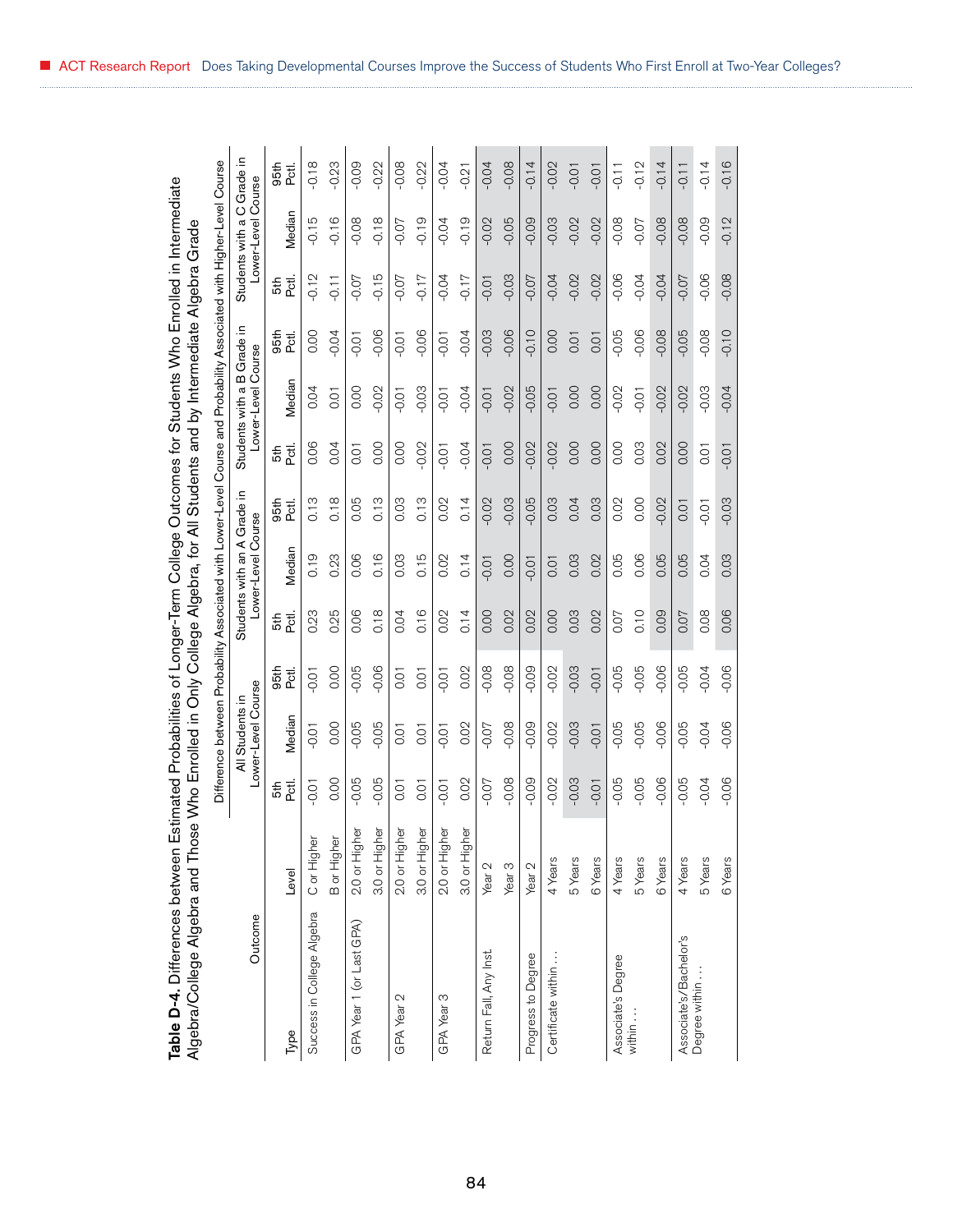| Reading Grade            |                    |             |                                                                                                                       |                   |                   |                                                   |               |                 |                                                  |           |                 |                                           |                                         |
|--------------------------|--------------------|-------------|-----------------------------------------------------------------------------------------------------------------------|-------------------|-------------------|---------------------------------------------------|---------------|-----------------|--------------------------------------------------|-----------|-----------------|-------------------------------------------|-----------------------------------------|
|                          |                    |             | Difference between Probability Associated with Lower-Level Course and Probability Associated with Higher-Level Course |                   |                   |                                                   |               |                 |                                                  |           |                 |                                           |                                         |
| Outcome                  |                    |             | Lower-Level Course<br>All Students in                                                                                 |                   |                   | Students with an A Grade in<br>Lower-Level Course |               |                 | Students with a B Grade in<br>Lower-Level Course |           |                 | Students with a C Grade in<br>Lower-Level | Course                                  |
| Type                     | Level              | .<br>동<br>군 | Median                                                                                                                | 95th<br>Pctl.     | to til<br>Refer   | Vledian                                           | 95th<br>Pctl. | to til<br>Refer | Vledian                                          | 95th<br>둲 | to til<br>Refer | Median                                    | 95 <sub>th</sub><br>ا <del>ن</del><br>م |
| Success in First Social  | C or Highe         | 0.16        | 0.12                                                                                                                  | 0.10              | 0.19              | 0.12                                              | 0.09          | 0.07            | 0.01                                             | $-0.02$   | $-0.05$         | $-0.11$                                   | $-0.14$                                 |
| Science Course           | <b>B</b> or Higher | 0.18        | 0.14                                                                                                                  | $\overline{0.11}$ | 0.18              | 0.12                                              | 0.09          | 0.06            | 0.00                                             | 0.03      | $-0.02$         | $-0.10$                                   | $-0.14$                                 |
| GPA Year 1 (or Last GPA) | ō<br>2.0 or High   | 0.08        | 0.04                                                                                                                  | 0.03              | 0.17              | 0.10                                              | 0.07          | 0.05            | $-0.02$                                          | $-0.04$   | $-0.09$         | $-0.16$                                   | $-0.19$                                 |
|                          | ŏ<br>3.0 or High   | 0.14        | 0.07                                                                                                                  | 0.03              | 0.25              | 0.17                                              | 0.12          | 0.08            | $-0.01$                                          | $-0.05$   | $-0.04$         | $-0.13$                                   | $-0.18$                                 |
| GPA Year 2               | έ<br>2.0 or High   | 0.12        | 0.08                                                                                                                  | 0.06              | 0.13              | 0.07                                              | 0.05          | 0.02            | $-0.03$                                          | $-0.05$   | $\frac{1}{10}$  | $-0.17$                                   | $-0.18$                                 |
|                          | ō<br>3.0 or High   | 0.15        | 0.13                                                                                                                  | $\overline{0.11}$ | 0.17              | 0.10                                              | 0.06          | 0.03            | $-0.05$                                          | $-0.10$   | $-0.06$         | $-0.15$                                   | $-0.20$                                 |
| GPA Year 3               | ŏ<br>2.0 or High   | 0.09        | 0.06                                                                                                                  | 0.04              | 0.10              | 0.05                                              | 0.03          | 0.02            | $-0.03$                                          | $-0.05$   | $-0.10$         | $-0.14$                                   | $-0.16$                                 |
|                          | ৯<br>3.0 or High   | 0.19        | 0.15                                                                                                                  | 0.12              | 0.20              | 0.12                                              | 0.08          | 0.04            | $-0.04$                                          | $-0.09$   | $-0.04$         | $-0.14$                                   | $-0.20$                                 |
| Return Fall, Any Inst.   | Year <sub>2</sub>  | $-0.02$     | $-0.02$                                                                                                               | $-0.02$           | $\overline{0.11}$ | 0.07                                              | 0.05          | 0.03            | $-0.01$                                          | $-0.04$   | $-0.06$         | $-0.11$                                   | $-0.14$                                 |
|                          | Year <sub>3</sub>  | 0.02        | 0.01                                                                                                                  | 0.01              | 0.13              | 0.07                                              | 0.05          | 0.02            | $-0.04$                                          | $-0.06$   | $-0.09$         | $-0.14$                                   | $-0.16$                                 |
| Progress to Degree       | Year <sub>2</sub>  | 0.00        | $\overline{0}$                                                                                                        | 0.01              | $-0.05$           | $-0.06$                                           | $-0.07$       | $-0.14$         | $-0.16$                                          | $-0.17$   | $-0.21$         | $-0.23$                                   | $-0.24$                                 |
| Certificate within       | 4 Years            | $-0.06$     | $-0.03$                                                                                                               | $-0.01$           | 0.00              | 0.02                                              | 0.03          | $-0.03$         | $-0.01$                                          | 0.00      | $-0.05$         | $-0.03$                                   | $-0.02$                                 |
|                          | 5 Years            | $-0.09$     | $-0.04$                                                                                                               | $-0.01$           | $-0.01$           | 0.03                                              | 0.04          | $-0.05$         | $-0.01$                                          | 0.00      | $-0.08$         | $-0.04$                                   | $-0.03$                                 |
|                          | 6 Years            | $-0.05$     | $-0.02$                                                                                                               | $-0.01$           | 0.02              | 0.03                                              | 0.03          | $-0.02$         | 0.00                                             | 0.00      | $-0.05$         | $-0.03$                                   | $-0.03$                                 |
| Associate's Degree       | 4 Years            | 0.01        | 0.02                                                                                                                  | 0.02              | 0.06              | 0.06                                              | 0.05          | $-0.01$         | $-0.02$                                          | $-0.03$   | $-0.05$         | $-0.07$                                   | $-0.09$                                 |
| within                   | 5 Years            | 0.02        | 0.02                                                                                                                  | 0.02              | $\overline{0.11}$ | 0.08                                              | 0.06          | 0.01            | $-0.02$                                          | $-0.04$   | $-0.05$         | $-0.08$                                   | $-0.10$                                 |
|                          | 6 Years            | $-0.01$     | $\overline{O}$                                                                                                        | $\overline{O}$    | 0.10              | 0.09                                              | 0.08          | 0.00            | $-0.02$                                          | $-0.03$   | $-0.08$         | $-0.10$                                   | $-0.11$                                 |
| Associate's/Bachelor's   | 4 Years            | 0.02        | 0.02                                                                                                                  | 0.02              | 0.07              | 0.06                                              | 0.05          | 0.00            | $-0.02$                                          | $-0.03$   | $-0.05$         | $-0.07$                                   | $-0.09$                                 |
| Degree within            | 5 Years            | 0.04        | 0.03                                                                                                                  | 0.03              | 0.10              | 0.07                                              | 0.05          | 0.01            | $-0.03$                                          | $-0.04$   | $-0.05$         | $-0.09$                                   | $-0.11$                                 |
|                          | 6 Years            | 0.00        | 0.02                                                                                                                  | 0.03              | 0.10              | 0.08                                              | 0.07          | $-0.02$         | $-0.04$                                          | $-0.05$   | $-0.09$         | $-0.12$                                   | $-0.14$                                 |

Table D-5. Differences between Estimated Probabilities of Longer-Term College Outcomes for Students Who Enrolled in Developmental<br>Reading/First Social Science Course and Those Who Enrolled in Only First Social Science cour Reading/First Social Science Course and Those Who Enrolled in Only First Social Science course, for All Students and by Developmental Table D-5. Differences between Estimated Probabilities of Longer-Term College Outcomes for Students Who Enrolled in Developmental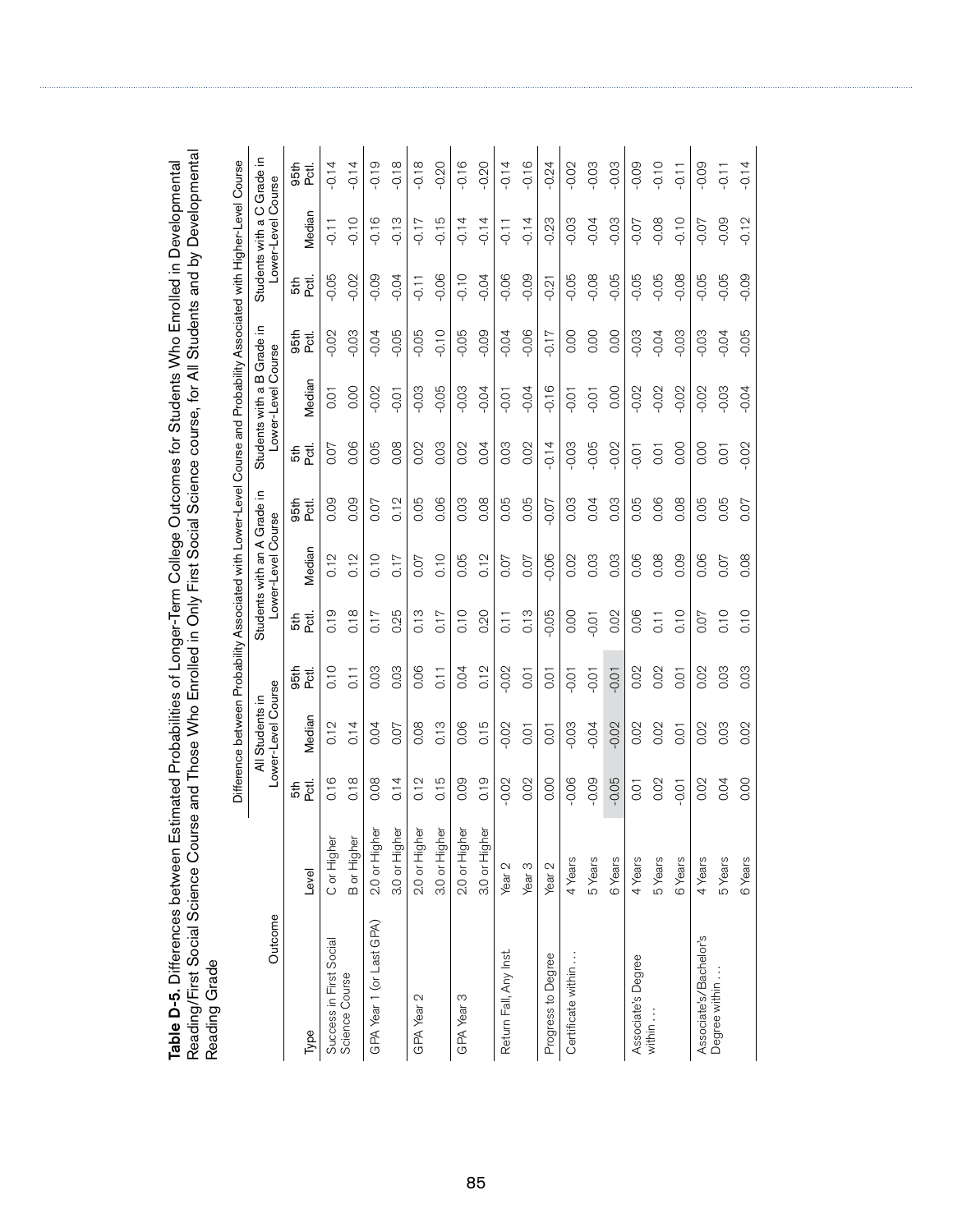# Appendix E

## Probabilities of Success for Students Who Did and Did Not Take Lower-Level Course in a Course Pair, by Enrollment Status and Age

## Tables E-1 through E-5

*Note:* Non-statistically significant differences with full-time, age ≤ 21 students (p > .01) are shaded. Non-statistically significant interactions of dummy variables with course sequence taken  $(p > .05)$  are noted with superscript letters.

#### Table E-1. Probabilities of Success for Students Who Did and Did Not Take Developmental English Composition before Standard English Composition, by Enrollment Status and Age

| Outcome                    |               |                                                                                      |                         |                         |                   |                   |
|----------------------------|---------------|--------------------------------------------------------------------------------------|-------------------------|-------------------------|-------------------|-------------------|
| <b>Type</b>                | Level         | Group                                                                                | FT and<br>Age $\leq 21$ | PT and<br>Age $\leq 21$ | Age 22-25         | Age $> 25$        |
| Success in Standard        | C or Higher   | Took Standard English Composition Only                                               | 0.87                    | 0.51                    | 0.63              | 0.72              |
| <b>English Composition</b> |               | <b>Took Developmental English</b><br>Composition and Standard English<br>Composition | 0.82                    | 0.71                    | 0.77              | 0.78              |
|                            | B or Higher   | Took Standard English Composition Only                                               | 0.67                    | 0.34                    | 0.50              | 0.62              |
|                            |               | <b>Took Developmental English</b><br>Composition and Standard English<br>Composition | 0.62                    | 0.50                    | 0.60              | 0.65              |
| GPA Year 1 (or Last GPA)   | 2.0 or Higher | Took Standard English Composition Only                                               | 0.88                    | 0.53                    | 0.73              | 0.81              |
|                            |               | <b>Took Developmental English</b><br>Composition and Standard English<br>Composition | 0.80                    | 0.69                    | 0.79              | 0.83              |
|                            | 3.0 or Higher | Took Standard English Composition Only                                               | 0.52 <sup>c</sup>       | 0.23                    | 0.46              | 0.63 <sup>c</sup> |
|                            |               | <b>Took Developmental English</b><br>Composition and Standard English<br>Composition | 0.42 <sup>c</sup>       | 0.30                    | 0.48              | 0.51c             |
| GPA Year 2                 | 2.0 or Higher | Took Standard English Composition Only                                               | 0.88c                   | 0.66                    | 0.86              | 0.93c             |
|                            |               | <b>Took Developmental English</b><br>Composition and Standard English<br>Composition | 0.91c                   | 0.80                    | 0.90              | 0.93c             |
|                            | 3.0 or Higher | Took Standard English Composition Only                                               | 0.45 <sup>b</sup>       | 0.23                    | 0.49 <sup>b</sup> | 0.68              |
|                            |               | <b>Took Developmental English</b><br>Composition and Standard English<br>Composition | 0.49 <sup>b</sup>       | 0.31                    | 0.53 <sup>b</sup> | 0.61              |
| GPA Year 3                 | 2.0 or Higher | Took Standard English Composition Only                                               | 0.92 <sup>b</sup>       | 0.73                    | 0.90 <sup>b</sup> | 0.95              |
|                            |               | <b>Took Developmental English</b><br>Composition and Standard English<br>Composition | 0.93 <sup>b</sup>       | 0.84                    | 0.92 <sup>b</sup> | 0.93              |
|                            | 3.0 or Higher | Took Standard English Composition Only                                               | 0.43 <sup>b</sup>       | 0.25                    | 0.49 <sup>b</sup> | 0.68              |
|                            |               | <b>Took Developmental English</b><br>Composition and Standard English<br>Composition | 0.48 <sup>b</sup>       | 0.33                    | 0.56 <sup>b</sup> | 0.61              |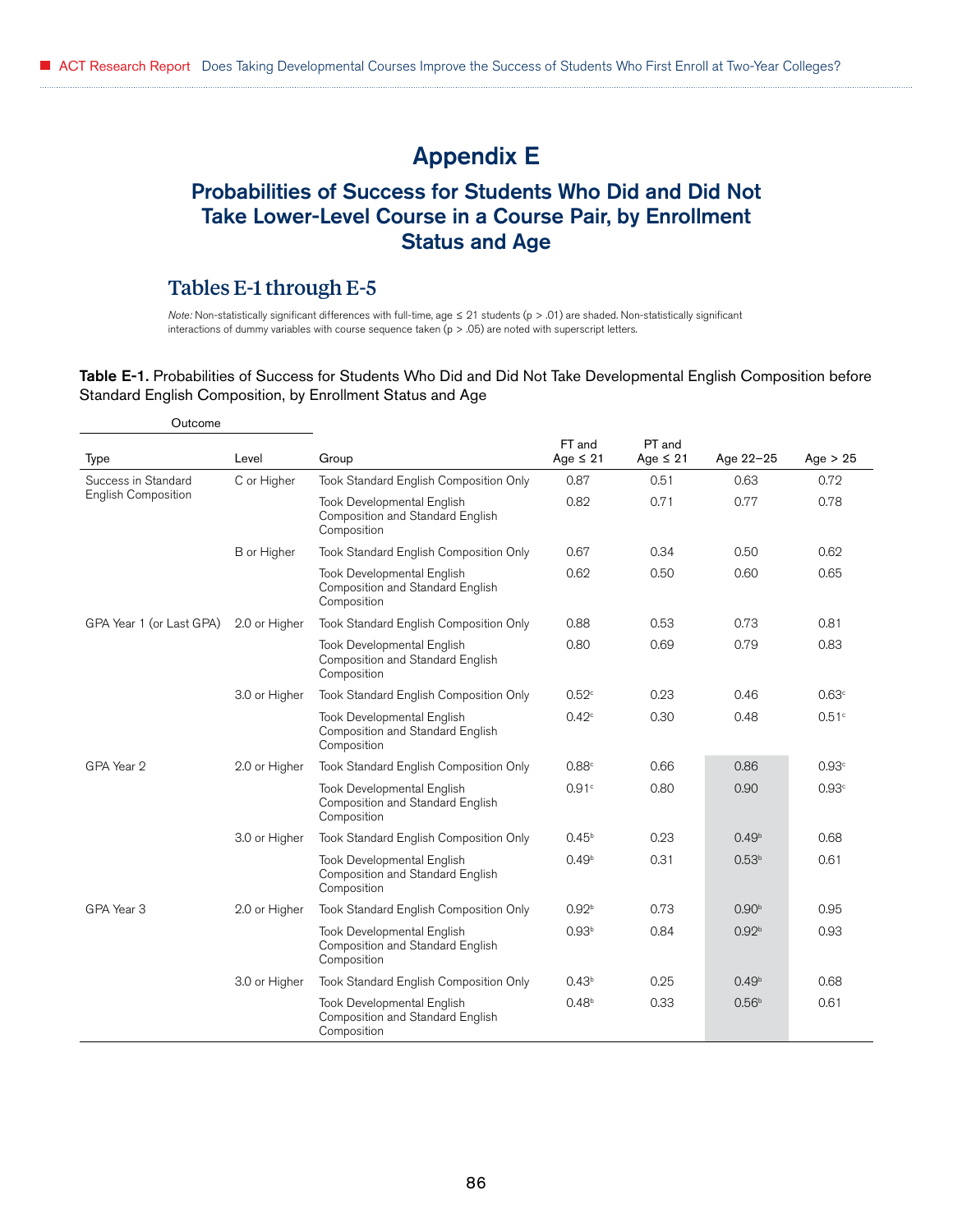## Table E-1. (continued)

Outcome

| <b>Type</b>            | Level             | Group                                                                                | FT and<br>Age $\leq 21$ | PT and<br>Age $\leq 21$ | Age 22-25 | Age $> 25$        |
|------------------------|-------------------|--------------------------------------------------------------------------------------|-------------------------|-------------------------|-----------|-------------------|
| Return Fall, Any Inst. | Year 2            | Took Standard English Composition Only                                               | 0.89                    | 0.50                    | 0.59      | 0.66              |
|                        |                   | <b>Took Developmental English</b><br>Composition and Standard English<br>Composition | 0.76                    | 0.62                    | 0.67      | 0.71              |
|                        | Year <sub>3</sub> | Took Standard English Composition Only                                               | 0.70                    | 0.29                    | 0.37      | 0.47              |
|                        |                   | Took Developmental English<br>Composition and Standard English<br>Composition        | 0.56                    | 0.41                    | 0.47      | 0.46              |
| Progress to Degree     | Year 2            | Took Standard English Composition Only                                               | $0.74$ <sub>a,c</sub>   | $0.15^{\circ}$          | 0.26      | 0.31c             |
|                        |                   | Took Developmental English<br>Composition and Standard English<br>Composition        | $0.72a$ <sub>c</sub>    | 0.23a                   | 0.30      | 0.32c             |
| Certificate within     | 4 Years           | Took Standard English Composition Only                                               | $0.18^{a,c}$            | 0.09 <sup>a</sup>       | 0.14      | 0.15 <sup>c</sup> |
|                        |                   | Took Developmental English<br>Composition and Standard English<br>Composition        | $0.18^{a,c}$            | 0.08 <sup>a</sup>       | 0.11      | 0.12 <sup>c</sup> |
|                        | 5 Years           | Took Standard English Composition Only                                               | $0.20$ <sub>a,c</sub>   | 0.11a                   | 0.17      | 0.19 <sup>c</sup> |
|                        |                   | <b>Took Developmental English</b><br>Composition and Standard English<br>Composition | $0.19^{a,c}$            | 0.09 <sup>a</sup>       | 0.13      | 0.13 <sup>c</sup> |
|                        | 6 Years           | Took Standard English Composition Only                                               | $0.21a$ c               | 0.12 <sup>a</sup>       | 0.18      | 0.22 <sup>c</sup> |
|                        |                   | <b>Took Developmental English</b><br>Composition and Standard English<br>Composition | $0.21$ <sup>a,c</sup>   | 0.11 <sup>a</sup>       | 0.12      | 0.13c             |
| Associate's Degree     | 4 Years           | Took Standard English Composition Only                                               | 0.37c                   | 0.08                    | 0.15      | 0.20c             |
| within                 |                   | <b>Took Developmental English</b><br>Composition and Standard English<br>Composition | 0.30c                   | 0.13                    | 0.17      | 0.17c             |
|                        | 5 Years           | Took Standard English Composition Only                                               | 0.41c                   | 0.10                    | 0.18      | 0.26c             |
|                        |                   | Took Developmental English<br>Composition and Standard English<br>Composition        | 0.35c                   | 0.17                    | 0.20      | 0.20c             |
|                        | 6 Years           | Took Standard English Composition Only                                               | 0.44c                   | 0.12                    | 0.19      | 0.30c             |
|                        |                   | Took Developmental English<br>Composition and Standard English<br>Composition        | 0.37c                   | 0.19                    | 0.26      | $0.22^{\circ}$    |
| Associate's/Bachelor's | 4 Years           | Took Standard English Composition Only                                               | 0.39c                   | 0.08                    | 0.15      | 0.20 <sup>c</sup> |
| Degree within $\dots$  |                   | Took Developmental English<br>Composition and Standard English<br>Composition        | 0.31c                   | 0.13                    | 0.18      | 0.17c             |
|                        | 5 Years           | Took Standard English Composition Only                                               | $0.46^{\circ}$          | 0.10                    | 0.19      | 0.27c             |
|                        |                   | <b>Took Developmental English</b><br>Composition and Standard English<br>Composition | 0.39 <sup>c</sup>       | 0.18                    | 0.22      | 0.22c             |
|                        | 6 Years           | Took Standard English Composition Only                                               | 0.51c                   | 0.13                    | 0.20      | 0.30 <sup>c</sup> |
|                        |                   | <b>Took Developmental English</b><br>Composition and Standard English<br>Composition | 0.43 <sup>c</sup>       | 0.22                    | 0.28      | 0.24c             |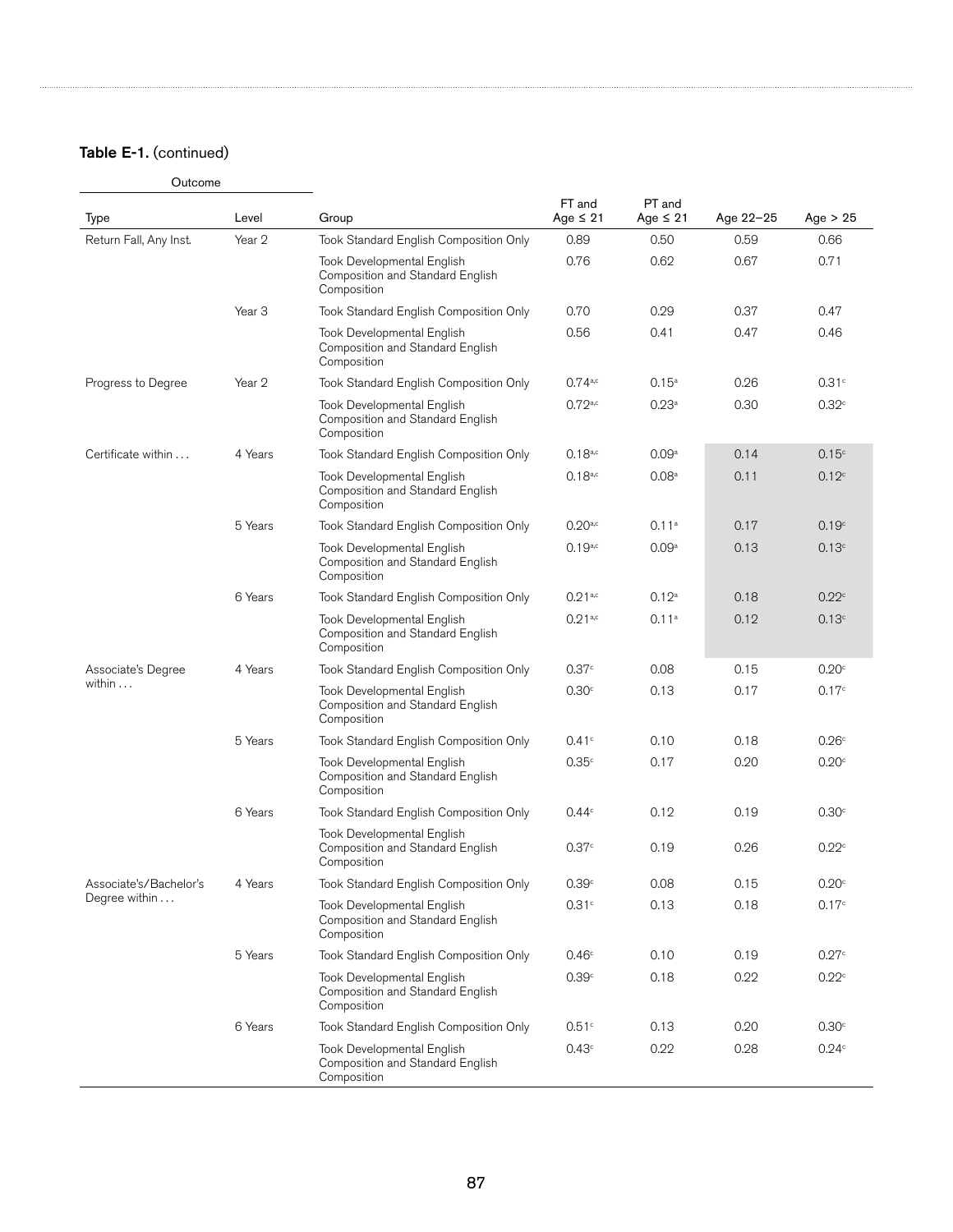Table E-2. Probabilities of Success for Students Who Did and Did Not Take Arithmetic before Elementary Algebra, by Enrollment Status and Age

| Outcome                  |                   |                                        |                         |                         |                   |                     |
|--------------------------|-------------------|----------------------------------------|-------------------------|-------------------------|-------------------|---------------------|
| Type                     | Level             | Group                                  | FT and<br>Age $\leq 21$ | PT and<br>Age $\leq 21$ | Age 22-25         | Age $> 25$          |
| Success in               | C or Higher       | Took Elementary Algebra Only           | 0.75                    | 0.48                    | 0.48              | 0.53                |
| Elementary Algebra       |                   | Took Arithmetic and Elementary Algebra | 0.67                    | 0.45                    | 0.52              | 0.55                |
|                          | B or Higher       | Took Elementary Algebra Only           | 0.54                    | 0.32                    | 0.34              | 0.39                |
|                          |                   | Took Arithmetic and Elementary Algebra | 0.46                    | 0.33                    | 0.38              | 0.45                |
| GPA Year 1 (or Last GPA) | 2.0 or Higher     | Took Elementary Algebra Only           | 0.89                    | 0.68                    | 0.70              | 0.75                |
|                          |                   | Took Arithmetic and Elementary Algebra | 0.67                    | 0.55                    | 0.68              | 0.76                |
|                          | 3.0 or Higher     | Took Elementary Algebra Only           | 0.51                    | 0.31                    | 0.41              | 0.50                |
|                          |                   | Took Arithmetic and Elementary Algebra | 0.26                    | 0.25                    | 0.38              | 0.49                |
| GPA Year 2               | 2.0 or Higher     | Took Elementary Algebra Only           | 0.87c                   | 0.72                    | 0.82              | 0.87c               |
|                          |                   | Took Arithmetic and Elementary Algebra | 0.83c                   | 0.74                    | 0.88              | 0.88c               |
|                          | 3.0 or Higher     | Took Elementary Algebra Only           | 0.38 <sup>b</sup>       | 0.25                    | 0.44 <sup>b</sup> | 0.50                |
|                          |                   | Took Arithmetic and Elementary Algebra | 0.33 <sup>b</sup>       | 0.26                    | 0.43 <sup>b</sup> | 0.55                |
| GPA Year 3               | 2.0 or Higher     | Took Elementary Algebra Only           | 0.90 <sub>b,c</sub>     | 0.76                    | 0.88 <sup>b</sup> | 0.91c               |
|                          |                   | Took Arithmetic and Elementary Algebra | 0.87 <sup>b,c</sup>     | 0.80                    | 0.88 <sup>b</sup> | 0.91c               |
|                          | 3.0 or Higher     | Took Elementary Algebra Only           | 0.34a,b,c               | 0.25a                   | 0.44 <sup>b</sup> | 0.52c               |
|                          |                   | Took Arithmetic and Elementary Algebra | $0.31^{a,b,c}$          | 0.26a                   | 0.43 <sup>b</sup> | 0.54c               |
| Return Fall, Any Inst.   | Year 2            | Took Elementary Algebra Only           | 0.91                    | 0.63                    | 0.61              | 0.67                |
|                          |                   | Took Arithmetic and Elementary Algebra | 0.72                    | 0.48                    | 0.52              | 0.58                |
|                          | Year <sub>3</sub> | Took Elementary Algebra Only           | 0.71                    | 0.35                    | 0.34              | 0.44                |
|                          |                   | Took Arithmetic and Elementary Algebra | 0.48                    | 0.26                    | 0.33              | 0.40                |
| Progress to Degree       | Year 2            | Took Elementary Algebra Only           | 0.70c                   | 0.16                    | 0.18              | 0.23c               |
|                          |                   | Took Arithmetic and Elementary Algebra | 0.64c                   | 0.15                    | 0.20              | 0.23c               |
| Certificate within       | 4 Years           | Took Elementary Algebra Only           | $0.21^{a,b,c}$          | 0.08 <sup>a</sup>       | 0.10 <sup>b</sup> | 0.11c               |
|                          |                   | Took Arithmetic and Elementary Algebra | $0.18^{a,b,c}$          | 0.07 <sup>a</sup>       | 0.12 <sup>b</sup> | 0.10 <sup>c</sup>   |
|                          | 5 Years           | Took Elementary Algebra Only           | 0.22a,b,c               | 0.08 <sup>a</sup>       | 0.12 <sup>b</sup> | 0.12 <sup>c</sup>   |
|                          |                   | Took Arithmetic and Elementary Algebra | 0.23a,b,c               | 0.08 <sup>a</sup>       | 0.14 <sup>b</sup> | 0.12 <sup>c</sup>   |
|                          | 6 Years           | Took Elementary Algebra Only           | 0.25a,b,c               | 0.11a                   | 0.15 <sup>b</sup> | 0.18 <sup>c</sup>   |
|                          |                   | Took Arithmetic and Elementary Algebra | $0.32^{b,c}$            | 0.09a                   | 0.14 <sup>b</sup> | 0.15 <sup>c</sup>   |
| Associate's Degree       | 4 Years           | Took Elementary Algebra Only           | 0.29c                   | 0.07                    | 0.09              | 0.12 <sup>c</sup>   |
| within $\dots$           |                   | Took Arithmetic and Elementary Algebra | $0.21$ °                | $0.07$                  | 0.11              | $0.12$ <sup>c</sup> |
|                          | 5 Years           | Took Elementary Algebra Only           | $0.33^{b,c}$            | 0.10                    | 0.11 <sup>b</sup> | 0.16 <sup>c</sup>   |
|                          |                   | Took Arithmetic and Elementary Algebra | $0.26^{b,c}$            | 0.11                    | 0.12 <sup>b</sup> | 0.15 <sup>c</sup>   |
|                          | 6 Years           | Took Elementary Algebra Only           | $0.35a$ <sub>c</sub>    | 0.11a                   | 0.13              | 0.18 <sup>c</sup>   |
|                          |                   | Took Arithmetic and Elementary Algebra | $0.28$ <sub>a,c</sub>   | 0.11a                   | 0.15              | 0.20c               |
| Associate's/Bachelor's   | 4 Years           | Took Elementary Algebra Only           | 0.31                    | 0.07                    | 0.09              | 0.13                |
| Degree within            |                   | Took Arithmetic and Elementary Algebra | 0.22                    | 0.08                    | 0.11              | 0.12                |
|                          | 5 Years           | Took Elementary Algebra Only           | 0.37c                   | 0.11                    | 0.11              | 0.17c               |
|                          |                   | Took Arithmetic and Elementary Algebra | 0.28c                   | 0.11                    | 0.12              | 0.16 <sup>c</sup>   |
|                          | 6 Years           | Took Elementary Algebra Only           | 0.41c                   | 0.12                    | 0.13              | 0.20c               |
|                          |                   | Took Arithmetic and Elementary Algebra | $0.32$ <sup>c</sup>     | 0.12                    | 0.16              | $0.21$ °            |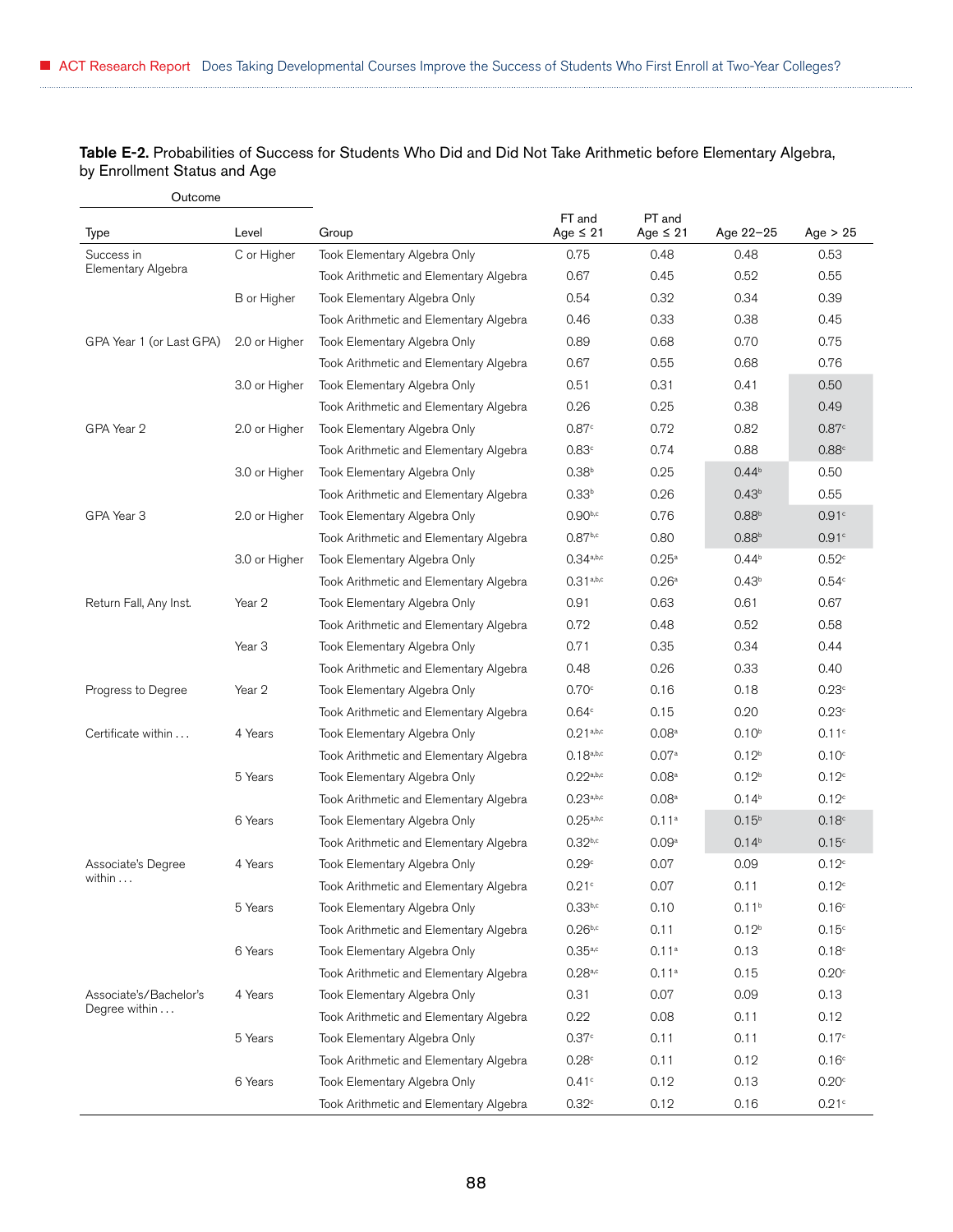| Table E-3. Probabilities of Success for Students Who Did and Did Not Take Elementary Algebra before Intermediate |
|------------------------------------------------------------------------------------------------------------------|
| Algebra, by Enrollment Status and Age                                                                            |

| Type                     | Level             | Group                                               | FT and<br>Age $\leq 21$ | PT and<br>Age $\leq 21$ | Age 22-25         | Age $> 25$        |
|--------------------------|-------------------|-----------------------------------------------------|-------------------------|-------------------------|-------------------|-------------------|
| Success in               | C or Higher       | Took Intermediate Algebra Only                      | $0.75^{b,c}$            | 0.44                    | 0.59 <sup>b</sup> | 0.61 <sup>c</sup> |
| Intermediate Algebra     |                   | Took Elementary Algebra and<br>Intermediate Algebra | $0.66^{b,c}$            | 0.52                    | 0.58 <sup>b</sup> | 0.58c             |
|                          | B or Higher       | Took Intermediate Algebra Only                      | $0.54$ <sub>b,c</sub>   | 0.29                    | 0.46 <sup>b</sup> | 0.48c             |
|                          |                   | Took Elementary Algebra and<br>Intermediate Algebra | 0.48 <sup>b,c</sup>     | 0.39                    | 0.43 <sup>b</sup> | 0.47c             |
| GPA Year 1 (or Last GPA) | 2.0 or Higher     | Took Intermediate Algebra Only                      | 0.93                    | 0.67                    | 0.80              | 0.81              |
|                          |                   | Took Elementary Algebra and<br>Intermediate Algebra | 0.81                    | 0.65                    | 0.73              | 0.76              |
|                          | 3.0 or Higher     | Took Intermediate Algebra Only                      | 0.55                    | 0.28                    | 0.46              | 0.48              |
|                          |                   | Took Elementary Algebra and<br>Intermediate Algebra | 0.37                    | 0.29                    | 0.39              | 0.48              |
| GPA Year 2               | 2.0 or Higher     | Took Intermediate Algebra Only                      | 0.93 <sub>b,c</sub>     | 0.74                    | 0.88 <sup>b</sup> | 0.91c             |
|                          |                   | Took Elementary Algebra and<br>Intermediate Algebra | 0.90 <sub>b,c</sub>     | 0.79                    | 0.86 <sup>b</sup> | 0.92c             |
|                          | 3.0 or Higher     | Took Intermediate Algebra Only                      | 0.49 <sup>c</sup>       | 0.24                    | 0.43              | 0.55c             |
|                          |                   | Took Elementary Algebra and<br>Intermediate Algebra | 0.40 <sup>c</sup>       | 0.28                    | 0.45              | 0.53c             |
| GPA Year 3               | 2.0 or Higher     | Took Intermediate Algebra Only                      | 0.95 <sup>b</sup>       | 0.80                    | 0.92 <sup>b</sup> | 0.90              |
|                          |                   | Took Elementary Algebra and<br>Intermediate Algebra | 0.91 <sup>b</sup>       | 0.83                    | 0.90 <sup>b</sup> | 0.94              |
|                          | 3.0 or Higher     | Took Intermediate Algebra Only                      | $0.45^{b,c}$            | 0.25                    | 0.43 <sup>b</sup> | 0.50 <sup>c</sup> |
|                          |                   | Took Elementary Algebra and<br>Intermediate Algebra | $0.40^{b,c}$            | 0.28                    | 0.43 <sup>b</sup> | 0.52 <sup>c</sup> |
| Return Fall, Any Inst.   | Year 2            | Took Intermediate Algebra Only                      | 0.93 <sub>b,c</sub>     | 0.65                    | 0.75 <sup>b</sup> | 0.81c             |
|                          |                   | Took Elementary Algebra and<br>Intermediate Algebra | $0.82^{b,c}$            | 0.58                    | 0.64 <sup>b</sup> | 0.64 <sup>c</sup> |
|                          | Year <sub>3</sub> | Took Intermediate Algebra Only                      | 0.76 <sup>b,c</sup>     | 0.39                    | 0.53 <sup>b</sup> | 0.60 <sup>c</sup> |
|                          |                   | Took Elementary Algebra and<br>Intermediate Algebra | 0.56 <sup>b,c</sup>     | 0.37                    | 0.41 <sup>b</sup> | 0.47c             |
| Progress to Degree       | Year 2            | Took Intermediate Algebra Only                      | $0.78$ <sub>b,c</sub>   | 0.20                    | 0.36 <sup>b</sup> | $0.45^{\circ}$    |
|                          |                   | Took Elementary Algebra and<br>Intermediate Algebra | $0.72^{b,c}$            | 0.21                    | 0.32 <sup>b</sup> | 0.37c             |
| Certificate within       | 4 Years           | Took Intermediate Algebra Only                      | $0.19^{a,b,c}$          | 0.11 <sup>a</sup>       | 0.14 <sup>b</sup> | 0.09c             |
|                          |                   | Took Elementary Algebra and<br>Intermediate Algebra | 0.17a,b,c               | 0.09 <sup>a</sup>       | 0.12 <sup>b</sup> | 0.11c             |
|                          | 5 Years           | Took Intermediate Algebra Only                      | $0.21^{a,b,c}$          | $0.12^{a}$              | 0.17 <sup>b</sup> | 0.12c             |
|                          |                   | Took Elementary Algebra and<br>Intermediate Algebra | 0.22a,b,c               | $0.10^{a}$              | 0.15 <sup>b</sup> | 0.12 <sup>c</sup> |
|                          | 6 Years           | Took Intermediate Algebra Only                      | 0.23a,b,c               | $0.12^{a}$              | 0.19 <sup>b</sup> | 0.10 <sup>c</sup> |
|                          |                   | Took Elementary Algebra and<br>Intermediate Algebra | 0.23a,b,c               | $0.10^{a}$              | 0.14 <sup>b</sup> | 0.14c             |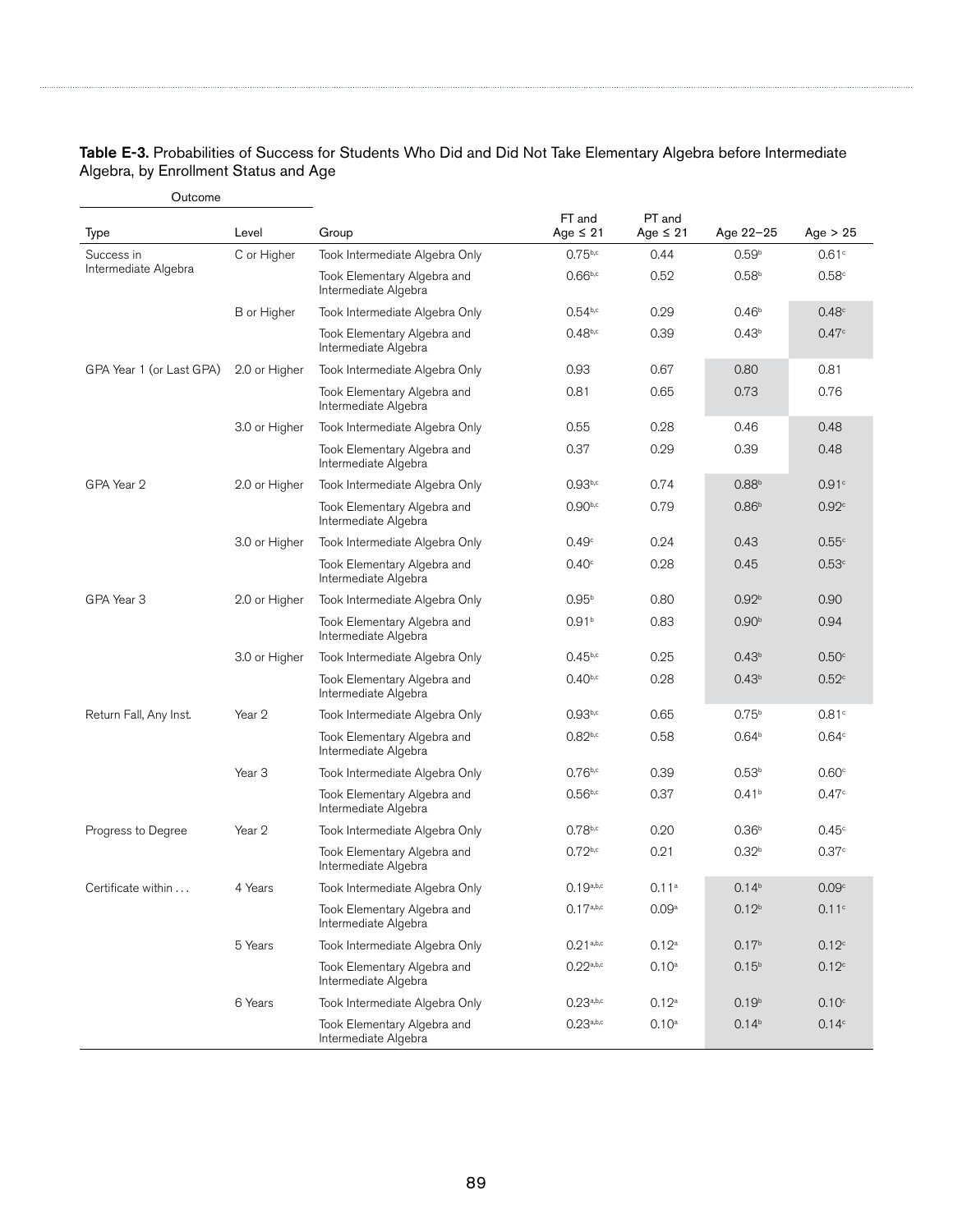## Table E-3. (continued)

| Outcome                |         |                                                     |                         |                         |                   |                   |
|------------------------|---------|-----------------------------------------------------|-------------------------|-------------------------|-------------------|-------------------|
| Type                   | Level   | Group                                               | FT and<br>Age $\leq 21$ | PT and<br>Age $\leq 21$ | Age 22-25         | Age $> 25$        |
| Associate's Degree     | 4 Years | Took Intermediate Algebra Only                      | 0.39 <sup>b,c</sup>     | 0.10                    | 0.23 <sup>b</sup> | 0.33c             |
| within                 |         | Took Elementary Algebra and<br>Intermediate Algebra | $0.28$ <sub>b,c</sub>   | 0.11                    | 0.16 <sup>b</sup> | 0.21c             |
|                        | 5 Years | Took Intermediate Algebra Only                      | 0.46 <sup>b,c</sup>     | 0.14                    | 0.28 <sup>b</sup> | 0.41c             |
|                        |         | Took Elementary Algebra and<br>Intermediate Algebra | 0.30 <sup>b,c</sup>     | 0.15                    | 0.20 <sup>b</sup> | 0.27c             |
|                        | 6 Years | Took Intermediate Algebra Only                      | 0.47 <sup>b,c</sup>     | 0.15                    | 0.28 <sup>b</sup> | 0.37c             |
|                        |         | Took Elementary Algebra and<br>Intermediate Algebra | $0.32$ bc               | 0.17                    | 0.23 <sup>b</sup> | 0.29c             |
| Associate's/Bachelor's | 4 Years | Took Intermediate Algebra Only                      | $0.40^{b,c}$            | 0.10                    | 0.23 <sup>b</sup> | 0.33c             |
| Degree within          |         | Took Elementary Algebra and<br>Intermediate Algebra | 0.29 <sub>b,c</sub>     | 0.11                    | 0.16 <sup>b</sup> | 0.21c             |
|                        | 5 Years | Took Intermediate Algebra Only                      | 0.49 <sup>b,c</sup>     | 0.14                    | 0.29 <sup>b</sup> | 0.45 <sup>c</sup> |
|                        |         | Took Elementary Algebra and<br>Intermediate Algebra | $0.35^{b,c}$            | 0.16                    | 0.21 <sup>b</sup> | 0.28c             |
|                        | 6 Years | Took Intermediate Algebra Only                      | $0.52^{b,c}$            | 0.16                    | 0.29 <sup>b</sup> | 0.41c             |
|                        |         | Took Elementary Algebra and<br>Intermediate Algebra | 0.39 <sub>b,c</sub>     | 0.19                    | 0.26 <sup>b</sup> | 0.32c             |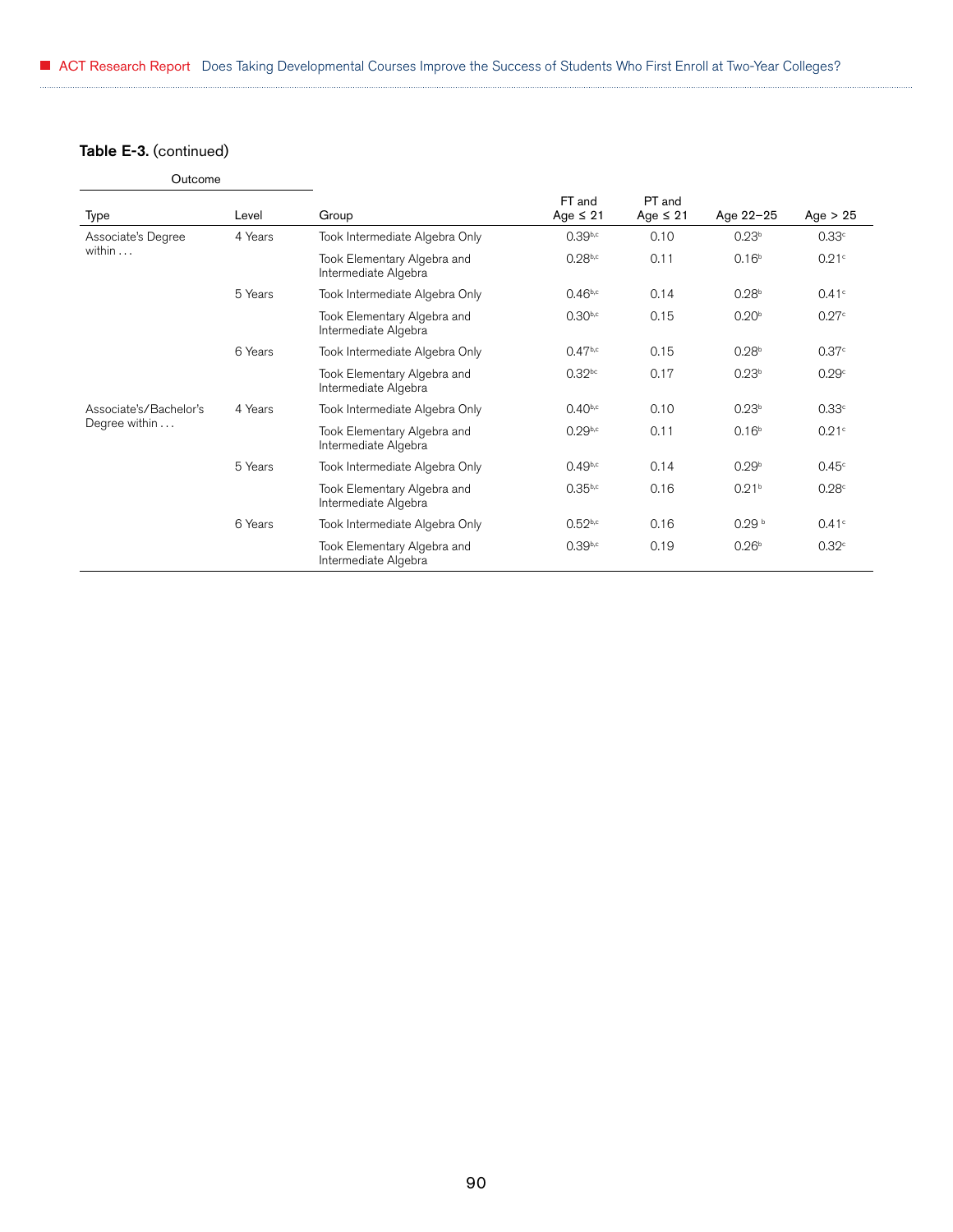| Table E-4. Probabilities of Success for Students Who Did and Did Not Take Intermediate Algebra before College |  |
|---------------------------------------------------------------------------------------------------------------|--|
| Algebra, by Enrollment Status and Age                                                                         |  |

| Outcome                  |               |                                                  |                         |                         |                   |                   |
|--------------------------|---------------|--------------------------------------------------|-------------------------|-------------------------|-------------------|-------------------|
| <b>Type</b>              | Level         | Group                                            | FT and<br>Age $\leq 21$ | PT and<br>Age $\leq 21$ | Age 22-25         | Age $> 25$        |
| Success in               | C or Higher   | Took College Algebra Only                        | 0.81                    | 0.44                    | 0.65              | 0.73              |
| College Algebra          |               | Took Intermediate Algebra and College<br>Algebra | 0.74                    | 0.53                    | 0.68              | 0.75              |
|                          | B or Higher   | Took College Algebra Only                        | 0.56                    | 0.26                    | 0.43              | 0.56              |
|                          |               | Took Intermediate Algebra and College<br>Algebra | 0.48                    | 0.33                    | 0.46              | 0.59              |
| GPA Year 1 (or Last GPA) | 2.0 or Higher | Took College Algebra Only                        | 0.95c                   | 0.65                    | 0.84              | 0.90 <sup>c</sup> |
|                          |               | Took Intermediate Algebra and College<br>Algebra | 0.89c                   | 0.69                    | 0.84              | 0.87c             |
|                          | 3.0 or Higher | Took College Algebra Only                        | 0.65c                   | 0.27                    | 0.57              | 0.79c             |
|                          |               | Took Intermediate Algebra and College<br>Algebra | 0.51c                   | 0.31                    | 0.52              | 0.56c             |
| GPA Year 2               | 2.0 or Higher | Took College Algebra Only                        | $0.95^{b,c}$            | 0.74                    | 0.90 <sup>b</sup> | 0.97c             |
|                          |               | Took Intermediate Algebra and College<br>Algebra | 0.93 <sub>b,c</sub>     | 0.84                    | 0.91 <sup>b</sup> | 0.94c             |
|                          | 3.0 or Higher | Took College Algebra Only                        | 0.59 <sup>b</sup>       | 0.27                    | 0.58 <sup>b</sup> | 0.81              |
|                          |               | Took Intermediate Algebra and College<br>Algebra | 0.56 <sup>b</sup>       | 0.35                    | 0.57 <sup>b</sup> | 0.66              |
| GPA Year 3               | 2.0 or Higher | Took College Algebra Only                        | 0.96 <sup>b,c</sup>     | 0.82                    | 0.95 <sup>b</sup> | 0.97c             |
|                          |               | Took Intermediate Algebra and College<br>Algebra | 0.95 <sub>b,c</sub>     | 0.85                    | 0.94 <sup>b</sup> | 0.95c             |
|                          | 3.0 or Higher | Took College Algebra Only                        | 0.57 <sup>b,c</sup>     | 0.29                    | 0.60 <sup>b</sup> | 0.83c             |
|                          |               | Took Intermediate Algebra and College<br>Algebra | 0.56 <sup>b,c</sup>     | 0.36                    | 0.62 <sup>b</sup> | 0.69c             |
| Return Fall, Any Inst.   | Year 2        | Took College Algebra Only                        | 0.94c                   | 0.62                    | 0.78              | 0.84c             |
|                          |               | Took Intermediate Algebra and College<br>Algebra | 0.85c                   | 0.63                    | 0.70              | 0.69 <sup>c</sup> |
|                          | Year 3        | Took College Algebra Only                        | 0.81c                   | 0.40                    | 0.58              | 0.73c             |
|                          |               | Took Intermediate Algebra and College<br>Algebra | 0.67c                   | 0.44                    | 0.51              | 0.50 <sup>c</sup> |
| Progress to Degree       | Year 2        | Took College Algebra Only                        | $0.88^{b,c}$            | 0.28                    | 0.60 <sup>b</sup> | 0.66c             |
|                          |               | Took Intermediate Algebra and College<br>Algebra | $0.78^{b,c}$            | 0.28                    | 0.45 <sup>b</sup> | 0.52c             |
| Certificate within       | 4 Years       | Took College Algebra Only                        | 0.17 <sup>b</sup>       | 0.08                    | 0.10 <sup>b</sup> | 0.13              |
|                          |               | Took Intermediate Algebra and College<br>Algebra | 0.12 <sup>b</sup>       | 0.08                    | 0.09 <sup>b</sup> | 0.02              |
|                          | 5 Years       | Took College Algebra Only                        | $0.18^{a,b}$            | 0.10 <sup>a</sup>       | 0.13 <sup>b</sup> | 0.20              |
|                          |               | Took Intermediate Algebra and College<br>Algebra | $0.13^{a,b}$            | 0.09a                   | 0.13 <sup>b</sup> | 0.03              |
|                          | 6 Years       | Took College Algebra Only                        | $0.15^{a,b}$            | $0.10^{a}$              | 0.10 <sup>b</sup> | 0.18              |
|                          |               | Took Intermediate Algebra and College<br>Algebra | $0.16^{a,b}$            | 0.09a                   | 0.16 <sup>b</sup> | 0.03              |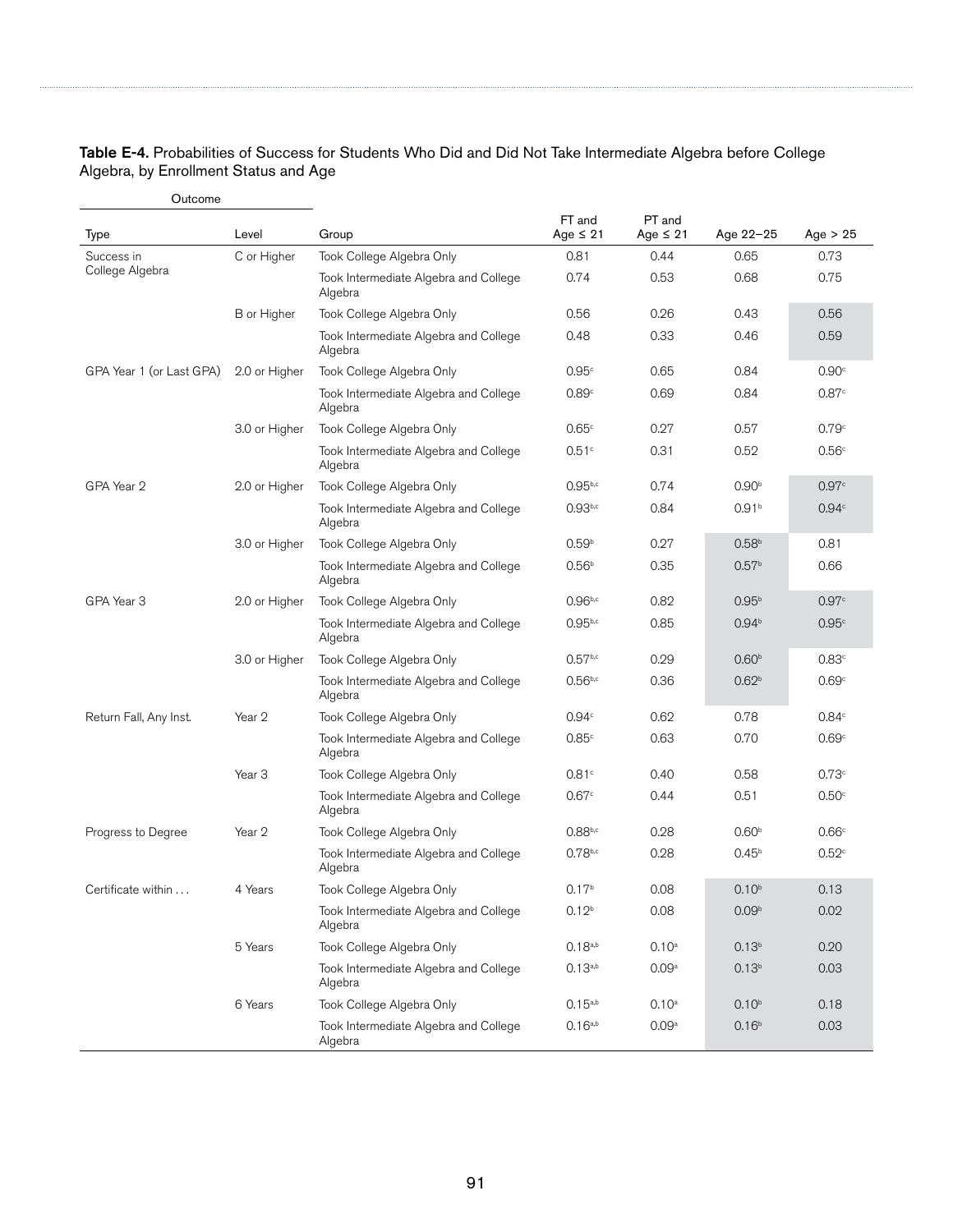## Table E-4. (continued)

| Type                   | Level   | Group                                            | FT and<br>Age $\leq 21$ | PT and<br>Age $\leq 21$ | Age 22-25         | Age $> 25$        |
|------------------------|---------|--------------------------------------------------|-------------------------|-------------------------|-------------------|-------------------|
|                        |         |                                                  |                         |                         |                   |                   |
| Associate's Degree     | 4 Years | Took College Algebra Only                        | 0.56c                   | 0.16                    | 0.34              | 0.47c             |
| within $\ldots$        |         | Took Intermediate Algebra and College<br>Algebra | 0.41c                   | 0.18                    | 0.32              | 0.35c             |
|                        | 5 Years | Took College Algebra Only                        | 0.59c                   | 0.19                    | 0.34              | 0.50 <sup>c</sup> |
|                        |         | Took Intermediate Algebra and College<br>Algebra | 0.46 <sup>c</sup>       | 0.22                    | 0.36              | 0.38c             |
|                        | 6 Years | Took College Algebra Only                        | 0.62 <sup>b,c</sup>     | 0.22                    | 0.38 <sup>b</sup> | 0.52c             |
|                        |         | Took Intermediate Algebra and College<br>Algebra | 0.47 <sup>b,c</sup>     | 0.24                    | 0.35 <sup>b</sup> | 0.41c             |
| Associate's/Bachelor's | 4 Years | Took College Algebra Only                        | 0.58c                   | 0.16                    | 0.35              | 0.47 <sup>c</sup> |
| Degree within          |         | Took Intermediate Algebra and College<br>Algebra | 0.43 <sup>c</sup>       | 0.18                    | 0.33              | 0.37 <sup>c</sup> |
|                        | 5 Years | Took College Algebra Only                        | 0.64 <sup>c</sup>       | 0.20                    | 0.37              | 0.55c             |
|                        |         | Took Intermediate Algebra and College<br>Algebra | 0.52 <sup>c</sup>       | 0.24                    | 0.39              | 0.44c             |
|                        | 6 Years | Took College Algebra Only                        | $0.70$ <sub>b,c</sub>   | 0.24                    | $0.44^{\circ}$    | 0.58c             |
|                        |         | Took Intermediate Algebra and College<br>Algebra | 0.56 <sup>b,c</sup>     | 0.28                    | 0.40 <sup>b</sup> | 0.48c             |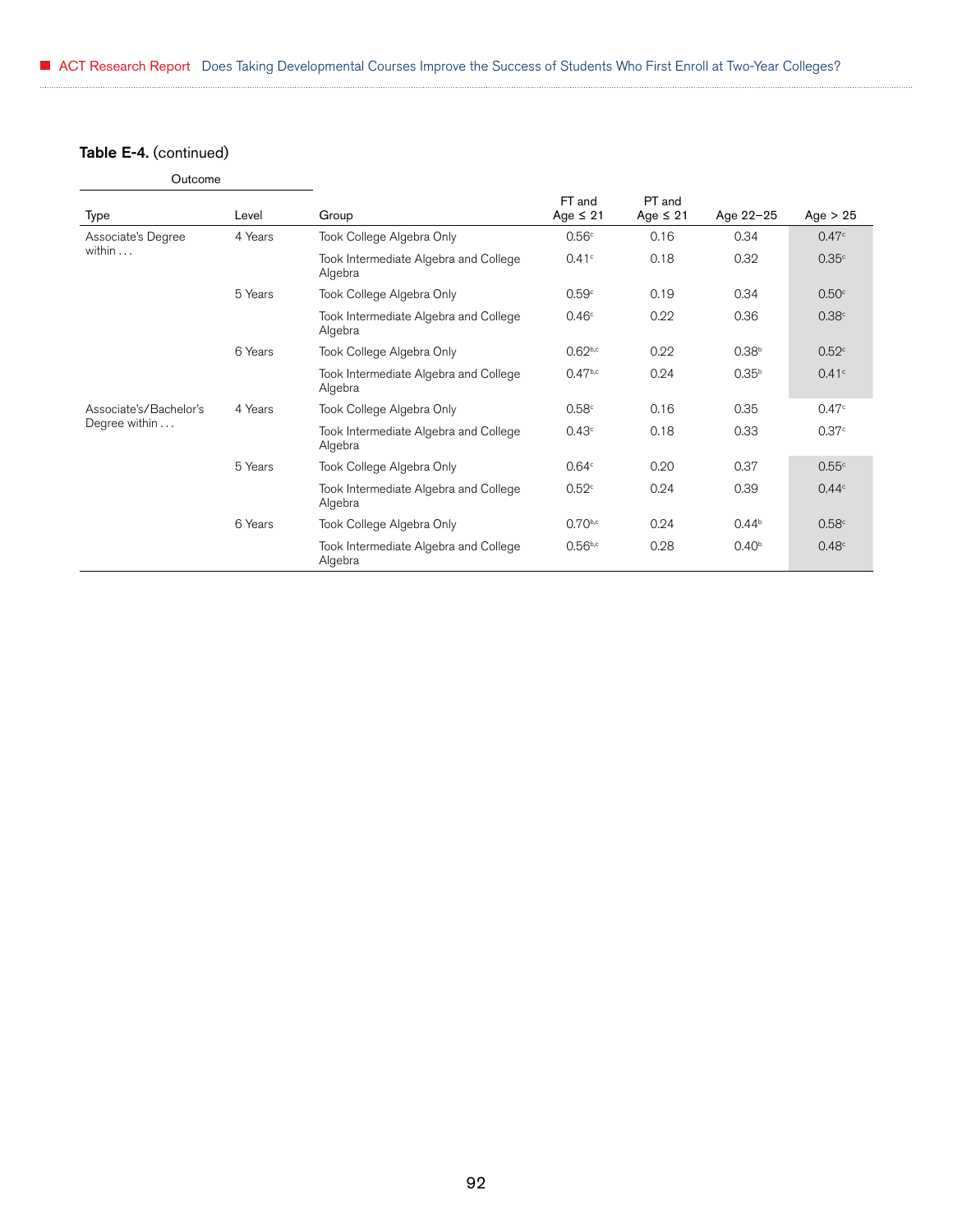#### Table E-5. Probabilities of Success for Students Who Did and Did Not Take Developmental Reading before First Social Science Course, by Enrollment Status and Age

| Outcome                  |                   |                                                               |                         |                         |                   |                   |
|--------------------------|-------------------|---------------------------------------------------------------|-------------------------|-------------------------|-------------------|-------------------|
| Type                     | Level             | Group                                                         | FT and<br>Age $\leq 21$ | PT and<br>Age $\leq 21$ | Age 22-25         | Age $> 25$        |
| Success in First Social  | C or Higher       | Took First Social Science Course Only                         | 0.80 <sup>c</sup>       | 0.45                    | 0.58              | 0.67c             |
| Science Course           |                   | Took Developmental Reading and First<br>Social Science Course | 0.81c                   | 0.64                    | 0.68              | 0.70 <sup>c</sup> |
|                          | B or Higher       | Took First Social Science Course Only                         | 0.53 <sub>b,c</sub>     | 0.27                    | 0.42 <sup>b</sup> | 0.52 <sup>c</sup> |
|                          |                   | Took Developmental Reading and First<br>Social Science Course | $0.56$ <sub>b,c</sub>   | 0.44                    | 0.49 <sup>b</sup> | 0.51c             |
| GPA Year 1 (or Last GPA) | 2.0 or Higher     | Took First Social Science Course Only                         | 0.89c                   | 0.55                    | 0.72              | 0.80 <sup>c</sup> |
|                          |                   | Took Developmental Reading and First<br>Social Science Course | 0.85c                   | 0.69                    | 0.72              | 0.76c             |
|                          | 3.0 or Higher     | Took First Social Science Course Only                         | 0.51 <sup>b</sup>       | 0.23                    | 0.44 <sup>b</sup> | 0.57              |
|                          |                   | Took Developmental Reading and First<br>Social Science Course | $0.44^{\circ}$          | 0.34                    | 0.39 <sup>b</sup> | 0.44              |
| GPA Year 2               | 2.0 or Higher     | Took First Social Science Course Only                         | 0.89 <sub>b,c</sub>     | 0.66                    | 0.81 <sup>b</sup> | 0.89 <sup>c</sup> |
|                          |                   | Took Developmental Reading and First<br>Social Science Course | 0.91 <sub>bc</sub>      | 0.81                    | 0.88 <sup>b</sup> | 0.91c             |
|                          | 3.0 or Higher     | Took First Social Science Course Only                         | 0.42 <sup>b</sup>       | 0.21                    | 0.42 <sup>b</sup> | 0.57              |
|                          |                   | Took Developmental Reading and First<br>Social Science Course | 0.51 <sup>b</sup>       | 0.33                    | 0.45 <sup>b</sup> | 0.55              |
| GPA Year 3               | 2.0 or Higher     | Took First Social Science Course Only                         | 0.91 <sub>bc</sub>      | 0.73                    | 0.87 <sup>b</sup> | 0.92 <sup>c</sup> |
|                          |                   | Took Developmental Reading and First<br>Social Science Course | 0.93 <sub>pc</sub>      | 0.83                    | 0.90 <sup>b</sup> | 0.92c             |
|                          | 3.0 or Higher     | Took First Social Science Course Only                         | $0.38^{b,c}$            | 0.21                    | 0.41 <sup>b</sup> | 0.55c             |
|                          |                   | Took Developmental Reading and First<br>Social Science Course | 0.47 <sup>b,c</sup>     | 0.34                    | 0.46 <sup>b</sup> | 0.58c             |
| Return Fall, Any Inst.   | Year 2            | Took First Social Science Course Only                         | 0.90c                   | 0.53                    | 0.61              | 0.68c             |
|                          |                   | Took Developmental Reading and First<br>Social Science Course | 0.85c                   | 0.57                    | 0.58              | 0.61c             |
|                          | Year <sub>3</sub> | Took First Social Science Course Only                         | 0.72c                   | 0.31                    | 0.37              | 0.47 <sup>c</sup> |
|                          |                   | Took Developmental Reading and First<br>Social Science Course | 0.65c                   | 0.37                    | 0.41              | 0.43c             |
| Progress to Degree       | Year 2            | Took First Social Science Course Only                         | 0.78a                   | 0.18 <sup>a</sup>       | 0.29              | 0.35              |
|                          |                   | Took Developmental Reading and First<br>Social Science Course | 0.80 <sup>a</sup>       | 0.20 <sup>a</sup>       | 0.22              | 0.27              |
| Certificate within       | 4 Years           | Took First Social Science Course Only                         | 0.17a                   | 0.09a                   | 0.14              | 0.15              |
|                          |                   | Took Developmental Reading and First<br>Social Science Course | $0.19^{\rm a}$          | 0.08 <sup>a</sup>       | 0.11              | 0.08              |
|                          | 5 Years           | Took First Social Science Course Only                         | $0.19^{a,b}$            | $0.10^{a}$              | 0.16 <sup>b</sup> | 0.17              |
|                          |                   | Took Developmental Reading and First<br>Social Science Course | 0.20a,b                 | 0.09 <sup>a</sup>       | 0.12 <sup>b</sup> | 0.09              |
|                          | 6 Years           | Took First Social Science Course Only                         | 0.19a,b,c               | 0.11a                   | 0.16 <sup>b</sup> | 0.18 <sup>c</sup> |
|                          |                   | Took Developmental Reading and First<br>Social Science Course | 0.20a,b,c               | 0.11a                   | 0.11 <sup>b</sup> | 0.12 <sup>c</sup> |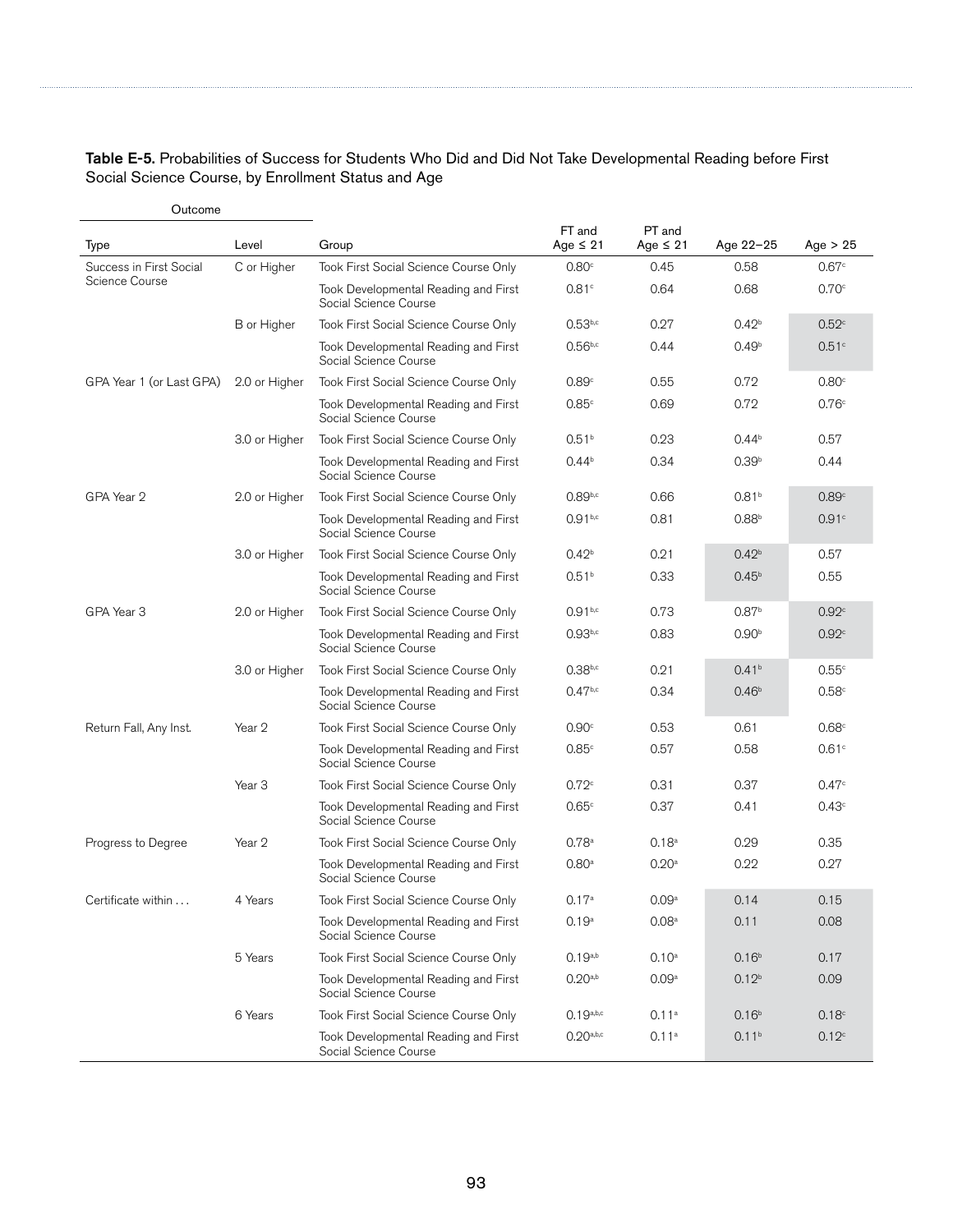## Table E-5. (continued)

Outcome

| Type                   | Level   | Group                                                         | FT and<br>Age $\leq 21$ | PT and<br>Age $\leq 21$ | Age 22-25         | Age $> 25$        |
|------------------------|---------|---------------------------------------------------------------|-------------------------|-------------------------|-------------------|-------------------|
| Associate's Degree     | 4 Years | Took First Social Science Course Only                         | 0.38 <sup>b,c</sup>     | 0.08                    | 0.14 <sup>b</sup> | 0.19 <sup>c</sup> |
| within $\ldots$        |         | Took Developmental Reading and First<br>Social Science Course | 0.36 <sup>b,c</sup>     | 0.12                    | 0.11 <sup>b</sup> | 0.15 <sup>c</sup> |
|                        | 5 Years | Took First Social Science Course Only                         | 0.43 <sup>b</sup>       | 0.11                    | 0.17 <sup>b</sup> | 0.24              |
|                        |         | Took Developmental Reading and First<br>Social Science Course | 0.40 <sup>b</sup>       | 0.16                    | 0.17 <sup>b</sup> | 0.17              |
|                        | 6 Years | Took First Social Science Course Only                         | $0.46^{b,c}$            | 0.13                    | 0.19 <sup>b</sup> | 0.27c             |
|                        |         | Took Developmental Reading and First<br>Social Science Course | $0.42^{b,c}$            | 0.17                    | 0.20 <sup>b</sup> | 0.20 <sup>c</sup> |
| Associate's/Bachelor's | 4 Years | Took First Social Science Course Only                         | 0.39 <sub>b,c</sub>     | 0.08                    | 0.14 <sup>b</sup> | 0.19 <sup>c</sup> |
| Degree within          |         | Took Developmental Reading and First<br>Social Science Course | 0.38 <sup>b,c</sup>     | 0.12                    | 0.12 <sup>b</sup> | 0.15 <sup>c</sup> |
|                        | 5 Years | Took First Social Science Course Only                         | 0.47 <sup>b,c</sup>     | 0.12                    | 0.17 <sup>b</sup> | 0.25c             |
|                        |         | Took Developmental Reading and First<br>Social Science Course | $0.45^{b,c}$            | 0.17                    | 0.18 <sup>b</sup> | 0.18 <sup>c</sup> |
|                        | 6 Years | Took First Social Science Course Only                         | 0.53 <sup>b,c</sup>     | 0.14                    | 0.20 <sup>b</sup> | 0.27c             |
|                        |         | Took Developmental Reading and First<br>Social Science Course | 0.49 <sub>b,c</sub>     | 0.20                    | 0.23 <sup>b</sup> | 0.23c             |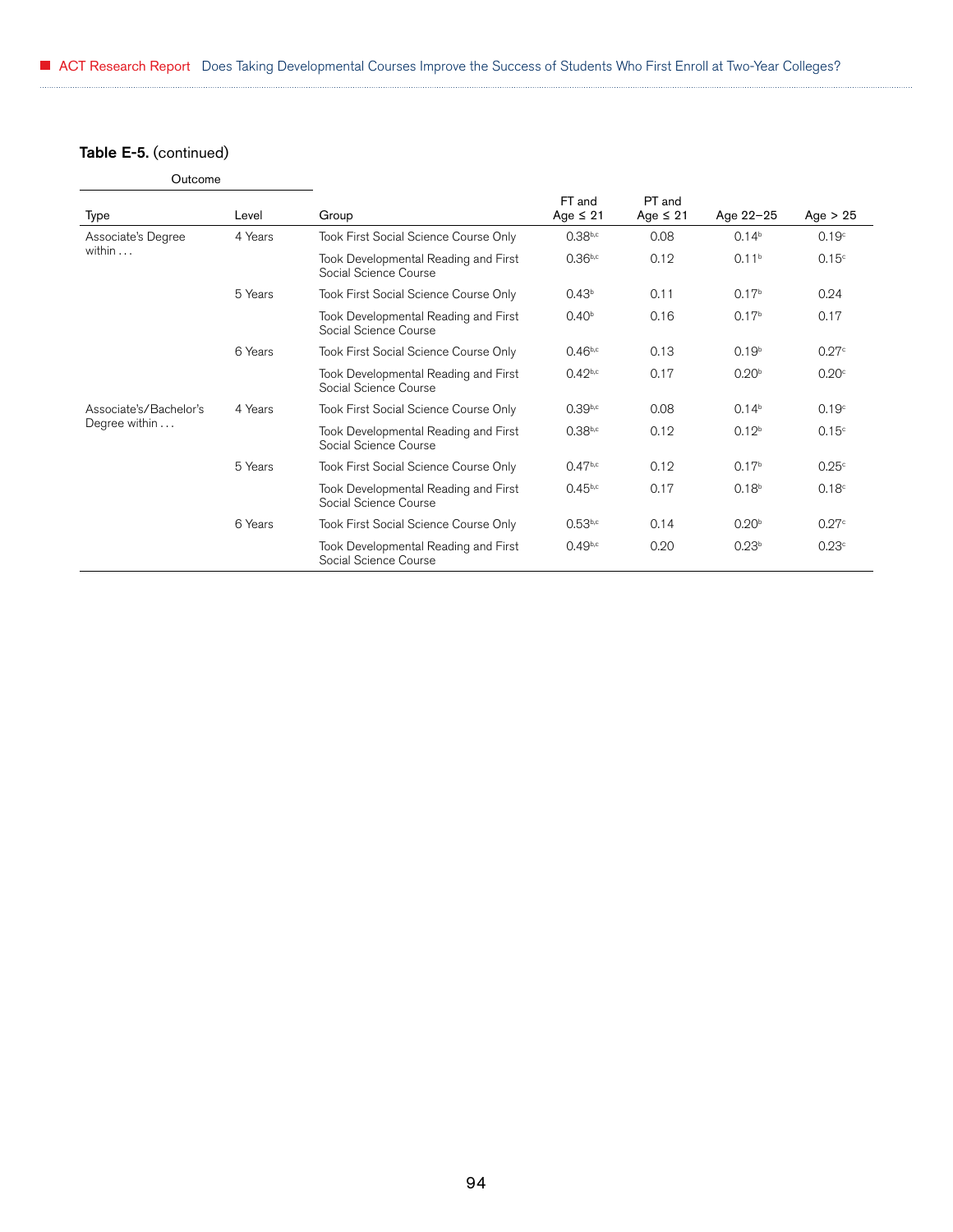# Appendix F

## Probabilities of Success for Students Who Did and Did Not Take Lower-Level Course in a Course Pair, by Enrollment Status, Age, and Lower-Level Course Grade

### Tables F-1 through F-5

*Note:* Non-statistically significant differences with full-time, age ≤ 21 students (p > .01) are shaded. Non-statistically significant interactions of dummy variables with developmental course grade (p > .05) are noted with superscript letters.

Table F-1. Probabilities of Success in Standard English Composition for Students Who Did and Did Not Take Developmental English Composition, by Developmental English Composition Grade, Enrollment Status, and Age

| Outcome                    |               |                                                  |                         |                         |           |            |
|----------------------------|---------------|--------------------------------------------------|-------------------------|-------------------------|-----------|------------|
| <b>Type</b>                | Level         | Developmental<br>English<br>Composition<br>Grade | FT and<br>Age $\leq 21$ | PT and<br>Age $\leq 21$ | Age 22-25 | Age $> 25$ |
| Success in Standard        | C or Higher   | A Grade                                          | 0.82                    | 0.70                    | 0.75      | 0.75       |
| <b>English Composition</b> |               | <b>B</b> Grade                                   | 0.74                    | 0.60                    | 0.65      | 0.66       |
|                            |               | C Grade                                          | 0.64                    | 0.48                    | 0.53      | 0.54       |
|                            | B or Higher   | A Grade                                          | 0.65                    | 0.49                    | 0.58      | 0.62       |
|                            |               | <b>B</b> Grade                                   | 0.52                    | 0.36                    | 0.45      | 0.49       |
|                            |               | C Grade                                          | 0.38                    | 0.24                    | 0.32      | 0.35       |
| GPA Year 1 (or Last GPA)   | 2.0 or Higher | A Grade                                          | 0.86                    | 0.77                    | 0.85      | 0.87       |
|                            |               | <b>B</b> Grade                                   | 0.79                    | 0.67                    | 0.77      | 0.81       |
|                            |               | C Grade                                          | 0.69                    | 0.55                    | 0.66      | 0.71       |
|                            | 3.0 or Higher | A Grade                                          | 0.54                    | 0.40                    | 0.57      | 0.59       |
|                            |               | <b>B</b> Grade                                   | 0.39                    | 0.27                    | 0.42      | 0.44       |
|                            |               | C Grade                                          | 0.26                    | 0.17                    | 0.28      | 0.30       |
| GPA Year 2                 | 2.0 or Higher | A Grade                                          | 0.91                    | 0.79                    | 0.88      | 0.91       |
|                            |               | <b>B</b> Grade                                   | 0.86                    | 0.69                    | 0.82      | 0.86       |
|                            |               | C Grade                                          | 0.79                    | 0.57                    | 0.72      | 0.78       |
|                            | 3.0 or Higher | A Grade                                          | 0.56                    | 0.32                    | 0.53      | 0.59       |
|                            |               | <b>B</b> Grade                                   | 0.37                    | 0.18                    | 0.34      | 0.39       |
|                            |               | C Grade                                          | 0.21                    | 0.09                    | 0.19      | 0.23       |
| GPA Year 3                 | 2.0 or Higher | A Grade                                          | 0.93                    | 0.84                    | 0.92      | 0.92       |
|                            |               | <b>B</b> Grade                                   | 0.88                    | 0.76                    | 0.87      | 0.87       |
|                            |               | C Grade                                          | 0.82                    | 0.65                    | 0.80      | 0.80       |
|                            | 3.0 or Higher | A Grade                                          | 0.50                    | 0.31                    | 0.52      | 0.54       |
|                            |               | <b>B</b> Grade                                   | 0.34                    | 0.19                    | 0.36      | 0.38       |
|                            |               | C Grade                                          | 0.22                    | 0.11                    | 0.23      | 0.25       |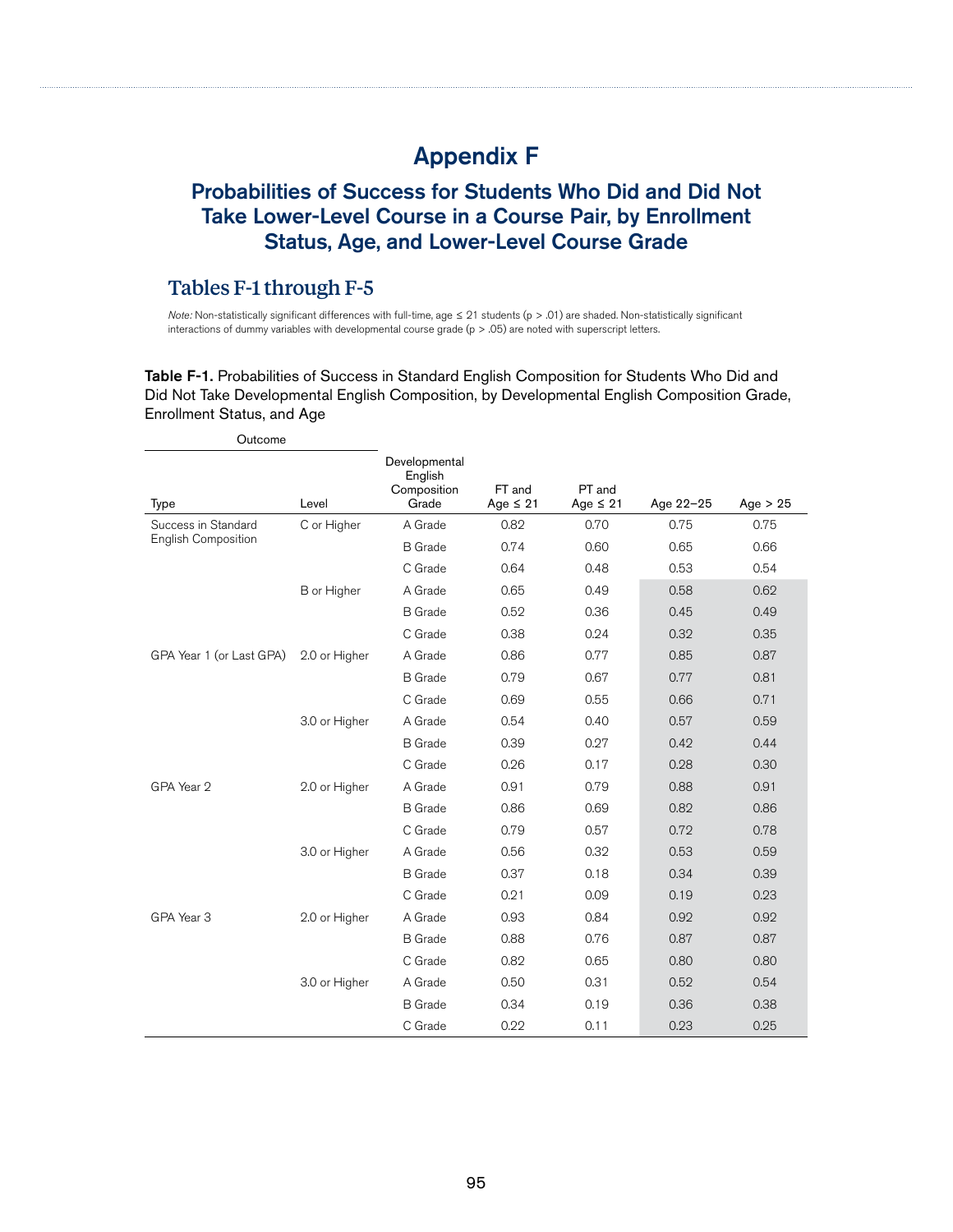## Table F-1. (continued)

|                                       | Level             | Developmental<br>English<br>Composition<br>Grade | FT and<br>Age $\leq 21$ | PT and<br>Age $\leq 21$ | Age 22-25 | Age $> 25$ |
|---------------------------------------|-------------------|--------------------------------------------------|-------------------------|-------------------------|-----------|------------|
| <b>Type</b><br>Return Fall, Any Inst. | Year 2            | A Grade                                          | 0.85                    | 0.75                    | 0.77      | 0.82       |
|                                       |                   | <b>B</b> Grade                                   | 0.81                    | 0.70                    | 0.72      | 0.77       |
|                                       |                   | C Grade                                          | 0.77                    | 0.64                    | 0.67      | 0.72       |
|                                       | Year <sub>3</sub> | A Grade                                          | 0.69                    | 0.50                    | 0.54      | 0.55       |
|                                       |                   | <b>B</b> Grade                                   | 0.61                    | 0.42                    | 0.46      | 0.47       |
|                                       |                   | C Grade                                          | 0.53                    | 0.34                    | 0.37      | 0.38       |
| Progress to Degree                    | Year 2            | A Grade                                          | 0.73                    | 0.23                    | 0.28      | 0.31       |
|                                       |                   | <b>B</b> Grade                                   | 0.65                    | 0.17                    | 0.22      | 0.23       |
|                                       |                   | C Grade                                          | 0.56                    | 0.12                    | 0.16      | 0.17       |
| Certificate within                    | 4 Years           | A Grade                                          | 0.29                    | 0.13                    | 0.16      | 0.18       |
|                                       |                   | <b>B</b> Grade                                   | 0.24                    | 0.10                    | 0.13      | 0.15       |
|                                       |                   | C Grade                                          | 0.20                    | 0.08                    | 0.11      | 0.12       |
|                                       | 5 Years           | A Grade                                          | 0.31                    | 0.16                    | 0.20      | 0.22       |
|                                       |                   | <b>B</b> Grade                                   | 0.24                    | 0.12                    | 0.16      | 0.17       |
|                                       |                   | C Grade                                          | 0.19                    | 0.09                    | 0.12      | 0.13       |
|                                       | 6 Years           | A Grade                                          | 0.29                    | 0.18                    | 0.20      | 0.22       |
|                                       |                   | <b>B</b> Grade                                   | 0.23                    | 0.13                    | 0.15      | 0.16       |
|                                       |                   | C Grade                                          | 0.17                    | 0.10                    | 0.11      | 0.12       |
| Associate's Degree                    | 4 Years           | A Grade                                          | 0.35                    | 0.13                    | 0.15      | 0.15       |
| within                                |                   | <b>B</b> Grade                                   | 0.26                    | 0.09                    | 0.10      | 0.10       |
|                                       |                   | C Grade                                          | 0.19                    | 0.06                    | 0.07      | 0.07       |
|                                       | 5 Years           | A Grade                                          | 0.39                    | 0.17                    | 0.18      | 0.19       |
|                                       |                   | <b>B</b> Grade                                   | 0.31                    | 0.12                    | 0.14      | 0.14       |
|                                       |                   | C Grade                                          | 0.24                    | 0.09                    | 0.10      | 0.10       |
|                                       | 6 Years           | A Grade                                          | 0.41                    | 0.18                    | 0.23      | 0.20       |
|                                       |                   | <b>B</b> Grade                                   | 0.33                    | 0.14                    | 0.18      | 0.15       |
|                                       |                   | C Grade                                          | 0.26                    | 0.10                    | 0.13      | 0.11       |
| Associate's/Bachelor's                | 4 Years           | A Grade                                          | 0.36                    | 0.13                    | 0.15      | 0.15       |
| Degree within                         |                   | <b>B</b> Grade                                   | 0.27                    | 0.09                    | 0.10      | 0.11       |
|                                       |                   | C Grade                                          | 0.19                    | 0.06                    | 0.07      | 0.07       |
|                                       | 5 Years           | A Grade                                          | 0.42                    | 0.17                    | 0.18      | 0.20       |
|                                       |                   | <b>B</b> Grade                                   | 0.33                    | 0.12                    | 0.13      | 0.14       |
|                                       |                   | C Grade                                          | 0.25                    | 0.09                    | 0.10      | 0.10       |
|                                       | 6 Years           | A Grade                                          | 0.45                    | 0.20                    | 0.25      | 0.22       |
|                                       |                   | <b>B</b> Grade                                   | 0.36                    | 0.15                    | 0.19      | 0.17       |
|                                       |                   | C Grade                                          | 0.28                    | 0.11                    | 0.14      | 0.12       |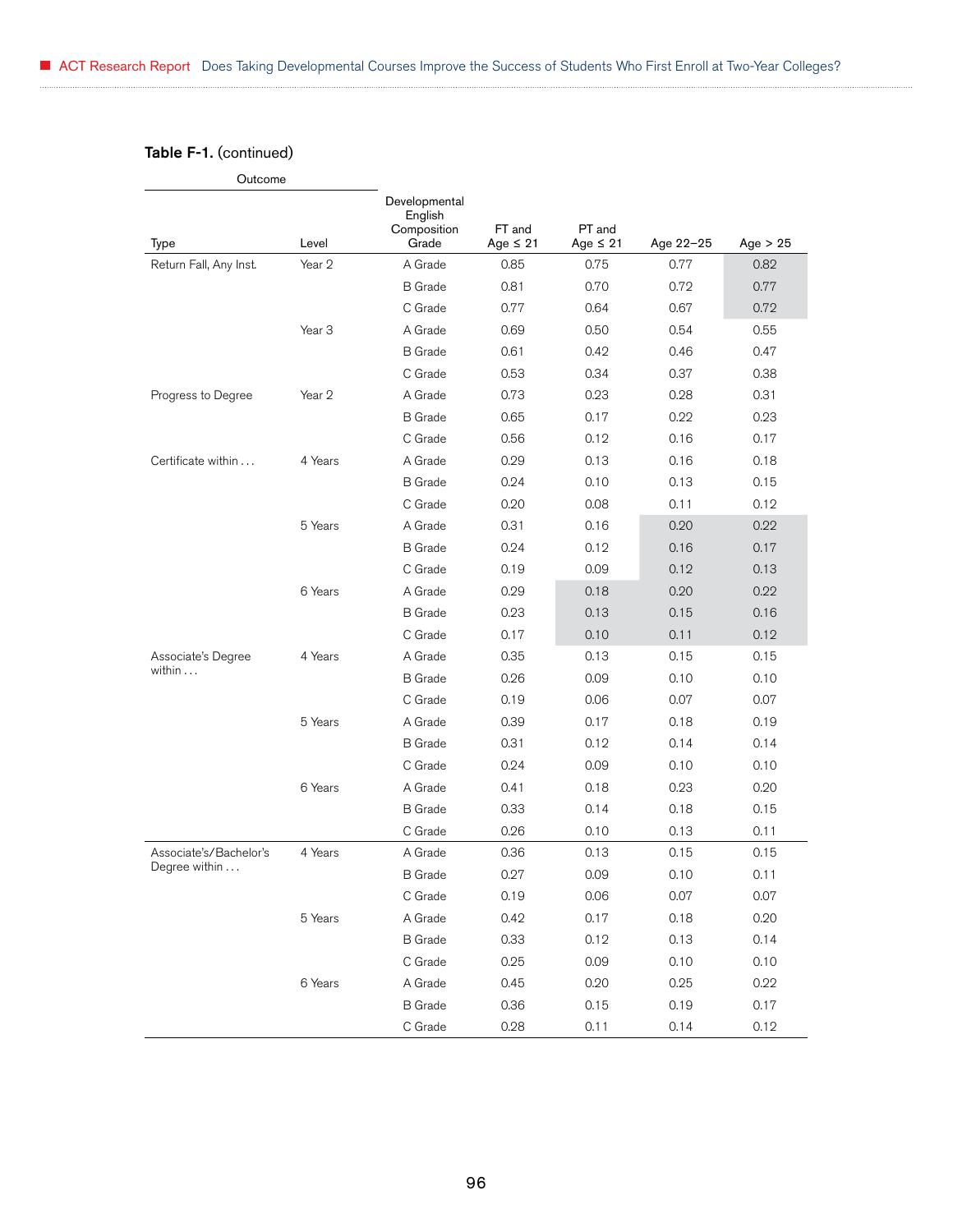| Type                     | Level             | Arithmetic<br>Grade | FT and<br>Age $\leq 21$ | PT and<br>Age $\leq 21$ | Age 22-25 | Age $> 25$ |
|--------------------------|-------------------|---------------------|-------------------------|-------------------------|-----------|------------|
| Success in               | C or Higher       | A Grade             | 0.82                    | 0.68                    | 0.73      | 0.72       |
| Elementary Algebra       |                   | <b>B</b> Grade      | 0.71                    | 0.53                    | 0.58      | 0.57       |
|                          |                   | C Grade             | 0.56                    | 0.38                    | 0.43      | 0.41       |
|                          | B or Higher       | A Grade             | 0.61                    | 0.53                    | 0.56      | 0.61       |
|                          |                   | <b>B</b> Grade      | 0.41                    | 0.33                    | 0.36      | 0.41       |
|                          |                   | C Grade             | 0.23                    | 0.18                    | 0.20      | 0.23       |
| GPA Year 1 (or Last GPA) | 2.0 or Higher     | A Grade             | 0.85                    | 0.78                    | 0.84      | 0.88       |
|                          |                   | <b>B</b> Grade      | 0.79                    | 0.70                    | 0.78      | 0.83       |
|                          |                   | C Grade             | 0.71                    | 0.61                    | 0.71      | 0.77       |
|                          | 3.0 or Higher     | A Grade             | 0.47                    | 0.45                    | 0.57      | 0.66       |
|                          |                   | <b>B</b> Grade      | 0.33                    | 0.32                    | 0.43      | 0.53       |
|                          |                   | C Grade             | 0.22                    | 0.22                    | 0.30      | 0.40       |
| GPA Year 2               | 2.0 or Higher     | A Grade             | 0.89                    | 0.84                    | 0.92      | 0.92       |
|                          |                   | <b>B</b> Grade      | 0.83                    | 0.75                    | 0.87      | 0.86       |
|                          |                   | C Grade             | 0.73                    | 0.63                    | 0.80      | 0.78       |
|                          | 3.0 or Higher     | A Grade             | 0.47                    | 0.38                    | 0.51      | 0.64       |
|                          |                   | <b>B</b> Grade      | 0.31                    | 0.24                    | 0.35      | 0.47       |
|                          |                   | C Grade             | 0.18                    | 0.14                    | 0.21      | 0.31       |
| GPA Year 3               | 2.0 or Higher     | A Grade             | 0.92                    | 0.87                    | 0.93      | 0.94       |
|                          |                   | <b>B</b> Grade      | 0.87                    | 0.81                    | 0.88      | 0.90       |
|                          |                   | C Grade             | 0.80                    | 0.72                    | 0.82      | 0.84       |
|                          | 3.0 or Higher     | A Grade             | 0.42                    | 0.37                    | 0.54      | 0.63       |
|                          |                   | <b>B</b> Grade      | 0.27                    | 0.23                    | 0.38      | 0.47       |
|                          |                   | C Grade             | 0.17                    | 0.14                    | 0.24      | 0.32       |
| Return Fall, Any Inst.   | Year 2            | A Grade             | 0.87                    | 0.71                    | 0.73      | 0.78       |
|                          |                   | <b>B</b> Grade      | 0.85                    | 0.68                    | 0.70      | 0.75       |
|                          |                   | C Grade             | 0.83                    | 0.65                    | 0.66      | 0.72       |
|                          | Year <sub>3</sub> | A Grade             | 0.68                    | 0.45                    | 0.53      | 0.58       |
|                          |                   | <b>B</b> Grade      | 0.62                    | 0.39                    | 0.47      | 0.52       |
|                          |                   | C Grade             | 0.55                    | 0.33                    | 0.40      | 0.46       |
| Progress to Degree       | Year 2            | A Grade             | 0.66                    | 0.19                    | 0.27      | 0.31       |
|                          |                   | <b>B</b> Grade      | 0.61                    | 0.16                    | 0.23      | 0.27       |
|                          |                   | C Grade             | 0.55                    | 0.13                    | 0.19      | 0.23       |

| Table F-2. Probabilities of Success in Elementary Algebra for Students Who Did and Did Not |
|--------------------------------------------------------------------------------------------|
| Take Arithmetic, by Arithmetic Grade, Enrollment Status, and Age                           |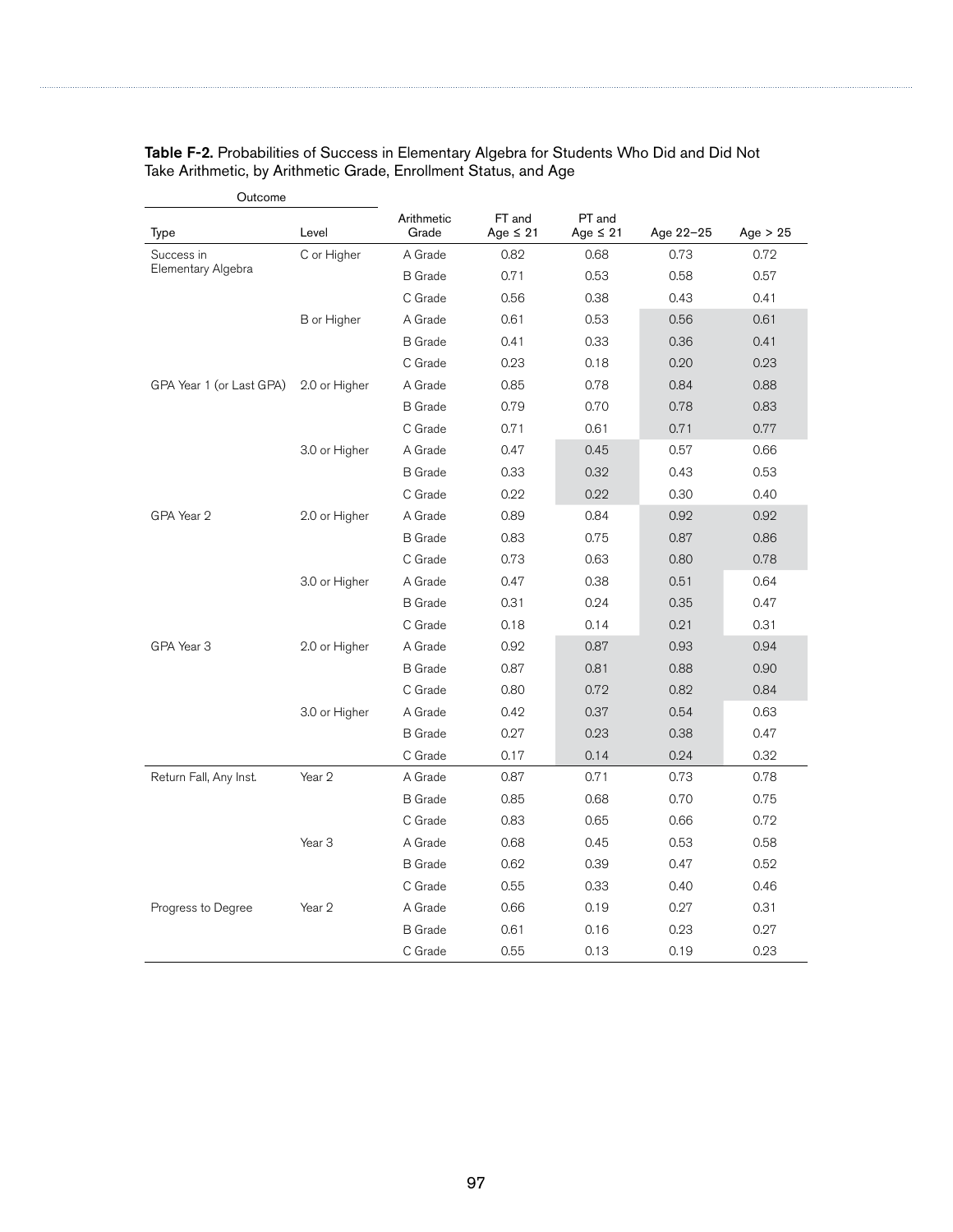## Table F-2. (continued)

| Outcome                |         |                     |                         |                         |           |            |
|------------------------|---------|---------------------|-------------------------|-------------------------|-----------|------------|
| <b>Type</b>            | Level   | Arithmetic<br>Grade | FT and<br>Age $\leq 21$ | PT and<br>Age $\leq 21$ | Age 22-25 | Age $> 25$ |
| Certificate within     | 4 Years | A Grade             | 0.23                    | 0.12                    | 0.17      | 0.15       |
|                        |         | <b>B</b> Grade      | 0.19                    | 0.09                    | 0.14      | 0.12       |
|                        |         | C Grade             | 0.15                    | 0.07                    | 0.11      | 0.10       |
|                        | 5 Years | A Grade             | 0.28                    | 0.11                    | 0.18      | 0.15       |
|                        |         | <b>B</b> Grade      | 0.25                    | 0.10                    | 0.16      | 0.13       |
|                        |         | C Grade             | 0.22                    | 0.08                    | 0.14      | 0.12       |
|                        | 6 Years | A Grade             | 0.44                    | 0.13                    | 0.19      | 0.20       |
|                        |         | <b>B</b> Grade      | 0.40                    | 0.12                    | 0.16      | 0.17       |
|                        |         | C Grade             | 0.37                    | 0.10                    | 0.14      | 0.15       |
| Associate's Degree     | 4 Years | A Grade             | 0.29                    | 0.12                    | 0.16      | 0.17       |
| within                 |         | <b>B</b> Grade      | 0.21                    | 0.08                    | 0.11      | 0.11       |
|                        |         | C Grade             | 0.15                    | 0.05                    | 0.07      | 0.08       |
|                        | 5 Years | A Grade             | 0.36                    | 0.17                    | 0.17      | 0.23       |
|                        |         | <b>B</b> Grade      | 0.27                    | 0.12                    | 0.12      | 0.17       |
|                        |         | C Grade             | 0.20                    | 0.08                    | 0.09      | 0.12       |
|                        | 6 Years | A Grade             | 0.38                    | 0.17                    | 0.21      | 0.27       |
|                        |         | <b>B</b> Grade      | 0.30                    | 0.13                    | 0.16      | 0.21       |
|                        |         | C Grade             | 0.24                    | 0.10                    | 0.12      | 0.16       |
| Associate's/Bachelor's | 4 Years | A Grade             | 0.30                    | 0.12                    | 0.16      | 0.17       |
| Degree within          |         | <b>B</b> Grade      | 0.21                    | 0.08                    | 0.11      | 0.12       |
|                        |         | C Grade             | 0.15                    | 0.05                    | 0.07      | 0.08       |
|                        | 5 Years | A Grade             | 0.38                    | 0.18                    | 0.18      | 0.24       |
|                        |         | <b>B</b> Grade      | 0.29                    | 0.13                    | 0.13      | 0.17       |
|                        |         | C Grade             | 0.21                    | 0.09                    | 0.09      | 0.12       |
|                        | 6 Years | A Grade             | 0.41                    | 0.19                    | 0.22      | 0.29       |
|                        |         | <b>B</b> Grade      | 0.33                    | 0.14                    | 0.17      | 0.22       |
|                        |         | C Grade             | 0.26                    | 0.10                    | 0.12      | 0.17       |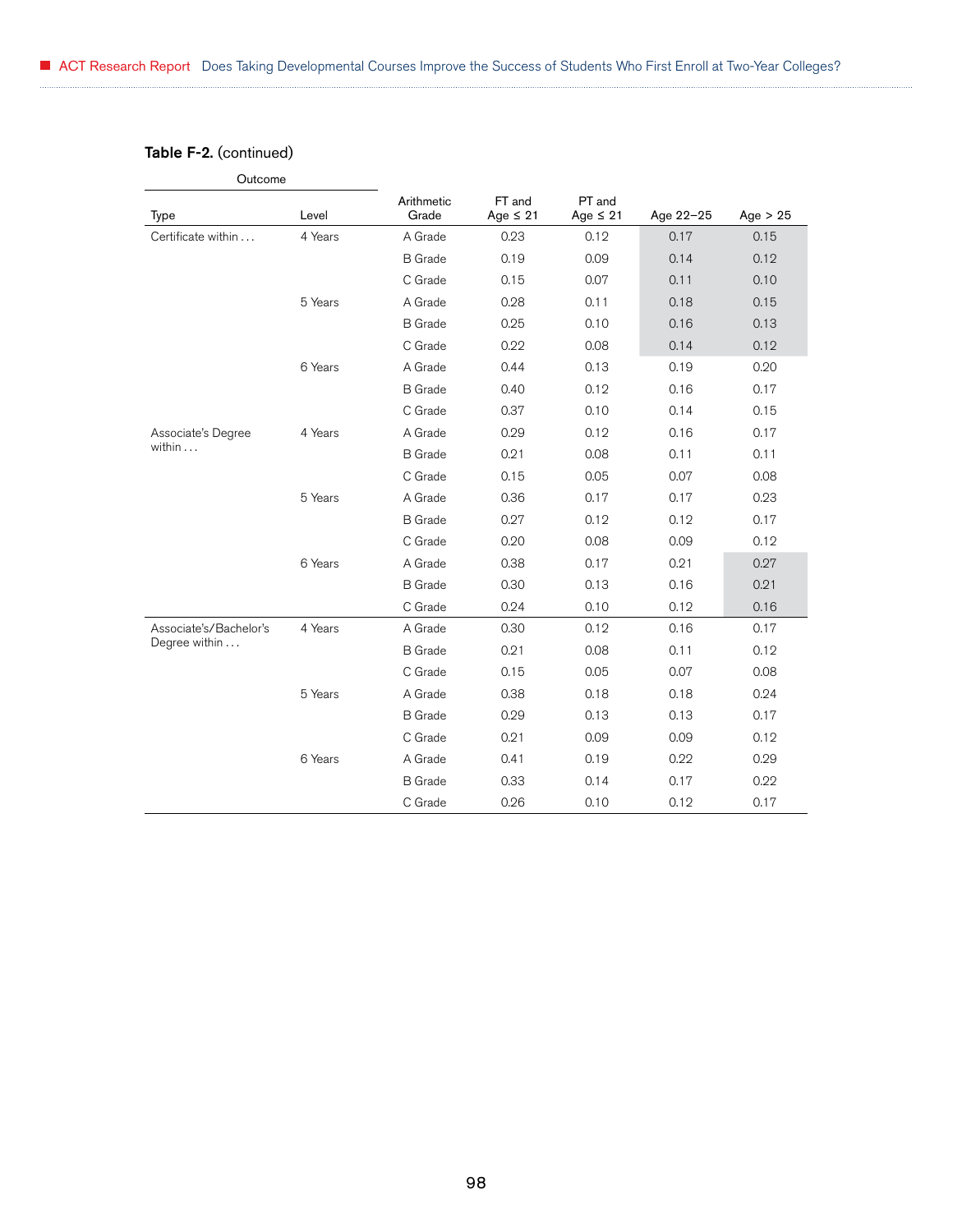| Type                     | Level             | Elementary<br>Algebra Grade | FT and<br>Age $\leq 21$ | PT and<br>Age $\leq 21$ | Age 22-25 | Age $> 25$ |
|--------------------------|-------------------|-----------------------------|-------------------------|-------------------------|-----------|------------|
| Success in               | C or Higher       | A Grade                     | 0.80                    | 0.69                    | 0.72      | 0.72       |
| Intermediate Algebra     |                   | <b>B</b> Grade              | 0.65                    | 0.51                    | 0.55      | 0.55       |
|                          |                   | C Grade                     | 0.46                    | 0.33                    | 0.36      | 0.36       |
|                          | B or Higher       | A Grade                     | 0.62                    | 0.54                    | 0.57      | 0.59       |
|                          |                   | <b>B</b> Grade              | 0.39                    | 0.32                    | 0.34      | 0.36       |
|                          |                   | C Grade                     | 0.20                    | 0.16                    | 0.17      | 0.18       |
| GPA Year 1 (or Last GPA) | 2.0 or Higher     | A Grade                     | 0.90                    | 0.81                    | 0.86      | 0.87       |
|                          |                   | <b>B</b> Grade              | 0.86                    | 0.74                    | 0.79      | 0.81       |
|                          |                   | C Grade                     | 0.80                    | 0.65                    | 0.72      | 0.74       |
|                          | 3.0 or Higher     | A Grade                     | 0.55                    | 0.45                    | 0.56      | 0.63       |
|                          |                   | <b>B</b> Grade              | 0.42                    | 0.32                    | 0.42      | 0.50       |
|                          |                   | C Grade                     | 0.29                    | 0.21                    | 0.30      | 0.36       |
| GPA Year 2               | 2.0 or Higher     | A Grade                     | 0.94                    | 0.86                    | 0.91      | 0.95       |
|                          |                   | <b>B</b> Grade              | 0.90                    | 0.80                    | 0.86      | 0.92       |
|                          |                   | C Grade                     | 0.85                    | 0.71                    | 0.79      | 0.87       |
|                          | 3.0 or Higher     | A Grade                     | 0.57                    | 0.44                    | 0.62      | 0.67       |
|                          |                   | <b>B</b> Grade              | 0.39                    | 0.28                    | 0.45      | 0.50       |
|                          |                   | C Grade                     | 0.24                    | 0.16                    | 0.29      | 0.33       |
| GPA Year 3               | 2.0 or Higher     | A Grade                     | 0.94                    | 0.89                    | 0.94      | 0.96       |
|                          |                   | <b>B</b> Grade              | 0.91                    | 0.84                    | 0.90      | 0.94       |
|                          |                   | C Grade                     | 0.87                    | 0.76                    | 0.85      | 0.90       |
|                          | 3.0 or Higher     | A Grade                     | 0.58                    | 0.45                    | 0.61      | 0.67       |
|                          |                   | <b>B</b> Grade              | 0.39                    | 0.27                    | 0.42      | 0.48       |
|                          |                   | C Grade                     | 0.23                    | 0.15                    | 0.25      | 0.30       |
| Return Fall, Any Inst.   | Year 2            | A Grade                     | 0.90                    | 0.78                    | 0.81      | 0.81       |
|                          |                   | <b>B</b> Grade              | 0.88                    | 0.74                    | 0.78      | 0.78       |
|                          |                   | C Grade                     | 0.86                    | 0.70                    | 0.74      | 0.74       |
|                          | Year <sub>3</sub> | A Grade                     | 0.70                    | 0.53                    | 0.56      | 0.62       |
|                          |                   | <b>B</b> Grade              | 0.65                    | 0.48                    | 0.51      | 0.57       |
|                          |                   | C Grade                     | 0.60                    | 0.43                    | 0.46      | 0.52       |
| Progress to Degree       | Year 2            | A Grade                     | 0.79                    | 0.28                    | 0.39      | 0.43       |
|                          |                   | <b>B</b> Grade              | 0.74                    | 0.23                    | 0.33      | 0.37       |
|                          |                   | C Grade                     | 0.69                    | 0.19                    | 0.28      | 0.31       |

Table F-3. Probabilities of Success in Intermediate Algebra for Students Who Did and Did Not Take Elementary Algebra, by Elementary Algebra Grade, Enrollment Status, and Age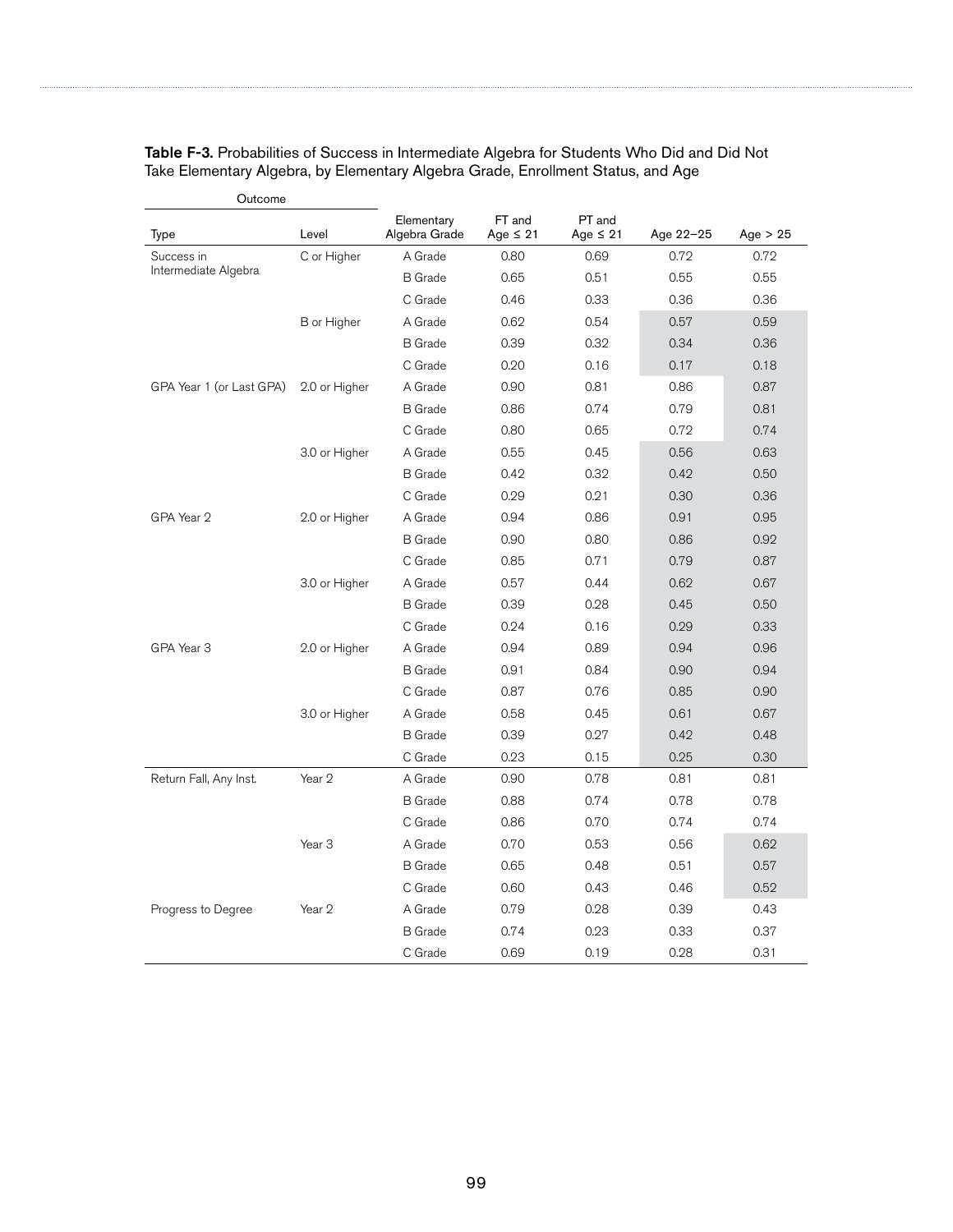## Table F-3. (continued)

| Outcome                |         |                             |                         |                         |           |            |
|------------------------|---------|-----------------------------|-------------------------|-------------------------|-----------|------------|
| <b>Type</b>            | Level   | Elementary<br>Algebra Grade | FT and<br>Age $\leq 21$ | PT and<br>Age $\leq 21$ | Age 22-25 | Age $> 25$ |
| Certificate within     | 4 Years | A Grade                     | 0.26                    | 0.15                    | 0.19      | 0.18       |
|                        |         | <b>B</b> Grade              | 0.22                    | 0.12                    | 0.16      | 0.14       |
|                        |         | C Grade                     | 0.18                    | 0.10                    | 0.12      | 0.11       |
|                        | 5 Years | A Grade                     | 0.31                    | 0.16                    | 0.21      | 0.18       |
|                        |         | <b>B</b> Grade              | 0.28                    | 0.13                    | 0.18      | 0.15       |
|                        |         | C Grade                     | 0.24                    | 0.11                    | 0.16      | 0.13       |
|                        | 6 Years | A Grade                     | 0.31                    | 0.17                    | 0.22      | 0.21       |
|                        |         | <b>B</b> Grade              | 0.27                    | 0.15                    | 0.19      | 0.18       |
|                        |         | C Grade                     | 0.24                    | 0.13                    | 0.17      | 0.16       |
| Associate's Degree     | 4 Years | A Grade                     | 0.41                    | 0.18                    | 0.24      | 0.29       |
| within $\ldots$        |         | <b>B</b> Grade              | 0.32                    | 0.13                    | 0.18      | 0.22       |
|                        |         | C Grade                     | 0.25                    | 0.10                    | 0.13      | 0.16       |
|                        | 5 Years | A Grade                     | 0.43                    | 0.25                    | 0.29      | 0.35       |
|                        |         | <b>B</b> Grade              | 0.36                    | 0.19                    | 0.23      | 0.29       |
|                        |         | C Grade                     | 0.29                    | 0.15                    | 0.18      | 0.23       |
|                        | 6 Years | A Grade                     | 0.43                    | 0.25                    | 0.32      | 0.37       |
|                        |         | <b>B</b> Grade              | 0.36                    | 0.21                    | 0.27      | 0.31       |
|                        |         | C Grade                     | 0.30                    | 0.16                    | 0.22      | 0.26       |
| Associate's/Bachelor's | 4 Years | A Grade                     | 0.43                    | 0.19                    | 0.25      | 0.30       |
| Degree within          |         | <b>B</b> Grade              | 0.34                    | 0.13                    | 0.18      | 0.23       |
|                        |         | C Grade                     | 0.26                    | 0.10                    | 0.13      | 0.17       |
|                        | 5 Years | A Grade                     | 0.49                    | 0.25                    | 0.31      | 0.38       |
|                        |         | <b>B</b> Grade              | 0.40                    | 0.19                    | 0.24      | 0.30       |
|                        |         | C Grade                     | 0.32                    | 0.14                    | 0.18      | 0.23       |
|                        | 6 Years | A Grade                     | 0.49                    | 0.27                    | 0.34      | 0.40       |
|                        |         | <b>B</b> Grade              | 0.42                    | 0.21                    | 0.28      | 0.33       |
|                        |         | C Grade                     | 0.34                    | 0.17                    | 0.22      | 0.27       |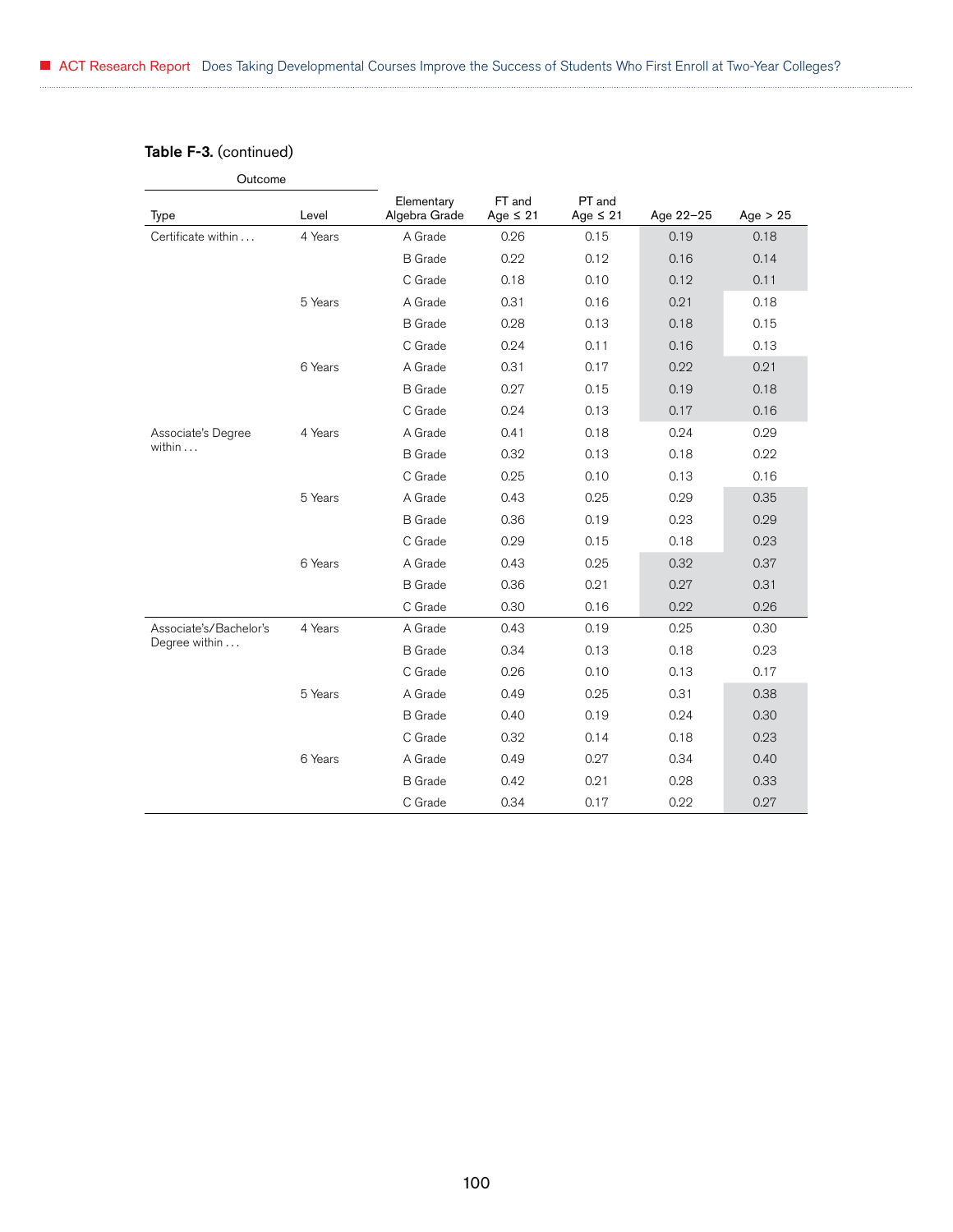| Type                     | Level             | Intermediate<br>Algebra Grade | FT and<br>Age $\leq 21$ | PT and<br>Age $\leq 21$ | Age 22-25 | Age $> 25$ |
|--------------------------|-------------------|-------------------------------|-------------------------|-------------------------|-----------|------------|
| Success in               | C or Higher       | A Grade                       | 0.87                    | 0.71                    | 0.76      | 0.82       |
| College Algebra          |                   | <b>B</b> Grade                | 0.75                    | 0.54                    | 0.60      | 0.69       |
|                          |                   | C Grade                       | 0.59                    | 0.36                    | 0.42      | 0.51       |
|                          | B or Higher       | A Grade                       | 0.66                    | 0.49                    | 0.55      | 0.70       |
|                          |                   | <b>B</b> Grade                | 0.43                    | 0.28                    | 0.33      | 0.48       |
|                          |                   | C Grade                       | 0.23                    | 0.13                    | 0.16      | 0.27       |
| GPA Year 1 (or Last GPA) | 2.0 or Higher     | A Grade                       | 0.97                    | 0.86                    | 0.93      | 0.92       |
|                          |                   | <b>B</b> Grade                | 0.94                    | 0.78                    | 0.88      | 0.87       |
|                          |                   | C Grade                       | 0.90                    | 0.67                    | 0.81      | 0.79       |
|                          | 3.0 or Higher     | A Grade                       | 0.72                    | 0.51                    | 0.65      | 0.66       |
|                          |                   | <b>B</b> Grade                | 0.55                    | 0.33                    | 0.48      | 0.48       |
|                          |                   | C Grade                       | 0.37                    | 0.19                    | 0.30      | 0.31       |
| GPA Year 2               | 2.0 or Higher     | A Grade                       | 0.97                    | 0.90                    | 0.93      | 0.95       |
|                          |                   | <b>B</b> Grade                | 0.94                    | 0.83                    | 0.89      | 0.92       |
|                          |                   | C Grade                       | 0.90                    | 0.75                    | 0.83      | 0.87       |
|                          | 3.0 or Higher     | A Grade                       | 0.71                    | 0.47                    | 0.65      | 0.68       |
|                          |                   | <b>B</b> Grade                | 0.54                    | 0.30                    | 0.47      | 0.51       |
|                          |                   | C Grade                       | 0.36                    | 0.17                    | 0.30      | 0.33       |
| GPA Year 3               | 2.0 or Higher     | A Grade                       | 0.98                    | 0.91                    | 0.96      | 0.95       |
|                          |                   | <b>B</b> Grade                | 0.97                    | 0.87                    | 0.94      | 0.92       |
|                          |                   | C Grade                       | 0.95                    | 0.81                    | 0.91      | 0.89       |
|                          | 3.0 or Higher     | A Grade                       | 0.68                    | 0.47                    | 0.66      | 0.72       |
|                          |                   | <b>B</b> Grade                | 0.51                    | 0.30                    | 0.48      | 0.56       |
|                          |                   | C Grade                       | 0.33                    | 0.17                    | 0.31      | 0.38       |
| Return Fall, Any Inst.   | Year 2            | A Grade                       | 0.91                    | 0.77                    | 0.80      | 0.79       |
|                          |                   | <b>B</b> Grade                | 0.90                    | 0.76                    | 0.79      | 0.78       |
|                          |                   | C Grade                       | 0.90                    | 0.76                    | 0.78      | 0.77       |
|                          | Year <sub>3</sub> | A Grade                       | 0.77                    | 0.57                    | 0.59      | 0.56       |
|                          |                   | <b>B</b> Grade                | 0.75                    | 0.55                    | 0.57      | 0.53       |
|                          |                   | C Grade                       | 0.73                    | 0.52                    | 0.54      | 0.50       |
| Progress to Degree       | Year 2            | A Grade                       | 0.87                    | 0.44                    | 0.59      | 0.62       |
|                          |                   | <b>B</b> Grade                | 0.85                    | 0.39                    | 0.54      | 0.57       |
|                          |                   | C Grade                       | 0.82                    | 0.35                    | 0.50      | 0.53       |

Table F-4. Probabilities of Success in College Algebra for Students Who Did and Did Not Take Intermediate Algebra, by Intermediate Algebra Grade, Enrollment Status, and Age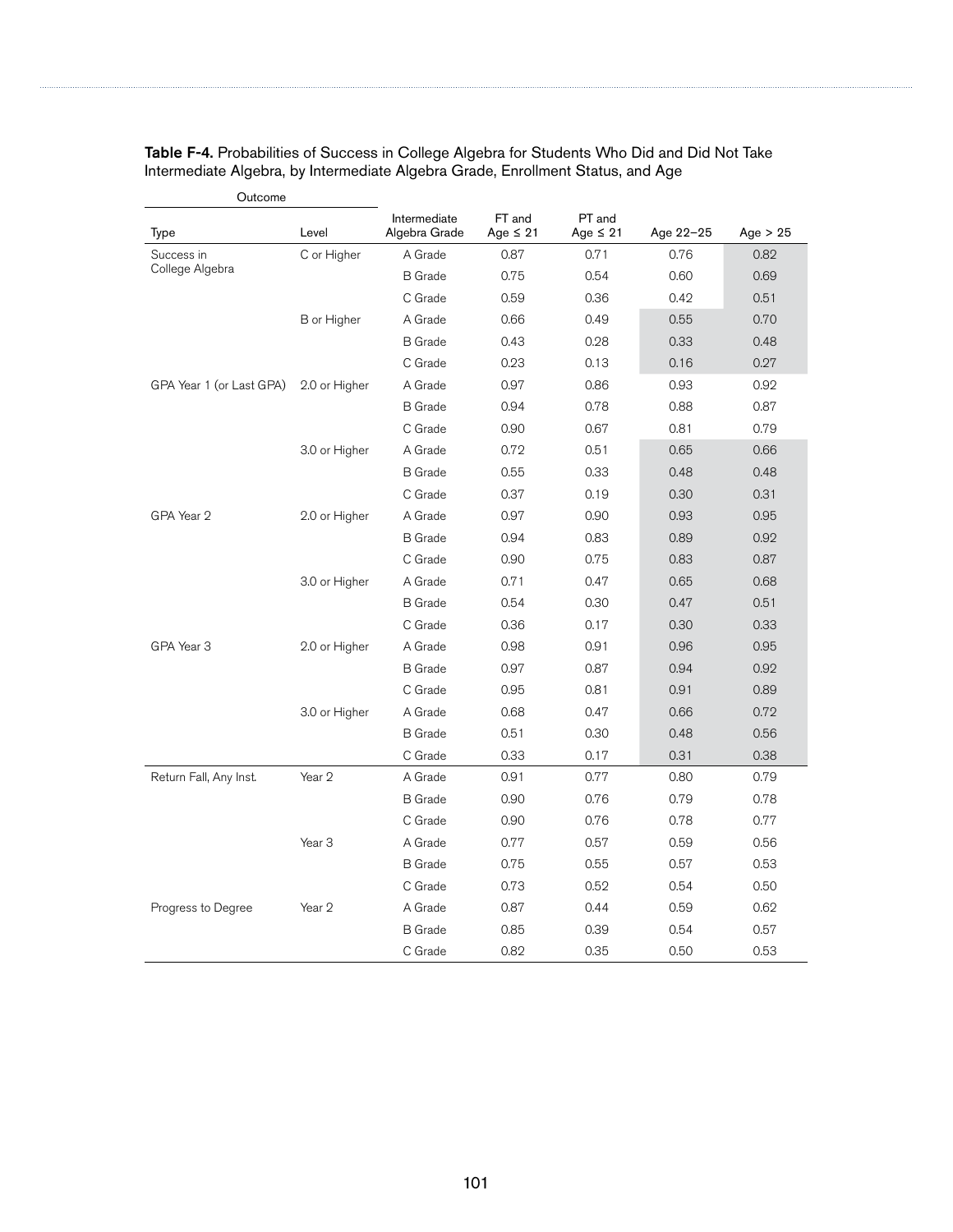## Table F-4. (continued)

| Outcome                |         |                               |                         |                         |           |            |
|------------------------|---------|-------------------------------|-------------------------|-------------------------|-----------|------------|
| Type                   | Level   | Intermediate<br>Algebra Grade | FT and<br>Age $\leq 21$ | PT and<br>Age $\leq 21$ | Age 22-25 | Age $> 25$ |
| Certificate within     | 4 Years | A Grade                       | 0.16                    | 0.13                    | 0.13      | 0.03       |
|                        |         | <b>B</b> Grade                | 0.12                    | 0.10                    | 0.10      | 0.02       |
|                        |         | C Grade                       | 0.10                    | 0.08                    | 0.08      | 0.02       |
|                        | 5 Years | A Grade                       | 0.20                    | 0.15                    | 0.22      | 0.05       |
|                        |         | <b>B</b> Grade                | 0.17                    | 0.12                    | 0.18      | 0.04       |
|                        |         | C Grade                       | 0.14                    | 0.10                    | 0.15      | 0.03       |
|                        | 6 Years | A Grade                       | 0.22                    | 0.12                    | 0.22      | 0.05       |
|                        |         | <b>B</b> Grade                | 0.19                    | 0.10                    | 0.18      | 0.04       |
|                        |         | C Grade                       | 0.16                    | 0.09                    | 0.15      | 0.03       |
| Associate's Degree     | 4 Years | A Grade                       | 0.56                    | 0.28                    | 0.42      | 0.45       |
| within $\ldots$        |         | <b>B</b> Grade                | 0.49                    | 0.22                    | 0.35      | 0.38       |
|                        |         | C Grade                       | 0.42                    | 0.17                    | 0.28      | 0.32       |
|                        | 5 Years | A Grade                       | 0.60                    | 0.32                    | 0.47      | 0.47       |
|                        |         | <b>B</b> Grade                | 0.53                    | 0.27                    | 0.40      | 0.40       |
|                        |         | C Grade                       | 0.46                    | 0.21                    | 0.33      | 0.33       |
|                        | 6 Years | A Grade                       | 0.61                    | 0.35                    | 0.47      | 0.50       |
|                        |         | <b>B</b> Grade                | 0.54                    | 0.30                    | 0.41      | 0.44       |
|                        |         | C Grade                       | 0.48                    | 0.24                    | 0.35      | 0.37       |
| Associate's/Bachelor's | 4 Years | A Grade                       | 0.57                    | 0.27                    | 0.41      | 0.47       |
| Degree within          |         | <b>B</b> Grade                | 0.50                    | 0.22                    | 0.34      | 0.40       |
|                        |         | C Grade                       | 0.43                    | 0.17                    | 0.28      | 0.33       |
|                        | 5 Years | A Grade                       | 0.63                    | 0.34                    | 0.48      | 0.52       |
|                        |         | <b>B</b> Grade                | 0.56                    | 0.28                    | 0.41      | 0.45       |
|                        |         | C Grade                       | 0.49                    | 0.22                    | 0.34      | 0.38       |
|                        | 6 Years | A Grade                       | 0.68                    | 0.40                    | 0.49      | 0.56       |
|                        |         | <b>B</b> Grade                | 0.61                    | 0.33                    | 0.42      | 0.49       |
|                        |         | C Grade                       | 0.54                    | 0.27                    | 0.35      | 0.42       |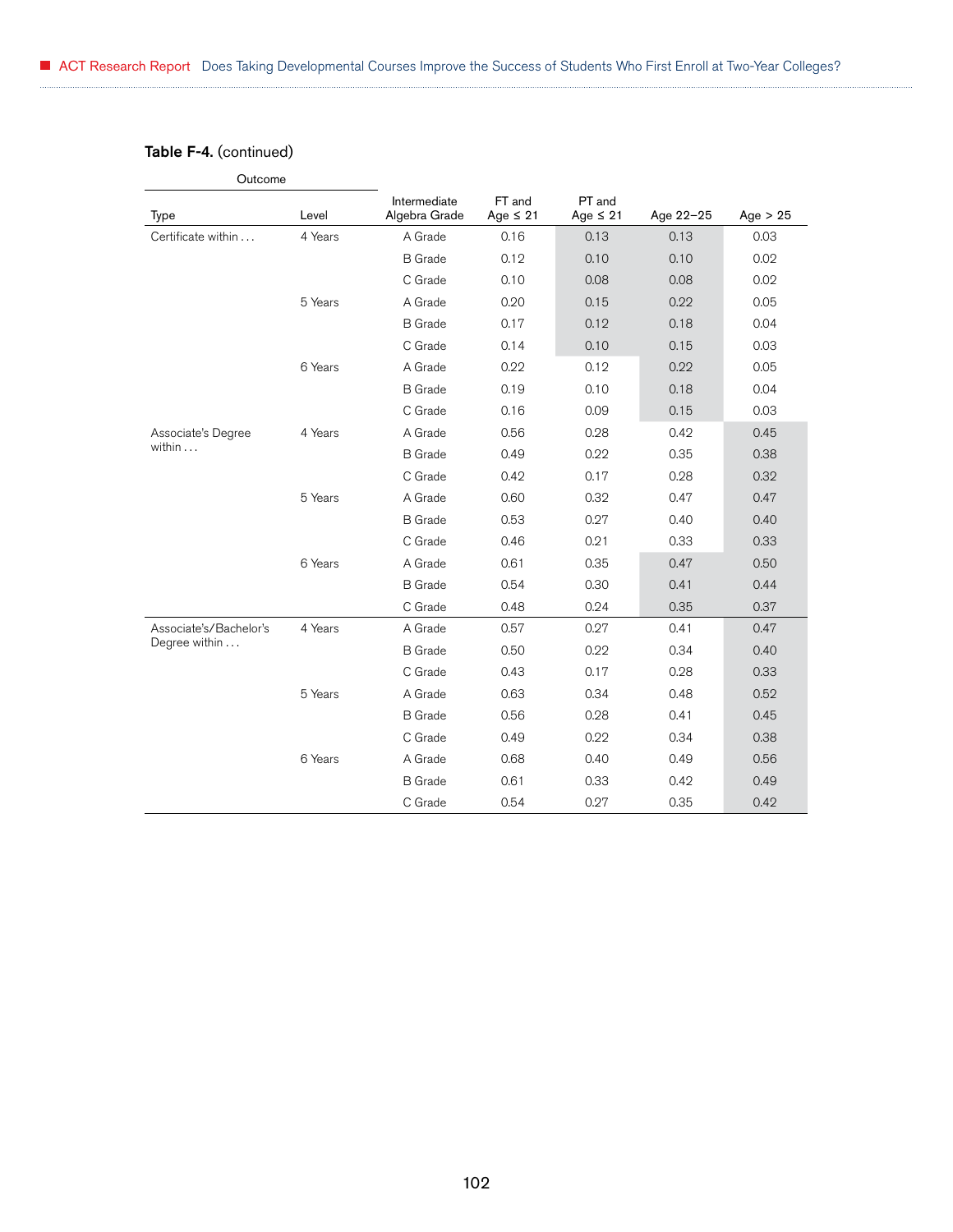| Type                     | Level             | Developmental<br>Reading Grade | FT and<br>Age $\leq 21$ | PT and<br>Age $\leq 21$ | Age 22-25         | Age $> 25$        |
|--------------------------|-------------------|--------------------------------|-------------------------|-------------------------|-------------------|-------------------|
| Success in First Social  | C or Higher       | A Grade                        | $0.82^{a,b,c}$          | 0.66a                   | 0.63 <sup>b</sup> | 0.69c             |
| <b>Science Course</b>    |                   | <b>B</b> Grade                 | 0.73a,b,c               | 0.53 <sup>a</sup>       | 0.54 <sup>b</sup> | 0.57c             |
|                          |                   | C Grade                        | 0.63a,b,c               | 0.41a                   | 0.45 <sup>b</sup> | 0.44c             |
|                          | B or Higher       | A Grade                        | $0.52^{a,b,c}$          | $0.40^{\rm a}$          | 0.46 <sup>b</sup> | 0.48c             |
|                          |                   | <b>B</b> Grade                 | 0.39a,b,c               | 0.29a                   | 0.32 <sup>b</sup> | 0.33c             |
|                          |                   | C Grade                        | $0.30$ <sub>a,b,c</sub> | 0.19a                   | 0.21 <sup>b</sup> | 0.20 <sup>c</sup> |
| GPA Year 1 (or Last GPA) | 2.0 or Higher     | A Grade                        | $0.88^{a,b}$            | 0.78 <sup>a</sup>       | 0.78 <sup>b</sup> | 0.87              |
|                          |                   | <b>B</b> Grade                 | $0.80^{a,b}$            | 0.66a                   | 0.68 <sup>b</sup> | 0.74              |
|                          |                   | C Grade                        | 0.73a,b                 | 0.51a                   | 0.56 <sup>b</sup> | 0.56              |
|                          | 3.0 or Higher     | A Grade                        | 0.58 <sup>b,c</sup>     | 0.42                    | 0.47 <sup>b</sup> | 0.57c             |
|                          |                   | <b>B</b> Grade                 | 0.39 <sub>b,c</sub>     | 0.27                    | 0.30 <sup>b</sup> | 0.33c             |
|                          |                   | C Grade                        | $0.17^{b,c}$            | 0.16                    | 0.17 <sup>b</sup> | 0.16 <sup>c</sup> |
| GPA Year 2               | 2.0 or Higher     | A Grade                        | 0.91 <sub>a,b,c</sub>   | 0.83a                   | 0.88 <sup>b</sup> | 0.90c             |
|                          |                   | <b>B</b> Grade                 | $0.85^{a,b,c}$          | 0.72a                   | 0.81 <sup>b</sup> | 0.83c             |
|                          |                   | C Grade                        | $0.71^{a,b,c}$          | 0.57 <sup>a</sup>       | 0.70 <sup>b</sup> | 0.74c             |
|                          | 3.0 or Higher     | A Grade                        | 0.49a,b,c               | 0.30 <sup>a</sup>       | 0.44 <sup>b</sup> | 0.53c             |
|                          |                   | <b>B</b> Grade                 | $0.31^{a,b,c}$          | 0.17a                   | 0.24 <sup>b</sup> | 0.31c             |
|                          |                   | C Grade                        | 0.22a,b,c               | 0.09a                   | 0.12 <sup>b</sup> | 0.15c             |
| GPA Year 3               | 2.0 or Higher     | A Grade                        | $0.93^{a,b}$            | $0.85$ <sup>a</sup>     | 0.89 <sup>b</sup> | 0.91              |
|                          |                   | <b>B</b> Grade                 | $0.88^{a,b}$            | 0.75a                   | 0.84 <sup>b</sup> | 0.86              |
|                          |                   | C Grade                        | $0.81^{a,b}$            | 0.62 <sup>a</sup>       | 0.77 <sup>b</sup> | 0.79              |
|                          | 3.0 or Higher     | A Grade                        | $0.40^{a,b}$            | 0.32 <sup>a</sup>       | 0.41 <sup>b</sup> | 0.55              |
|                          |                   | <b>B</b> Grade                 | $0.22^{a,b}$            | 0.16 <sup>a</sup>       | 0.22 <sup>b</sup> | 0.28              |
|                          |                   | C Grade                        | $0.17^{a,b}$            | 0.08 <sup>a</sup>       | 0.11 <sup>b</sup> | 0.11              |
| Return Fall, Any Inst.   | Year 2            | A Grade                        | $0.91^{a,b}$            | $0.75^{\circ}$          | 0.75 <sup>b</sup> | 0.80              |
|                          |                   | <b>B</b> Grade                 | $0.87^{a,b}$            | 0.66a                   | 0.64 <sup>b</sup> | 0.68              |
|                          |                   | C Grade                        | $0.84^{a,b}$            | 0.57a                   | 0.51 <sup>b</sup> | 0.53              |
|                          | Year <sub>3</sub> | A Grade                        | 0.74a,b,c               | 0.49a                   | 0.48 <sup>b</sup> | 0.57c             |
|                          |                   | <b>B</b> Grade                 | 0.64a,b,c               | $0.38$ <sup>a</sup>     | 0.38 <sup>b</sup> | 0.43c             |
|                          |                   | C Grade                        | $0.58a,b,c}$            | 0.28 <sup>a</sup>       | 0.30 <sup>b</sup> | 0.29 <sup>c</sup> |
| Progress to Degree       | Year 2            | A Grade                        | 0.75 <sup>b</sup>       | 0.25                    | 0.21 <sup>b</sup> | 0.28              |
|                          |                   | <b>B</b> Grade                 | 0.65 <sup>b</sup>       | 0.16                    | 0.14 <sup>b</sup> | 0.17              |
|                          |                   | C Grade                        | 0.66 <sup>b</sup>       | 0.10                    | 0.09 <sup>b</sup> | 0.10              |

Table F-5. Probabilities of Success in First Social Science Course for Students Who Did and Did Not Take Developmental Reading, by Developmental Reading Grade, Enrollment Status, and Age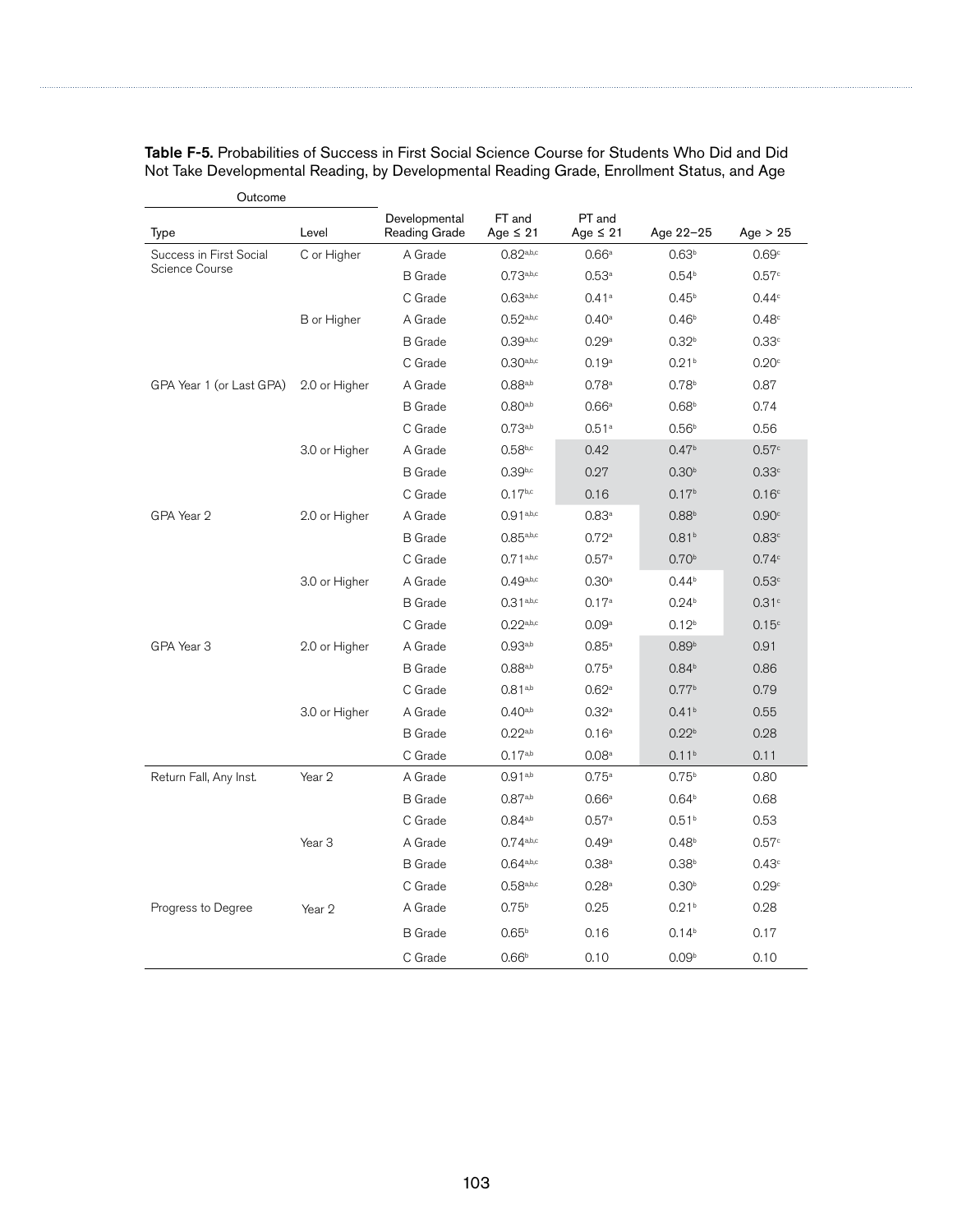## Table F-5. (continued)

| Outcome                |         |                                       |                         |                         |                   |                   |
|------------------------|---------|---------------------------------------|-------------------------|-------------------------|-------------------|-------------------|
| Type                   | Level   | Developmental<br><b>Reading Grade</b> | FT and<br>Age $\leq 21$ | PT and<br>Age $\leq 21$ | Age 22-25         | Age $> 25$        |
| Certificate within     | 4 Years | A Grade                               | 0.23a,b,c               | 0.13 <sup>a</sup>       | 0.18 <sup>b</sup> | 0.14 <sup>c</sup> |
|                        |         | <b>B</b> Grade                        | $0.19^{a,b,c}$          | 0.10 <sup>a</sup>       | 0.14 <sup>b</sup> | 0.10 <sup>c</sup> |
|                        |         | C Grade                               | 0.22a,b,c               | 0.08 <sup>a</sup>       | 0.11 <sup>b</sup> | 0.08c             |
|                        | 5 Years | A Grade                               | $0.24^{a,b,c}$          | $0.15^{a}$              | 0.22 <sup>b</sup> | 0.16 <sup>c</sup> |
|                        |         | <b>B</b> Grade                        | 0.19a,b,c               | 0.12 <sup>a</sup>       | 0.17 <sup>b</sup> | 0.12 <sup>c</sup> |
|                        |         | C Grade                               | 0.25a,b,c               | 0.09 <sup>a</sup>       | 0.13 <sup>b</sup> | 0.09 <sup>c</sup> |
|                        | 6 Years | A Grade                               | $0.21^{a,b,c}$          | 0.16 <sup>a</sup>       | 0.19 <sup>b</sup> | 0.20c             |
|                        |         | <b>B</b> Grade                        | $0.17^{a,b,c}$          | 0.13 <sup>a</sup>       | 0.15 <sup>b</sup> | 0.15c             |
|                        |         | C Grade                               | 0.26a,b,c               | $0.10^{a}$              | 0.12 <sup>b</sup> | 0.11c             |
| Associate's Degree     | 4 Years | A Grade                               | $0.42^{b,c}$            | 0.18                    | 0.11 <sup>b</sup> | 0.19 <sup>c</sup> |
| within                 |         | <b>B</b> Grade                        | $0.29^{b,c}$            | 0.10                    | 0.08 <sup>b</sup> | 0.11c             |
|                        |         | C Grade                               | $0.26^{b,c}$            | 0.05                    | 0.06 <sup>b</sup> | 0.07c             |
|                        | 5 Years | A Grade                               | 0.47 <sup>b,c</sup>     | 0.24                    | 0.17 <sup>b</sup> | 0.25c             |
|                        |         | <b>B</b> Grade                        | $0.33^{b,c}$            | 0.14                    | 0.13 <sup>b</sup> | 0.14 <sup>c</sup> |
|                        |         | C Grade                               | 0.31 <sup>b,c</sup>     | 0.08                    | 0.11 <sup>b</sup> | 0.08 <sup>c</sup> |
|                        | 6 Years | A Grade                               | 0.53a,b,c               | 0.27a                   | 0.24 <sup>b</sup> | 0.30 <sup>c</sup> |
|                        |         | <b>B</b> Grade                        | 0.38a,b,c               | 0.16 <sup>a</sup>       | 0.18 <sup>b</sup> | 0.18 <sup>c</sup> |
|                        |         | C Grade                               | $0.27^{a,b,c}$          | 0.09 <sup>a</sup>       | 0.13 <sup>b</sup> | 0.10 <sup>c</sup> |
| Associate's/Bachelor's | 4 Years | A Grade                               | 0.43 <sub>b,c</sub>     | 0.18                    | 0.11 <sup>b</sup> | 0.19 <sup>c</sup> |
| Degree within          |         | <b>B</b> Grade                        | $0.29^{b,c}$            | 0.10                    | 0.08 <sup>b</sup> | 0.11 <sup>c</sup> |
|                        |         | C Grade                               | $0.26^{b,c}$            | 0.05                    | 0.06 <sup>b</sup> | 0.07c             |
|                        | 5 Years | A Grade                               | $0.48^{b,c}$            | 0.25                    | 0.17 <sup>b</sup> | 0.26 <sup>c</sup> |
|                        |         | <b>B</b> Grade                        | $0.35^{b,c}$            | 0.15                    | 0.14 <sup>b</sup> | 0.14 <sup>c</sup> |
|                        |         | C Grade                               | $0.33^{b,c}$            | 0.08                    | 0.11 <sup>b</sup> | 0.08 <sup>c</sup> |
|                        | 6 Years | A Grade                               | $0.57^{a,b,c}$          | $0.28$ <sup>a</sup>     | 0.25 <sup>b</sup> | 0.33c             |
|                        |         | <b>B</b> Grade                        | $0.41^{a,b,c}$          | 0.17a                   | 0.19 <sup>b</sup> | 0.19 <sup>c</sup> |
|                        |         | C Grade                               | 0.29a,b,c               | $0.10^{a}$              | 0.14 <sup>b</sup> | 0.10 <sup>c</sup> |